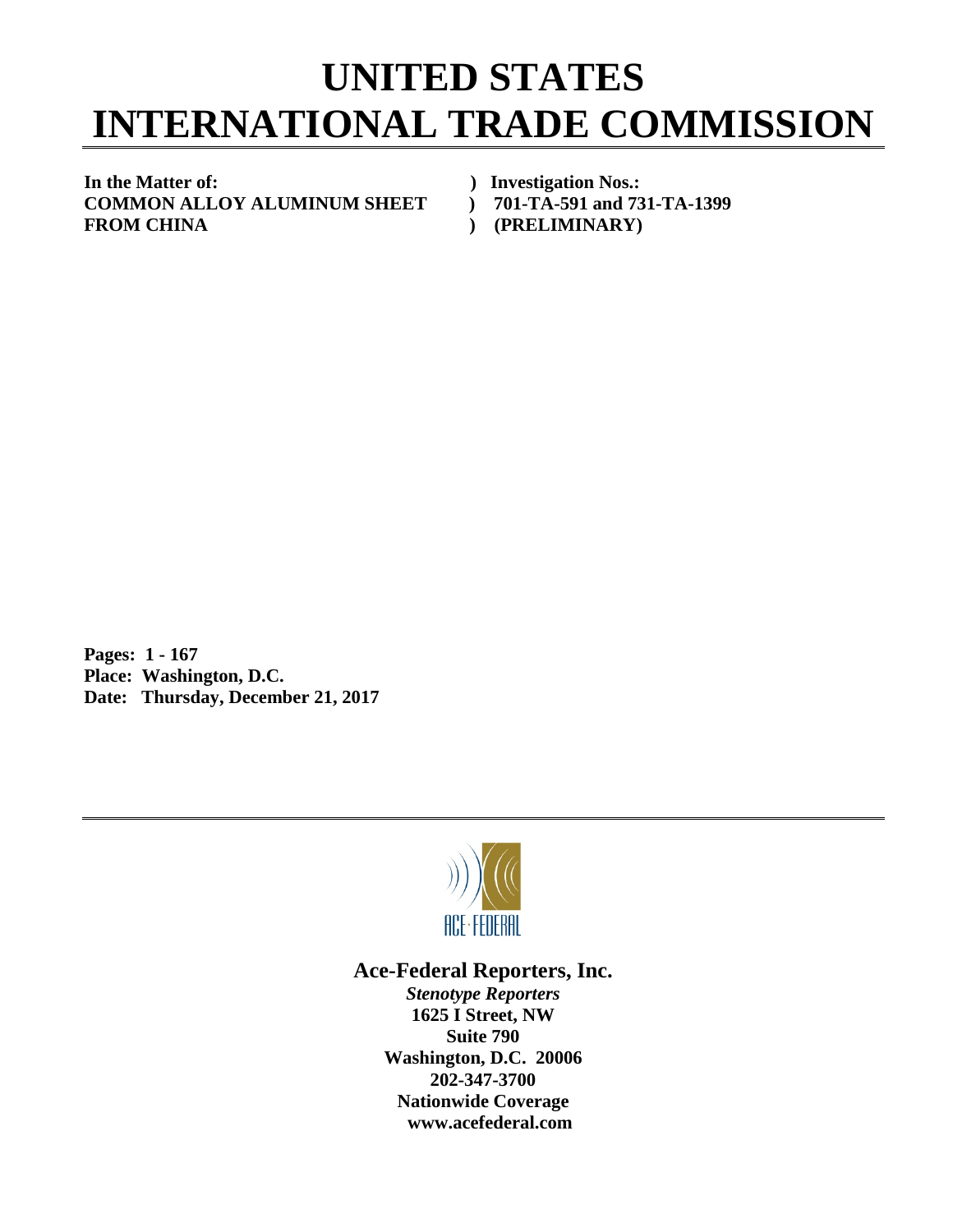| $\mathbf{1}$   | UNITED STATES OF AMERICA                                               |
|----------------|------------------------------------------------------------------------|
| $\overline{a}$ | BEFORE THE                                                             |
| 3              | INTERNATIONAL TRADE COMMISSION                                         |
| 4              |                                                                        |
| 5              | - - - - - - - - - - - - - - X                                          |
| 6              | $\mathcal{Z}^{\mathcal{A}}$<br>IN THE MATTER OF:<br>Investigation Nos. |
| 7              | COMMON ALLOY ALUMINUM SHEET : 701-TA-591 and                           |
| 8              | FROM CHINA<br>$\mathbb{Z}^{\times}$ .<br>731-TA-1399                   |
| 9              | - - - - - - - - - - - - - - - x (Preliminary)                          |
| 10             |                                                                        |
| 11             |                                                                        |
| 12             | Main Courtroom                                                         |
| 13             | U.S. International Trade                                               |
| 14             | Commission                                                             |
| 15             | 500 E Street SW                                                        |
| 16             | Washington, DC                                                         |
| 17             | Thursday, December 21, 2017                                            |
| 18             |                                                                        |
| 19             | The Conference commenced, pursuant to notice at $12:33$ p.m.,          |
| 20             | before the Investigative Staff of the United States                    |
| 21             | International Trade Commission.                                        |
| 22             |                                                                        |
| 23             |                                                                        |
| 24             |                                                                        |
| 25             |                                                                        |
|                |                                                                        |

Ace-Federal Reporters, Inc.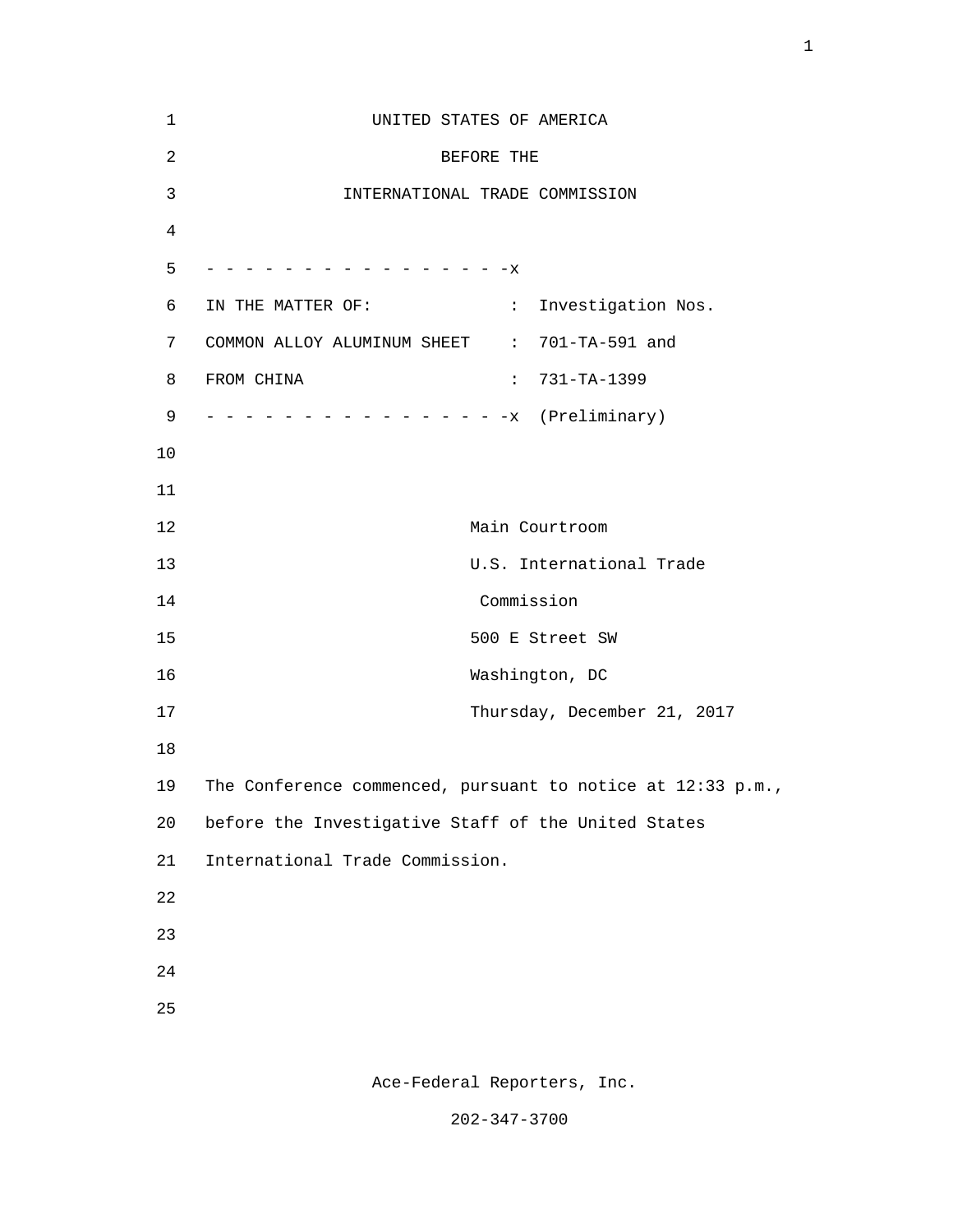1 APPEARANCES: 2 3 Staff: 4 William R. Bishop, Supervisory Hearings and 5 Information Officer 6 Tyrell Burch, Program Support Specialist 7 8 Douglas Corkran, Supervisory Investigator 9 Nathanael Comly, Investigator 10 Daniel Matthews, International Trade Analyst 11 Emily Burke, International Economist 12 Emily Kim, Accountant/Auditor 13 Luke Tillman, Attorney/Advisor 14 15 16 17 18 19 20 21 22 23 24 <u>25</u>

Ace-Federal Reporters, Inc.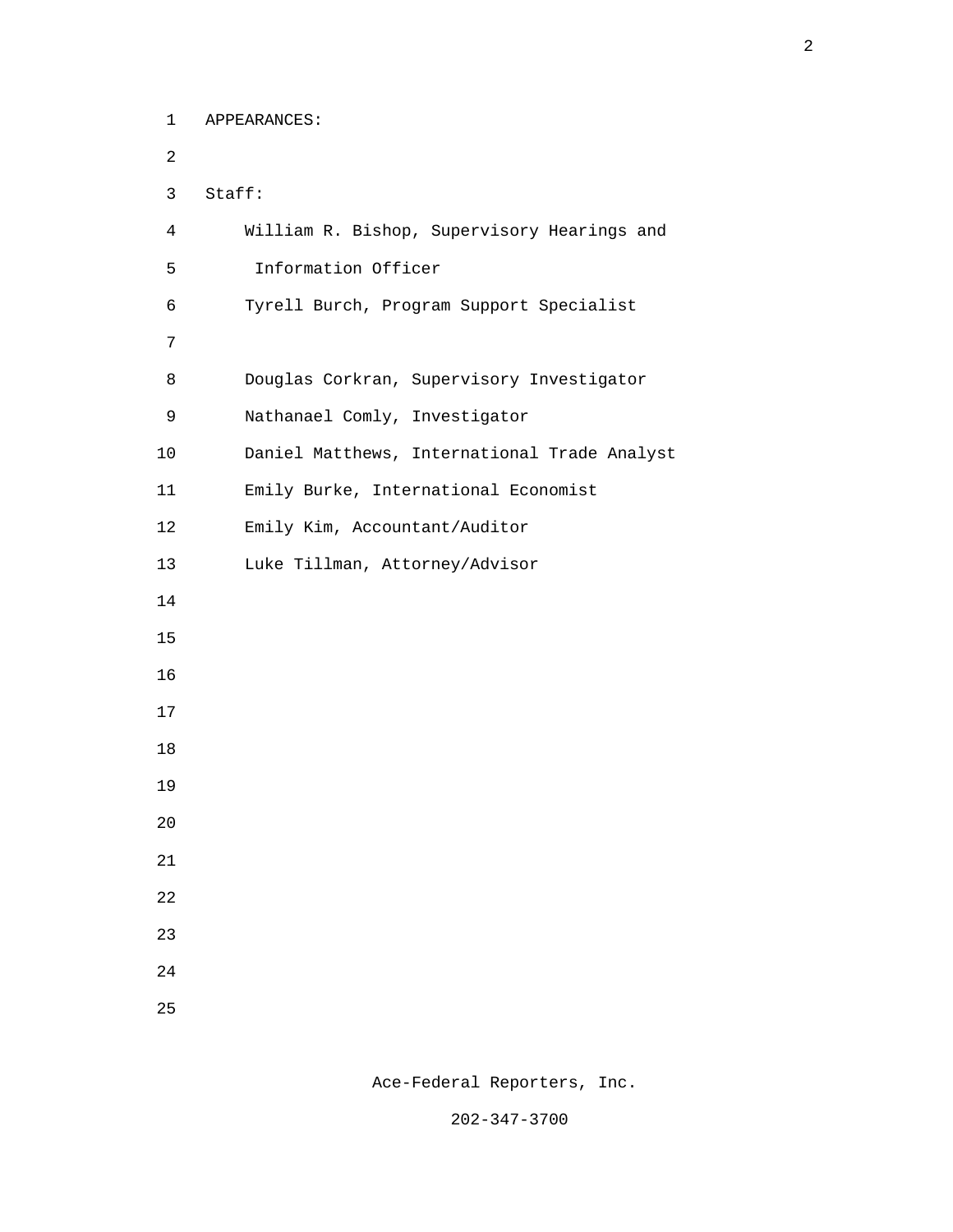- 1 Opening Remarks:
- 2 In Support of Imposition (John M. Herrmann, Kelley Drye &
- 3 Warren LLP)
- 4 In Opposition to Imposition (Kristin Mowry, Mowry &
- 5 Grimson, PLLC)
- 6 In Support of the Imposition of Antidumping and
- 7 Countervailing Duty Orders:
- 8 Kelley Drye & Warren LLP
- 9 Washington, DC
- 10 on behalf of
- 11 Aluminum Association Common Alloy Trade Enforcement Working 12 Group ("the Doestic Industry")
- 13 Christopher R. Clegg, Executive Vice President,
- 14 General Counsel & Secretary Aleris Corporation 15 Michael Pusateri, Director - Marketing North America, 16 Aleris Corporation
- 17 Patrick Boittiaux, Vice President North America -
- 18 Industrial and Commercial Transportation,
- 19 Arconic Inc.
- 20 Lloyd ("Buddy") Stemple, Chief Executive Officer,
- 21 Constellium Rolled Products Ravenswood LLC
- 22 Paul-Henri Chevalier, President, Jupiter Aluminum 23 Corporation
- 24 Lee McCarter, Chief Executive Officer, JW Aluminum 25 Company Company -- continued --

Ace-Federal Reporters, Inc.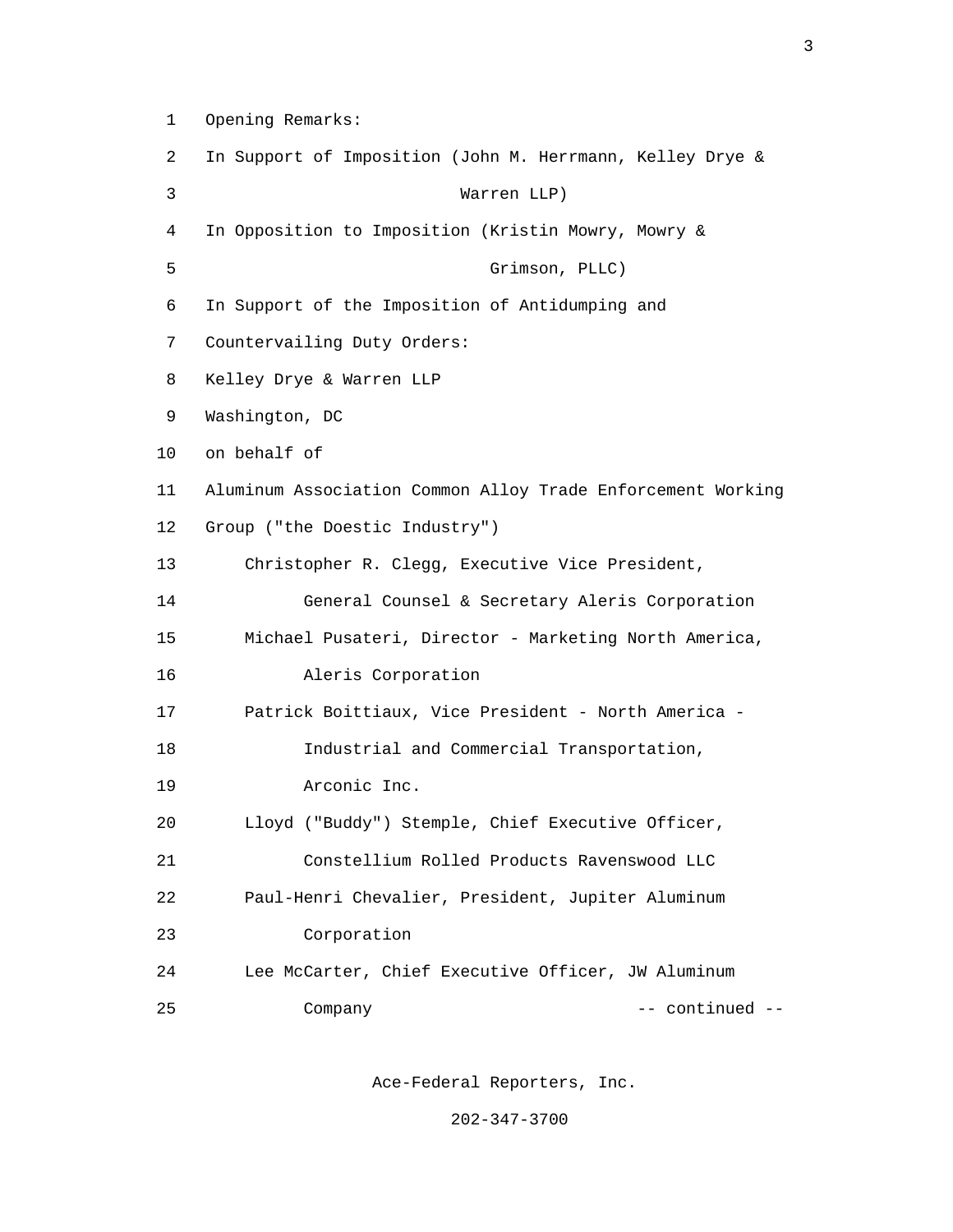1 In Support of the Imposition of Antidumping and 2 Countervailing Duty Orders (continued): 3 Chester Roush, Chief Commercial Officer, JW Aluminum 4 Company 5 Beatriz Landa, Vice President and General Manager 6 Specialty Products, Novelis Corporation 7 John Zanelli, Senior Manager, Novelis Corporation 8 Holly Hart, Legislative Director and Assistant to the 9 President, United Steel, Paper and Forestry, 10 Rubber, Manufacturing, Energy, Allied Industrial 11 and Service Workers International Union 12 Brad Hudgens, Georgetown Economic Services, LLC 13 John M. Herrmann - Of Counsel 14 Paul C. Rosenthal - Of Counsel 15 Grace W. Kim - Of Counsel 16 17 In Opposition to the Imposition of Antidumping and 18 Countervailing Duty Orders: 19 Crowell & Moring, LLP 20 Washington, DC 21 on behalf of 22 Valeo North America, Inc. ("Valeo") 23 Rogelio Garcia, Site Purchasing Director, Valeo 24 Albert Wang, Sales and Marketing Director, Yinbang 25 Daniel Cannistra - Of Counsel -- continued --

Ace-Federal Reporters, Inc.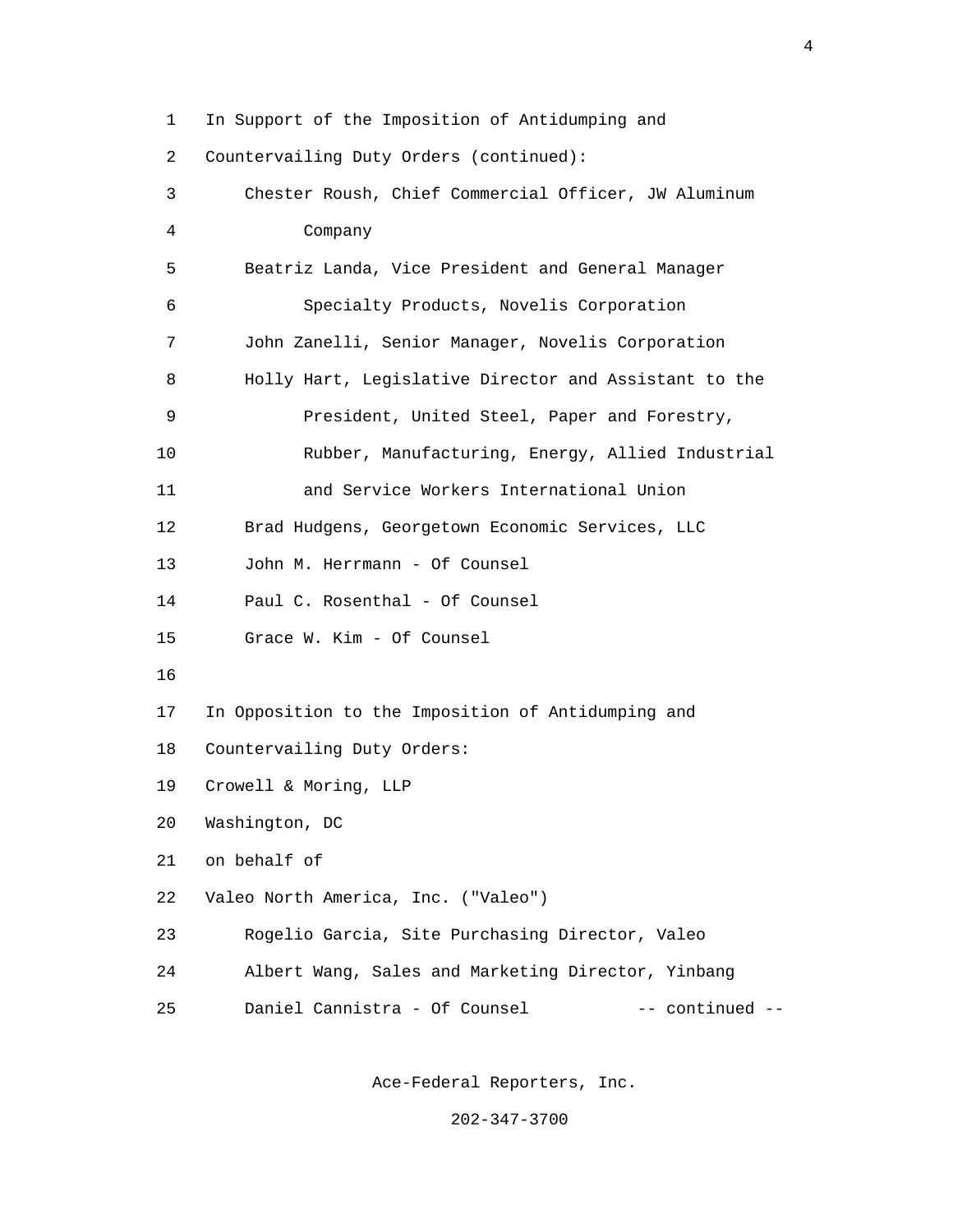1 Mowry & Grimson, PLLC 2 Washington, DC 3 on behalf of 4 National Marine Manufacturers Association 5 John McKnight, Senior Vice President Government 6 Affairs, National Marine Manufacturers 7 Association 8 Kristin Mowry - Of Counsel 9 10 Rebuttal/Closing Remarks: 11 In Support of Imposition (Paul C. Rosenthal, Kelley Drye & 12 Warren LLP) 13 In Opposition to Imposition (Daniel Cannistra, Crowell & 14 Moring, LLP) 15 16 17 18 19 20 21 22 23 24 <u>25</u>

Ace-Federal Reporters, Inc.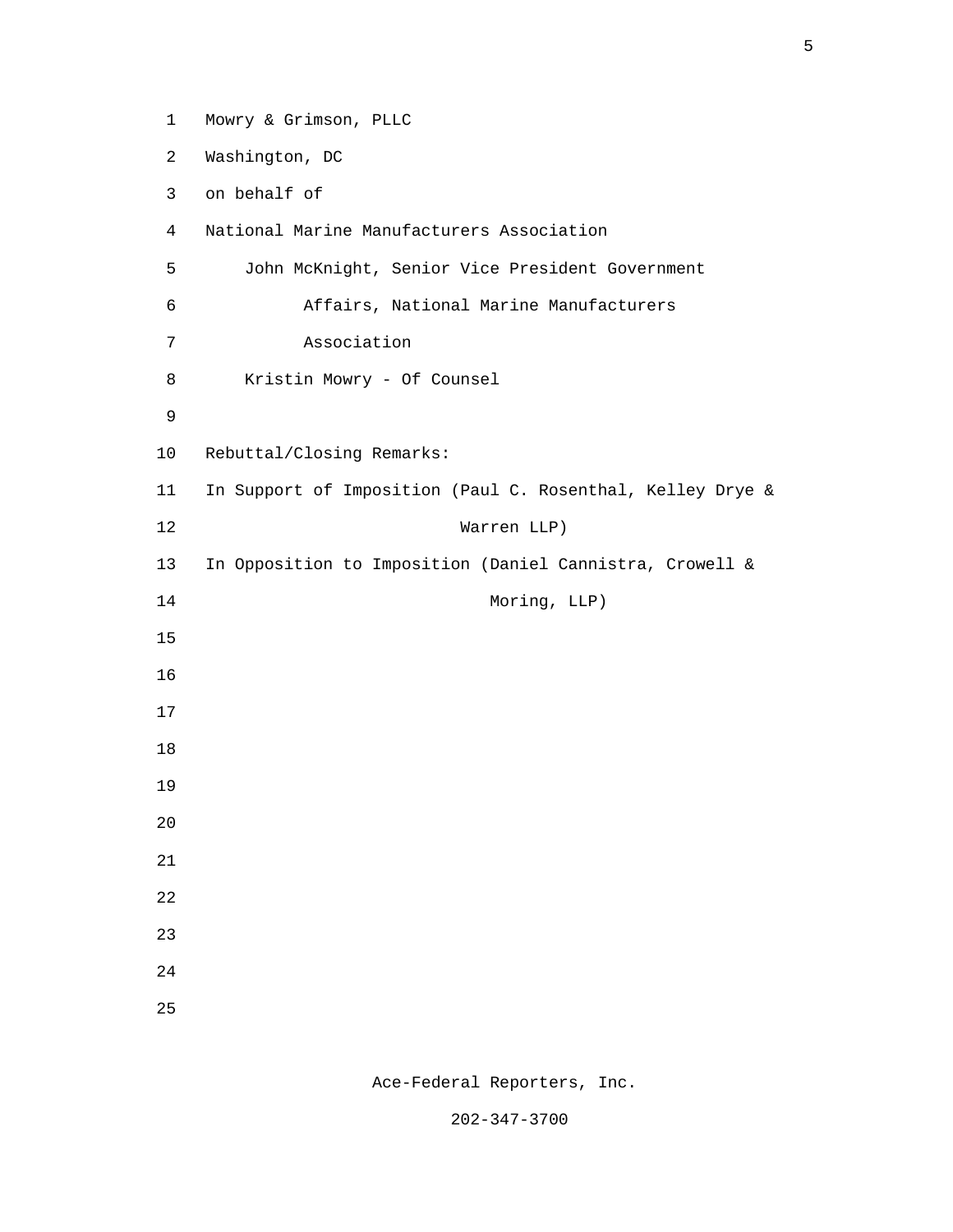| 1              | INDEX                                                |      |
|----------------|------------------------------------------------------|------|
| $\overline{a}$ |                                                      | Page |
| 3              | Opening Remarks:                                     |      |
| 4              | In Support of Imposition (John M. Herrmann, Kelley   |      |
| 5              | Drye & Warren LLP)                                   | 9    |
| 6              | In Opposition to Imposition (Kristin Mowry, Mowry &  |      |
| 7              | Grimson, PLLC)                                       | 13   |
| 8              | Lloyd ("Buddy") Stemple, Chief Executive Officer,    |      |
| 9              | Constellium Rolled Products Ravenswood LLC           | 18   |
| 10             | Christopher R. Clegg, Executive Vice President,      |      |
| 11             | General Counsel & Secretary Aleris Corp.             | 24   |
| 12             | Patrick Boittiaux, Vice President - North America -  |      |
| 13             | Industrial and Commercial Transportation,            |      |
| 14             | Arconic Inc.                                         | 29   |
| 15             | Lee McCarter, Chief Executive Officer, JW Aluminum   |      |
| 16             | Company                                              | 33   |
| 17             | Chester Roush, Chief Commercial Officer, JW Aluminum |      |
| 18             | Company                                              | 33   |
| 19             | Beatriz Landa, Vice President and General Manager    |      |
| 20             | Specialty Products, Novelis Corporation              | 38   |
| 21             | John Zanelli, Senior Manager, Novelis Corporation    | 40   |
| 22             | Paul-Henri Chevalier, President, Jupiter Aluminum    |      |
| 23             | Corporation                                          | 45   |
| 24             |                                                      |      |
| 25             |                                                      |      |

Ace-Federal Reporters, Inc.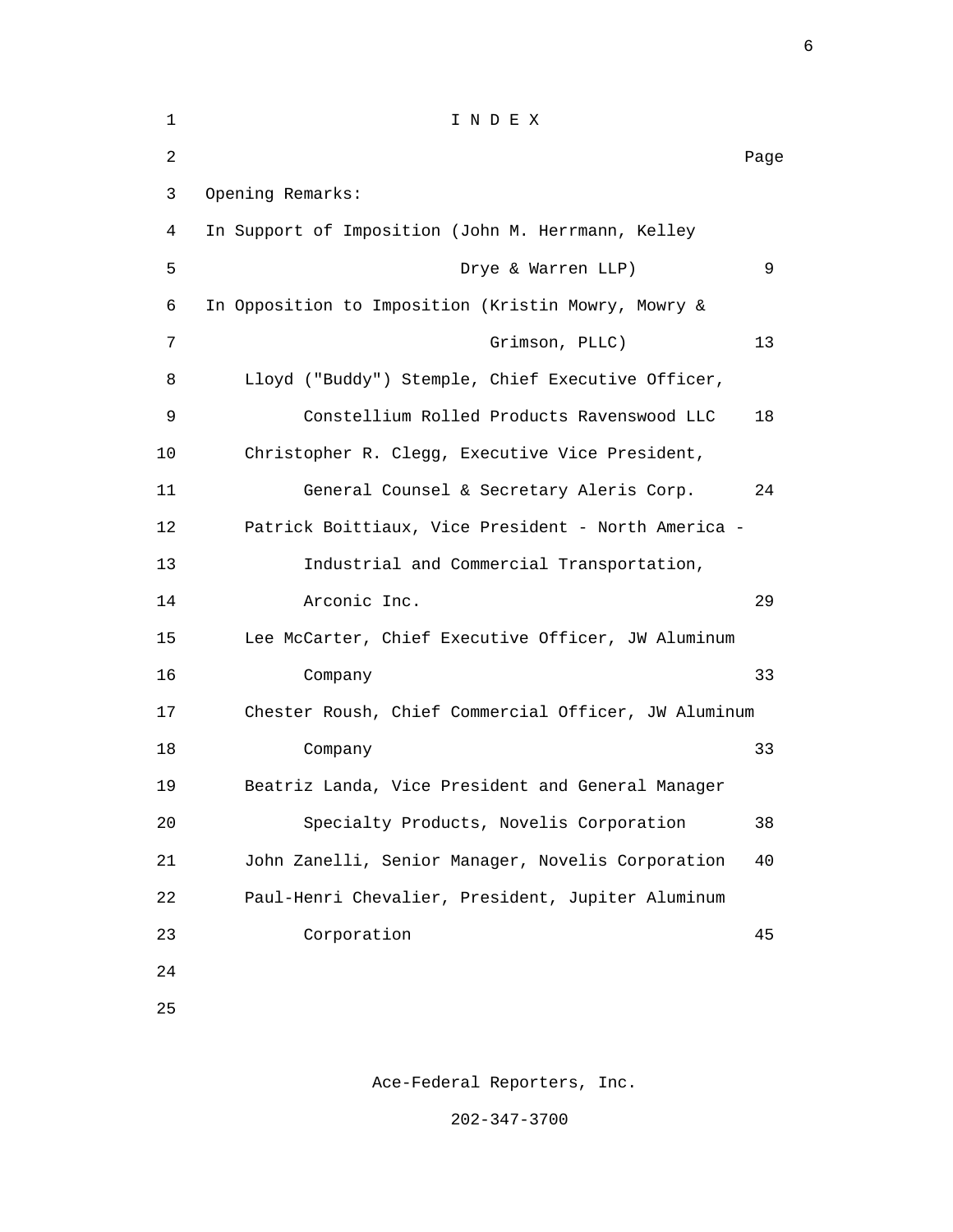| $\mathbf{1}$ | INDEX                                                 |      |
|--------------|-------------------------------------------------------|------|
| 2            |                                                       | Page |
| 3            | Holly Hart, Legislative Director and Assistant to the |      |
| 4            | President, United Steel, Paper and Forestry,          |      |
| 5            | Rubber, Manufacturing, Energy, Allied Industrial      |      |
| 6            | and Service Workers International Union               | 49   |
| 7            | Paul C. Rosenthal - Of Counsel                        | 63   |
| 8            | Brad Hudgens, Georgetown Economic Services, LLC       | 86   |
| 9            | John McKnight, Senior Vice President Government       |      |
| 10           | Affairs, National Marine Manufacturers                |      |
| 11           | Association                                           | 118  |
| 12           | Daniel Cannistra - Of Counsel                         | 123  |
| 13           | Rogelio Garcia, Site Purchasing Director, Valeo       | 125  |
| 14           | Albert Wang, Sales and Marketing Director, Yinbang    | 151  |
| 15           |                                                       |      |
| 16           | Closing Remarks:                                      |      |
| 17           | In Support of Imposition (Paul C. Rosenthal, Kelley   |      |
| 18           | Drye & Warren LLP)                                    | 156  |
| 19           | In Opposition to Imposition (Daniel Cannistra,        |      |
| 20           | Crowell & Moring, LLP)                                | 162  |
| 21           |                                                       |      |
| 22           |                                                       |      |
| 23           |                                                       |      |
| 24           |                                                       |      |
| 25           |                                                       |      |
|              |                                                       |      |

7

Ace-Federal Reporters, Inc.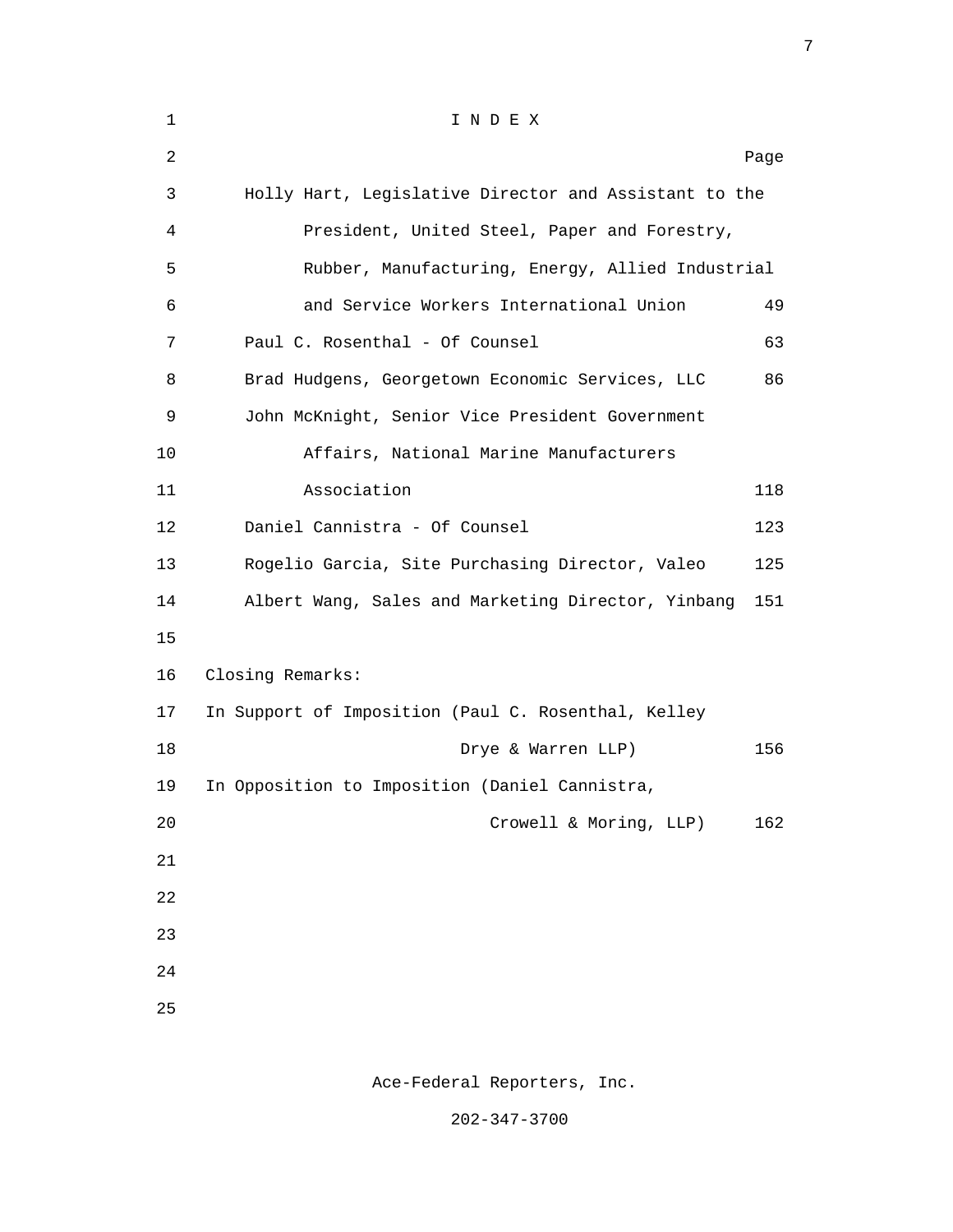1 P R O C E E D I N G S 2 THE CLERK: Will the room please come to order. 3 MR. CORKRAN: Good afternoon and welcome to the 4 United States International Trade Commission's conference 5 in connection with the Preliminary Phase of Antidumping and 6 Countervailing Duty, Investigation Numbers 701-TA-591 and 7 731-TA-1399 concerning Common Alloy Aluminum Sheet from 8 China. 9 My name is Douglas Corkran, Supervisory 10 Investigator on these investigations, and I will be 11 presiding at this conference. 12 Among those present from the Commission Staff 13 are, on my right, Nathanael Comly, the Investigator, to my 14 left, Luke Tillman, the Attorney/Advisor, followed by Emily 15 Burke, our Economist, who will be with us in just a second, 16 Emily Kim, our Accountant, and Daniel Matthews, our 17 Industry Analyst. 18 I understand that parties are aware of the time 19 allegations. Any questions regarding time allocations 20 should be addressed to the Secretary, Mr. Bishop. 21 I would remind speakers not to refer in your 22 remarks to business proprietary information and to speak 23 directly into the microphones. We also ask that you state 24 your name and affiliation for the record when beginning 25 your presentation or when answering questions for the

Ace-Federal Reporters, Inc.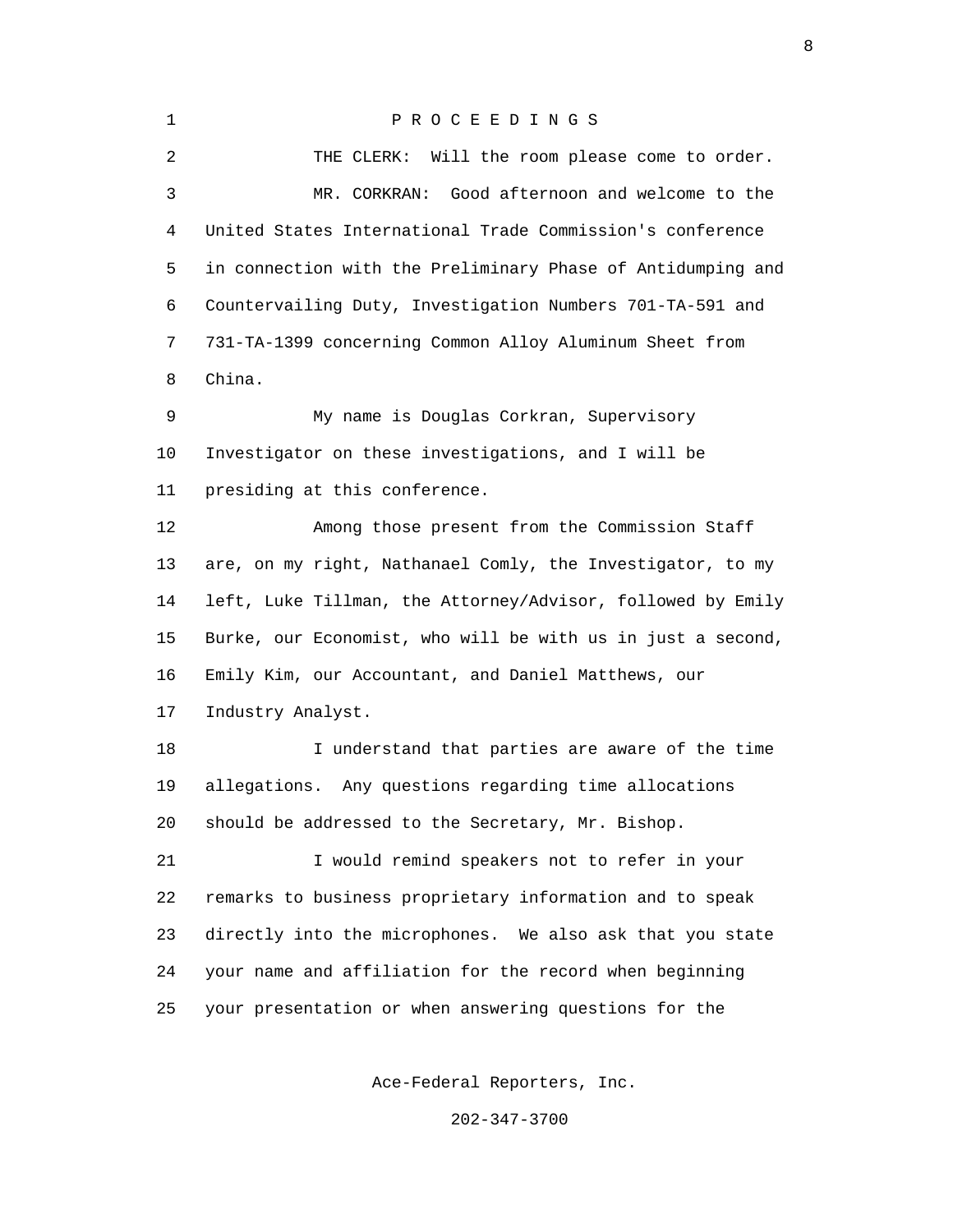1 benefit of the court reporter.

 2 All witnesses must be sworn in before presenting 3 testimony. 4 Are there any questions? 5 Mr. Secretary, are there any preliminary 6 matters? 7 THE CLERK: Mr. Chairman, I would note that all 8 witnesses for today's hearing conference have been sworn 9 in. 10 I would also like to remind everyone to please 11 state your name. The court reporter can't see everybody's 12 name around the table. 13 There are no other preliminary matters. 14 MR. CORKRAN: Thank you, Mr. Secretary. 15 Let us begin with opening remarks, which I 16 believe we'll start with Mr. Herrmann. 17 THE CLERK: Opening remarks on behalf of those 18 In Support of Imposition of the Antidumping and 19 Countervailing Duty Orders will be given by John M. 20 Herrmann of Kelley Drye & Warren. 21 Mr. Herrmann, you have five minutes. 22 STATEMENT OF JOHN HERRMANN 23 MR. HERRMANN: Thank you. 24 Good afternoon, Mr. Corkran and members of the 25 Commission Staff.

Ace-Federal Reporters, Inc.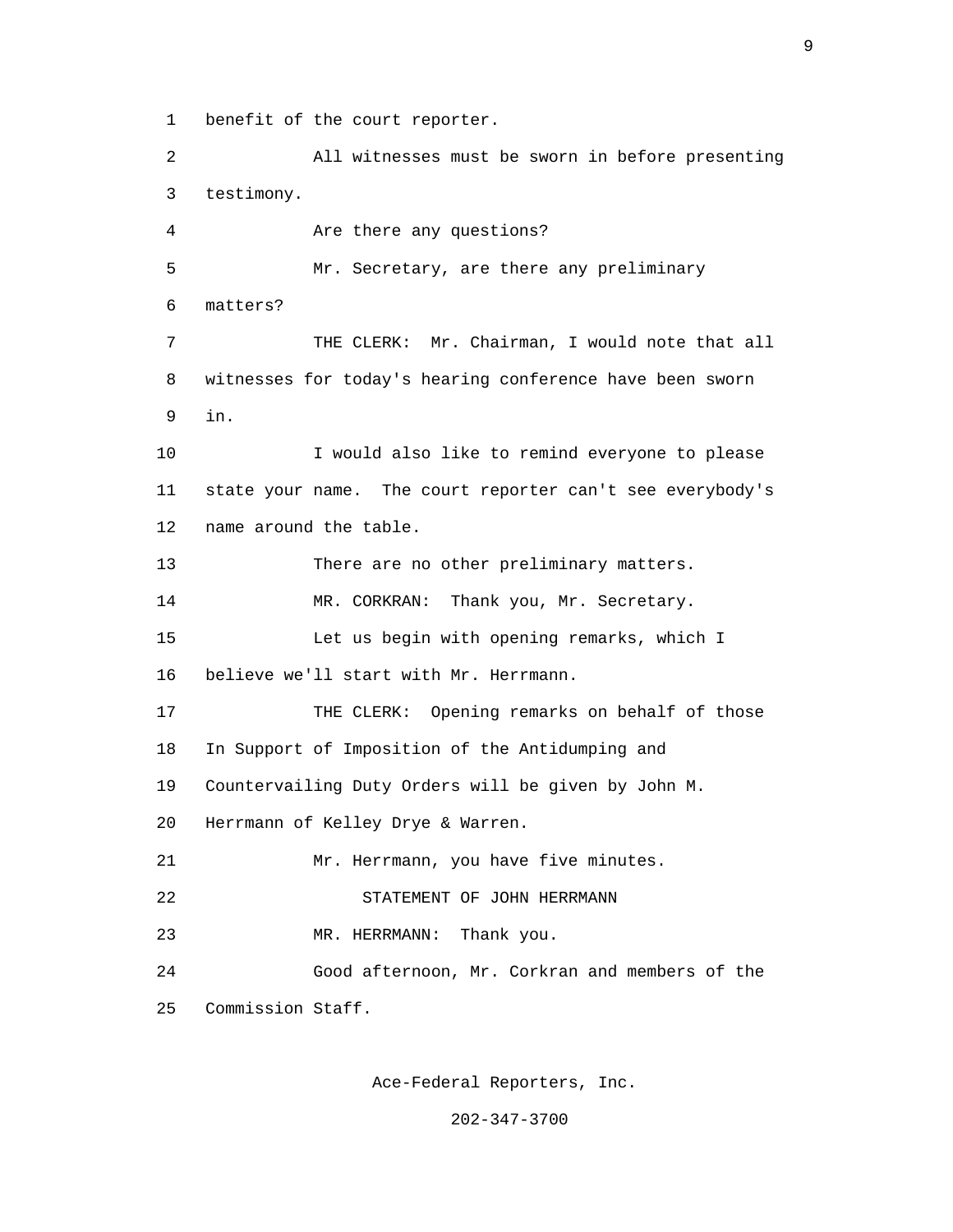1 I am John Herrmann of Kelley Drye & Warren, 2 counsel to the Aluminum Association, Common Alloy Sheet 3 Trade Enforcement Working Group, and its individual 4 members, Aleris World Products Incorporated, Arconic 5 Incorporated, Constellium World Products Ravenswood LLC, 6 Jupiter Aluminum, JW Aluminum Company and Novelis 7 Corporation.

 8 These investigations, which were self-initiated 9 by the Department of Commerce, marked the first case before 10 the Commission involving aluminum sheet and provide an 11 important opportunity for the urgently needed relief for 12 the domestic industry from the large and increasing volumes 13 of low priced and unfairly traded imports of common alloy 14 sheet from China.

 15 Subject imports have injured the domestic 16 producers and the thousands of workers supported by the 17 industry for many years beyond simply the three-year period 18 the Commission will examine in this proceeding, and the 19 injury continues today.

 20 Low-priced imports from China are partly 21 responsible for the decision by Arconic to curtail its 22 production facility in Texarkana, Texas, a facility with 23 300 million pounds of capacity.

 24 In addition, Aleris was forced to shutter its 25 mill in Decatur, Alabama in February 2015 due to unfair

Ace-Federal Reporters, Inc.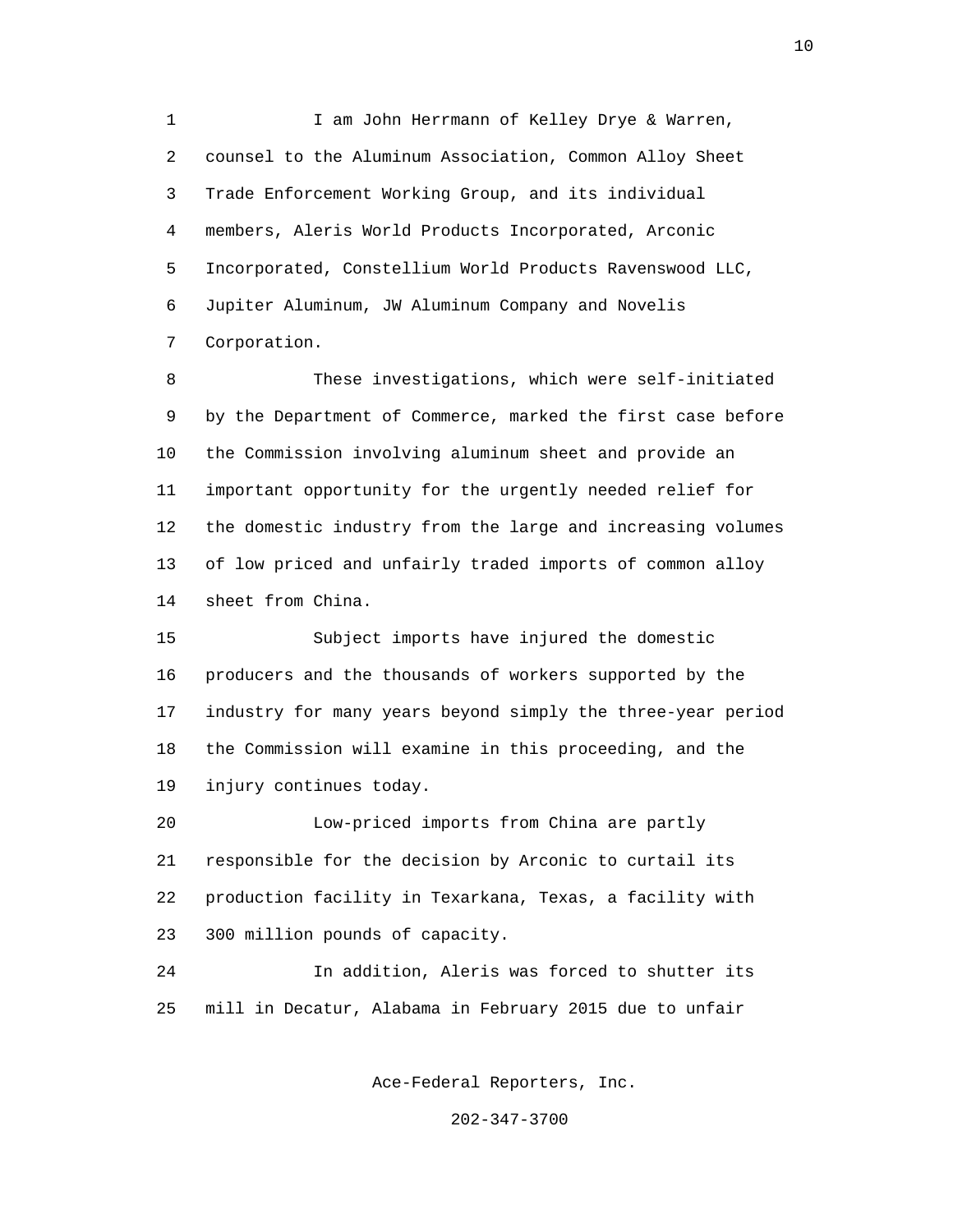1 imports from China.

 2 Subject imports are also responsible for 3 decisions by domestic producers to reduce their capacity 4 and production of common alloy sheet within facilities that 5 continue to operate today.

 6 Over the past decade, the volume of common alloy 7 sheet imports from China has surged massively, increasing 8 by nearly 750 percent.

 9 During the period of investigation, subject 10 imports spiked from slightly more than 200,000 short tons 11 to approximately 400,000 short tons, an increase of 91 12 percent.

 13 This surge has coincided with significant 14 increases in the U.S. market share held by subject imports. 15 While apparent consumption of common alloy 16 aluminum sheet has increased moderately between 2014 and 17 2016, the volume of Chinese imports has surged and far 18 exceeds the growth in apparent consumption.

 19 The market share captured by increased imports 20 from China has come directly at the expense of U.S. 21 producers. Despite growing command for common alloy sheet, 22 the domestic industry's capacity, production and domestic 23 shipment volume and value have all declined.

 24 The increased market penetration by Chinese 25 imports has been accomplished on the basis of a single

Ace-Federal Reporters, Inc.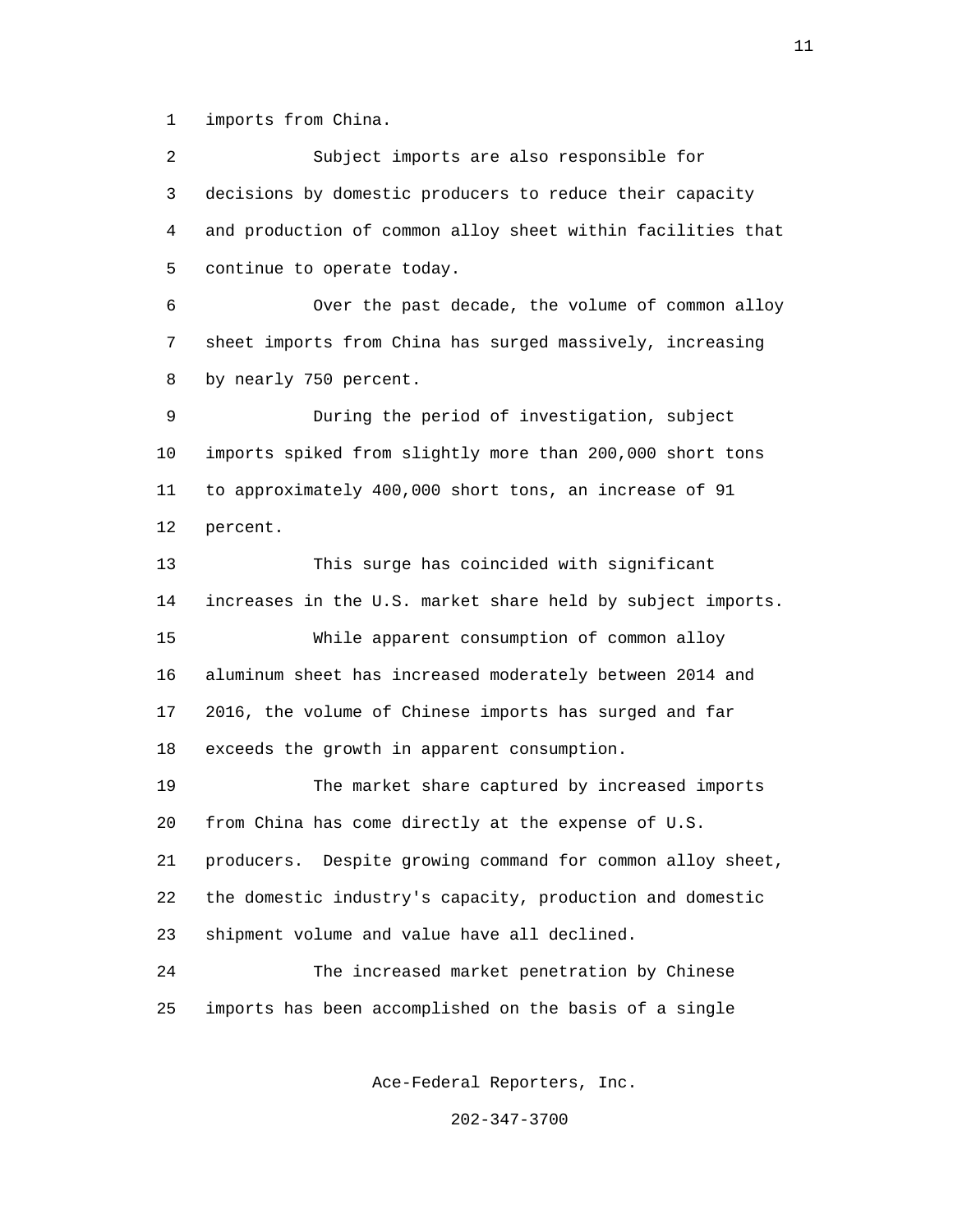1 factor: Price.

 2 The information on the record so far makes it 3 clear that despite what you may hear from the Respondents, 4 price is the reason that purchasers bought Chinese product. 5 Like other flat-rolled metal products, common 6 alloy sheet is generally interchangeable, whether produced 7 in China or the United States, so that price drives 8 purchasing decisions. 9 The prices at which common alloy aluminum sheet 10 from China has been sold in the United States have 11 comprehensively and significantly undercut domestic 12 producer prices, forcing them to reduce prices in order to 13 retain business. 14 In fact, the domestic producers report that they 15 must satisfy their customers' demands to purchase common 16 alloy sheet at the China price. 17 The impact of selling lower volumes of common 18 alloy sheet at lower prices on domestic producers' 19 financial condition has been predictable. The domestic 20 industry, already vulnerable from the large volumes of 21 low-priced Chinese imports in the years preceding the 22 period of investigation, suffered significant declines in 23 net sales value, operating income, net income and in the 24 ratios of operating and net income to sales. 25 These facts collectively establish more than a

Ace-Federal Reporters, Inc.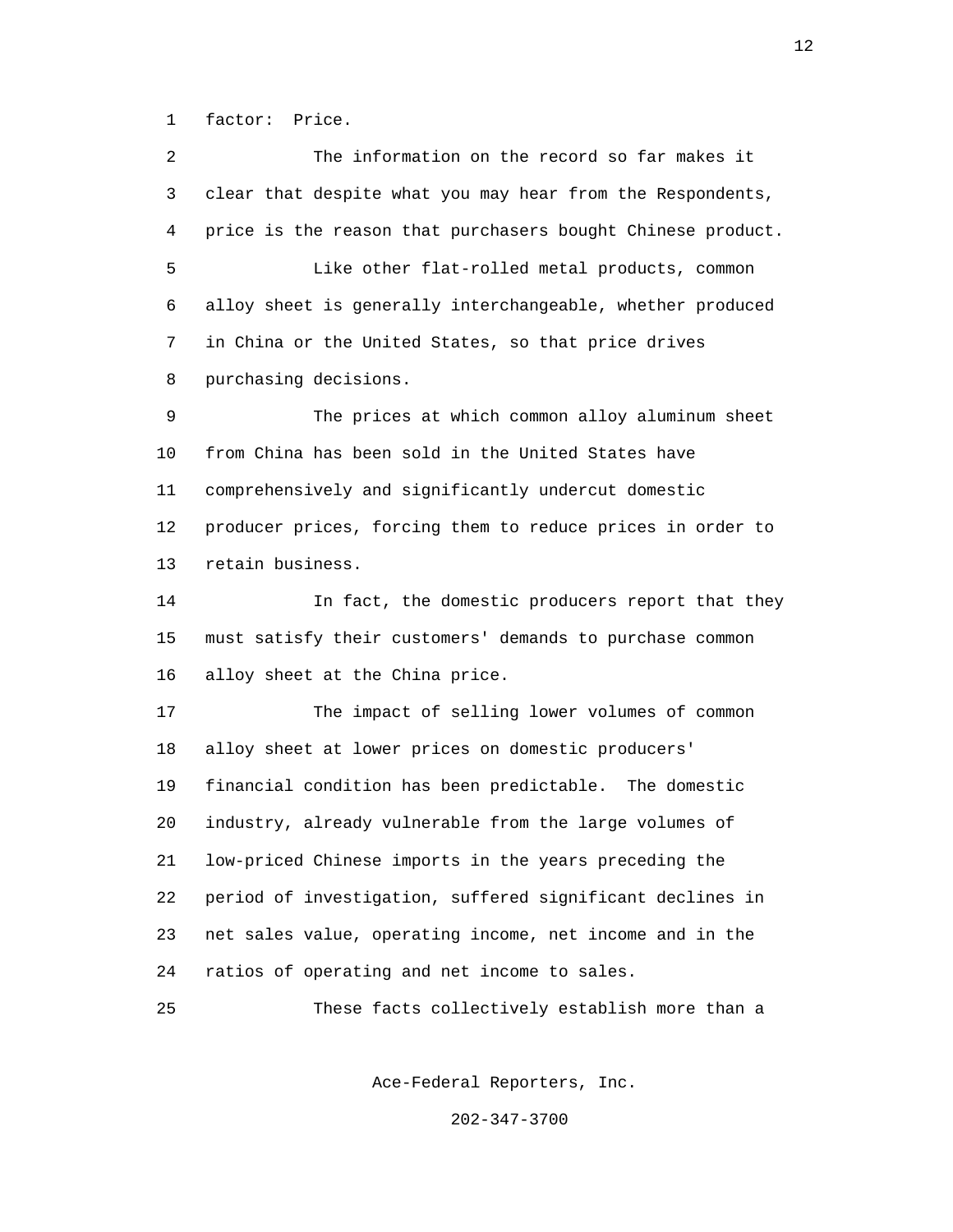1 reasonable indication of material injury caused by subject 2 imports.

 3 Further, there is no prospect of relief in site. 4 Substantial excess capacity in China to produce aluminum 5 sheet, as well as a slowing economy there, encouraged 6 Chinese producers to export their oversupply to the United 7 States. 8 Absent import relief, unfairly traded imports 9 will continue to expand at the expense of domestic 10 producers and the thousands of workers supported by the 11 industry. 12 To prevent further injury, we urge the 13 Commission to reach an affirmative preliminary decision. 14 Thank you. 15 THE CLERK: Opening remarks on behalf of those 16 In Opposition to Imposition of the Antidumping and 17 Countervailing Duty Orders will be given by Kristin Mowry 18 of Mowry & Grimson. 19 Ms. Mowry, you have five minutes. 20 STATEMENT OF KRISTIN MOWRY 21 MS. MOWRY: Good afternoon, and thank you. 22 Kristin Mowry of Mowry & Grimson appearing on behalf of the 23 National Marine Manufacturers Association and the 24 Recreational Vehicle Industry Association. 25 I'm speaking on behalf of the Respondents'

Ace-Federal Reporters, Inc.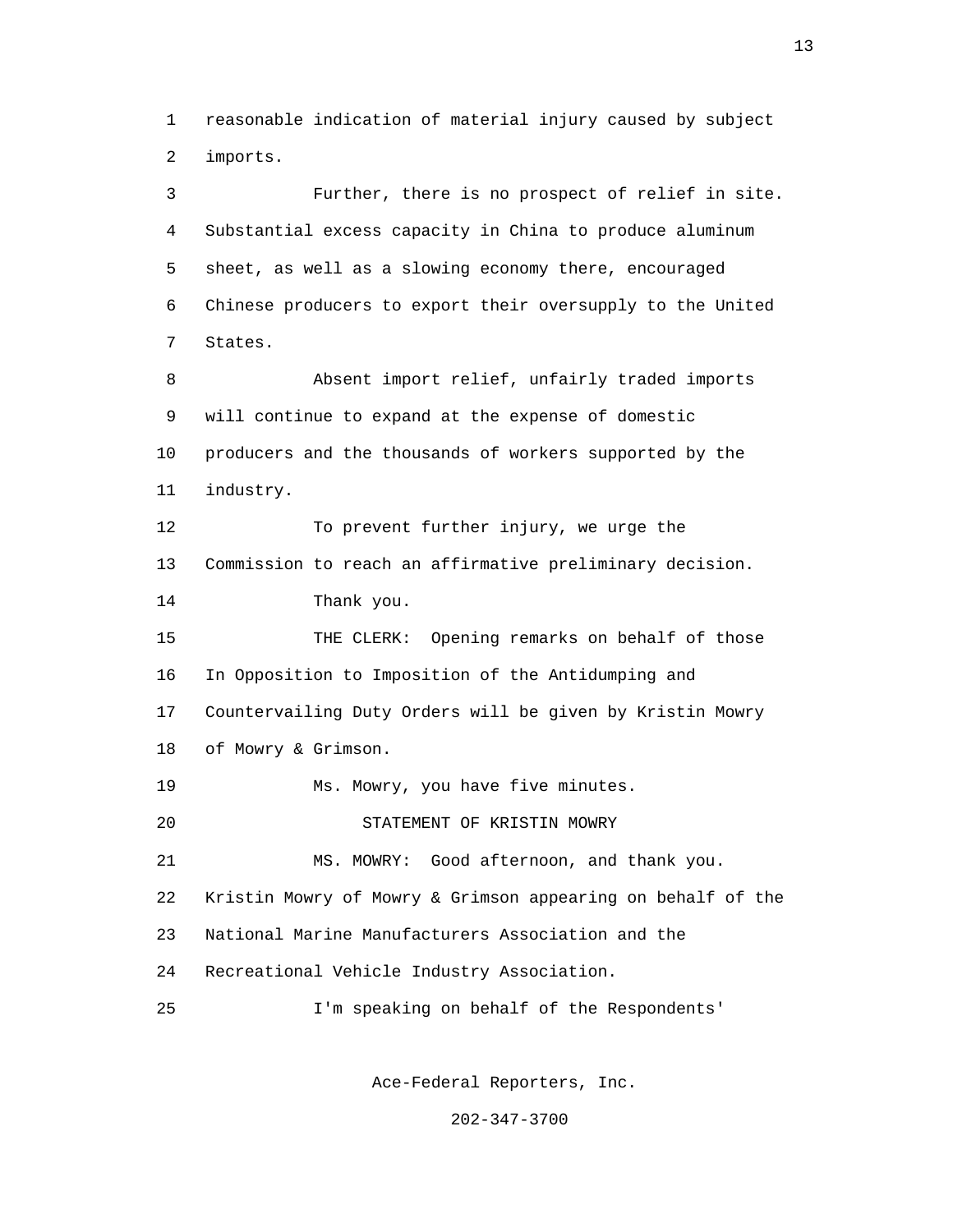1 panel, such as it is, In Opposition to the Imposition of 2 Antidumping and Countervailing Duties on Common Alloy Sheet 3 from China.

 4 Let me start by taking you back to last January 5 18, when Wilbur Ross responded to questions from the Senate 6 Committee on Commerce, Science and Transportation regarding 7 his nomination as the next Secretary of Commerce.

 8 There is no doubt that Secretary Ross is more 9 familiar with the ADC BD regime than any Commerce secretary 10 before him.

 11 So when the questioning turned to trade 12 enforcement matters, Mr. Ross answered ably and 13 confidently.

 14 In one particular exchange, Senator Peters asked 15 Mr. Ross about the process of self-initiation, citing the 16 difficulty of small- and medium-sized businesses that don't 17 have high-priced lobbyists at their disposal.

 18 Mr. Ross responded that he believed 19 self-initiation to be a useful tool. He referred 20 specifically to "industries that have a lot of small 21 companies." Sympathizing that it would be very hard for 22 those companies to get the data together and get the 23 funding together to bring a case.

 24 Well, the panel of witnesses you will hear from 25 shortly is hardly composed of a ragtag group of poorly

Ace-Federal Reporters, Inc.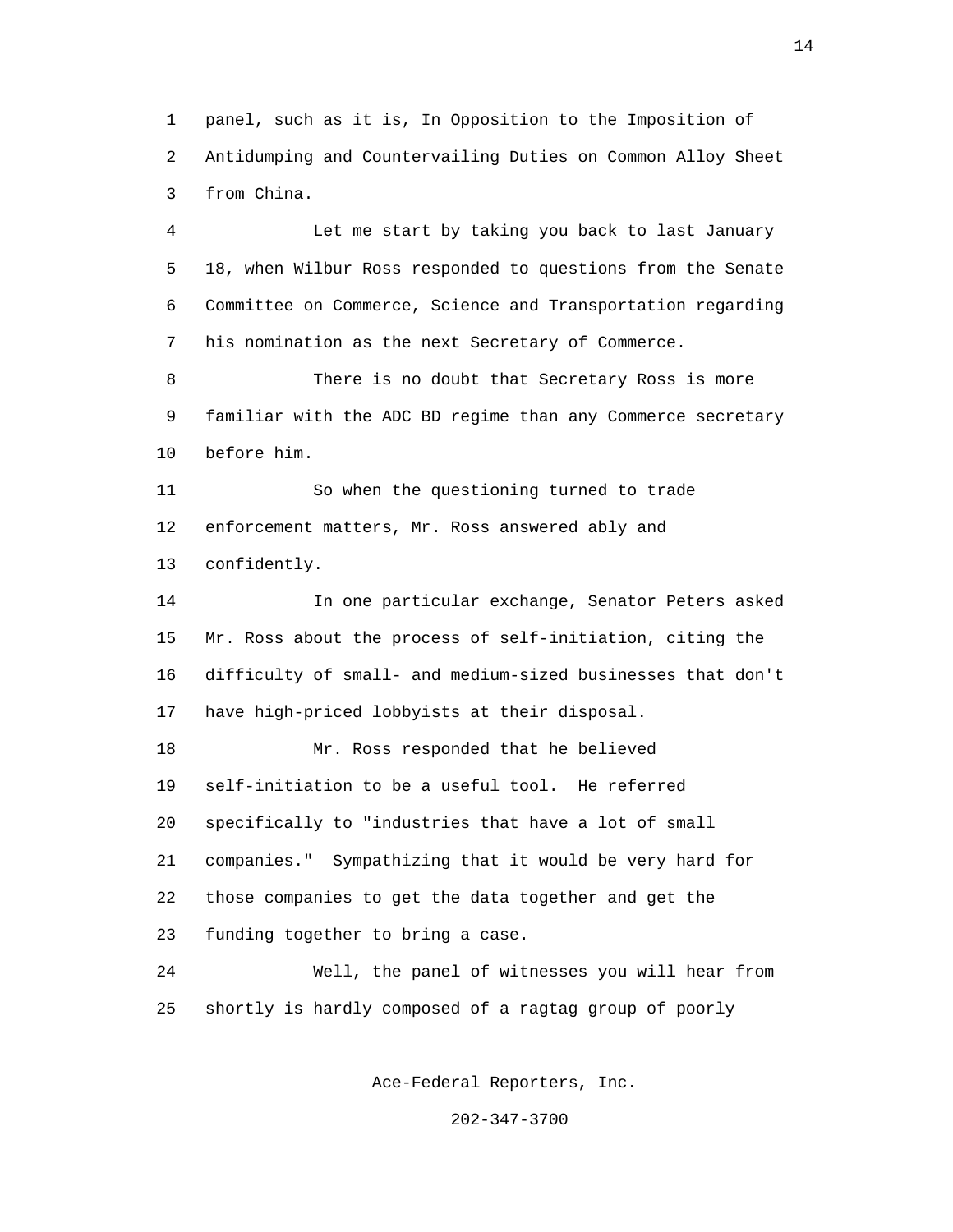1 funded, unorganized small companies. These are companies 2 with revenues in the billions of dollars, with experience 3 bringing ADC BD petitions and with political connections at 4 the highest level.

 5 One of the witnesses today even stood in the 6 Oval Office and celebrated with the President as he signed 7 the order commencing the 332 investigation earlier this 8 year.

 9 And this group of domestic producers is 10 represented by attorneys that can only be described as the 11 gold standard of the petitioners bar.

 12 So as you listen to the testimony today, please 13 ask yourselves, actually please even ask the panel, why it 14 is that this case was self-initiated rather than brought by 15 the normal course of filing a petition. What is there to 16 hide? What information is missing here?

 17 We are confident that once the responses from 18 all domestic producers have been evaluated, the Commission 19 will see by and large a robust, growing industry with 20 profitable operations and increased employment when 21 examining the interim period.

 22 When looking at price comparisons, we urge the 23 Commission to take into account the Midwest premium, which 24 is a factor unique to domestic sales and does not impact 25 import prices.

Ace-Federal Reporters, Inc.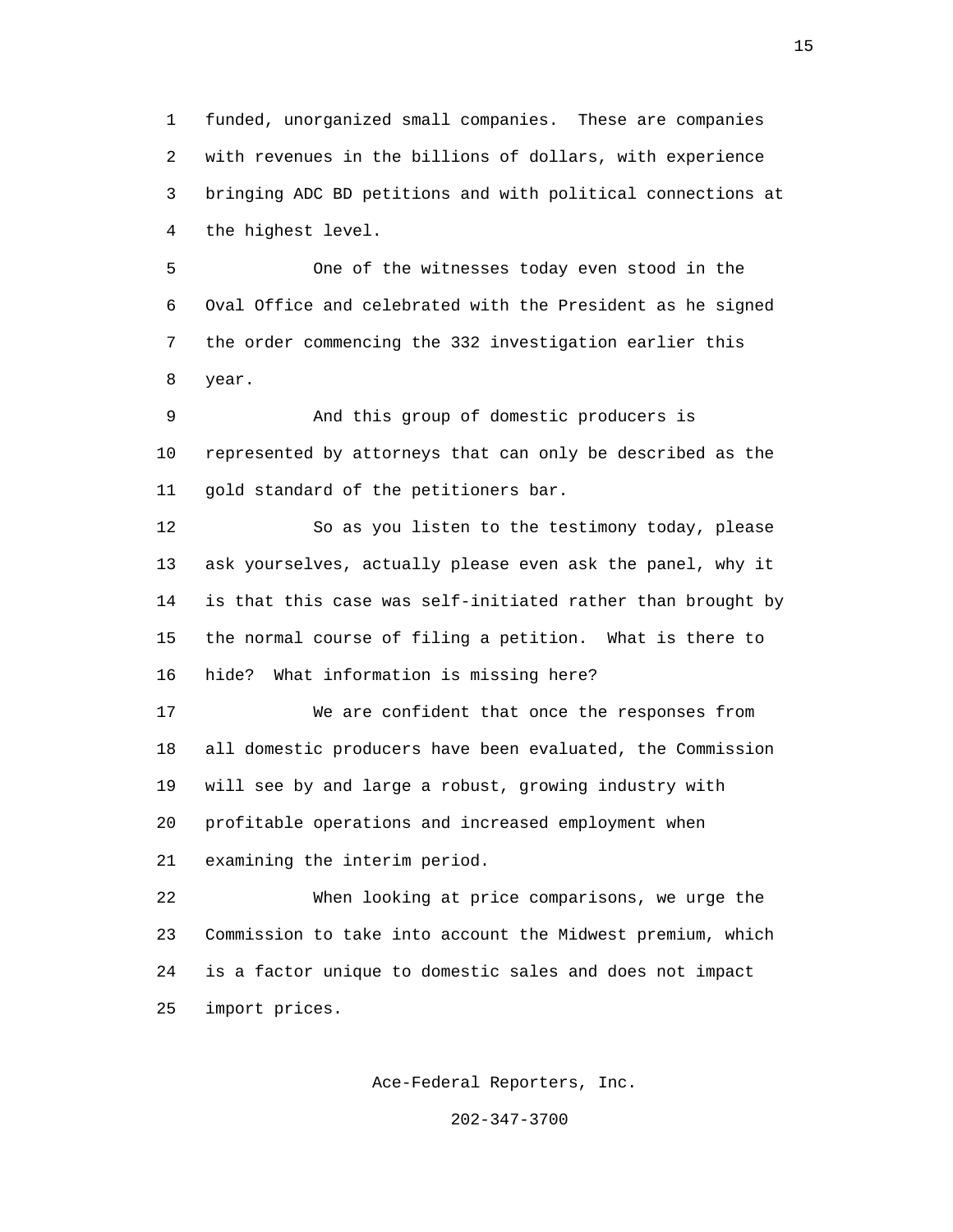1 Later today, you will be hearing from two 2 discrete end users of the subject merchandise, the 3 automotive sector and boat builders. In particular, the 4 automotive industry will offer testimony regarding brazing 5 sheet. In the anticipation of that discussion, we hope you 6 will explore with the other panel why can stock was 7 excluded from the scope of this case and presumably from 8 the like product.

 9 We think a robust discussion on that topic will 10 contribute to the development of meaningful guidance to the 11 Commission for other similarly situated products. And if 12 the Commission declines to examine brazing sheet as a 13 separate like product, then we object to the domestic like 14 product being coextensive with the scope, and we urge the 15 Commission to collect all data on operations and financial 16 performance of can stock production.

 17 Turning back to the same confirmation hearing, 18 Mr. Ross went on to tout the psychological effect of 19 self-initiation, stating that as an important tool for its 20 "actual curative effect, its preventive effect and the 21 psychological effect of the cheaters."

 22 By self-initiating this case, the Commerce 23 Department has already rubber-stamped this investigation. 24 They have abdicated their quasi-judicial role. They are 25 admittedly using self-initiation as part of psychological

Ace-Federal Reporters, Inc.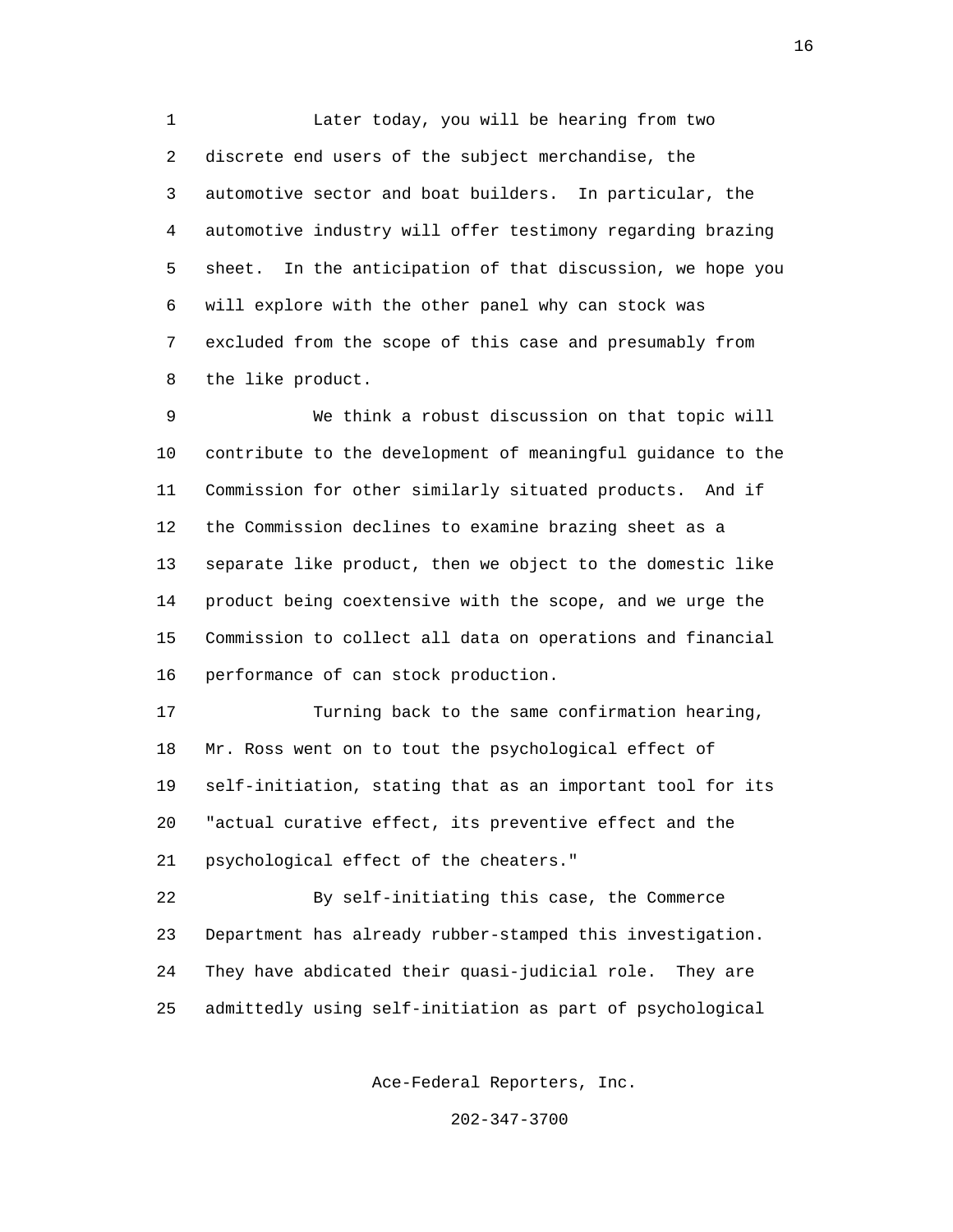1 warfare against prejudged cheaters.

| 2  | What is the significance of the rule of law from            |
|----|-------------------------------------------------------------|
| 3  | the commerce perspective? The Commission stands alone here  |
| 4  | as the agency that can maintain the integrity of the ABCBD  |
| 5  | We know that you take that responsibility seriously<br>law. |
| 6  | and we're counting on you to bring your critical analysis   |
| 7  | to this case.                                               |
| 8  | When you do, you will see that the claim of                 |
| 9  | injury by reason of Chinese imports has simply not been met |
| 10 | and the case must be thrown out.                            |
| 11 | Thank you.                                                  |
| 12 | THE CLERK: Would the panel In Support of the                |
| 13 | Imposition of the Antidumping and Countervailing Duties     |
| 14 | please come forward and be seated.                          |
| 15 | Mr. Chairman, this panel has 60 minutes for                 |
| 16 | their direct testimony.                                     |
| 17 | I would remind all witnesses to please state                |
| 18 | your name each time you speak for the benefit of the court  |
| 19 | reporter.<br>Thank you.                                     |
| 20 | Good morning. And you may proceed<br>MR. CORKRAN:           |
| 21 | when you are ready. Good afternoon, actually, but you may   |
| 22 | still proceed when you are ready.                           |
| 23 | Thank you, Mr. Corkran, and good<br>MR. HERRMANN:           |
| 24 | afternoon. Good afternoon, Commission Investigative Staff.  |
| 25 | Our first witness this afternoon will be Buddy Stemple of   |
|    |                                                             |

Ace-Federal Reporters, Inc.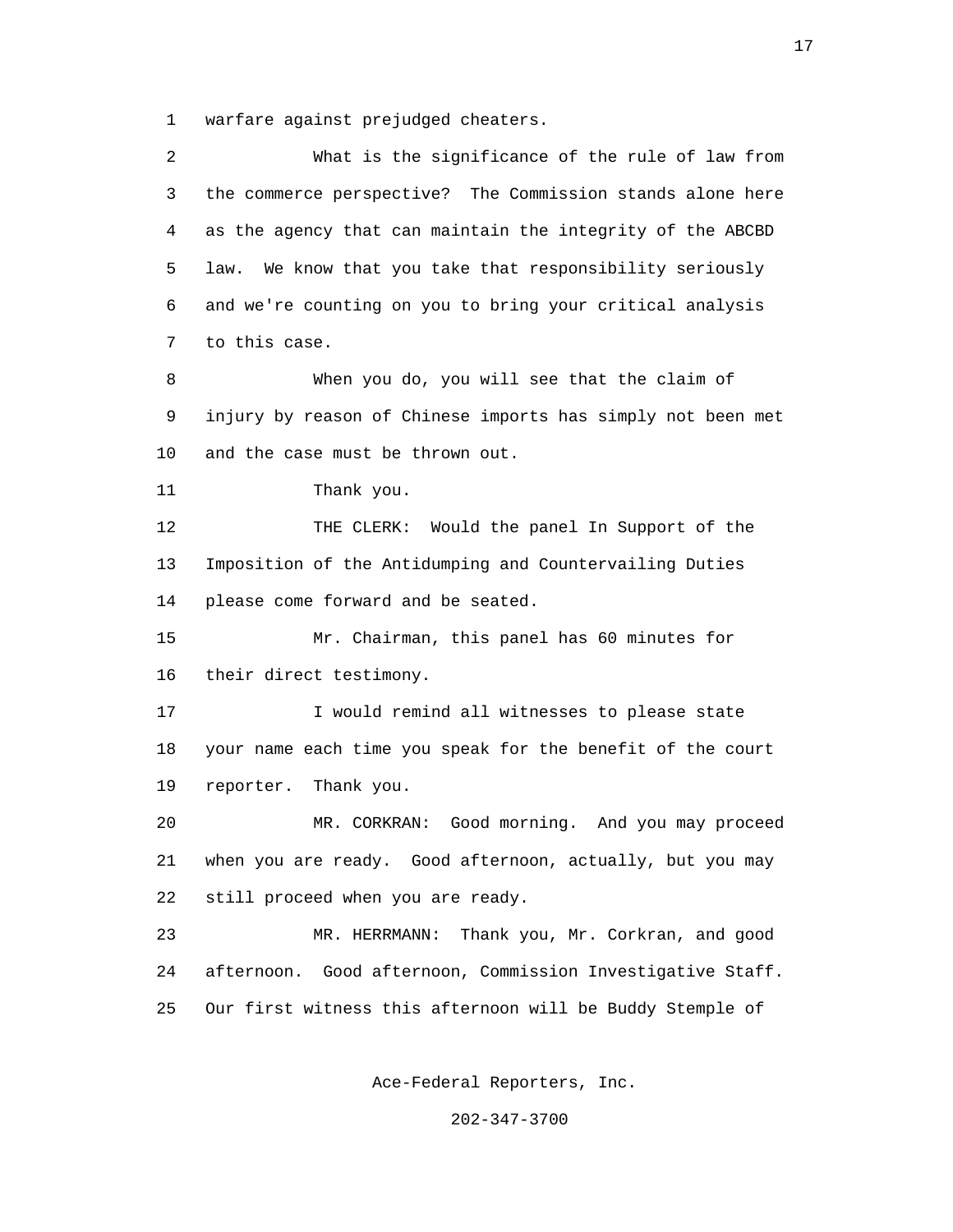1 Constellium.

 2 STATEMENT OF LLOYD ("BUDDY") STEMPLE 3 MR. STEMPLE: Good afternoon, Mr. Corkran and 4 members of the Commission Investigative Staff. My name is 5 Buddy Stemple and I'm the chief executive officer of 6 Constellium Rolled Products Ravenswood, LLC, which is 7 located in Ravenswood, West Virginia. I've held that 8 position for approximately 3-1/2 years. I began my career 9 in this industry nearly 40 years ago, and over the course 10 of my career, I've been employed by Kaiser Aluminum, Alcan 11 Aluminum and Novelis in a variety of positions involving 12 operations, sales and marketing. 13 In September of 2016, I testified before the 14 Commission in the Section 332 investigation that examined 15 competitive conditions affecting the U.S. aluminum 16 industry. 17 In my testimony, I warned of significant 18 negative effects resulting from China's massive 19 overcapacity to produce semi-fabricated aluminum products. 20 Particularly with respect to high volume products such as 21 common alloy sheet and can sheet. 22 Regrettably, I am here again today because of 23 China's continued massive overcapacity in its exportation 24 of unfairly low priced and subsidized products to the 25 United States that severely injures domestic producers of

Ace-Federal Reporters, Inc.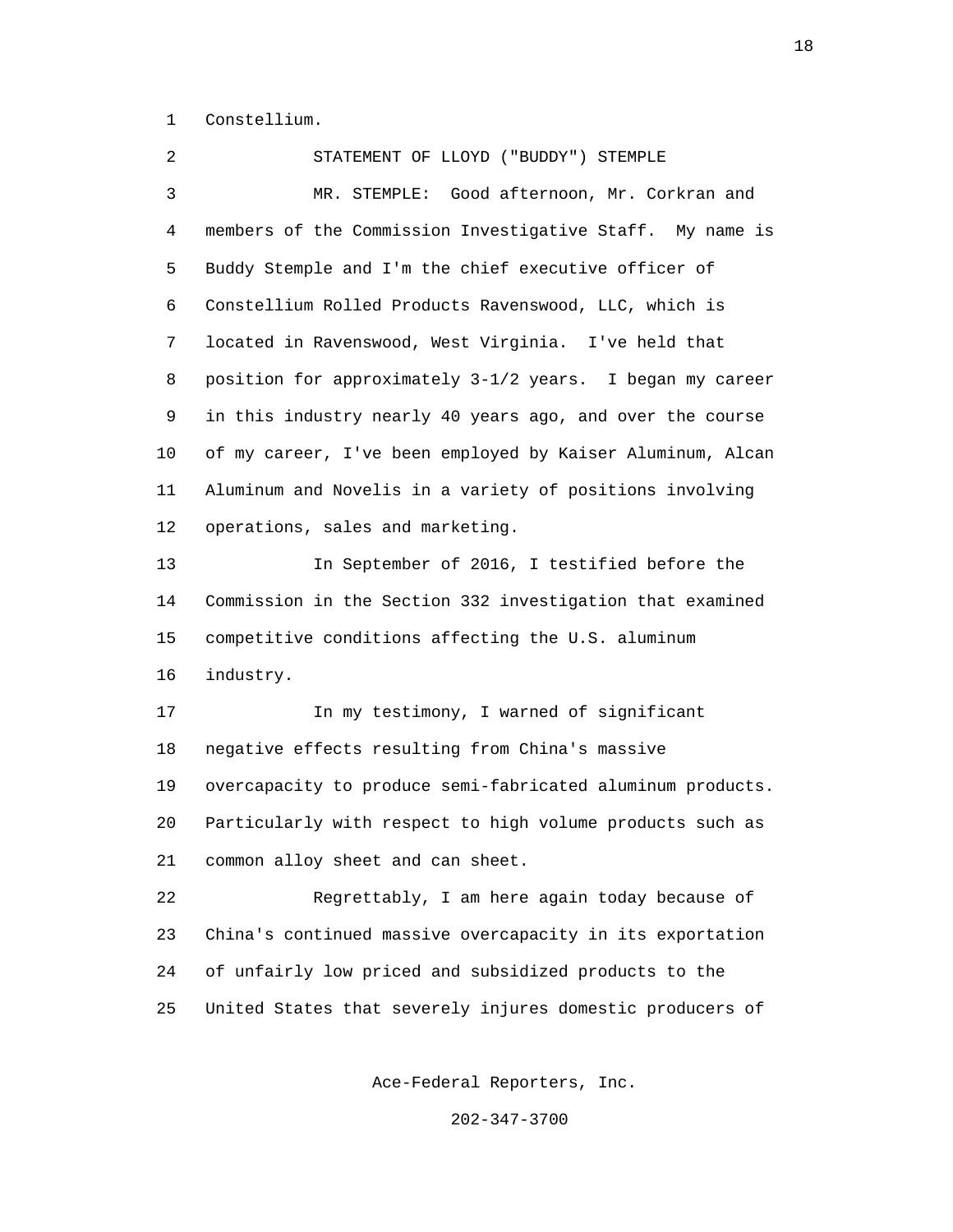1 common alloy aluminum sheet.

 2 Although the Commission's Section 332 3 investigation examined aluminum products generally, the 4 product targeted by this trade case is common alloy 5 aluminum sheet imports from China. 6 Common alloy sheet or simply common alloy sheet 7 is a flat-rolled product that is manufactured from 1000, 8 3000 and 5000 series alloys. Common alloy sheet is 9 produced in a wide array of thicknesses or gauges, as the 10 industry refers to it, with tempers and surface finishes. 11 This case covers both common alloy sheet in 12 coils as well as cut to length sheets. In addition, this 13 case covers clad product that consists of 3000 series core 14 with cladding layers applied to one or either or both 15 sides. 16 Common alloy sheet is used in a wide range of 17 industrial applications, including appliances, electrical 18 boxes, tractor-trailers, gutters and down spouts, building 19 facades, street signs, license plates and marine 20 applications such as pontoon boats. 21 Common alloy sheet is produced around the world, 22 including in the United States and China, using the same 23 basic manufacturing processes. To begin the process, 24 aluminum and a small amount of alloy elements are melted. 25 The molten metal is then cast either into an

Ace-Federal Reporters, Inc.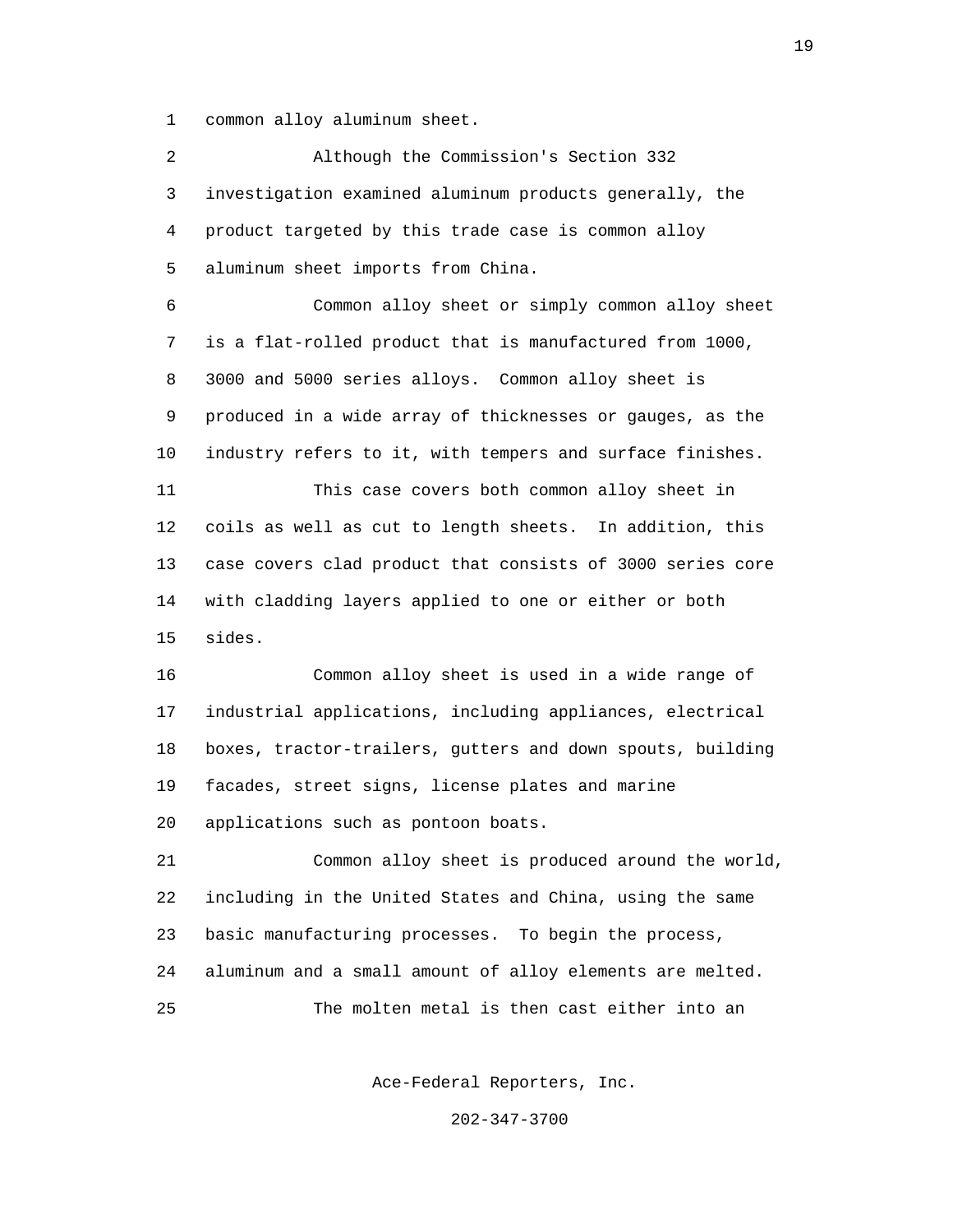1 ingot or a sheet-gauged product that is approximately one 2 quarter of an inch thick. The production process involving 3 the casting of an ingot is known as direct chill casting 4 process, while the process that involves casting metal into 5 a sheet gauge product is known as continuous casting.

 6 Producers in the United States rely on both 7 direct chill and continuous casting processes.

 8 Irrespective of whether the direct chill or 9 continuous cast process is used, the cast aluminum is 10 subject to cold rolling passes that reduce it to its final 11 gauge or thickness.

 12 In this case, we are addressing products with a 13 thickness of 6.3 millimeters or less, roughly a quarter of 14 an inch, but greater than .2 millimeters or .00787 inches, 15 which is the industry's dividing line between aluminum 16 sheet and aluminum foil.

 17 In addition, anything above 6.3 millimeters in 18 thickness would be considered aluminum plate.

 19 Because the cold rolling process makes the 20 aluminum harder, it's necessary to anneal or heat treat the 21 material in order to soften the metal. The annealing 22 process involves heating a common alloy sheet coil to a 23 temperature and then allowing it to cool. Common alloy 24 sheet may be subjected to annealing process either between 25 cold rolling passes or at its final thickness.

Ace-Federal Reporters, Inc.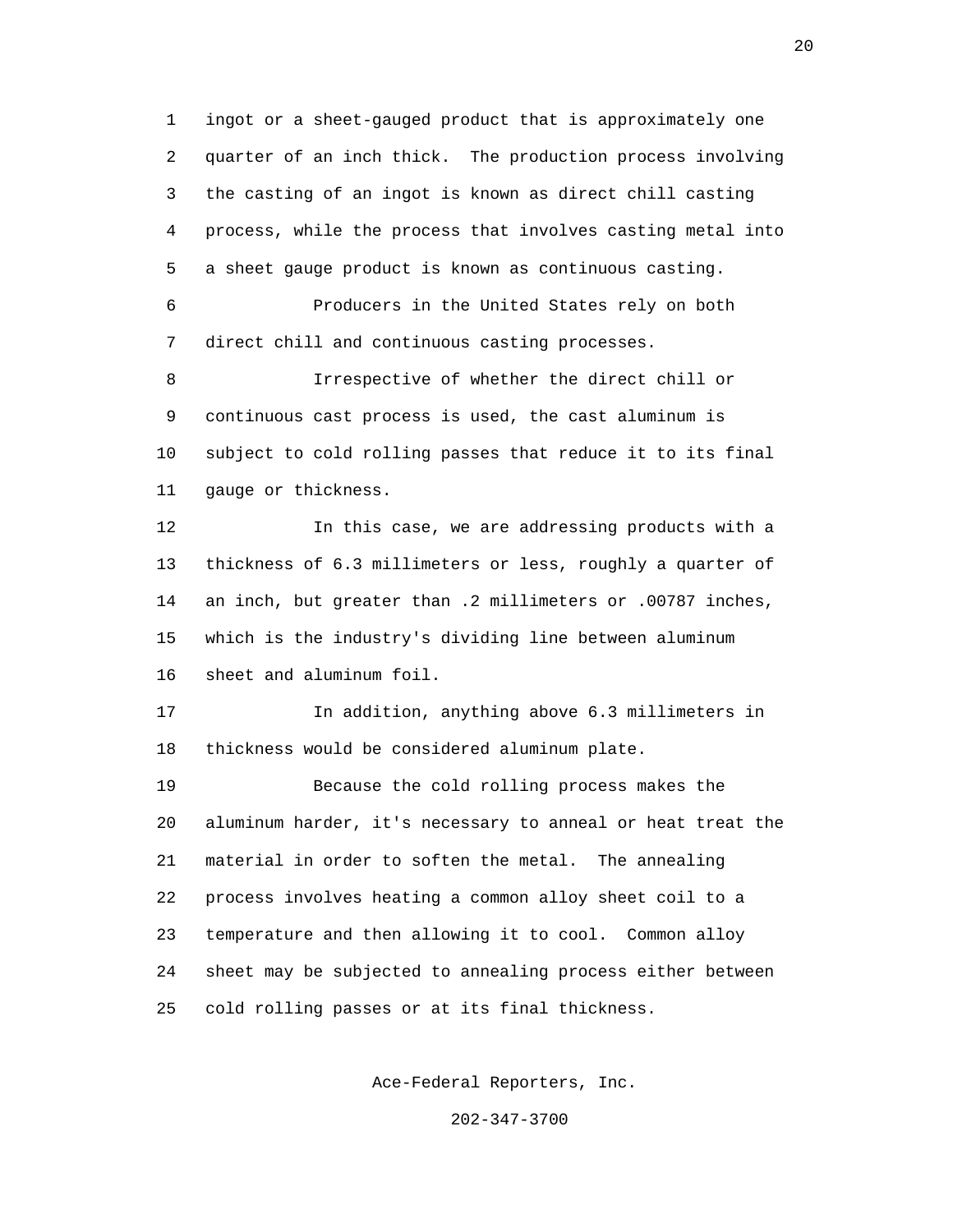1 At this point, the aluminum sheet is ready for 2 finishing operations, which may include trimming the edge 3 of the coil, sliding to produce narrow are widths or 4 possible cutting the coil lengthwise to produce cut to 5 length sheets. The finished coils, which can weigh up to 6 25,000 pounds, are inspected, packed and shipped to 7 customers.

 8 Constellium produces common alloy sheet in our 9 mill in Ravenswood, West Virginia, and we supply 10 significant volumes of product to manufacturers of truck 11 trailers and pleasure boats.

 12 Like other companies testifying today, between 13 2014 and 2016, our company sales of common alloy sheets 14 have declined. Chinese imports of common alloy have grown 15 to over 600 million pounds in 2016 and this year are on 16 pace to surpass that level.

 17 This equates nearly to three times the 18 production capacity of our Ravenswood facility.

 19 The decline in shipments is of significant 20 concern, because the large installed capacity our mill 21 requires large volumes to be profitable. We have seen our 22 volumes of shipments to distributors drop significantly. 23 Further, the prices at which we are able to sell our 24 remaining production have eroded due to the increase in the 25 intense pricing pressures created by the Chinese producers

Ace-Federal Reporters, Inc.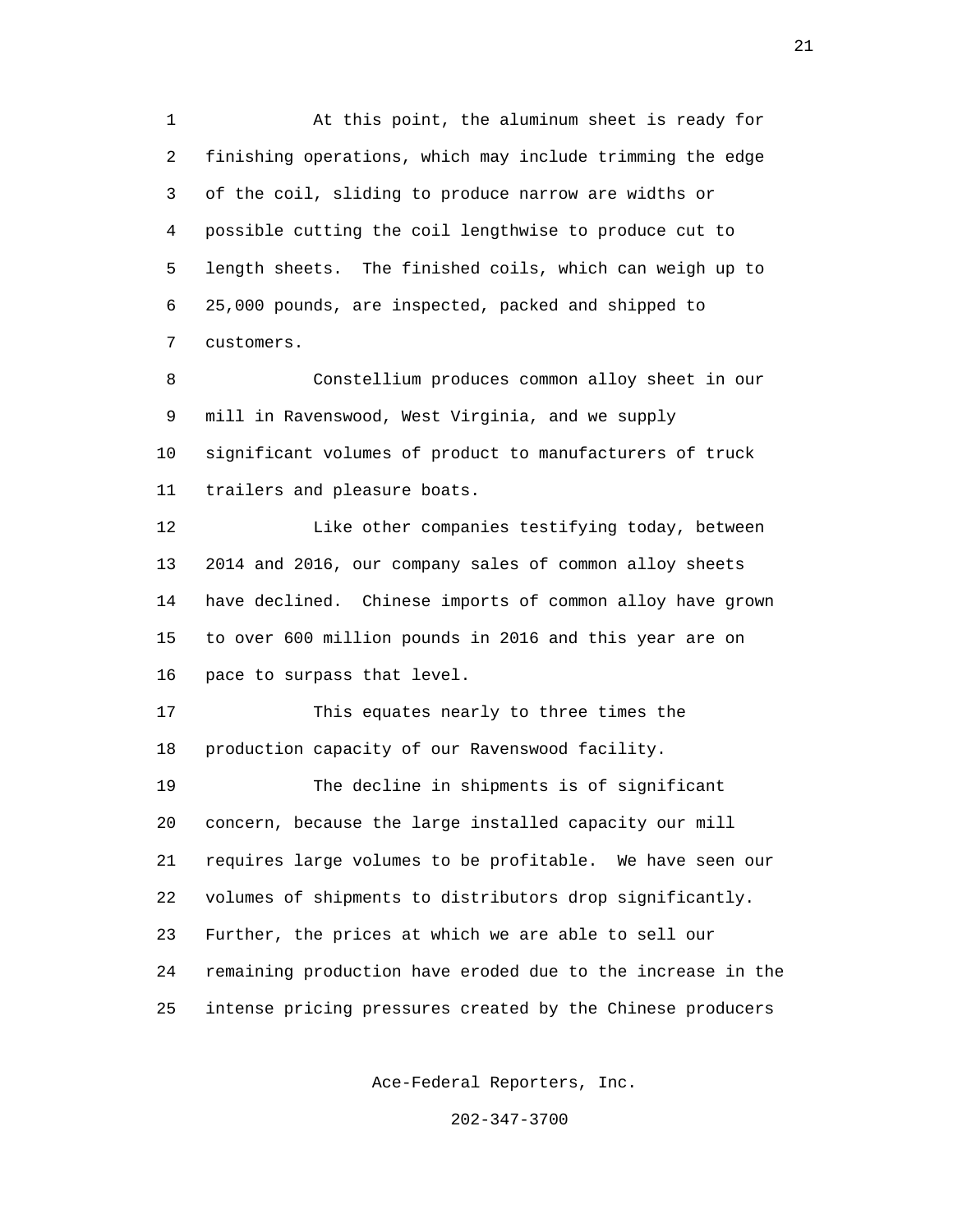1 and exporters, which make the justification of much needed 2 capital investments far more difficult.

 3 Our company's revenues are impacted as a result 4 of the lower prices prevailing in the U.S. market due to 5 Chinese imports. We cannot continue to offer common alloy 6 sheet at inadequate pricing levels. There is an urgent 7 need for trade relief to return to fair pricing to the U.S. 8 market. This will help to ensure that our company and our 9 industry are able to earn a reasonable return that will 10 allow us to make capital investments that are necessary to 11 ensure our long-term competitiveness. 12 Finally, as Constellium is one of only two

 13 companies at today's conference that manufactures aluminum 14 can sheet, I'd like to address the important distinctions 15 between these two products.

 16 First, aluminum can sheet is a thin gauge 17 product that has a single use, the manufacture of aluminum 18 beverage cans. In contrast, common alloy sheet is 19 generally a thicker gauge product and as I discussed 20 earlier, is used in a very wide range of industrial 21 applications.

 22 Second, aluminum can sheet is not 23 interchangeable with common alloy sheet. Aluminum can 24 sheet is an engineered product that is manufactured on 25 specialized cold rolling mills that import a uniform

Ace-Federal Reporters, Inc.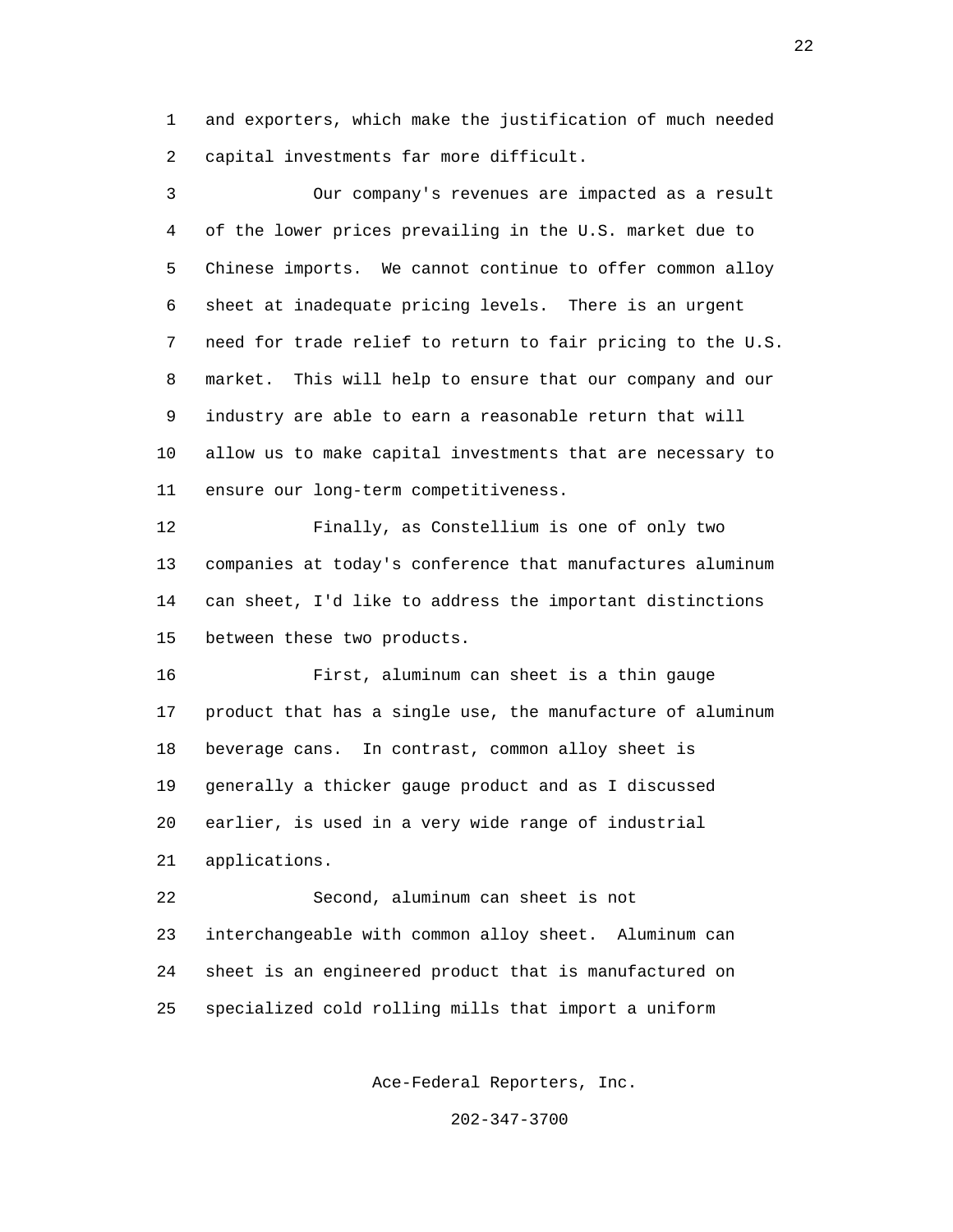1 surface quality that is necessary for the manufacture of 2 beverage cans.

 3 Further, a lubricant is applied to the surface 4 of the aluminum can sheet to facilitate its running at high 5 speeds through can manufacturing equipment, while no 6 lubricant is used to make common alloy sheet. 7 Third, while common alloy sheet is sold to both 8 distributors and end users for a variety of applications, 9 aluminum canned sheet is sold directly to end users that 10 consume the product only to manufacture beverage cans. 11 Fourth, Constellium produces aluminum can sheet 12 at a completely separate facility. Specifically our 13 rolling mill in Muscle Shoals, Alabama. Moreover, can 14 sheet has a distinctive cold rolling process due to the 15 very precise surface requirements needed to meet customer 16 commands for can sheet. 17 Fifth, customers and producers perceive common 18 alloy and can sheet to be separate products. A 19 manufacturer of beverage cans will not purchase common 20 alloy sheet to use in its operations. 21 Similarly, a distributor or OEM as a consumer of 22 common alloy sheet will not purchase can sheet when a 23 product line with more basic physical characteristics and 24 properties will meet its needs. 25 On behalf of Constellium and more than the 1500

Ace-Federal Reporters, Inc.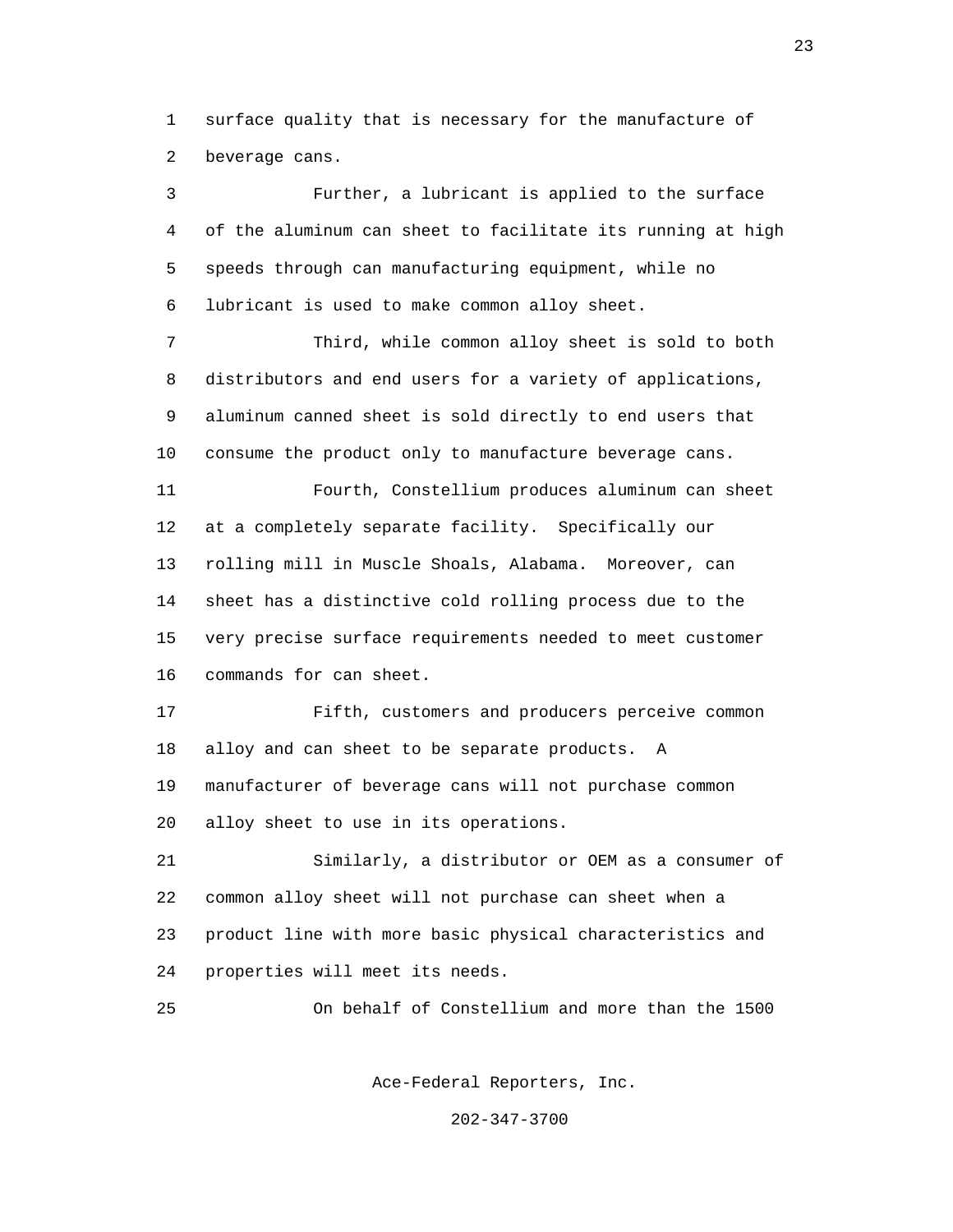1 employees at our Ravenswood facility specifically, I 2 respectfully urge the Commission to reach an affirmative 3 preliminary determination in these investigations. 4 Thank you. 5 MR. HERRMANN: Thank you, Buddy. 6 Our next witness will be Chris Clegg of Aleris 7 Corporation. 8 STATEMENT OF CHRISTOPHER CLEGG 9 MR. CLEGG: Good afternoon. My name is Chris 10 Clegg, Executive Vice President, General Counsel and 11 Secretary of Aleris Corporation. 12 I hadn't planned to testify today, at today's 13 conference, but I'm here due to the family emergency that 14 has prevented the Executive Vice President of Aleris 15 Corporation and President of our North American business 16 from being able to travel to Washington. 17 With your permission, I will now read Mike's or 18 Mr. Keown's prepared testimony into the record. At the 19 conclusion of the domestic industry presentation, both I 20 and my colleague, Mike Pusateri, Aleris Corporation's 21 Director for Marketing North America, will be pleased to 22 answer any questions that you may have. 23 So, I am Michael Keown, Executive Vice President 24 of Aleris Corporation, President of North America. As 25 President of North America, I am responsible for overseeing

Ace-Federal Reporters, Inc.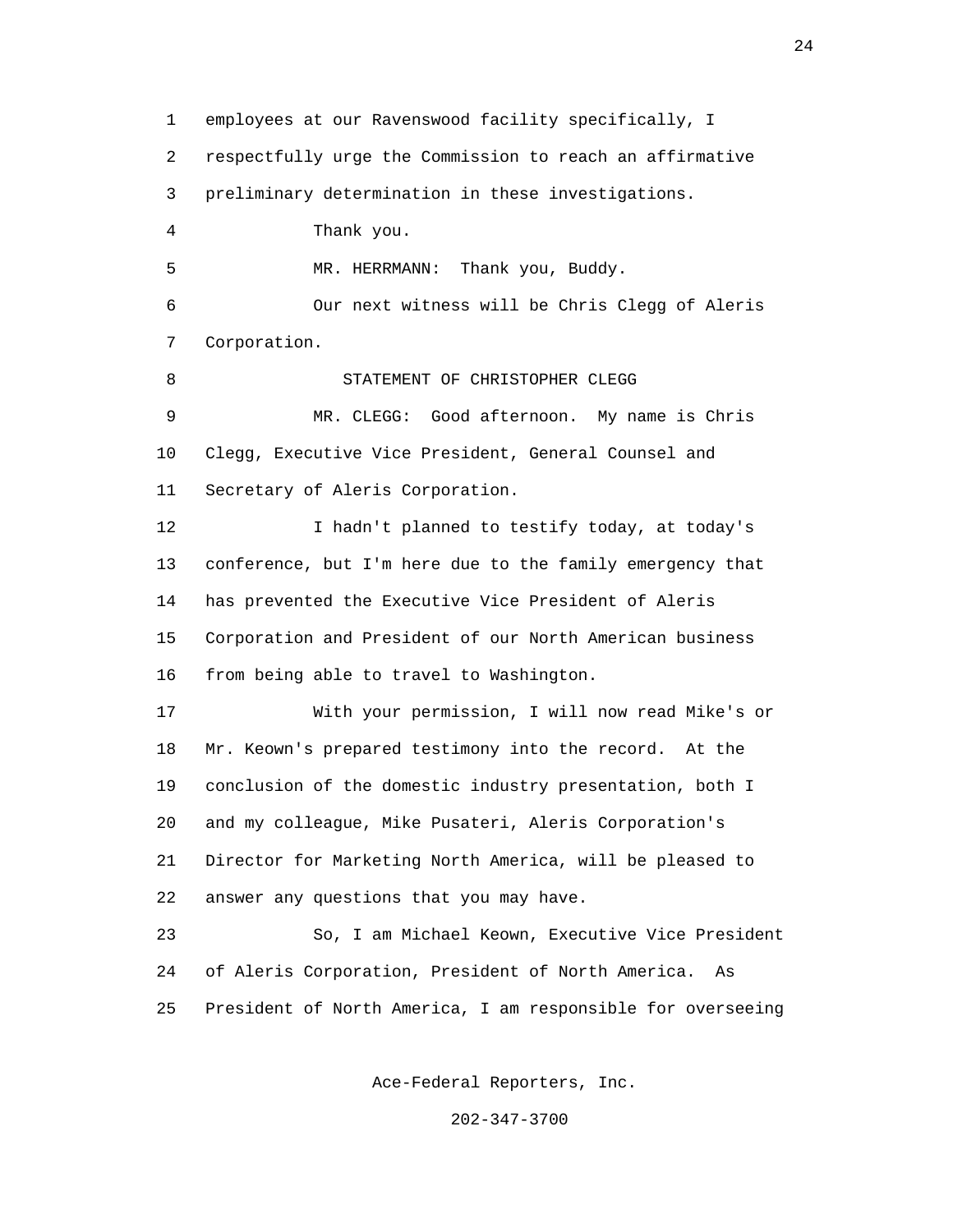1 all of Aleris's rolled products facilities engaged in the 2 production of common alloy aluminum sheet in the United 3 States. During my 19 years with the company, I've also 4 held positions involving finance, metal procurement, supply 5 chain and general management and Aleris's North American, 6 European and Asian operations.

 7 Aleris, which is headquartered just outside 8 Cleveland, in Beechwood, Ohio, is the largest producer of 9 common alloy sheet in the United States. Aleris 10 manufactures common alloy sheet at facilities in Lewisport, 11 Kentucky, Yorksville, Ohio, Davenport, Iowa, where we 12 operate two facilities, Richmond, Virginia, Clayton, New 13 Jersey, Buckhannon, West Virginia, and Lincolnshire, 14 Illinois.

 15 In addition, we operate a coating and finishing 16 facility in Asheville, Ohio, where we further process 17 common alloy sheet.

 18 Demand for common alloy sheet in the United 19 States has grown at a moderate, steady rate in recent 20 years, generally consistent with the overall economy. The 21 increases in demand for common alloy sheet, however, have 22 been far exceeded by huge increases in the supply of 23 Chinese product in the United States market.

 24 Because of its large size and openness, the U.S. 25 market has been an attractive outlet for low-priced Chinese

Ace-Federal Reporters, Inc.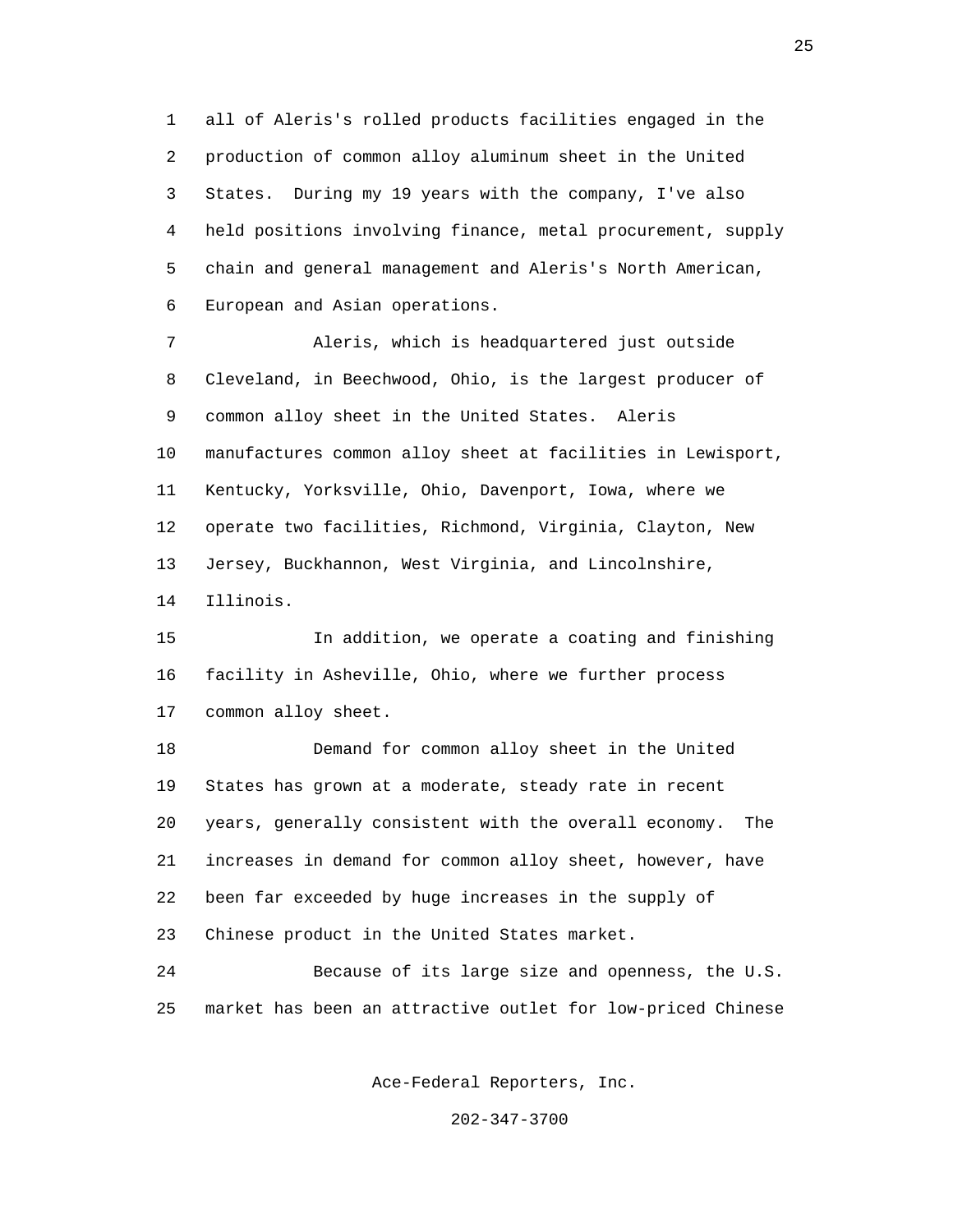1 aluminum. Chinese imports began to enter the U.S. market 2 in large volumes in 2007. While the presence of Chinese 3 aluminum alloy sheet in the United States market started 4 somewhat slowly, the volumes expanded very rapidly.

 5 Purchasers were initially reluctant to buy from 6 Chinese suppliers, but the low prices offered by Chinese 7 producers were too attractive for our domestic customer 8 base to pass up.

 9 When we visit our customers facilities today, 10 it's very common to see large quantities of Chinese metal 11 on their floors. While Chinese producers have the 12 capability to produce and currently offer and sell common 13 alloy sheet across the full range of physical 14 characteristics, low prices have enabled Chinese producers 15 to capture substantial volumes of sales involving alloys 16 3003 and 5052, for example, which are basic products that 17 are suitable for use in a wide variety of applications.

 18 The increasing demand in the United States 19 market in the rebound after the financial crisis should 20 have provided Aleris and our U.S. competition with an 21 opportunity to increase our production and shipments of 22 common alloy sheet at reasonable prices. Our ability to 23 take advantage of the growing market, however, has been 24 completely undercut by increasing volumes of low-priced 25 common alloy sheet imports from China.

Ace-Federal Reporters, Inc.

202-347-3700

 $26$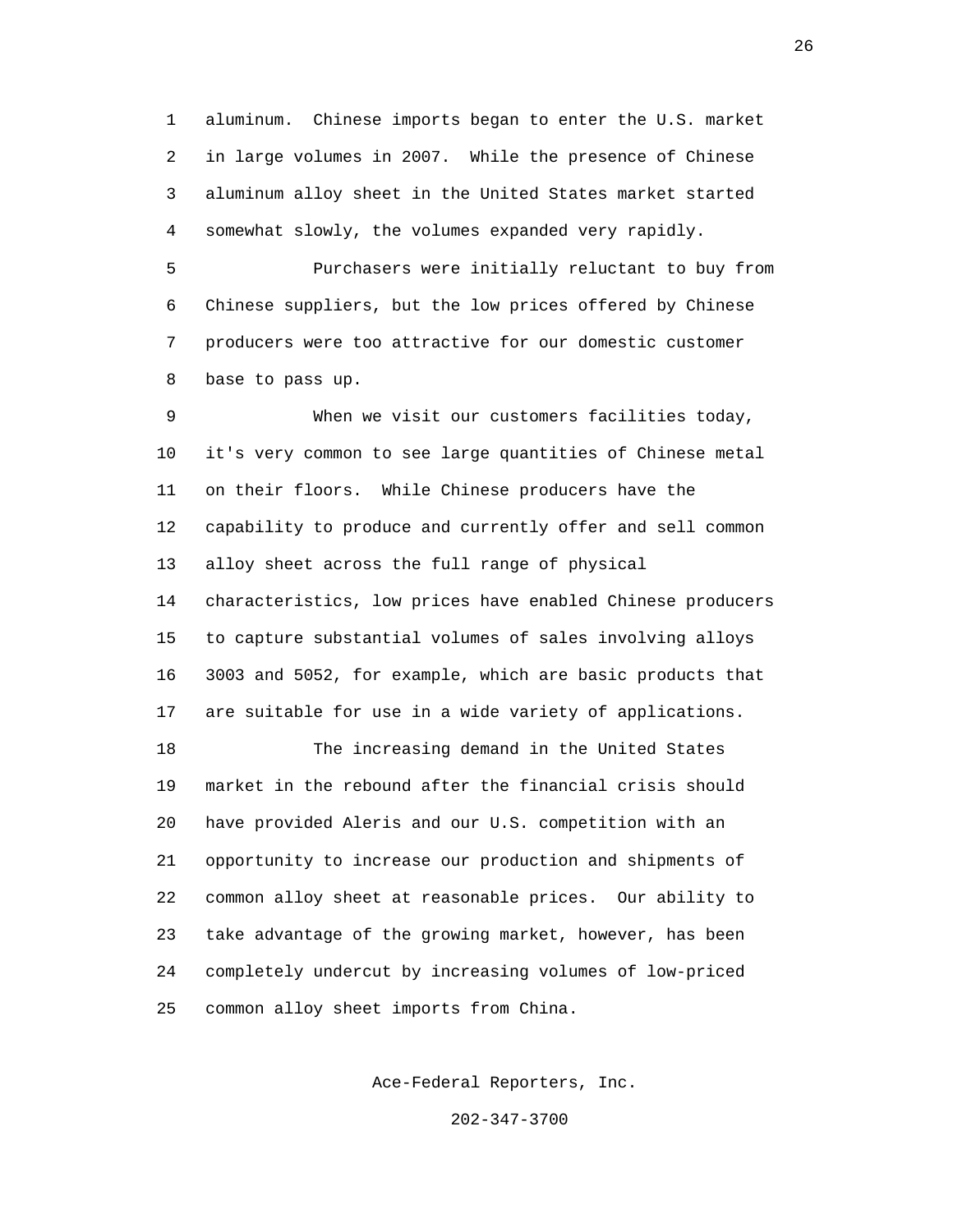1 Aleris's U.S. shipments of common alloy sheet 2 peaked in 2010 at approximately 1.1 billion pounds. Since 3 that time, our shipments of common alloy sheet have 4 declined steadily and significantly, as low-priced imports 5 from China have captured an increasing market share.

 6 Aleris's shipments of common alloy sheet have 7 declined between 2014 and 2017, as have the prices at which 8 we have been able to sell our products. The mills where 9 our company manufactures common alloy sheet are large, 10 capital-intensive facilities. As a result, Aleris must 11 operate its mills at a high level of capacity utilization 12 in order to maximize efficiency.

 13 The decline in our capacity utilization rate 14 over the last three years is of significant concern, 15 because it means that the fixed costs associated with 16 running our mills must be spread across a lower volume of 17 common alloy sheet, effectively increasing our cost of 18 production and preventing us from operating at a maximally 19 efficient level.

 20 Also of concern are the price reductions we have 21 been forced to accept in order to try and maintain sales 22 volumes. With large volumes of Chinese common alloy sheet 23 available in the market, our customers routinely require us 24 to match the lower prices offered by Chinese manufacturers. 25 This has resulted in persistent declines in the

Ace-Federal Reporters, Inc.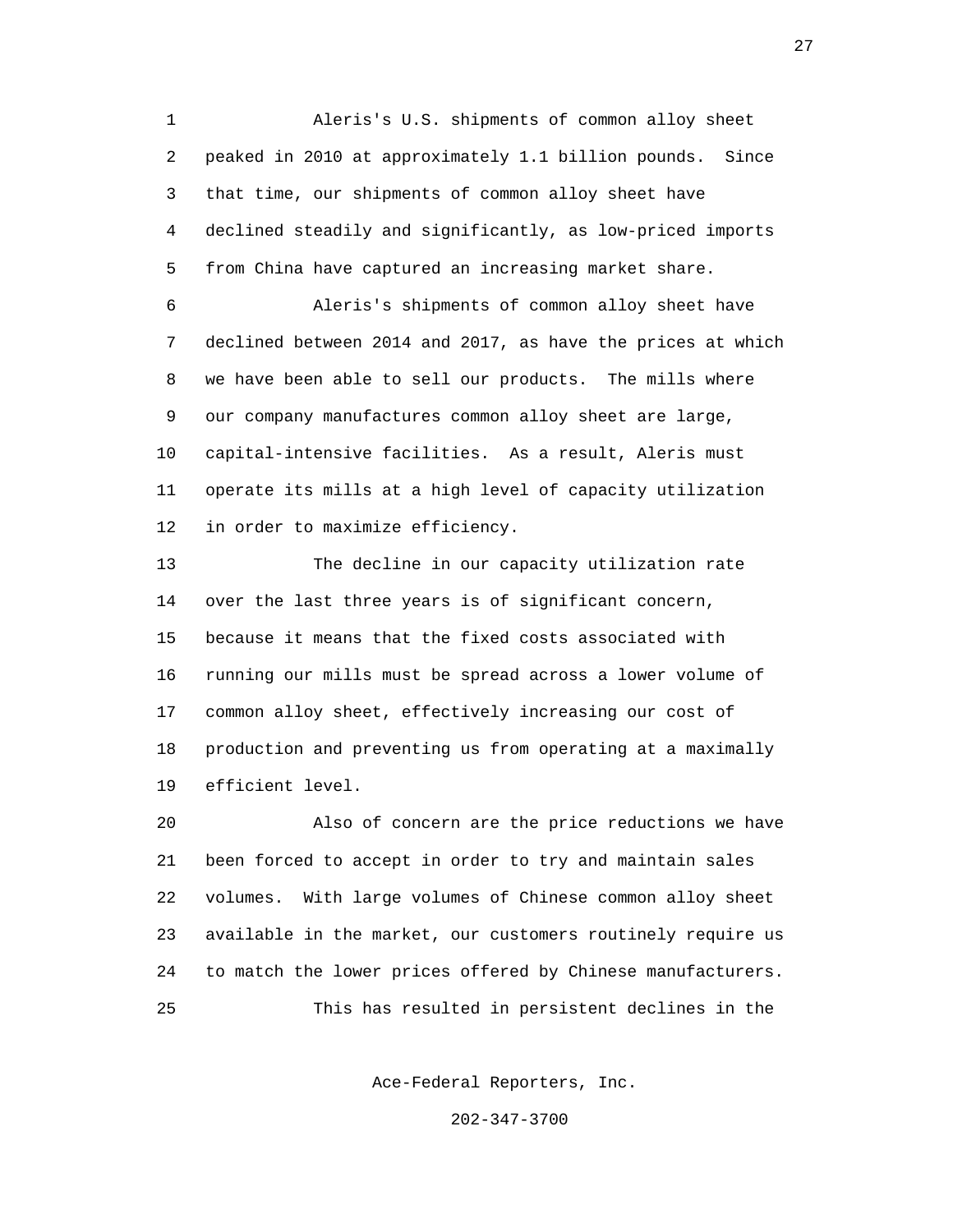1 financial returns of our common alloy sheet operations.

 2 Further, these poor financial returns have 3 resulted in a decision by our company to close a mill in 4 Decatur, Alabama in February 2015.

 5 If those poor results persist, our operations at 6 our remaining facilities will be at risk.

 7 As recently as last year, a substantial majority 8 of the Aleris's production of common alloy sheet produced 9 at our Lewisport, Kentucky mill consisted of products 10 manufactured from 3003 and 5052 alloys. These are products 11 that are demanded and thus can be efficiently produced in 12 large volumes and make an important contribution to running 13 a mill at an efficient level of capacity utilization.

 14 Low-priced imports from China, however, have 15 captured a significant volume of those sales in the United 16 States for the last several years, forcing our company and 17 others to compete for niche products used in applications 18 that account for smaller portions of the U.S. market.

 19 This movement to smaller volume, niche products, 20 however, is not a sustainable strategy for ensuring the 21 long-term health of Aleris's operations. We cannot 22 continue to shrink our business and remain competitive. 23 We continue to see increasingly aggressive from 24 Chinese imports of common alloy sheet. If unfairly traded

25 imports from China continue to flood the U.S. market at low

Ace-Federal Reporters, Inc.

202-347-3700

en de la construction de la construction de la construction de la construction de la construction de la constr<br>28 de juny : la construction de la construction de la construction de la construction de la construction de la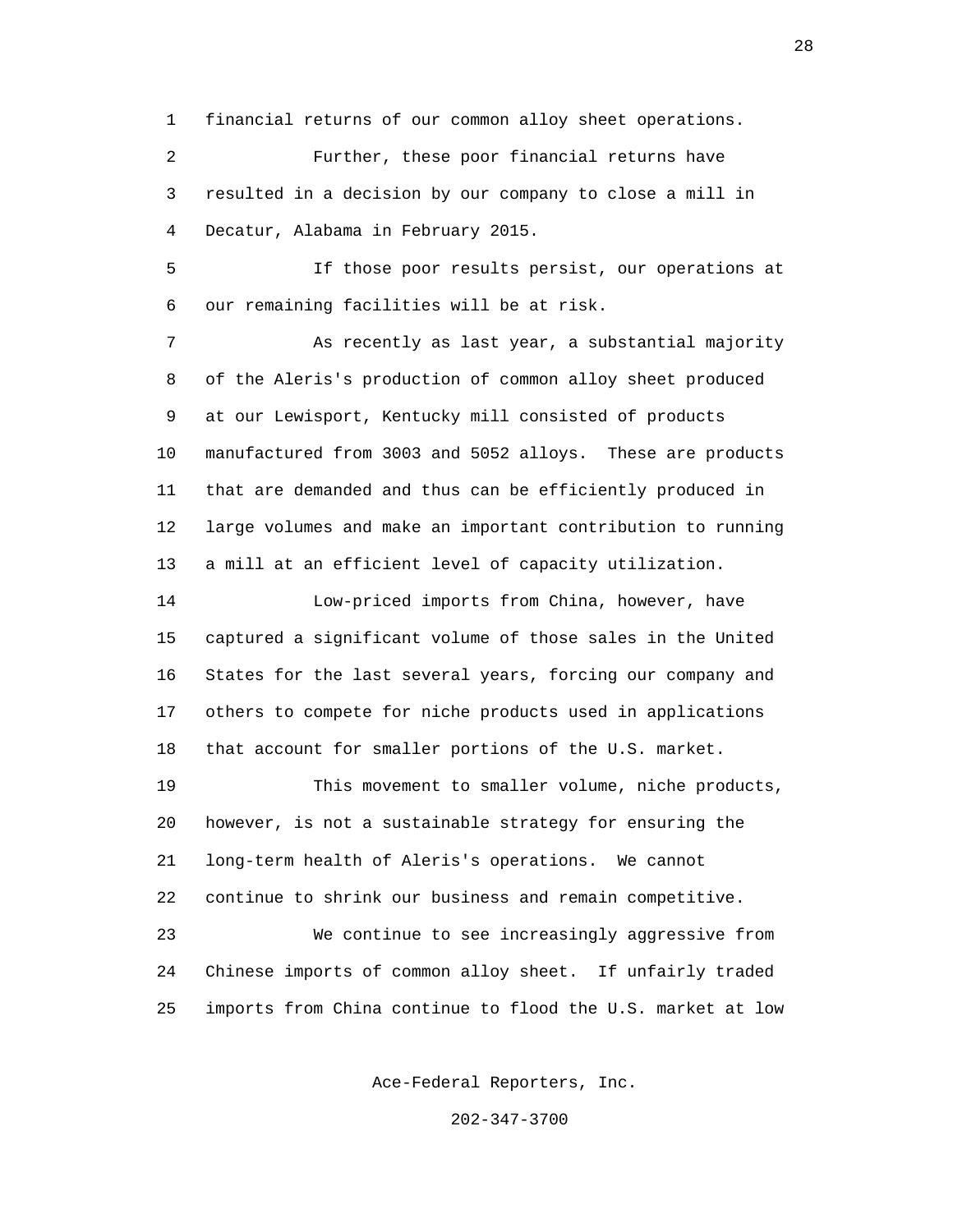1 prices that we've seen in recent years, our company will 2 continue to lose sales, U.S. market share and jobs in 3 Chinese imports.

 4 We recognize that there is a place for imports 5 in the market, but they must be fairly traded. We're 6 confident that if import relief is granted to our industry, 7 Aleris and the other domestic producers of common alloy 8 sheet have the means and the determination to serve this 9 market and again achieve a fair return on our investments. 10 MR. HERRMANN: Thank you, Chris. 11 Our next witness will be Patrick Boittiaux of 12 Arconic, Incorporated. 13 STATEMENT OF PATRICK BOITTIAUX 14 MR. BOITTIAUX: Good afternoon. My name is 15 Patrick Boittiaux. Since August 2016, I have served as 16 Arconic Inc.'s Vice President of Sales -- North America -- 17 Industrial and Commercial Transportation. 18 For the clients that include common alloy sheet. 19 I have been employed by Arconic Inc., formerly known as 20 Alcoa, Inc., since 2012. During that time, I have held 21 positions involving the sales of specialty products and 22 closures in Europe, as well as sales of aluminum sheet and 23 plate products throughout Asia, and now in North America. 24 Prior to joining Arconic, I was employed by 25 Constellium for 11 years in positions involving

Ace-Federal Reporters, Inc.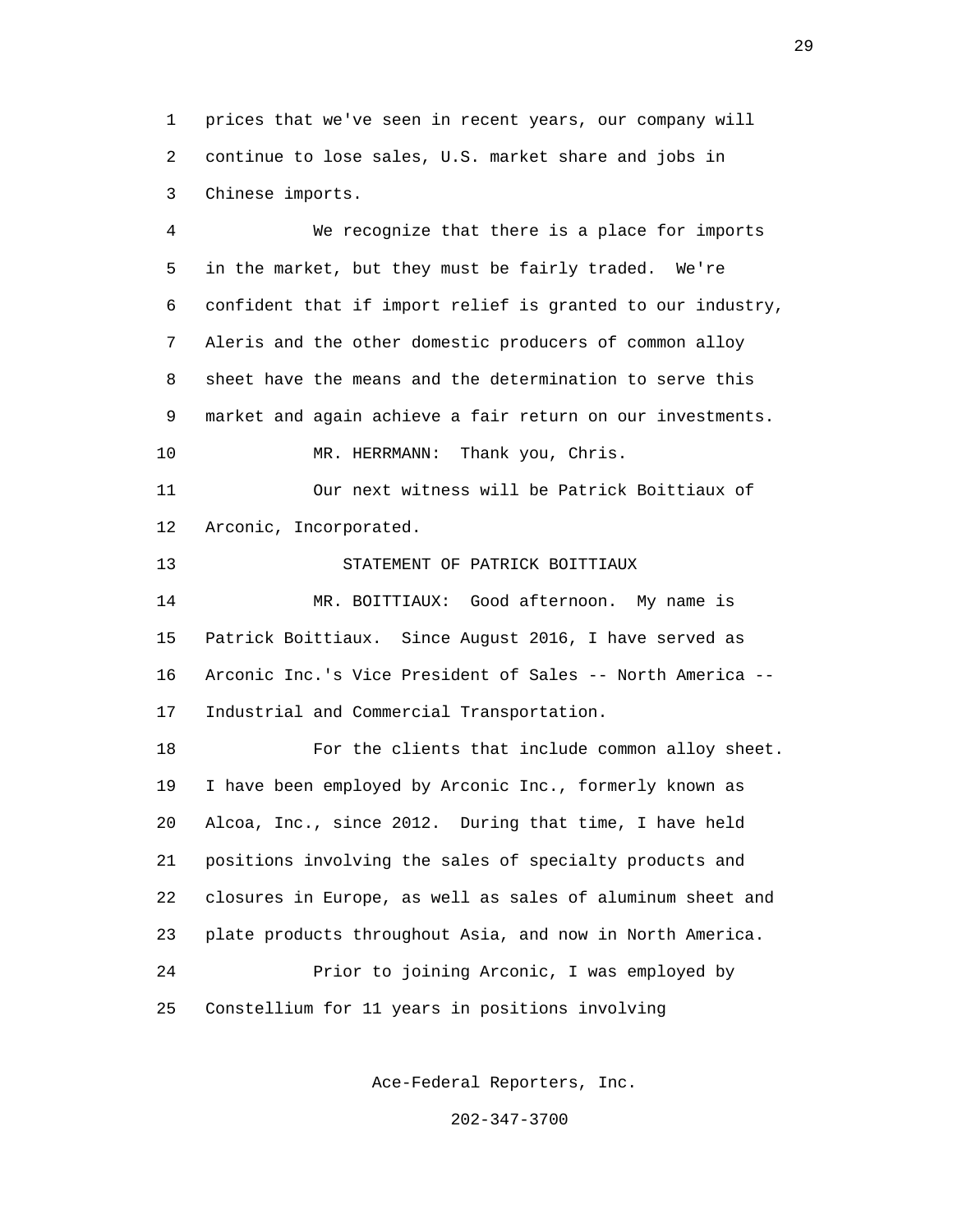1 international sales of flat rolled aluminum products, both 2 specialty products and brazing sheet.

 3 Arconic produces common alloy sheet at its 4 facilities in Davenport, Iowa, and Lancaster, Pennsylvania. 5 Common alloy sheet manufactured by Arconic is 6 used in a variety of end uses, including commercial 7 transportation, appliances and building and construction 8 applications.

 9 Arconic's operations have been negatively 10 affected by low-priced imports from China for close to a 11 decade, and Arconic experience to first disrupt the effects 12 of Chinese imports in 2009 with increased volumes of 13 low-priced imports of common alloy sheet from China, 14 coupled with a global financial crisis, negatively affected 15 pricing in the U.S. market.

 16 With low prevailing pricing and no immediate 17 prospect for improvement, Arconic was forced to curtail its 18 mill in Texarkana, Texas, resulting in the loss of 250 well 19 paying manufacturing jobs. That facility has the capacity 20 to produce approximately 300 million pounds of common alloy 21 sheet annually.

 22 Regrettably, the significant negative effects of 23 Chinese imports have continued to impact our common alloy 24 business during the three-year period that is the focus of 25 these investigations. Arconic's production and shipments

Ace-Federal Reporters, Inc.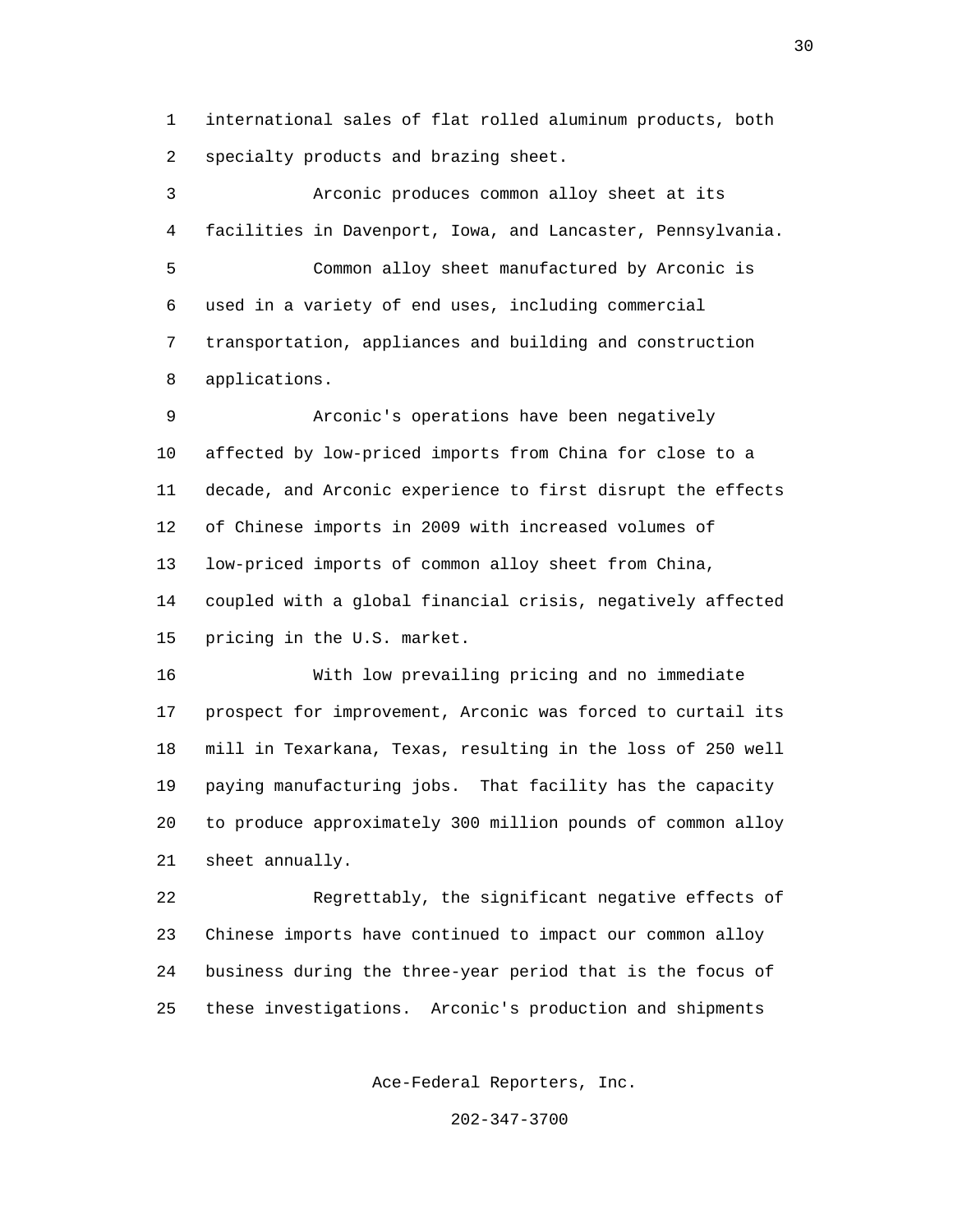1 of common alloy sheet declined significantly and

2 consistently between 2014 and 2016.

 3 The reduced volumes of shipments to distributors 4 has been particularly harmful, as low-priced Chinese 5 imports have captured substantial amounts of business with 6 large producers.

 7 Further, the prices at which we have been able 8 to sell our output of common alloy sheet have declined, 9 intensifying the injury to our company.

 10 In response to the low-priced imports from 11 China, Arconic has reduced its production of common alloy 12 sheet, because the prices at which common alloy sheet from 13 China has been sold and offered for sale in the United 14 States are consistently lower than the prices at which we 15 need to sell our product to earn a reasonable rate of 16 return.

 17 Because common alloy sheet is typically sold on 18 the basis of annual contracts and, to a lesser extent, 19 based on contracts lasting more than a year, the pricing 20 pressures created by the large -- have a long-term effect 21 on our common alloy business.

 22 Customer pressure to sell common alloy product 23 to them at the same prices offered by the Chinese 24 producers, commonly referred to as the Chinese price, has 25 forced us to either lower our prices or lose the business.

Ace-Federal Reporters, Inc.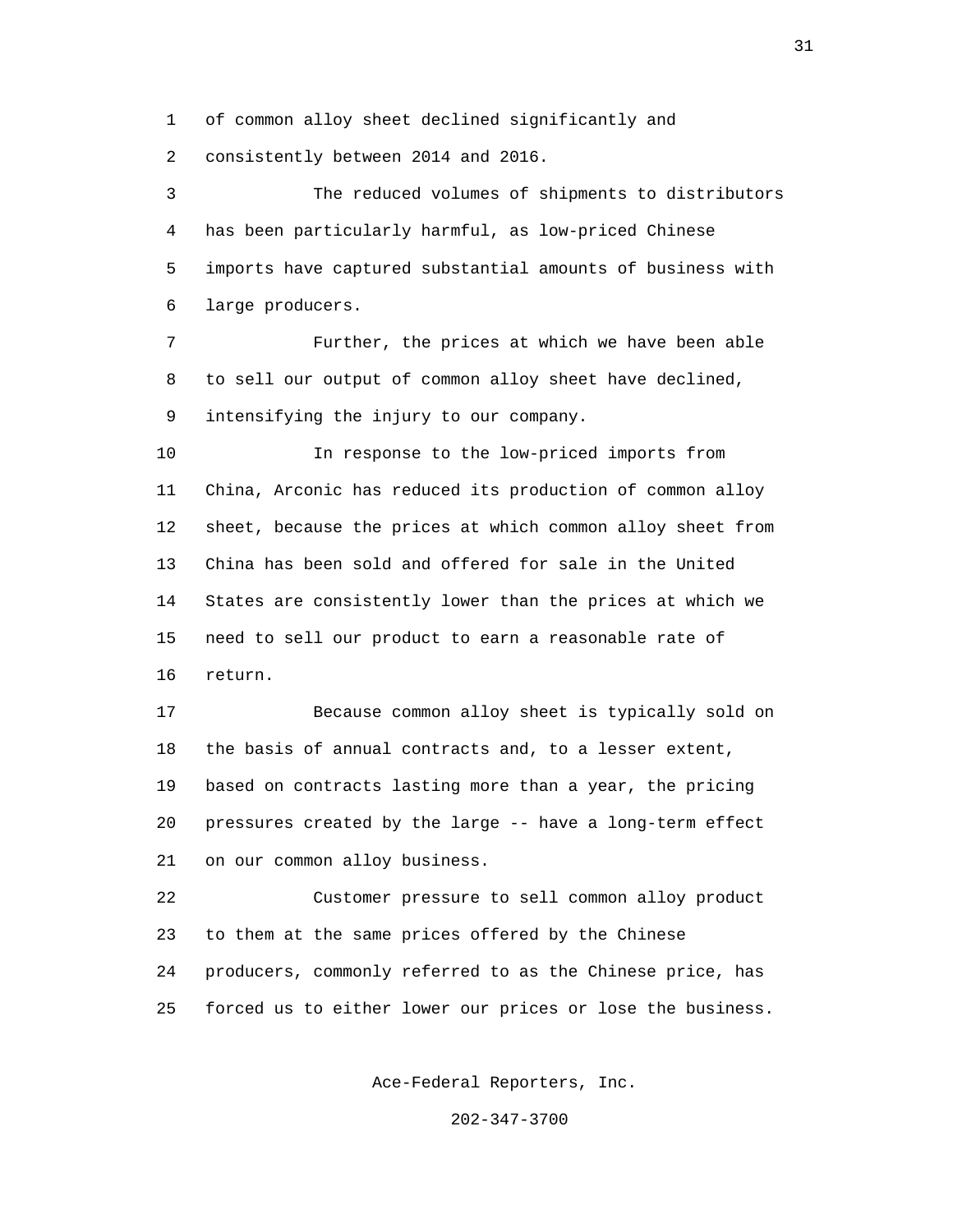1 In some cases, as part of a strategy program to 2 address foreign competition, we have lowered our prices. 3 In other cases, we have simply walked away from the 4 business and given up the volume, because the price points 5 identified by our customers were unacceptably low. 6 Further, in the common alloy market, contracts 7 do not always insulate us from the pricing pressures 8 created by low-priced Chinese imports. 9 If our customers receive a better offer for 10 Chinese imports, they can and have purchased Chinese 11 products. 12 While Arconic reopened the cast house portion of 13 our Texarkana facility in 2015, the remainder of the 14 facility remains idled due to poor market conditions, 15 including those created by Chinese imports. 16 Our company constantly evaluates the business 17 case. We hope very much that these investigations will 18 lead to an improvement in market conditions and create a 19 level playing field that allows us to consider increasing 20 production and the number of jobs at our U.S. rolling 21 mills. 22 Thank you. 23 MR. HERRMANN: Thank you, Patrick. 24 Our next witnesses will be Lee McCarter and 25 Chester Roush of JW Aluminum Company.

Ace-Federal Reporters, Inc.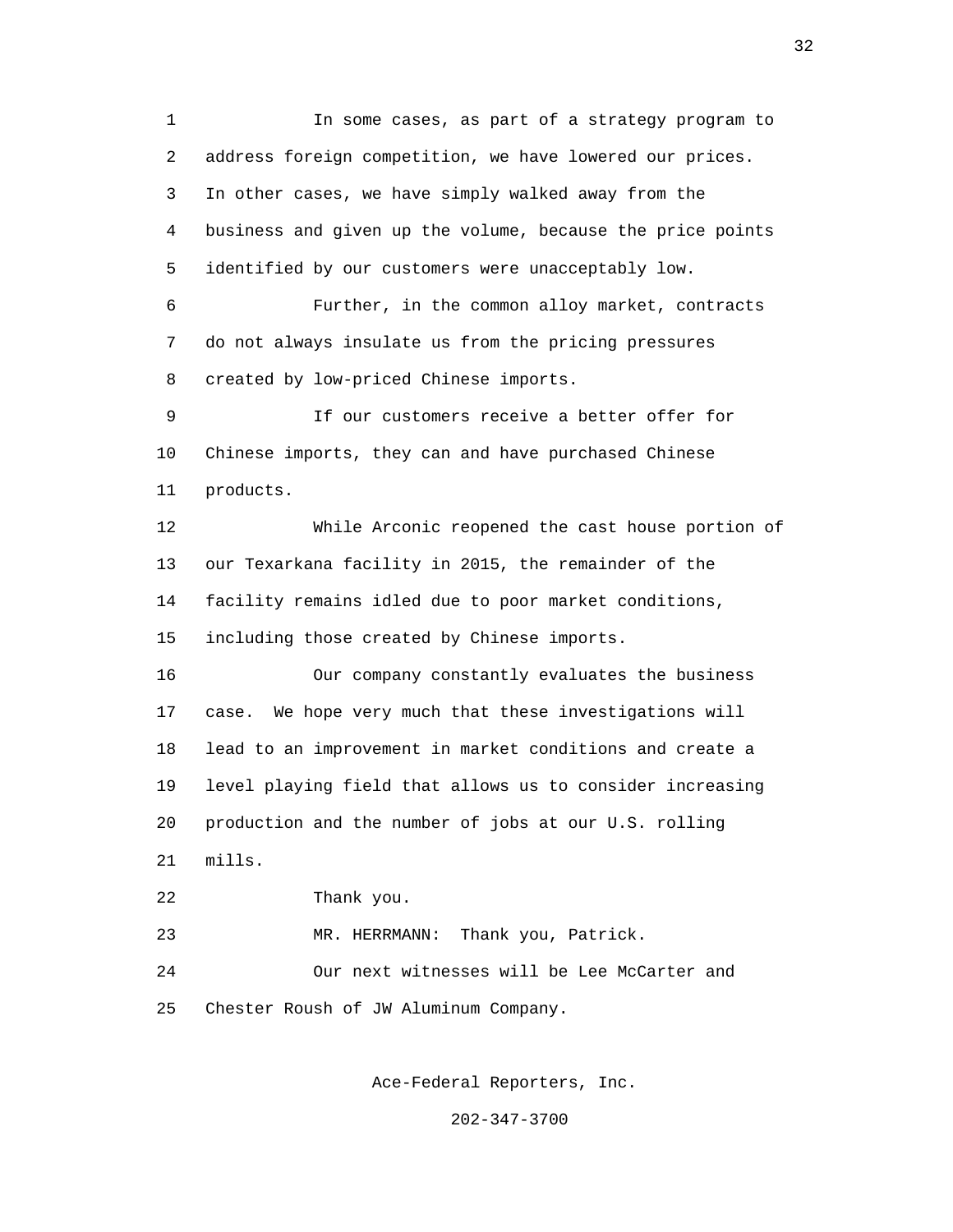| $\mathbf 1$ | STATEMENT OF LEE MC CARTER                                |
|-------------|-----------------------------------------------------------|
| 2           | MR. MC CARTER: I am the Chief Executive Officer           |
| 3           | of JW Aluminum Company, a position I have held since      |
| 4           | December of 2009. I have been an officer of JW Aluminum   |
| 5           | since of 2009 when I was hired as the chief financial     |
| 6           | officer.                                                  |
| 7           | Joining me this afternoon is Chester Roush, JW            |
| 8           | Aluminum's Chief Commercial Officer. Mr. Roush joined our |
| 9           | company in June of 2009 and has more than 30 years of     |
| 10          | experience in the production and sale of flat-rolled      |
| 11          | aluminum products.                                        |
| 12          | I would now like to ask him to speak for a few            |
| 13          | minutes about our company's operations and the negative   |
| 14          | effects of unfairly traded imports and common alloy sheet |
| 15          | from China.                                               |
| 16          | STATEMENT OF CHESTER ROUSH                                |
| 17          | MR. ROUSH: Again, Chester Roush, Chief                    |
| 18          | Commercial Officer of JW Aluminum. Good afternoon.        |
| 19          | JW Aluminum produces common alloy sheet at our            |
| 20          | facilities in Goose Creek, South Carolina, our company    |
| 21          | headquarters, and in Russellville, Arkansas.              |
| 22          | Imports of low-priced common alloy sheet from             |
| 23          | China have had a persistent negative effect on our        |
| 24          | company's operations. Over the last decade, Chinese       |
| 25          | producers have expanded their exports and captured an     |
|             |                                                           |

Ace-Federal Reporters, Inc.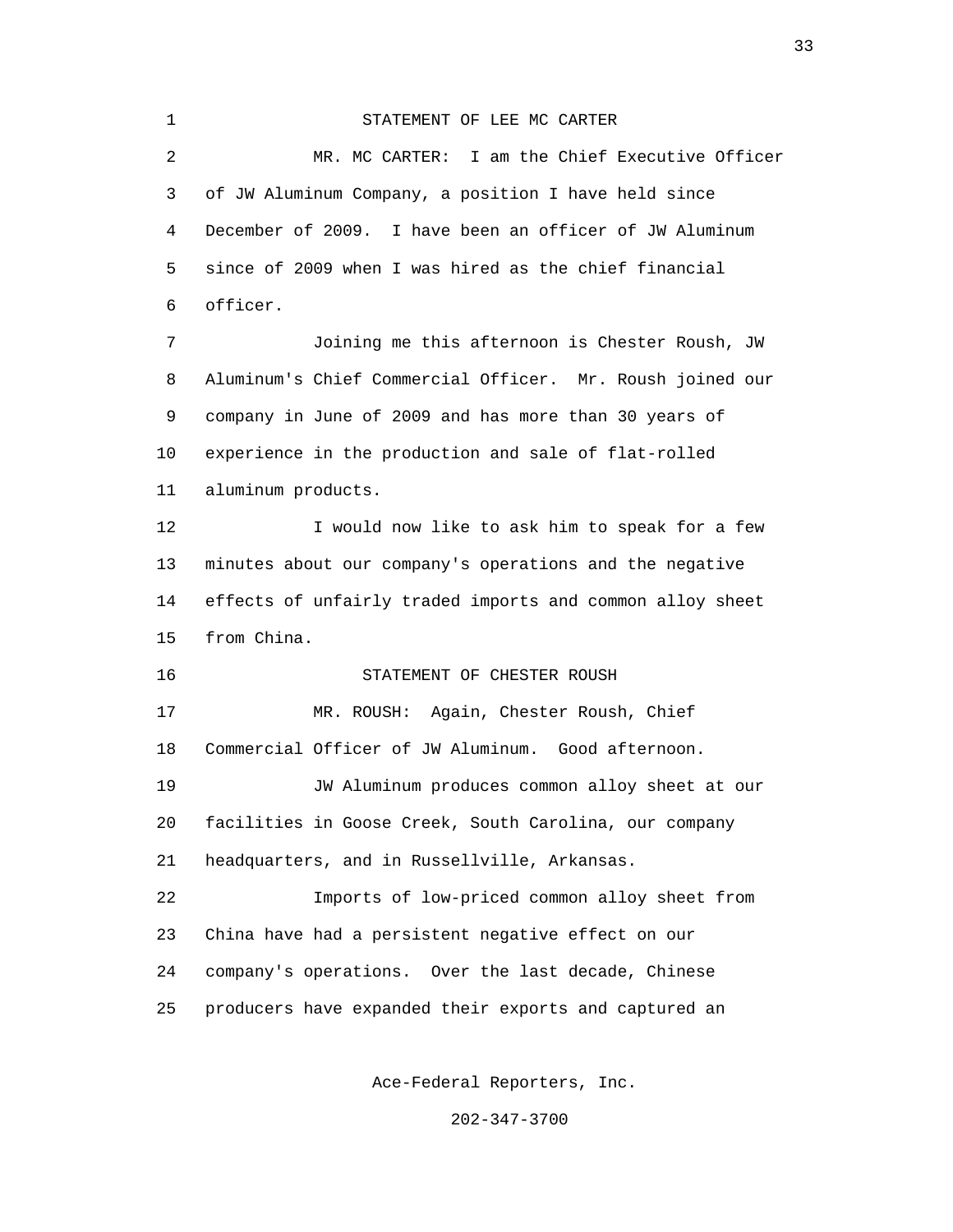1 increasingly large portion of the U.S. market for common 2 alloy sheet in 36-inch, 48-inch and 60-inch-wide coils made 3 from 3000 and 5000 series alloys.

 4 As this has occurred, China's imports have 5 displaced U.S. producers that previously supplied these and 6 our high volume products, forcing U.S. producers to pursue 7 the manufacture and sale of common alloy sheet for a lower 8 price and lower volume applications.

 9 As a result, domestic producers are running less 10 favorable product mixes through their mills, resulting in 11 lower volumes, less efficient production at substantially 12 reduced profit.

 13 At JW Aluminum, the common alloy sheet products 14 we manufacture are generally used in building construction 15 applications, such as gutters, downspouts, fascia, 16 flashing, soffits and, to a lesser extent, in the 17 transportation related applications, including for 18 recreational vehicles and cargo vehicles. Pricing for 19 these products is generally lower than for other common 20 alloy sheet.

 21 We would welcome the opportunity to dedicate our 22 company's production capacity to higher-priced, 23 higher-volume products. But the large and increasing 24 volumes of Chinese imports preclude us from being able to 25 sell those products at a price that will allow us to earn a

Ace-Federal Reporters, Inc.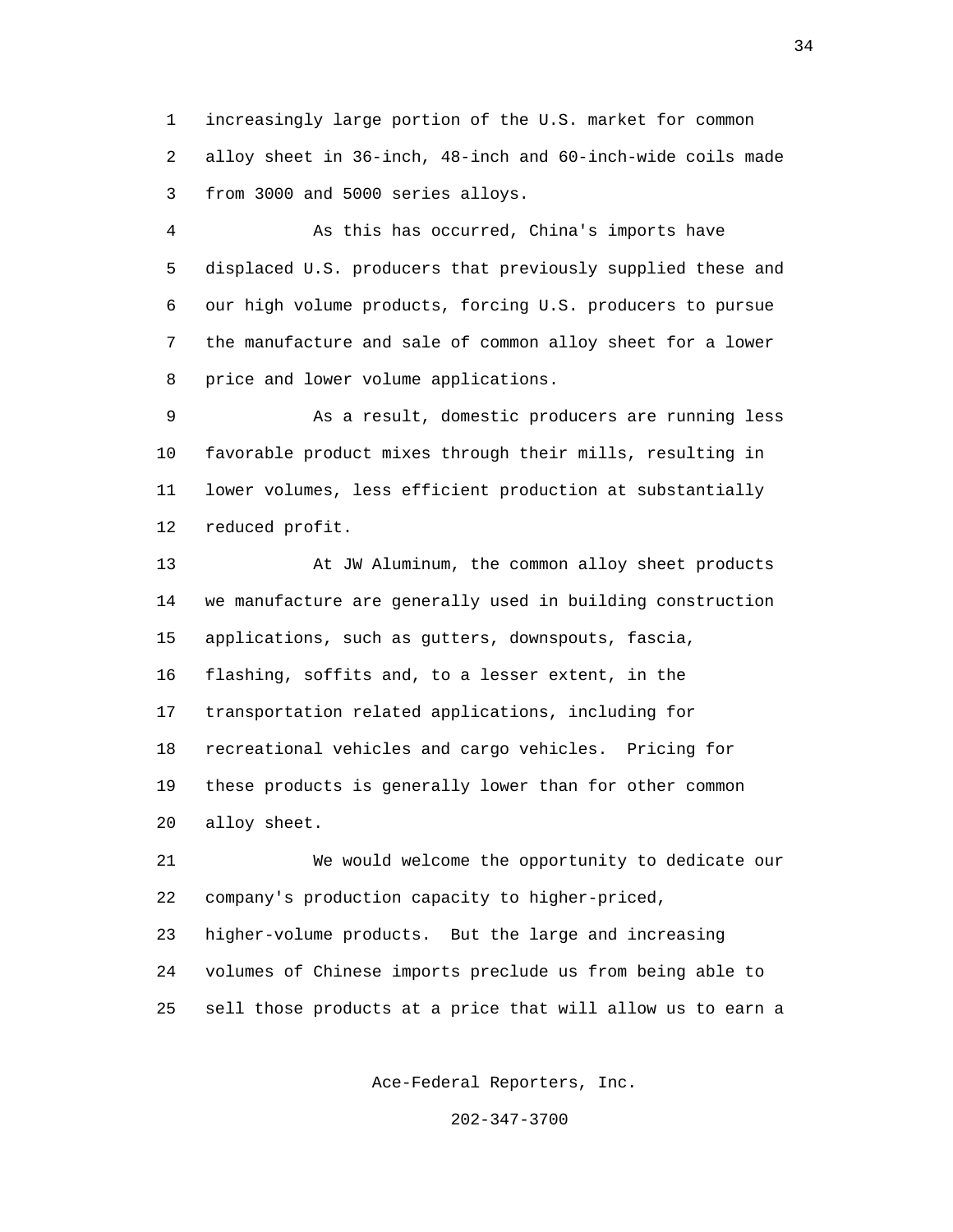1 reasonable return.

 2 In other words, Chinese imports have forced our 3 company and many of our domestic competitors to reduce our 4 production.

 5 The sales we are able to obtain are less 6 profitable because they are for common alloy sheet for 7 applications where smaller volumes are demanded.

 8 This product mix has become particularly acute 9 in the last few years, unsurprisingly, we would welcome the 10 opportunity to sell a wider array of common alloy sheet 11 products, but we have not been able to pursue the business 12 for at least the last three years due to the low prices in 13 the market driven by Chinese imports.

 14 In addition to experiencing prolonged injury as 15 a result of increasing volumes of low-priced imports of 16 common alloy sheet from China, we are concerned about 17 China's massive capacity to produce common alloy sheet.

 18 Capacity that has been brought online without 19 any economic justification given domestic demand in China 20 and its slowing economy.

 21 The massive nature of China's overcapacity has 22 brought home just several years ago when Lee and I visited 23 China and met with the executive management team of 24 Dingsheng, a significant, but by no means the largest 25 producer in China.

Ace-Federal Reporters, Inc.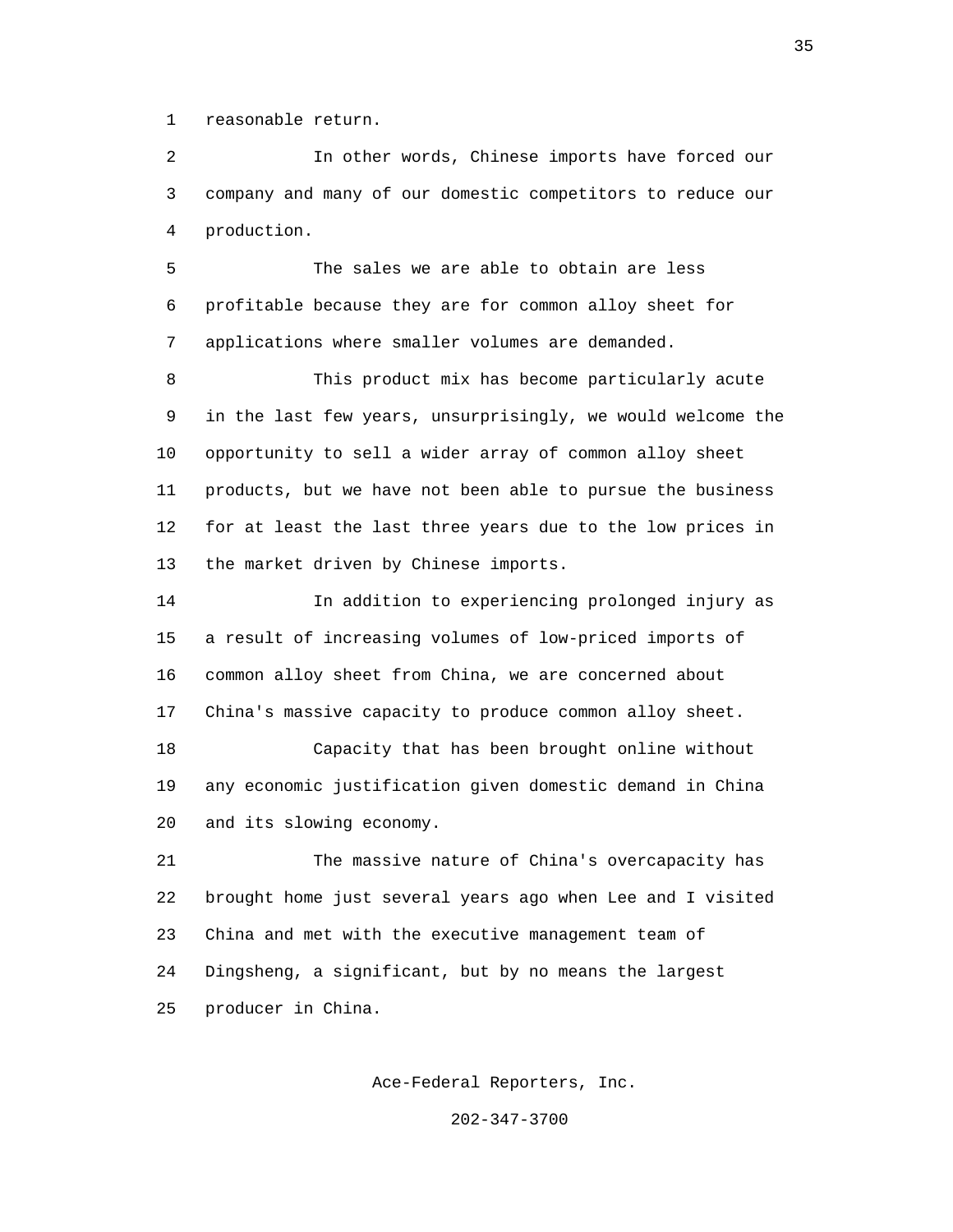1 During our visit, a Dingsheng executive proudly 2 boasted to us about his goal of making Dingsheng the 3 largest producer of aluminum sheet in the world and his 4 goal of installing equipment in Dingsheng's Inner Mongolia 5 facility that would give his company the capacity to 6 produce 1 billion pounds of aluminum sheet annually. 7 To put that figure in perspective, Dingsheng's 1 8 billion pounds of capacity gives that single company more 9 capacity than the entire volume in North America 10 consumption of common alloy sheet for building construction 11 applications. 12 Dingsheng's facility, which was under 13 construction when we visited several years ago, is now up 14 and running. While I'm not aware of its operational 15 capacity today, I have no doubt that it is substantial. 16 Dingsheng's Inner Mongolian facility and others like it in 17 China with substantial and growing capacity pose a very 18 real threat of either further injury to the U.S. industry. 19 MR. MC CARTER: Thank you, Chester. 20 Please allow me to boil this down to three 21 simple points. The United States has imported over 600 22 million pounds of common alloy sheet from China in 2016, 23 which represents a significant and growing share of U.S. 24 consumption. In fact, this import volume is three times 25 larger than JW's largest facility.

Ace-Federal Reporters, Inc.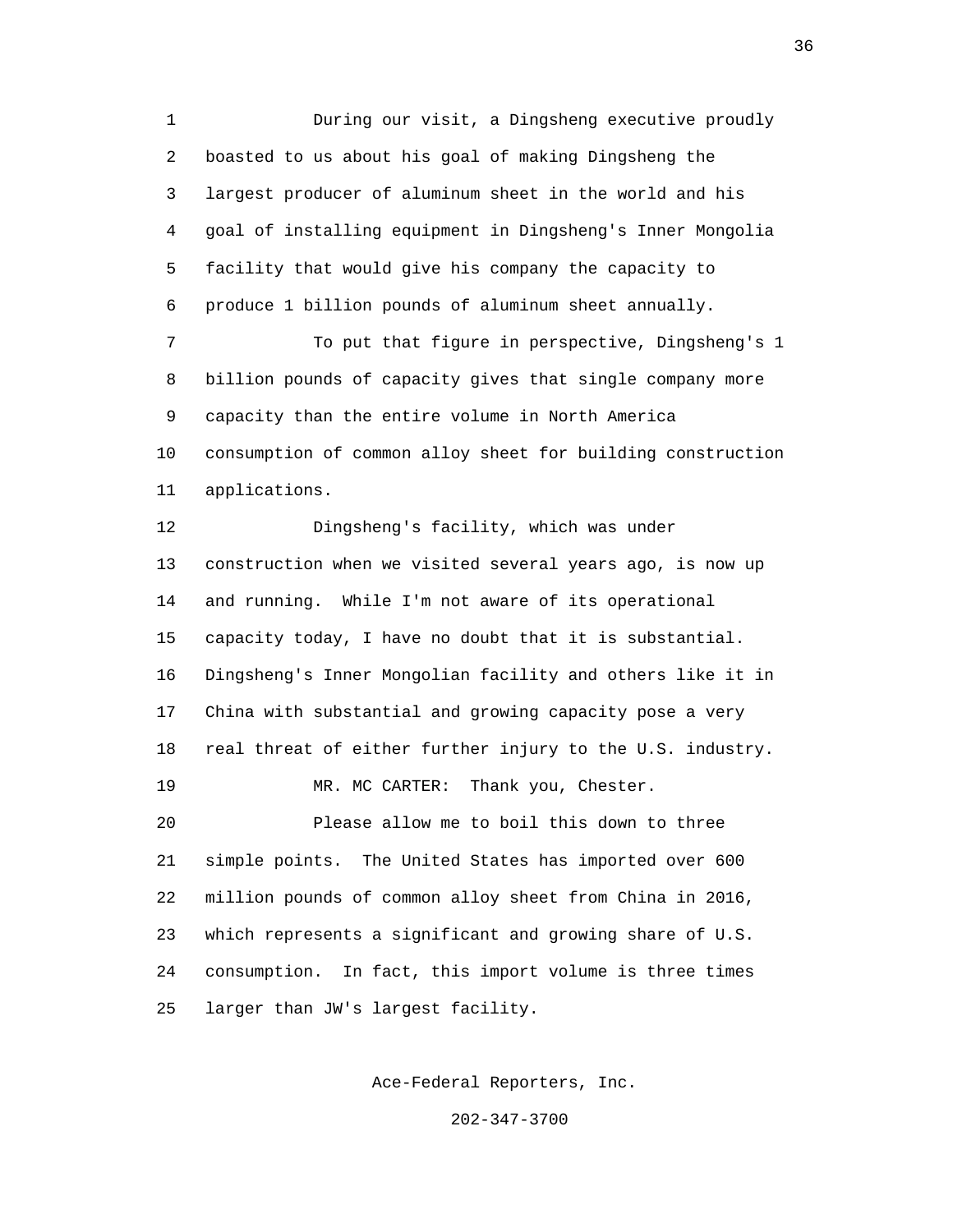1 Common alloy sheet from China is being unfairly 2 traded in the United States, driven by the massive buildup 3 of capacity in China. That was point number 2.

 4 Point number 3, the unfairly traded imports from 5 China are driving prices down in the U.S. and causing 6 unacceptably low returns on our company's sales for common 7 alloy sheet.

 8 This has prevented JW Aluminum from making 9 needed investment to strengthen the competitiveness of our 10 operations. Moreover, it is my understanding that the 11 condition in the U.S. common alloy sheet market have 12 prevented other U.S. producers from investing in their 13 operations, negatively impacting job creation and the 14 ancillary benefits created by new jobs.

 15 However, in light of the favorable preliminary 16 developments in the unfair trade cases on aluminum foil 17 from China, as well as the U.S. Department of Commerce's 18 decision to initiated antidumping and countervailing duty 19 investigations on imports of common alloy sheet from China, 20 our company's board of directors has now carefully 21 considering authorizing efforts to secure financing for JW 22 Aluminum to invest hundreds of millions of dollars in its 23 operations.

 24 Such investments will fundamentally transform 25 both the efficiency and capacity of our company's aluminum

Ace-Federal Reporters, Inc.

202-347-3700

37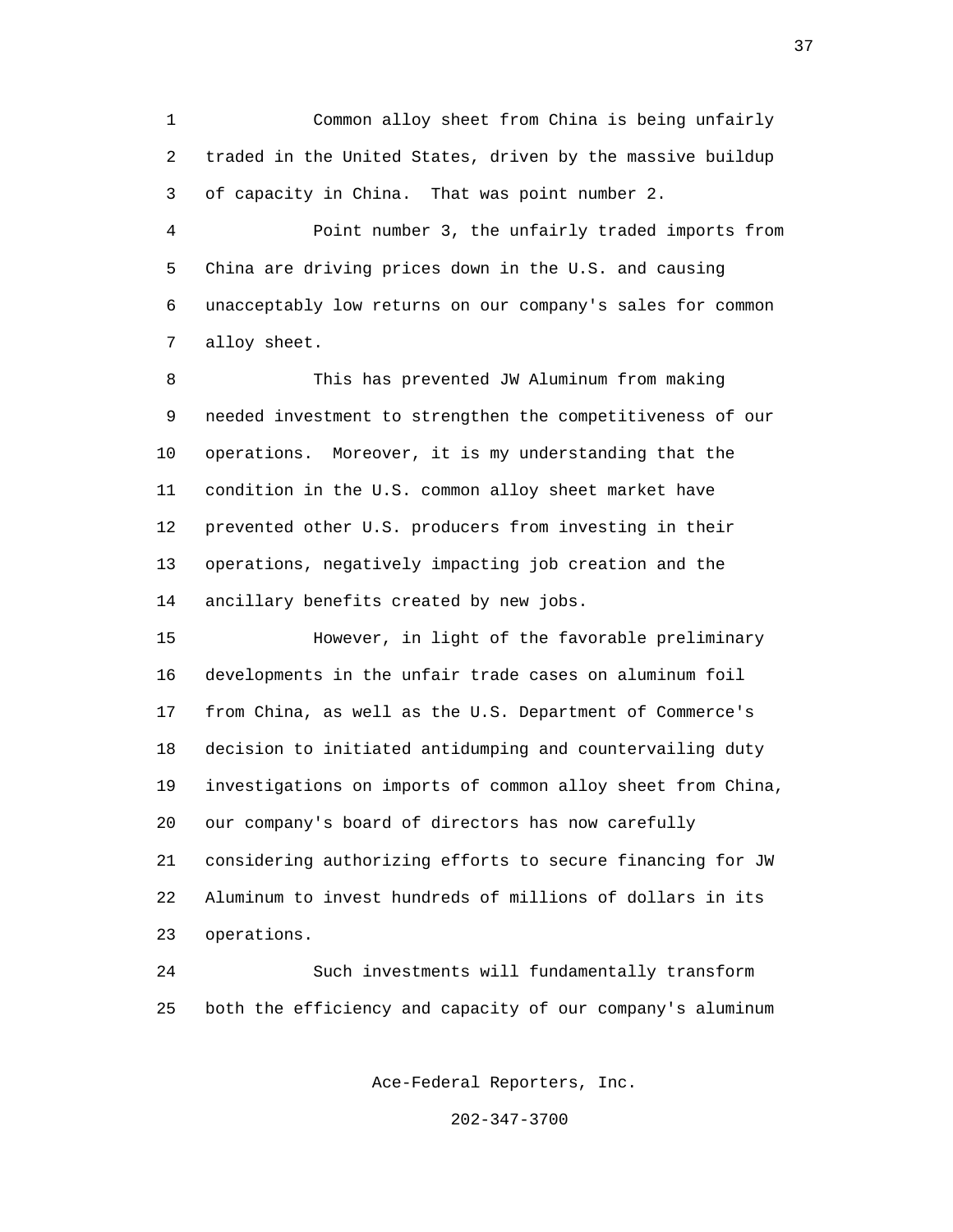1 sheet operations and provide a sustainable domestic supply 2 of this vital product. A favorable outcome in these 3 investigations, however, is crucial to our company being 4 able to earn a reasonable rate of return on the sales of 5 common alloy sheet.

 6 JW Aluminum company is committed to producing 7 common alloy aluminum sheet in the United States. The 8 current situation confronting our company and our industry, 9 however, is not sustainable. We cannot afford to sell at 10 such low prices.

 11 If relief is not granted, there's no doubt that 12 our financial performance and our ability to invest in our 13 assets will erode further as we lose additional sales and 14 market share to the subject imports from China.

 15 Our industry and its employees need relief 16 immediately. We urge the Commission to reach an 17 affirmative determination in this case. Thank you. 18 MR. HERRMANN: Thank you very much, Lee and

19 Chester.

 20 Our next pair of witnesses will be Beatriz Landa 21 and John Zanelli of Novelis Corporation.

22 STATEMENT OF BEATRIZ LANDA

 23 MS. LANDA: Good afternoon, Mr. Corkran and 24 Commission Staff. So, first of all, I wanted to thank you 25 on behalf of all of us for your time and opportunity to

Ace-Federal Reporters, Inc.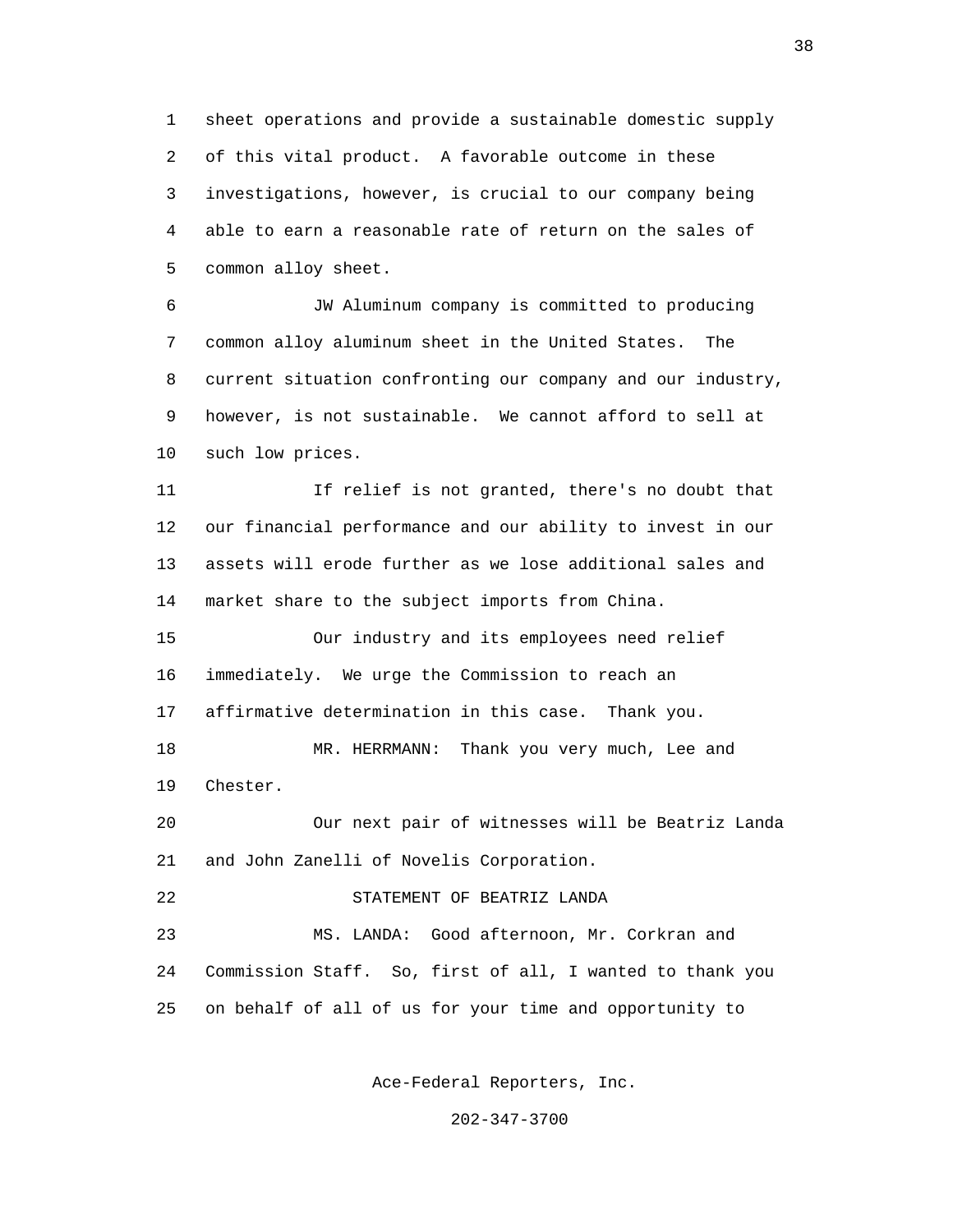1 explain what's going on in our industry. There is a lot of 2 damage happening from the Chinese imports and you're pretty 3 much what we're looking for as to some relief. So thank 4 you for that.

 5 My name is Bea Landa, and I'm the Vice President 6 and General Manager of Specialty Products with Novelis 7 Corporation. In this position, which I assumed earlier 8 this year, I am responsible for North American sales and 9 marketing of certain flat rolled aluminum products 10 manufactured by our company, including the common alloy 11 aluminum sheet. Since joining Novelis in 2011, I also have 12 served as the director of strategy and business development 13 for North America and as a senior manager for corporate 14 strategy.

 15 Joining me today is John Zanelli, a senior 16 manager with Novelis Corporation. Mr. Zanelli has more 17 than 35 years of experience in the production and sale of 18 flat-rolled aluminum products, including common alloy 19 sheet, in the United States.

 20 Prior to his service with Novelis, Mr. Zanelli 21 was employed by Aleris Corporation, Kaiser Aluminum and 22 Scan Aluminum. Novelis Corporation, which is headquartered 23 in Atlanta, Goergia, is one of the world's leading 24 producers of flat-rolled aluminum products. Novelis 25 Corporation produces virtual at our facility in Oswego, New

Ace-Federal Reporters, Inc.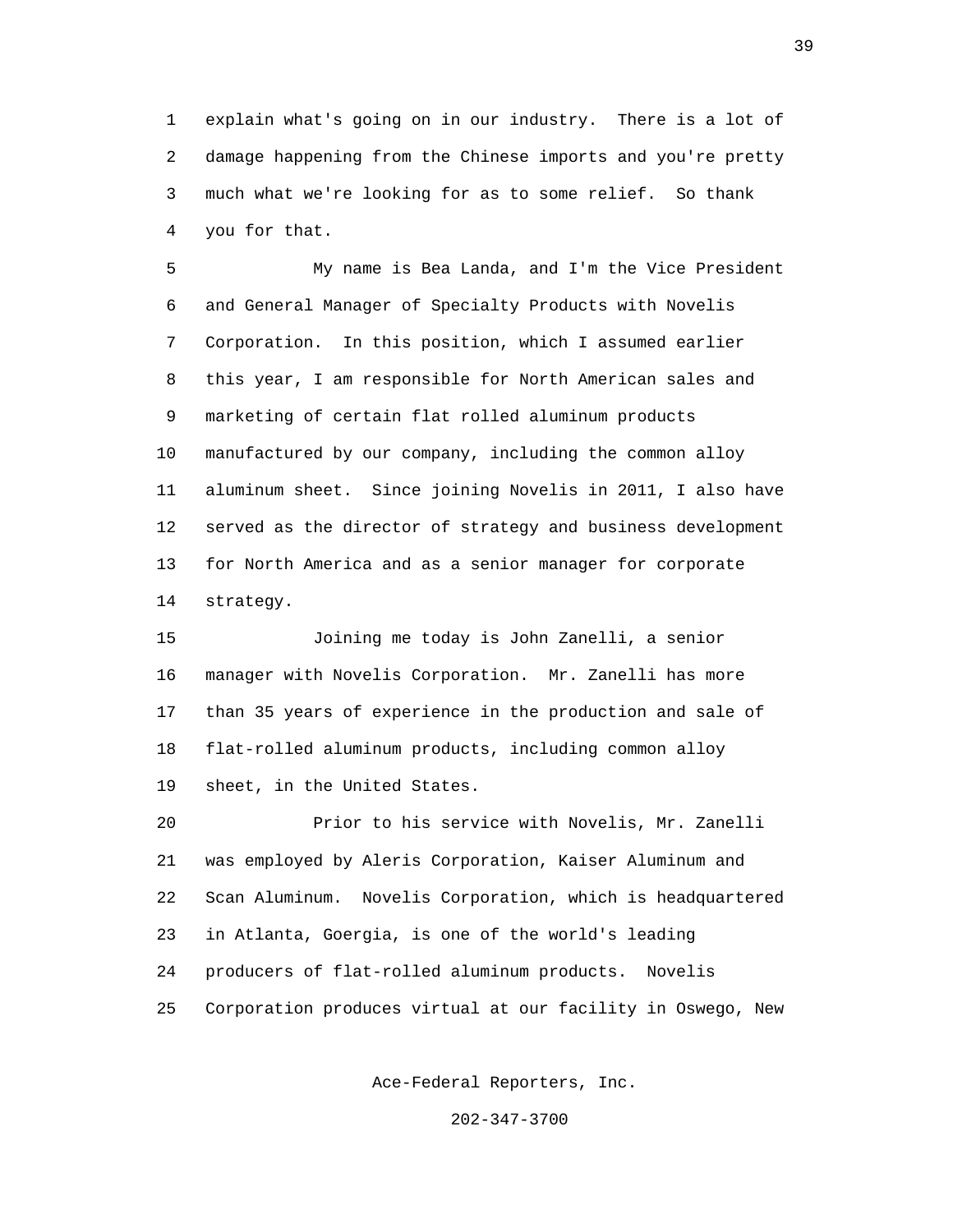1 York.

 2 Like the other companies that have testified 3 this afternoon, the increasing volumes of low-priced 4 imports from China have directly and negatively affected 5 Novelis's common alloy sheet operations. Those operations 6 today are vastly different from and significantly 7 diminished as compared to our operations a decade ago. 8 Over the past 10 years, Novelis has lost close 9 to 100 million pounds of common alloy sheet production to 10 Chinese producers. 11 Since 2014, our common alloy sheet volumes have 12 continued to decline significantly, as we have lost sales 13 to low-priced Chinese imports. In fact, my sales team 14 regularly reports hearing about offers of imported products 15 at prices lower than our cost of production. 16 This has led to substantial declines in our 17 sales to distributors that purchase large volumes of common 18 alloy sheet and the sales we have been able to retain have 19 been at significantly lower prices. 20 I'd like to now ask Mr. Zanelli to speak for a 21 few minutes on his experiences in trying to compete against 22 unfairly traded common alloy sheet imports from China. 23 STATEMENT OF JOHN ZANELLI 24 MR. ZANELLI: Thank you and good afternoon. I 25 appreciate the opportunity to be here today.

Ace-Federal Reporters, Inc.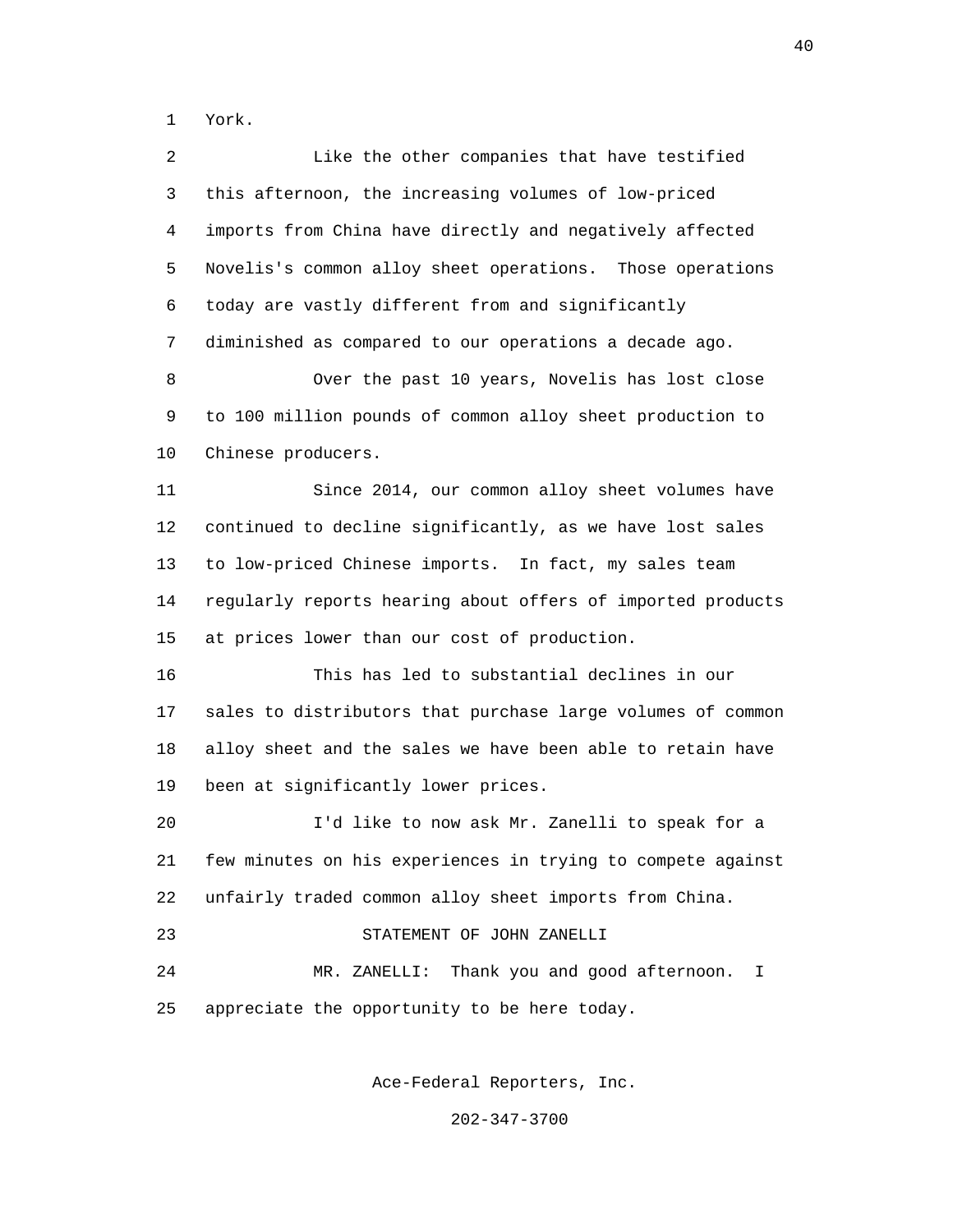1 Large and increasing volumes of low-priced 2 Chinese imports have devastated pricing of common alloy 3 aluminum sheet in the U.S. market. For a number of years, 4 our company had a foreign fighter policy of approaching 5 prices offered by the Chinese producers of common alloy 6 sheet.

 7 While this policy initially had its intended 8 effect of helping maintain our production volumes, we were 9 forced to stop matching the Chinese prices in the market in 10 2016. Prices for the Chinese imports had become so low 11 that we could no longer justify matching them.

 12 Indeed, our customers simply stopped asking us 13 to quote them.

 14 Two recent developments stand out to me 15 regarding the negative effect of Chinese imports on Novelis 16 common alloy sheet sales. First, two of our long-term 17 customers, each of which previously bought millions of 18 pounds of common alloy sheet from us annually, recently 19 informed me they would no longer be purchasing from 20 Novelis. They indicated that their preference was to 21 continue purchasing common alloy sheet from Novelis but 22 that they could no longer do so because of the prices at 23 which our company agreed to sell common alloy sheet was 24 making them uncompetitive relative to other distributors 25 that had purchased common alloy sheet from China.

Ace-Federal Reporters, Inc.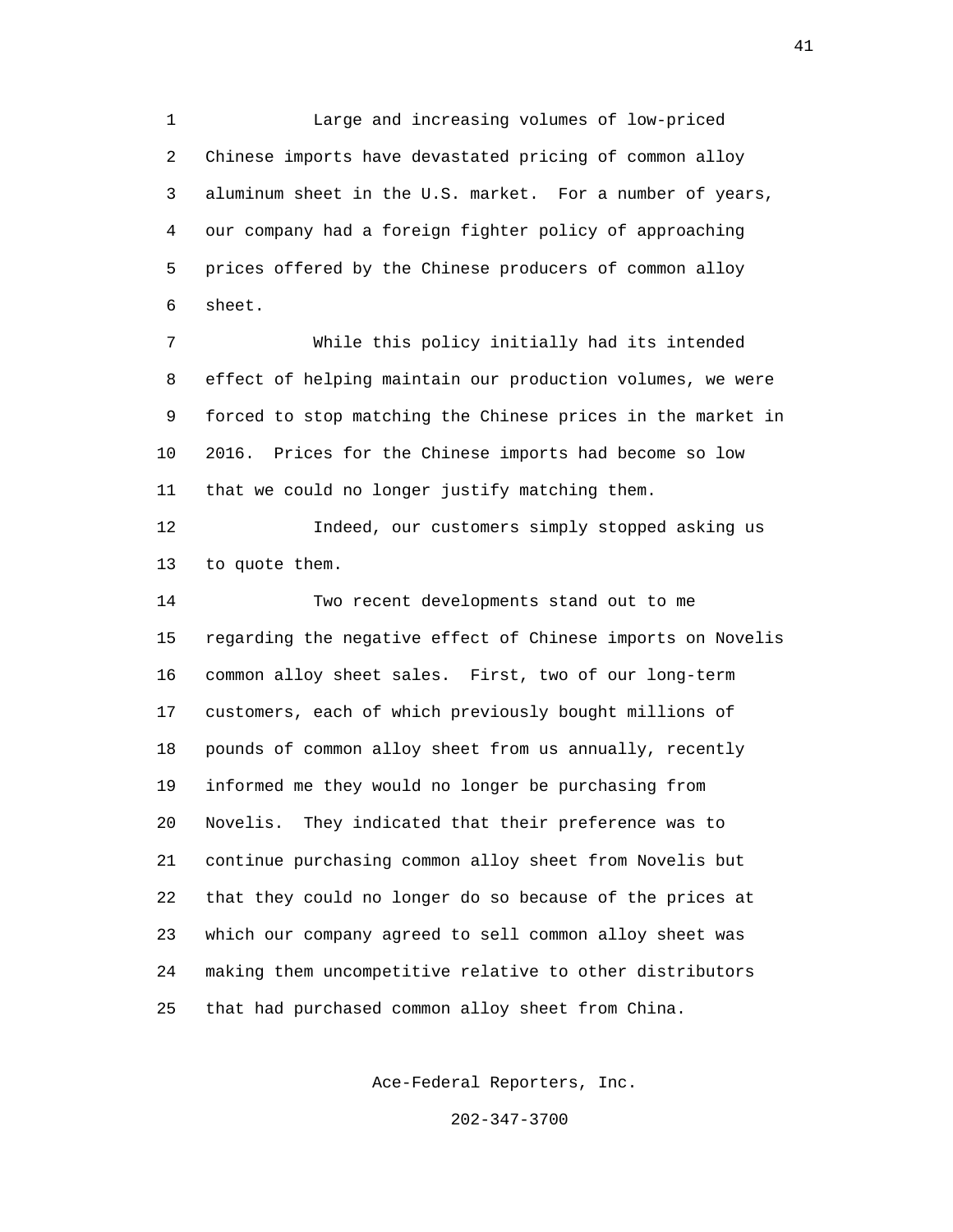1 These were loyal, long-standing customers whose 2 business we lost directly as a result of low-priced imports 3 from China.

 4 Second, Novelis previously produced common alloy 5 coils without a specific customer order and held them in 6 our inventory in order to have the ability to meet a 7 customer's needs for the product on short notice. Due to 8 the pricing erosion caused by the Chinese imports, our 9 customers stopped making these requests of our company 10 because they no longer consider Novelis as a competitive 11 supplier to meet their unexpected needs for common alloy 12 coils.

 13 As a result, we have not held common alloy coils 14 in inventory to meet unexpected customer needs since the 15 beginning of 2017.

 16 Before Ms. Landa provides some final thoughts, I 17 want to say thank you for the consideration you are giving 18 these issues. I look forward to answering any questions 19 you may have.

 20 MS. LANDA: With low prevailing prices for 21 common alloy sheet and no prospect for improvement, our 22 company was forced to substantially reduce its production 23 of common alloy sheet. This has been particularly 24 startling, because we pride ourselves on being able to 25 compete toe to toe with any producer in the world.

Ace-Federal Reporters, Inc.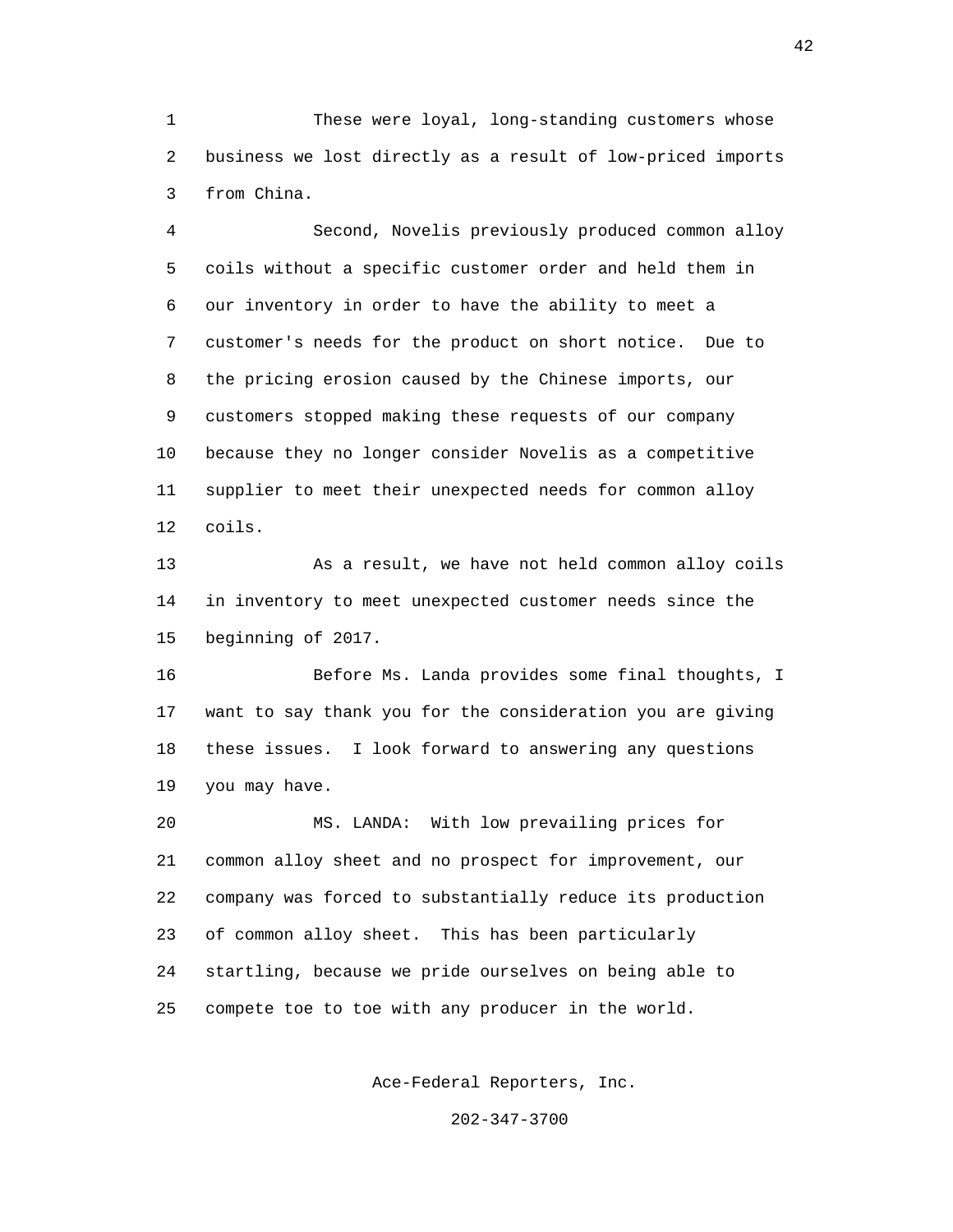1 Novelis is an extremely efficient producer with 2 cutting edge production machinery, and it historically has 3 been one of the most cost competitive producers of 4 flat-rolled aluminum products in the world.

 5 In today's environment, however, we have one arm 6 tied behind our back and cannot compete against products 7 that are subsidized by the Chinese government and that are 8 sold at unfairly low prices.

 9 Novelis invested about \$8 million on a tension 10 levellers and finishing line in our Oswego facility for use 11 in producing common alloy sheet. That line is now being 12 used at only 20 percent of its capacity.

 13 This is a prime example of why our company is 14 reluctant to make any further investments in our common 15 alloy sheet operations, until there is a change in market 16 conditions. Novelis's leadership is committed to making 17 significant investments in our company's operations to 18 strengthen our competitiveness, but we would only pursue 19 investments where there is reason to believe our reasonable 20 return can be earned.

 21 Given recent returns on our common alloy sheet 22 operations, there is no business justification to continue 23 making the investments necessary to strengthen and even 24 maintain those operations.

25 If these conditions continue much longer, our

Ace-Federal Reporters, Inc.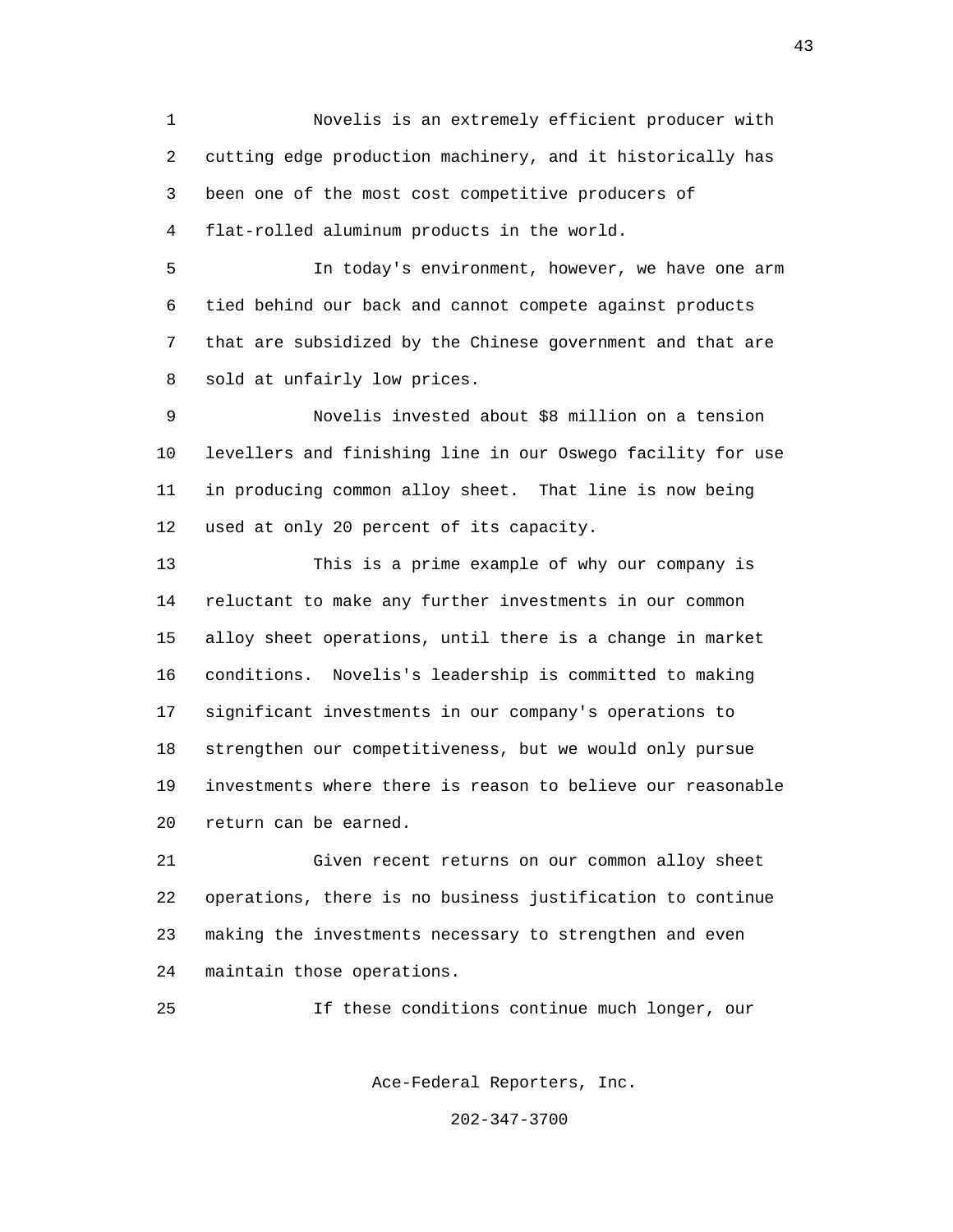1 inability to justify investments will put at risk the 2 competitiveness of our common alloy sheet operations. If 3 we cannot be competitive, we will have to exit the business 4 altogether.

 5 Finally, I would like to briefly echo 6 Mr. Stemple's testimony concerning the fundamental 7 differences between common alloy sheet and aluminum 8 beverage can stock. The vast majority of the aluminum can 9 sheet sold by Novelis is manufactured at a completely 10 different facility, our Logan aluminum rolling mill in 11 Kentucky, a joint venture we operate with Tri-Arrows 12 Aluminum, Inc. Further, can sheet is distinguishable from 13 common alloy sheet due to its generally thinner gauges, 14 stringent specifications for surface quality and uniformity 15 of gauge.

 16 Aluminum can sheet is not annealed, while common 17 alloy sheet generally is annealed. Moreover, while common 18 alloy sheet can be used in a wide variety of different 19 applications, can sheet, as its name suggests, has a single 20 application. The manufacture of aluminum beverage cans. 21 Further, sales of can sheet are made directly to 22 a very limited number of purchasers in the United States,

 23 household names such as Anheuser-Busch, Coca-Cola and 24 Pepsi. While our company sells common alloy sheet to a 25 variety of distributors and OEMs.

Ace-Federal Reporters, Inc.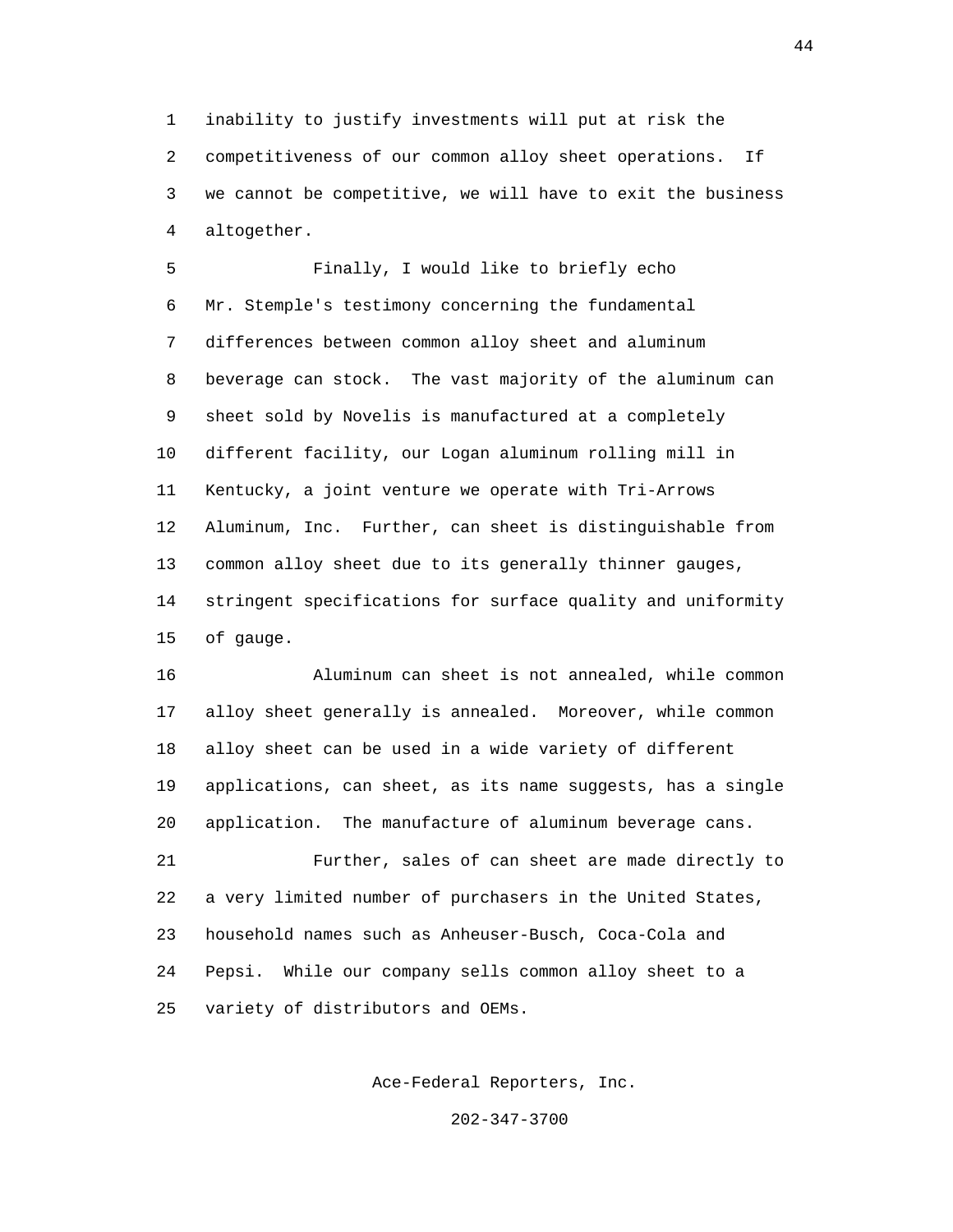1 In closing, if low-priced imports from China 2 continue to flood the U.S. market, our company will 3 continue to lose sales, market share and jobs to subject 4 imports. There is a place in the U.S. market for imports, 5 but they must be fairly traded. We are confident that if 6 import relief is granted to our industry, Novelis has the 7 means and the determination to serve this market and again 8 achieve a fair return on our investments. 9 Thank you again for this opportunity to testify 10 and I welcome any questions you have. 11 MR. HERRMANN: Thank you. 12 Our next witness will be Paul-Henri Chevalier of 13 Jupiter Aluminum. 14 STATEMENT OF PAUL-HENRI CHEVALIER 15 MR. CHEVALIER: I am Paul-Henri Chevalier, and I 16 am the President of Jupiter Corporation, a position that I 17 have held since 2010. I have worked in the aluminum 18 industry for 14 years, with all of that time at Jupiter 19 Aluminum. 20 Jupiter Aluminum is a privately held company 21 that was first established in 1991. Prior to joining our 22 company, I was a principal in a management consulting 23 practice of Cap Gemini in Paris. 24 Jupiter Aluminum is headquartered outside 25 Chicago in Des Plaines, Illinois, and our company employs

Ace-Federal Reporters, Inc.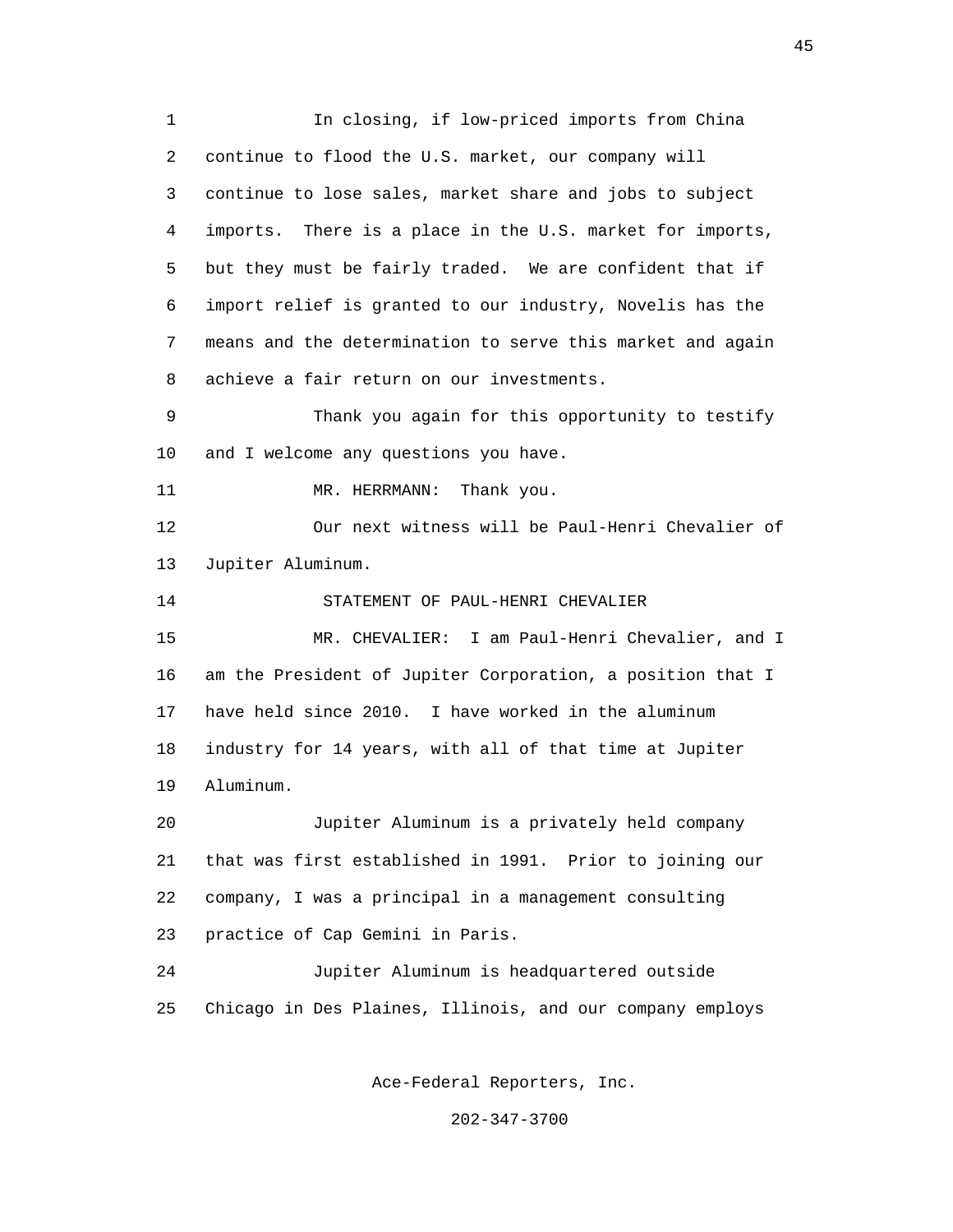1 400 people at three facilities in Indiana and West 2 Virginia. We produce common alloy sheet at our fully 3 integrated facility in Hammond, Indiana, where we are one 4 of the largest employers. We add further value to the 5 common alloy sheet we manufacture at our painting 6 facilities in Fairland, Indiana, and Beech Bottom, West 7 Virginia.

 8 We use our painting facilities to coat about 65 9 percent of the coils produced in Hammond. Jupiter Aluminum 10 sells common alloy sheet to a mix of OEMs and distributors 11 for building and construction, transportation and farming 12 applications.

 13 Like Mr. Stemple, I testified at a Commission 14 Section 332 hearing on aluminum in September 2016. I too 15 described the significant disruptions occurring in the U.S. 16 market as a result of China's overcapacity of the aluminum 17 sector. This was not my first engagement with the 18 government to express concern about China. In 2003, I 19 traveled to Washington to meet with officials at the 20 Department of Commerce to express concern about unfair 21 trade practices in China that resulted in aluminum products 22 being sold in the United States at unfairly low prices. 23 At that time, China accounted for about 10 24 percent of global capacity to produce primary aluminum. 25 Now it accounts for more than half of global

Ace-Federal Reporters, Inc.

202-347-3700

46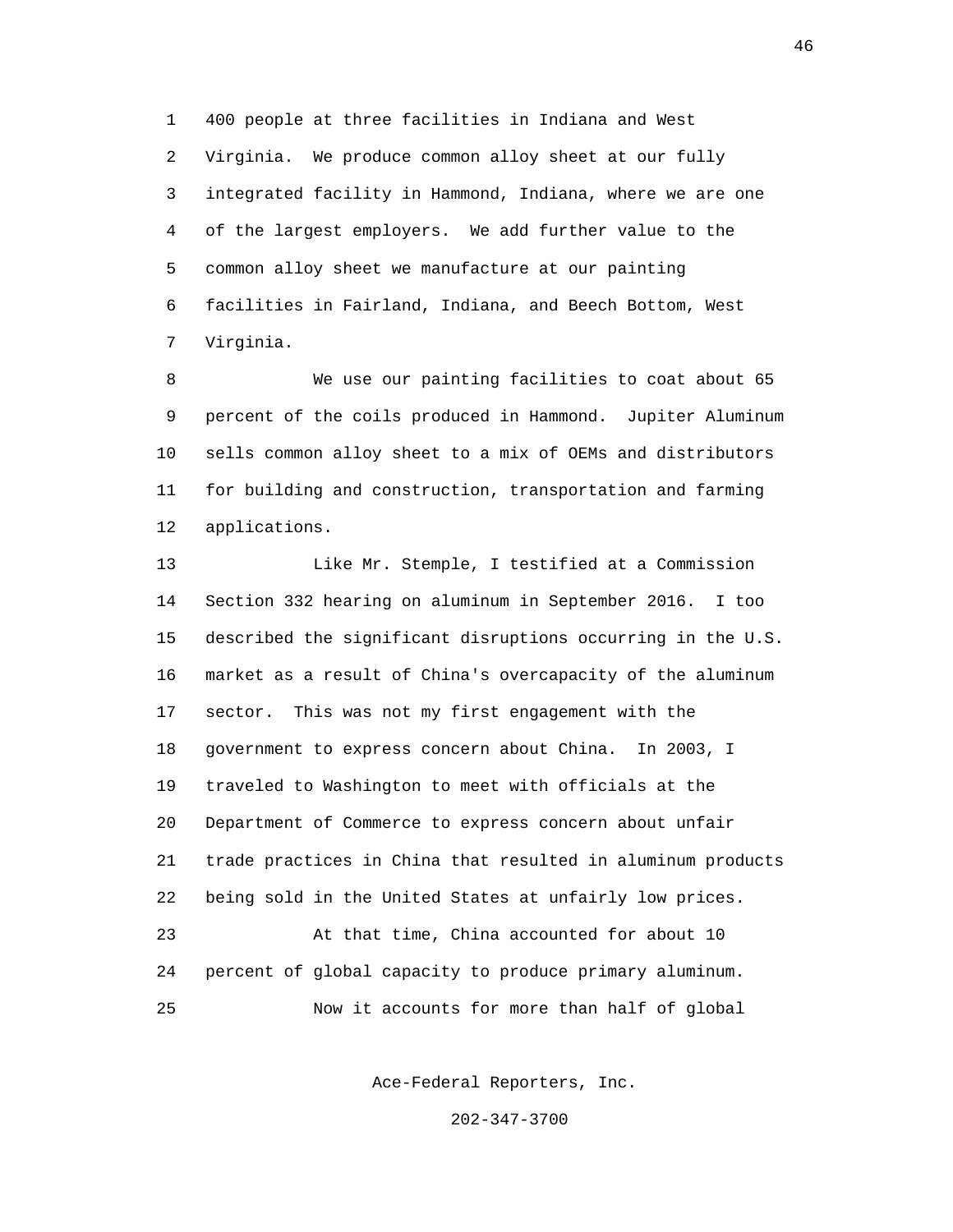1 primary capacity. Concurrent with the increase in primary 2 production capacity, China's rolling capacity has similarly 3 increased as it sought to maximize value of operations in 4 China.

 5 In fact, China's excess capacity is now greater 6 than the overall production capacity of the entire U.S. 7 aluminum industry.

 8 With this massive amounts of excess capacity, 9 China has exported increasing volumes of low-priced common 10 alloy sheet in the United States, particularly as its 11 economy has slowed in recent years, and demand for the 12 metal within China has declined.

 13 With its open market and low barriers to entry, 14 the United States has become a dumping ground for common 15 alloy sheet. In order to compete with low-priced Chinese 16 imports, Jupiter Aluminum has sought to add value to our 17 products by painting them and supplying them to customers 18 in a form that is ready to use for fabricating equipment. 19 For example, we supply customers with relatively

 20 small narrow coils consisting of 250 to 400 pounds of 21 common alloy sheet that had been painted for use in 22 fabricating gutters and downspouts.

 23 Despite these efforts to insulate our products 24 from the effects of low-priced imports from China, we have 25 started to see our Chinese competitors offer products with

Ace-Federal Reporters, Inc.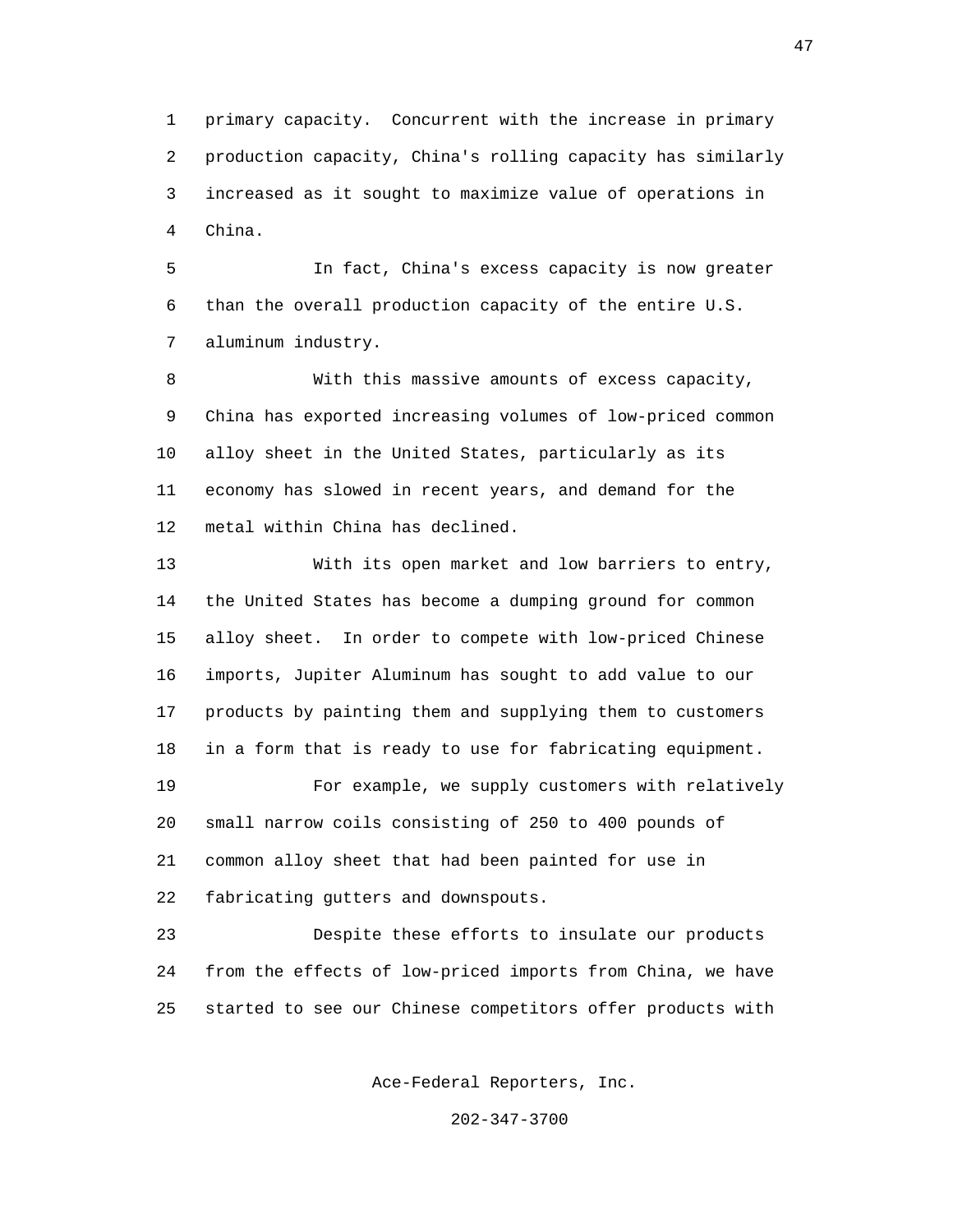1 the same characteristics and at a significantly lower 2 price.

 3 In other words, despite our best efforts to 4 differentiate our common alloy sheet products from those 5 offered by our Chinese competitors, the ability to make a 6 sale comes down to one issue. Price. 7 Since 2014, the situation worsened with more 8 American purchasers substituting larger volumes previously 9 bought in the U.S. with cheaper Chinese common alloy 10 sheets. With respect to building products, we saw 11 purchasers entering long-term contracts with Chinese 12 producers to supply a significant portion of their needs 13 while we used to supply them with American production. 14 The shift in the supply chain would not have 15 happened without unfair pricing. 16 While domestic producers used to have the 17 certainty of fixed price contracts to supply common alloy 18 sheet to a customer for a year or more, many purchasers are 19 now buying lower-priced Chinese imports pursuant to a 20 long-term contract. 21 U.S. producers are left to compete with smaller 22 volumes and still confront low-priced imports from China. 23 As a result, U.S. mills are forced to lower 24 their prices in order to maintain volume. Our industry 25 cannot continue to compete against unfairly traded products

Ace-Federal Reporters, Inc.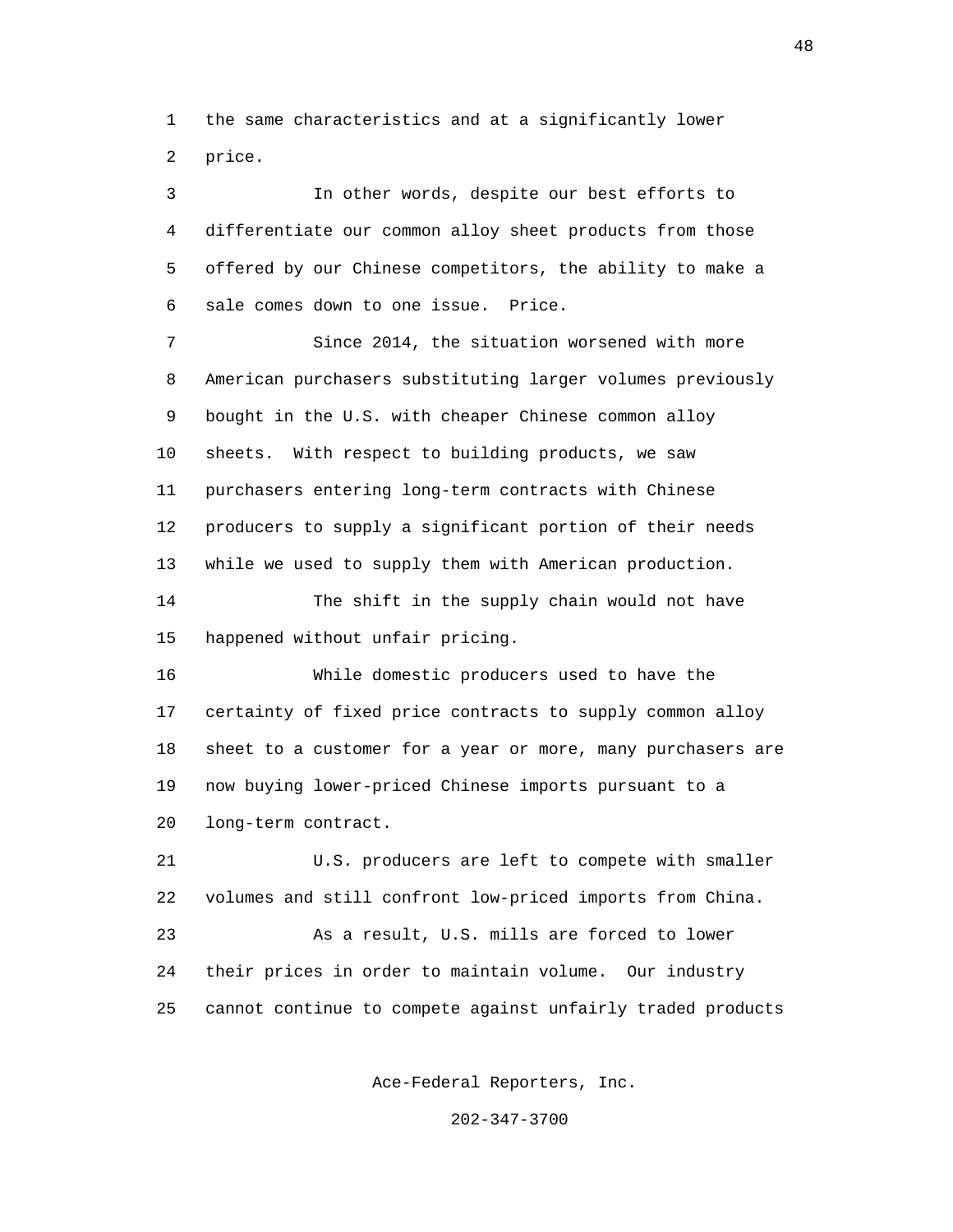1 that are subsidized by the government of China, and that 2 are a direct result of irrational capacity expansion in 3 China.

 4 As I said during my testimony during the Section 5 332 investigation last year, we need to establish a fair 6 trade environment in which honest and reasonable 7 competition prevails if we are to preserve the U.S. 8 industry producing common alloy sheet. 9 On behalf of Jupiter Aluminum and our company's 10 400 employees, we urge that the Commission reach an 11 affirmative preliminary determination in this 12 investigation. Thank you. 13 MR. HERRMANN: Thank you, Paul-Henri. 14 Our next witness will be Holly Hart of the 15 United Steel Workers. 16 STATEMENT OF HOLLY HART 17 MS. HART: Good afternoon, Mr. Corkran, and 18 members of the Commission Staff. My name is Holly Hart and 19 I'm the legislative director and assistant to the president 20 of the United Steel Workers, or the USW. We are the 21 largest industrial union in North America, with 1.2 active 22 and retired members, and we're proud to represent men and 23 women in nearly every manufacturing sector, including the 24 aluminum industry.

25 Our union has been steadfast in its opposition

Ace-Federal Reporters, Inc.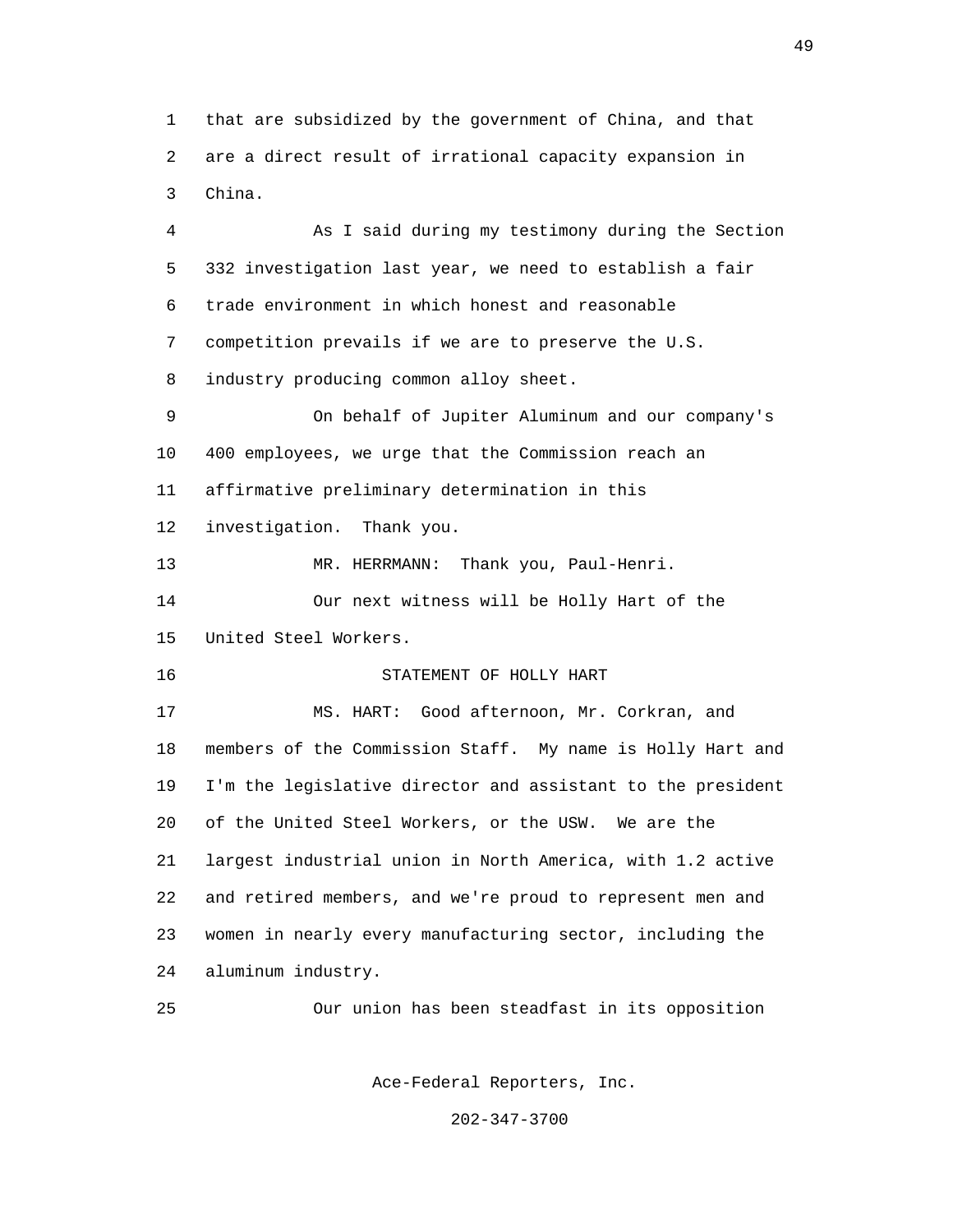1 to the practices of foreign companies and governments that 2 seek to gain an unfair advantage over domestic industry by 3 violating U.S. and international trade rules. The unfair 4 trading -- these unfair trading practices have had a 5 devastating effect on American manufacturers and their 6 workers.

 7 As you know, steelworkers have testified before 8 the Commission numerous times in recent years on behalf of 9 American workers and their industries which are being 10 injured by the effects of unfairly traded imports.

 11 I'm here today on behalf of our members in the 12 common alloy sheet industry who are just the latest victims 13 of foreign industry seeking to gain an unfair advantage 14 through illegal practices.

 15 The steelworkers represent nearly 3700 workers 16 employed at facilities where common alloy sheet is 17 manufactured. This includes USW members employed at 18 facilities operated by Aleris Corporation in Lewisport, 19 Kentucky, Asheville, Ohio, Buckhannon, West Virginia, and 20 Newport, Ohio. Arconic in Davenport, Iowa, Constellium in 21 Ravenswood, West Virginia, and Jupiter Aluminum in Hammond, 22 Indiana.

 23 For those workers and their families, I'm asking 24 the Commission to level the playing field for the U.S. 25 common alloy sheet industry and its workers.

Ace-Federal Reporters, Inc.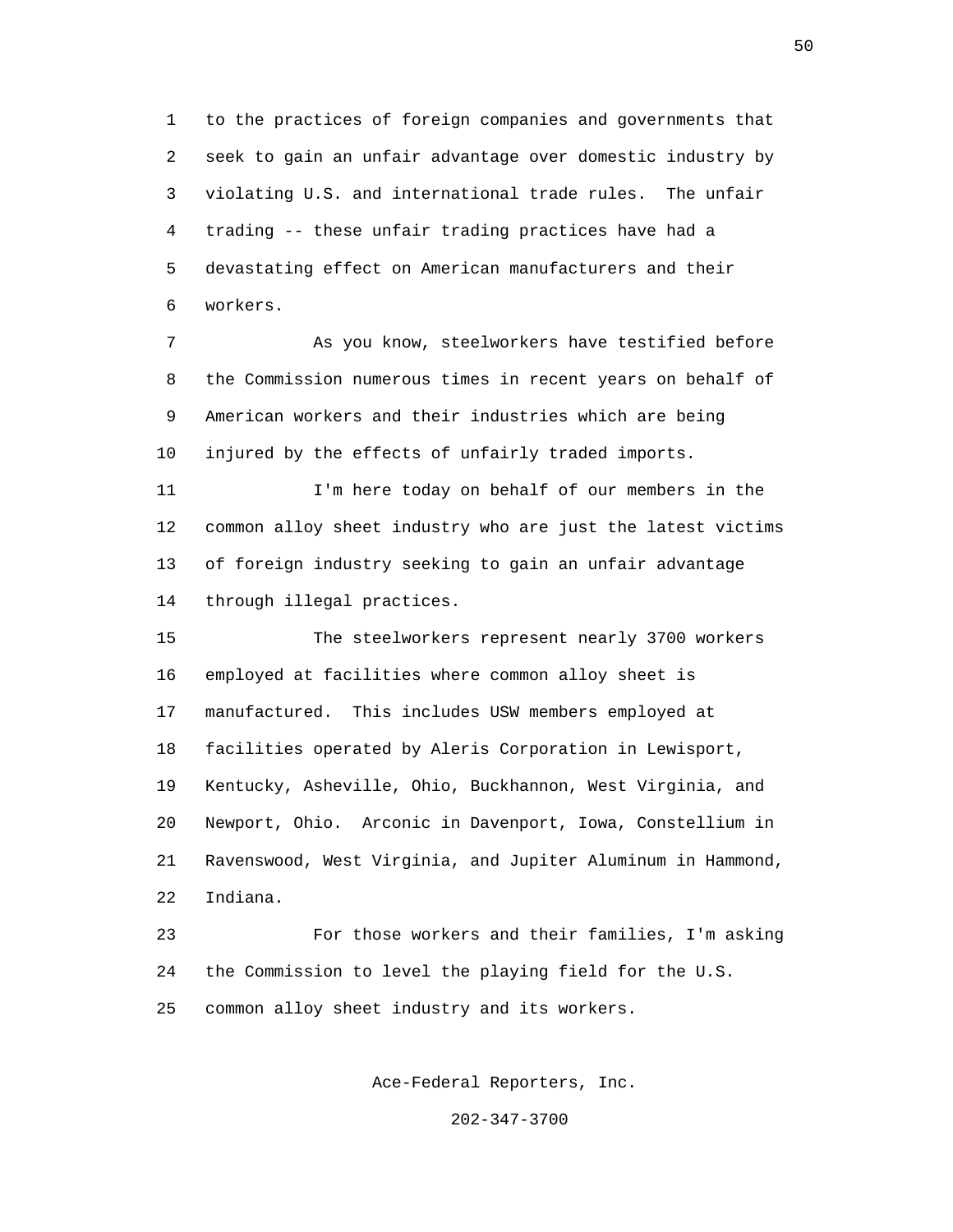1 The extent of unfair competition from imports of 2 common alloy sheet from China over the past three years has 3 been very intense, but as you've heard from the industry 4 witnesses, it only tells part of the story.

 5 The persistent injury to the U.S. industry by 6 imports of aluminum sheet from China has been overwhelming, 7 and we have no choice but to keep fighting against our 8 Chinese competitors, who continue to ship large volumes of 9 dumped and subsidized products into the United States.

 10 Over the past three years, those unfair imports 11 from China have harmed the economic livelihoods of 12 thousands of American workers and their families.

 13 As members of the industry have testified, this 14 industry has suffered production curtailments and layoffs 15 that will undoubtedly continue if relief is not granted. 16 The onslaught of unfairly traded imports from 17 China has caused our members to suffer reduced work hours 18 and shrinking paychecks during the period of investigation,

19 as their employers were forced to cut back production.

 20 Those numbers represent actual jobs for 21 hardworking Americans and less pay for them to take home to 22 their families. And you all know that underneath the data 23 that you collect for these trade cases lies the real injury 24 being caused by dumped and subsidized imports, and that's 25 harm to our workers, retirees, their families and entire

Ace-Federal Reporters, Inc.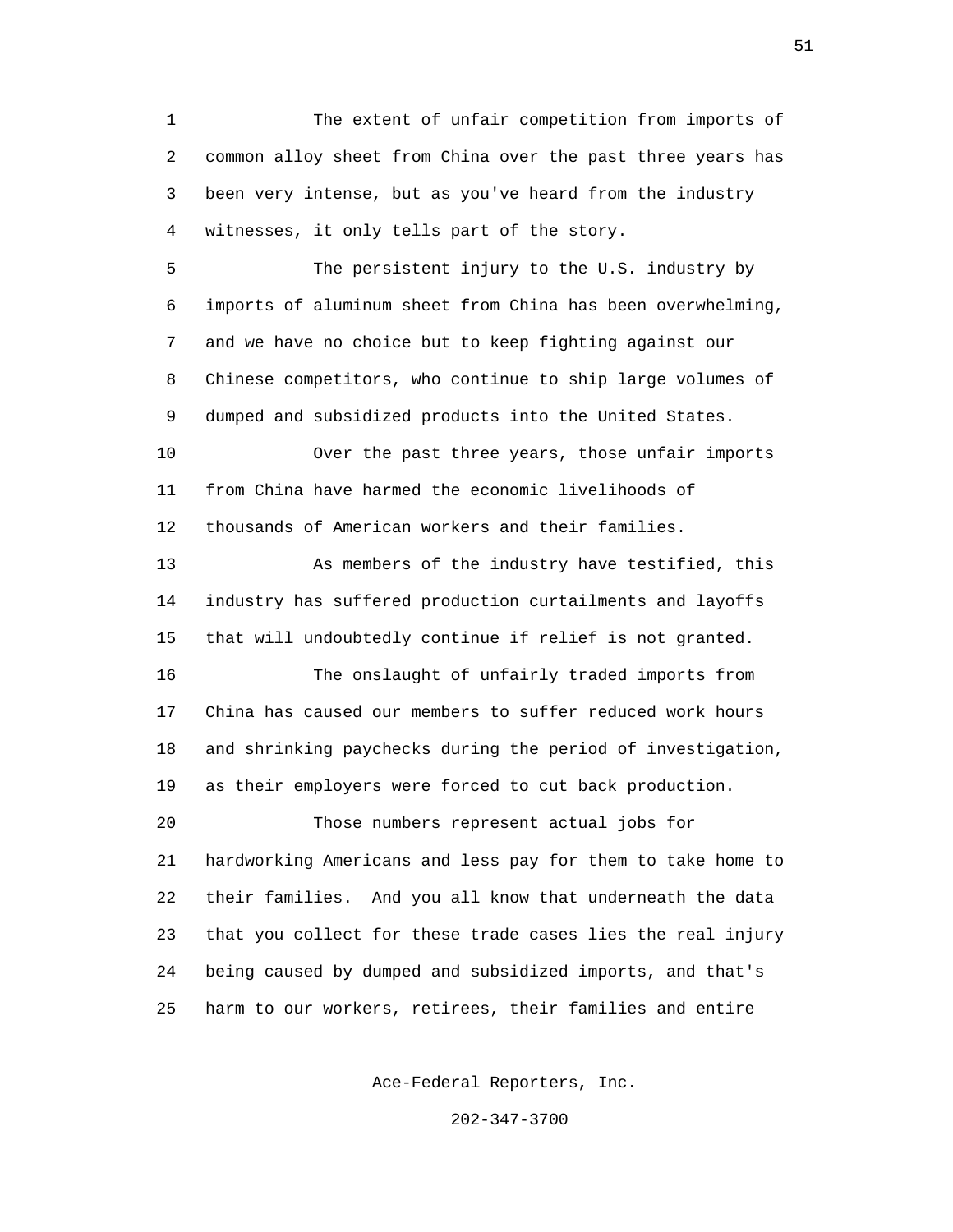1 communities that depend on these manufacturers of domestic 2 aluminum -- of the domestic aluminum sheet industry.

 3 The steelworkers and its members have worked 4 closely with domestic producers to ensure the survival of 5 the common alloy sheet industry. We will continue to work 6 hard to save our members' jobs and to protect the benefits 7 of our retirees, but doing that in the face of unfairly 8 traded imports has become increasingly difficult.

 9 Unless relief is granted, there is no doubt that 10 injury will continue and intensify. Production cutbacks, 11 which we have seen over the past three years and which will 12 likely continue unless orders are in place, mean further 13 reduced working hours, threatened livelihoods and family 14 budgets and job insecurity.

 15 We take pride in our partnership with our 16 industry partners, and -- because when U.S. producers do 17 well, our members are doing well. And unfortunately, when 18 the businesses suffer, our members and their families are 19 the first to feel the effects through layoffs and reduced 20 hours.

 21 There is no question that American workers and 22 the products we manufacture can compete with the imports 23 from any country in the world, as long as the competition 24 is fair. But we need help in stopping the injury being 25 caused by the massive overcapacity, government subsidies

Ace-Federal Reporters, Inc.

202-347-3700

 $52$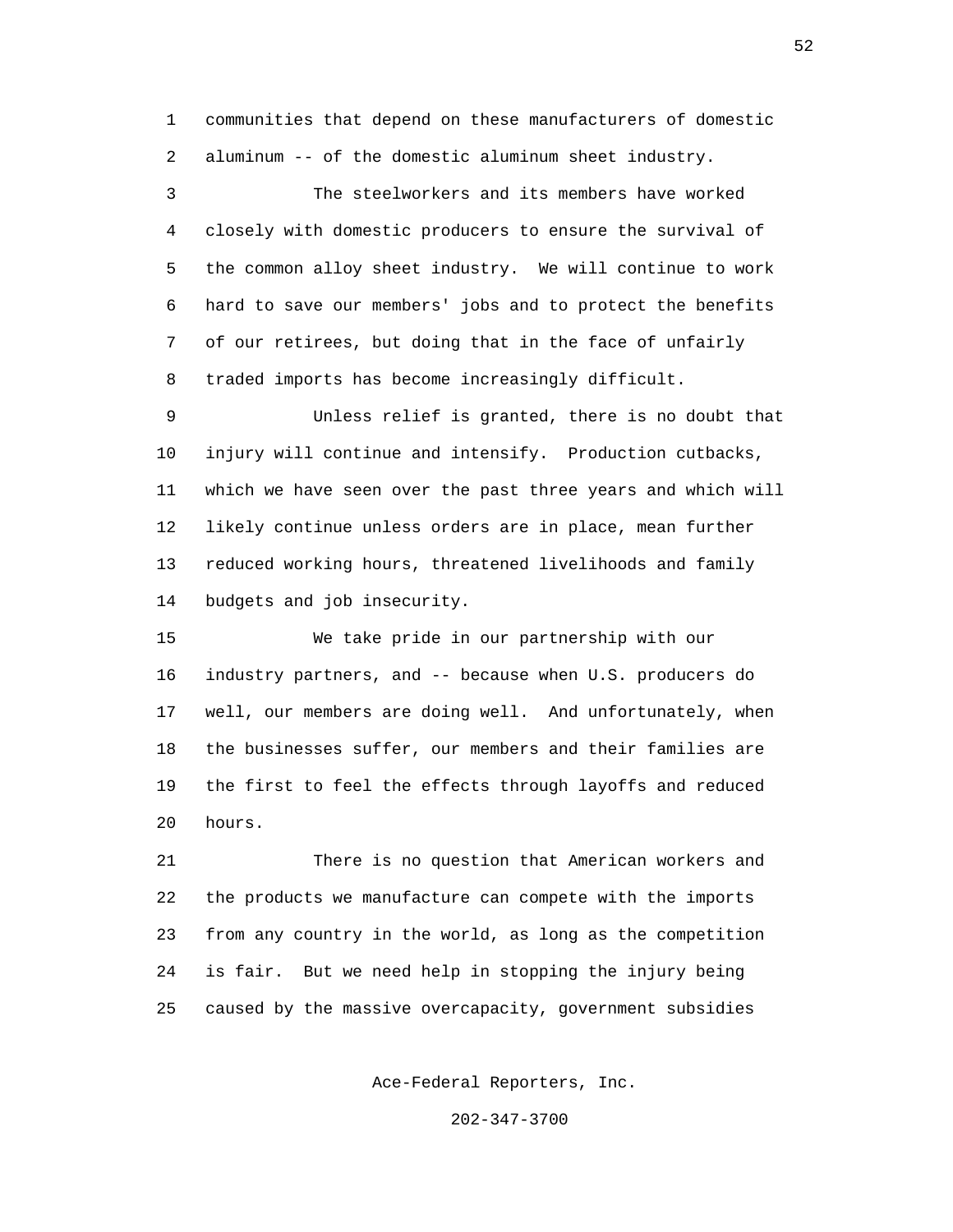1 and unfair pricing coming from China.

| $\overline{a}$ | On behalf of our U.S. members, retirees and                 |
|----------------|-------------------------------------------------------------|
| 3              | their families all over the country, I urge the Commission  |
| 4              | to find that these unfair imports from China are injuring   |
| 5              | the U.S. industry and its workers. Thank you very much.     |
| 6              | MR. HERRMANN:<br>Thank you, Holly.                          |
| 7              | I'll be the last witness testifying for our                 |
| 8              | panel this afternoon. For the record again, I am John       |
| 9              | Herrmann with Kelley Drye & Warren. I'll be working         |
| 10             | through the confidential set of slides that I think all of  |
| 11             | you should have and that we have also shared with counsel   |
| 12             | who are covered by the protective order in place in these   |
| 13             | investigations.                                             |
| 14             | I'd like to conclude by addressing the key                  |
| 15             | statutory issues the Commission must examine in reaching    |
| 16             | its preliminary determination.                              |
| 17             | If you can turn to slide 2, I'd like to first               |
| 18             | address the domestic like product.                          |
| 19             | The like product in this case should be defined             |
| 20             | coextensively with the scope of the case and should consist |
| 21             | of common alloy aluminum sheet.                             |
| 22             | The scope definition includes flat-rolled                   |
| 23             | aluminum sheet that is manufactured from a 1000, 3000 or    |
| 24             | 5000 series alloy with respect to unclad sheet, and also    |
| 25             | includes clad products that have a 3000 series core and     |
|                |                                                             |

Ace-Federal Reporters, Inc.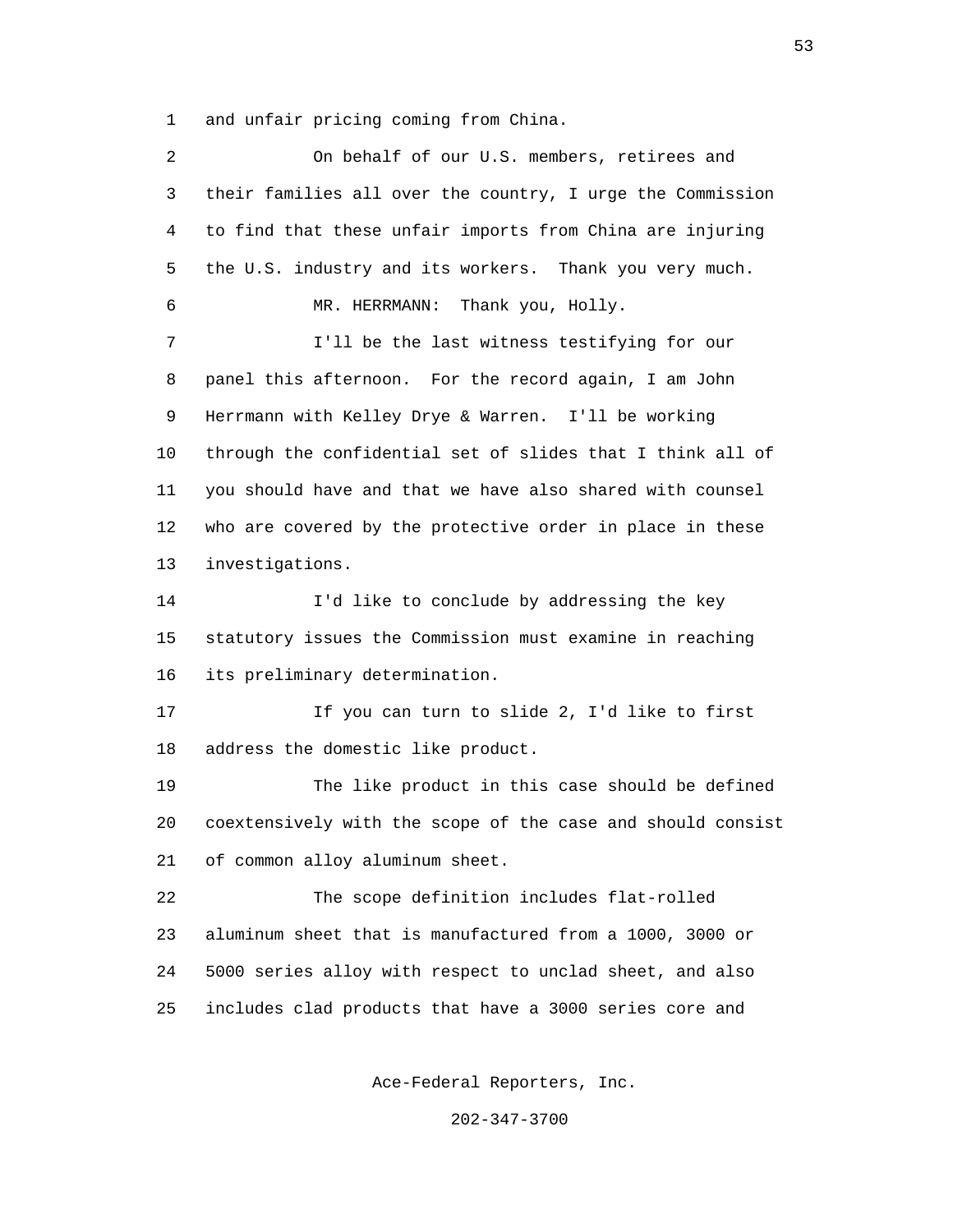1 there is clad on one or both sides.

| 2  | Common alloy sheet is produced in a variety of              |
|----|-------------------------------------------------------------|
| 3  | gauges, widths, alloys and tempers. The basic nature of     |
| 4  | the product and market warrant a single like product        |
| 5  | definition under the six factors the Commission             |
| 6  | traditionally analyzes. You've heard testimony on these     |
| 7  | factors from Mr. Stemple and Ms. Landa. And we will         |
| 8  | address those factors in our postconference brief.          |
| 9  | As you also heard earlier, common alloy sheet is            |
| 10 | consumed in a wide array of downstream products, including  |
| 11 | appliances, electrical boxes and as well as transportation, |
| 12 | building and construction and maritime applications.        |
| 13 | I would now like to focus on three statutory                |
| 14 | factors of volume, price and impact that support a finding  |
| 15 | of material injury by subject imports.                      |
| 16 | First, let's start with volume. As you heard                |
| 17 | from many witnesses this afternoon, U.S. imports of         |
| 18 | low-priced common alloy sheet from China have been          |
| 19 | increasing in volume since the time of the global financial |
| 20 | crisis in 2007-2008. As reflected in the chart on slide 3,  |
| 21 | over the past 10 years, imports of aluminum sheet from      |
| 22 | China have increased by 748 percent.                        |
| 23 | The growth in subject imports during the POI is             |
| 24 | consistent with the growth trend that has occurred over the |
| 25 | past decade.                                                |

Ace-Federal Reporters, Inc.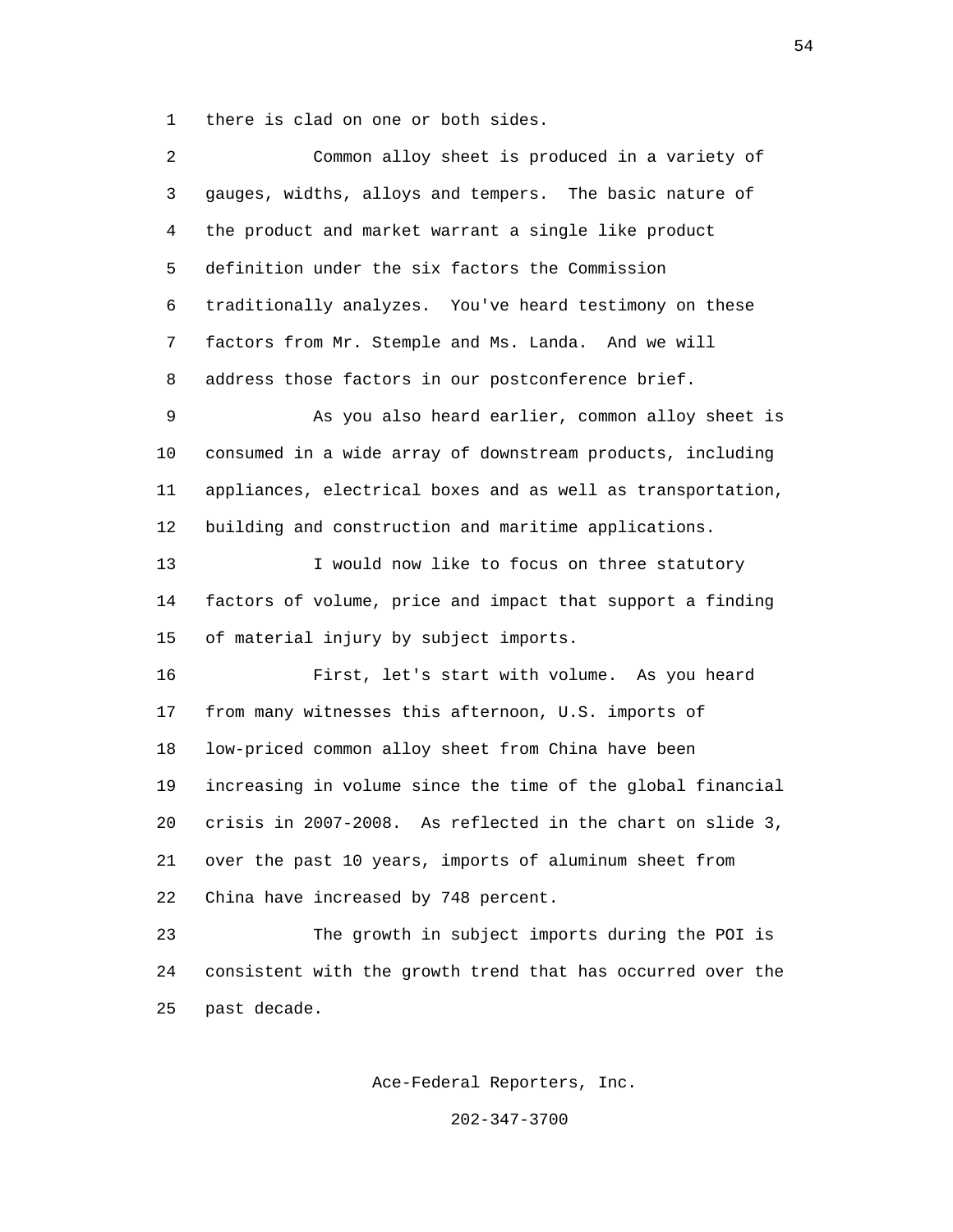1 As you see in slide 4, the volume of subject 2 imports from China has grown by more than 91 percent 3 between 2014 and 2017.

 4 The increased volumes of common alloy sheet 5 imports from China far exceed the growth of apparent U.S. 6 consumption between 2014 and 2016, as shown on slide 5. 7 While demand did increase over the period of investigation, 8 the pace of the increase of Chinese imports was much 9 faster.

 10 The increase in subject imports was significant 11 not only on an absolute basis but also as a share of the 12 U.S. market. As shown in slide 6, the market share held by 13 subject imports increased significantly between 2014 and 14 2017.

 15 As imports from China penetrated the U.S. 16 market, the domestic industry suffered a market share 17 decline that was equally significant, as you see in slide 18 7.

> 19 As you just heard from the domestic industry's 20 witnesses, the critical factor driving purchasing decisions 21 in the U.S. market is price. As they further stated, and 22 as our lost sales and lost revenue examples corroborate, 23 imports from China have consistently undercut U.S. prices 24 between 2014 and 2017.

25 As shown on slide 8, the magnitude of

Ace-Federal Reporters, Inc.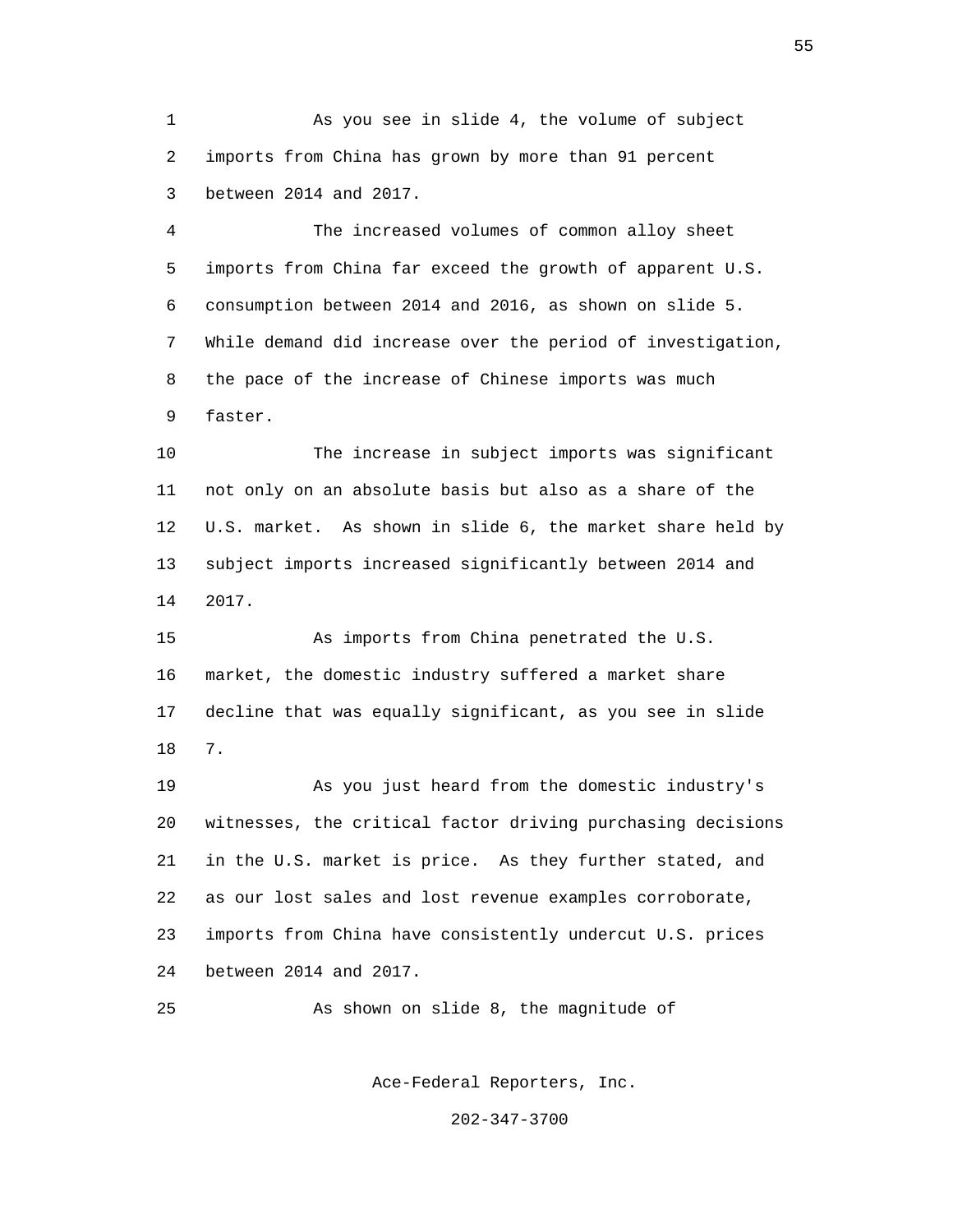1 underselling by the subject imports, with respect to both 2 the number of quarters in which underselling occurred, as 3 well as the volume of subject imports that undersold a 4 comparable U.S. product, is staggering.

 5 Further, as shown in slide 9, the responses to 6 the Commission's lost sales and lost revenue surveys that 7 have been released to date under protective order show that 8 100 percent of the companies that reported switching from 9 purchasing U.S. products to purchasing imports from China 10 indicate that the Chinese product was lower-priced.

 11 Domestic purchasers switched a very significant 12 volume of sales from U.S. to Chinese producers during the 13 period.

 14 As you heard our witnesses testify, customers 15 have demanded that domestic producers sell common alloy 16 sheet to them at the China price and have forced them to 17 either lower their prices or lose the business.

 18 The Commission's record indicates that the 19 domestic industry has had to do both. As indicated in 20 slide 10, purchasers report that U.S. producers have cut 21 their prices significantly in an effort to compete with 22 low-priced imports from China.

 23 Slide 11 reproduces several narrative responses 24 from those U.S. purchasers that responded to the 25 Commission's questionnaire, and their responses confirm

Ace-Federal Reporters, Inc.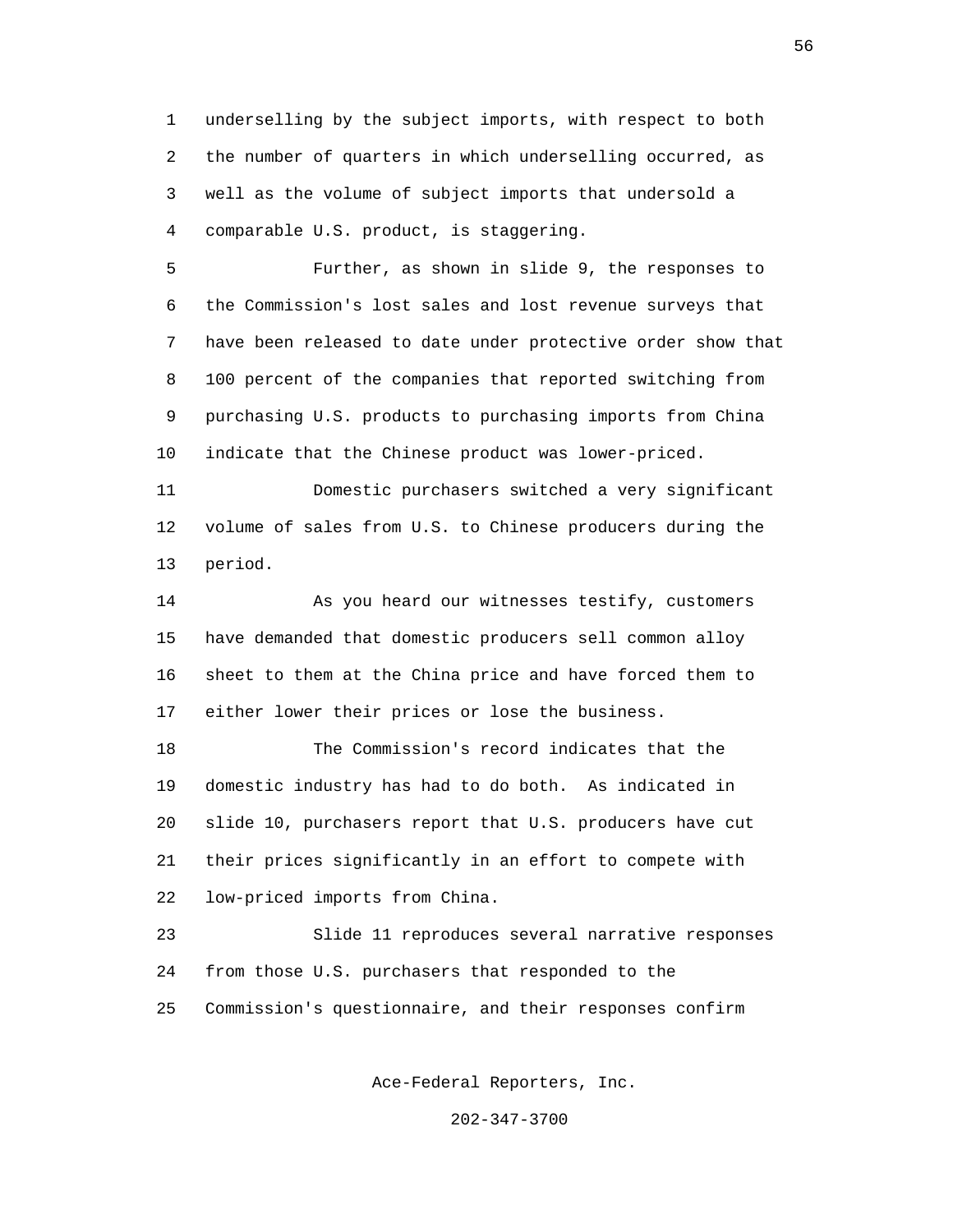1 other data on the record demonstrating that Chinese imports 2 are underselling U.S. producers consistently and by 3 significant margins.

 4 The impact of these increasing volumes of 5 low-priced imports has been predictable, with the domestic 6 industry experiencing declines in key trade variables over 7 the period of investigation. As indicated on slide 12, 8 domestic producers' capacity, production, domestic shipment 9 volume, domestic shipment value and market share have all 10 declined. These declines are strong evidence of material 11 injury.

 12 These import volumes at prices that undercut 13 U.S. producers' prices also have a devastating effect on 14 the domestic industry's financial performance.

 15 As indicated on slide 13, the domestic 16 industry's net sales value, operating income, net income, 17 as well as the ratio of profits to net sales all declined 18 over the period of investigation.

 19 Again, these are all injurious trends. 20 The causal nexus between subject imports and the 21 injury that the U.S. industry has suffered is compelling. 22 The domestic industry started off the period of 23 investigation in an injured condition. 24 During the last few years, the condition has

25 gone from bad to worse. As indicated in slide 14, the

Ace-Federal Reporters, Inc.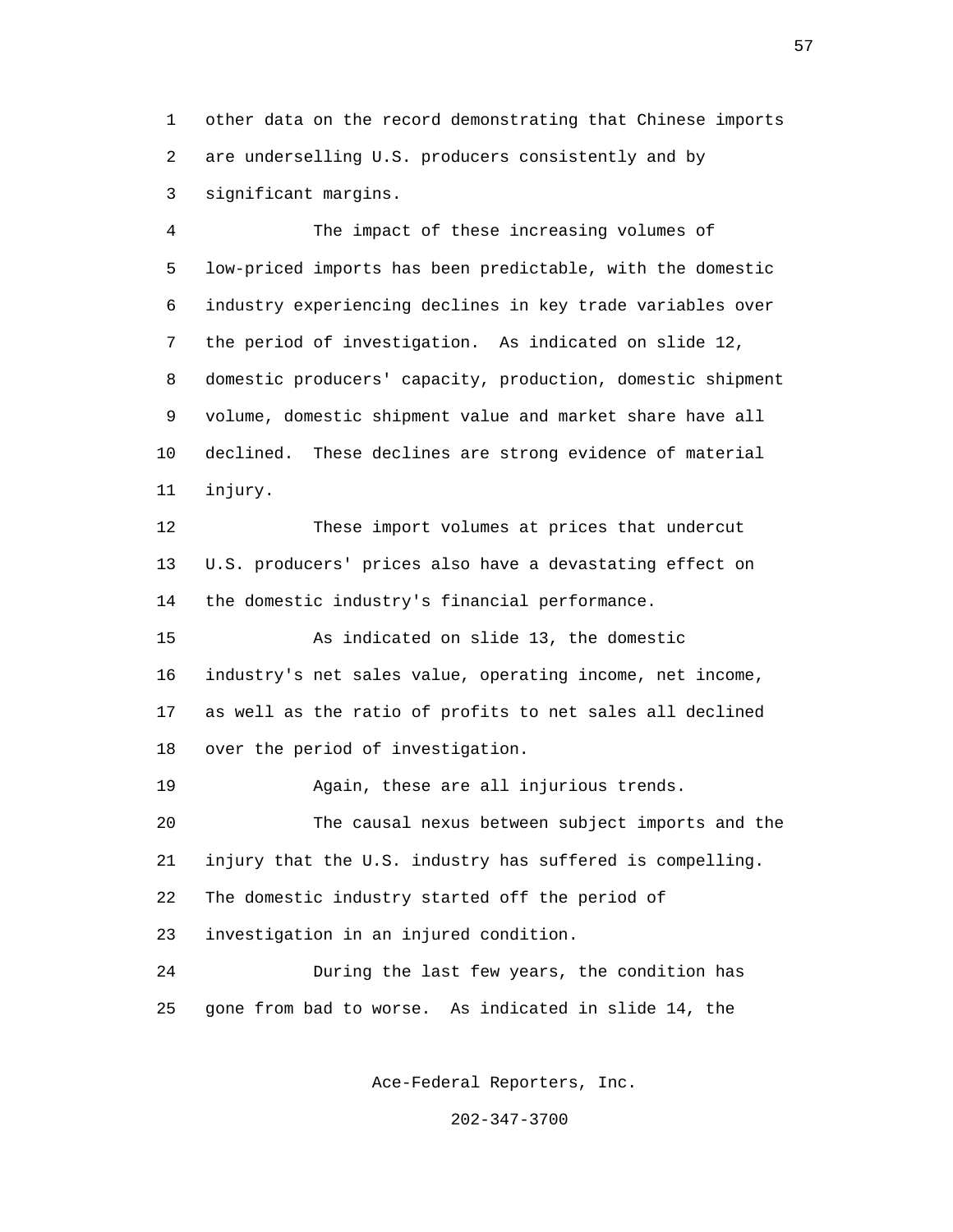1 market share held by Chinese imports increased as domestic 2 producers' net income margin declined.

 3 All of these facts provide more than a 4 reasonable indication of material injury caused by dump and 5 subsidized imports from China.

 6 There is also a threat of injury by reason of 7 these imports. As shown in slide 15, China's excess 8 capacity has increased significantly between 2008 and 2015. 9 China's massive and increasing idle capacity could flood 10 the U.S. market if allowed to do so.

 11 Further, as shown in slide 16, production of 12 aluminum sheet in China has consistently exceeded Chinese 13 consumption by a significant margin in every year since 14 2008. The amount by which Chinese production exceeds 15 consumption has continued to expand.

 16 The disparity between China's aluminum sheet 17 capacity and consumption has caused and will continue to 18 cause China to export this product.

 19 Indeed, as shown in slide 17, as of 2015, 20 China's excess rolling capacity to produce aluminum sheet 21 exceeded the size of the entire U.S. common alloy sheet 22 market.

 23 As you heard Mr. Roush testify, there has been a 24 huge expansion in China's capacity to produce aluminum 25 sheet in the recent years. As shown in slide 18, despite

Ace-Federal Reporters, Inc.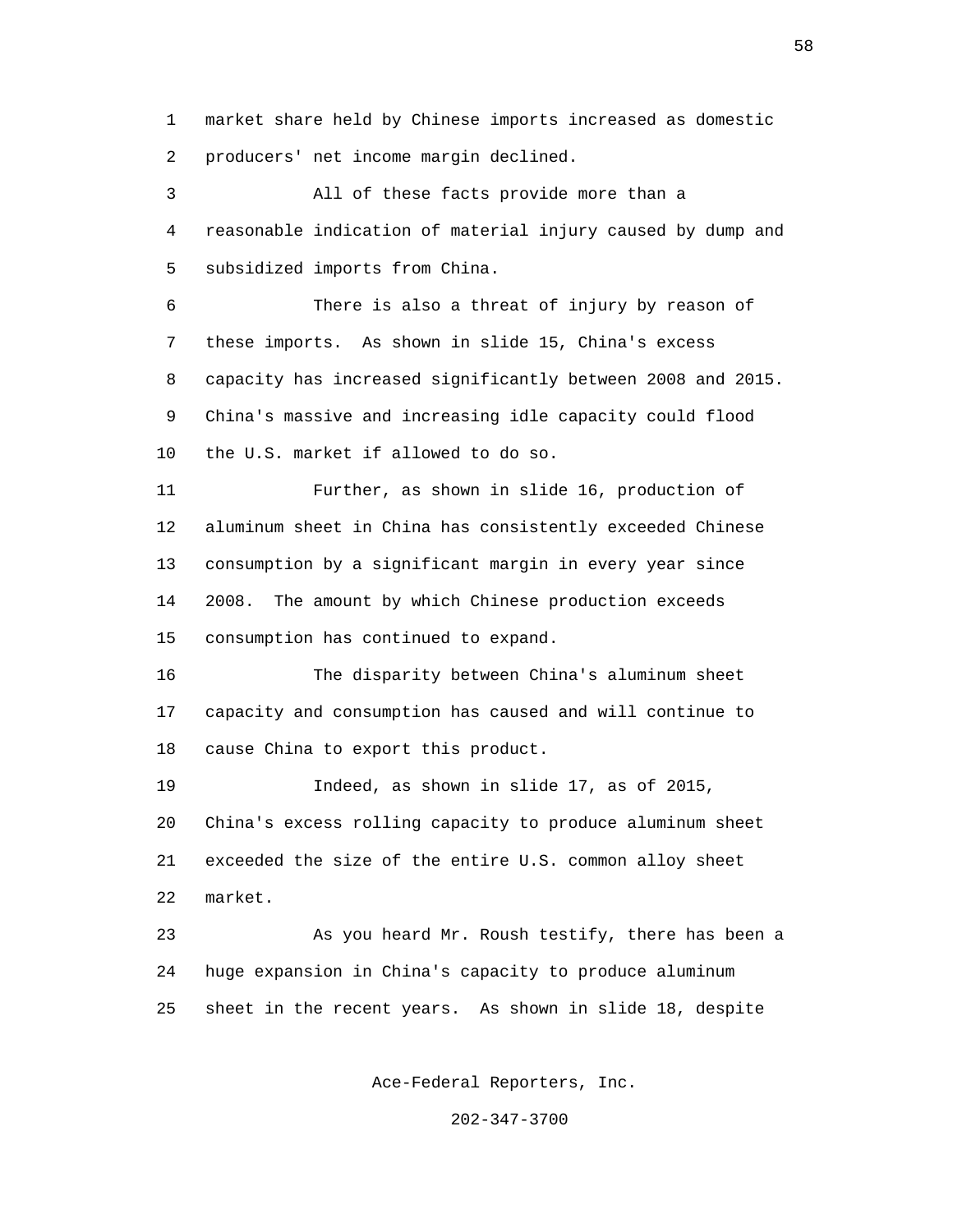1 the existence of massive overcapacity, Chinese producers 2 are continuing to add even more capacity that will only 3 exacerbate this problem.

 4 Absent a remedy in this case, the United States, 5 with its large and open market, will continue to be the 6 dumping ground for Chinese overcapacity, causing further 7 injury to our already battered industry.

 8 That concludes our presentation. Before turning 9 to your questions, I would like to introduce my colleagues, 10 Paul Rosenthal and Grace Kim of Kelley Drye, as well as 11 Brad Hudgens from Georgetown Economic Services.

 12 Thank you very much. We'll be happy to answer 13 your questions.

 14 MR. CORKRAN: Thank you very much. And thank 15 you to all the panel for a very informative presentation. 16 We appreciate it very much.

 17 We will start the questioning with our 18 investigator, Mr. Comly.

 19 MR. COMLY: Nate Comly, office of 20 investigations. I will try to make my questions rather 21 brief, as to not steal the thunder from my colleagues. But 22 I may come back and ask more questions if they don't ask 23 what I have.

 24 I'll start with some very broad ones which may 25 be answered more by counsel than actual company

Ace-Federal Reporters, Inc.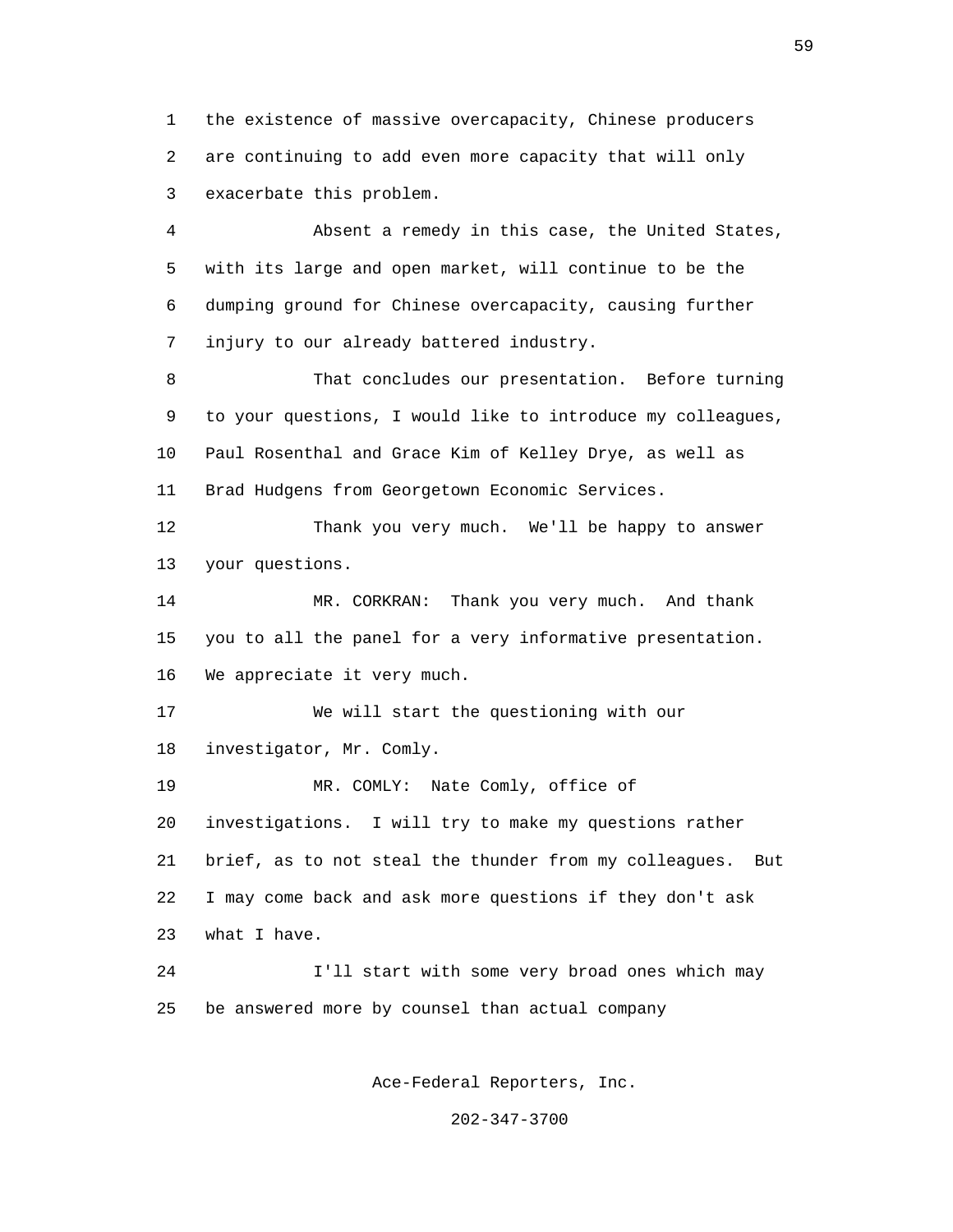1 representatives.

 2 Can you address what's the best way to represent 3 U.S. imports that we have? Is it better to look at 4 questionnaire data that we have received so far or is it 5 better to use the official import statistics? 6 MR. HERRMANN: Yeah, John Herrmann of Kelley 7 Drye. 8 We would strongly encourage the Commission to 9 rely for purposes of the preliminary investigation at least 10 on the official U.S. import statistics. The importer 11 questionnaires that have been received I think only account 12 for a portion of what we believe total imports would be. 13 And even a smaller portion -- well, excuse me. 14 Import -- the importer surveys account for only 15 a portion of the subject imports and even a smaller 16 percentage of total imports. So I think our position would 17 be that at least for purposes of the prelim, the Commission 18 should rely on the official import statistics, which we 19 believe reflect virtually all of imports of common alloy 20 sheet from China. 21 MR. COMLY: So let me just clarify on that last 22 point. The -- there were, I believe, eight statistical 23 reporting numbers, HTS reporting numbers. So the imports

25 relatively clean, or do we have some nonsubject product

24 coming in under those eight HTS numbers, those are

Ace-Federal Reporters, Inc.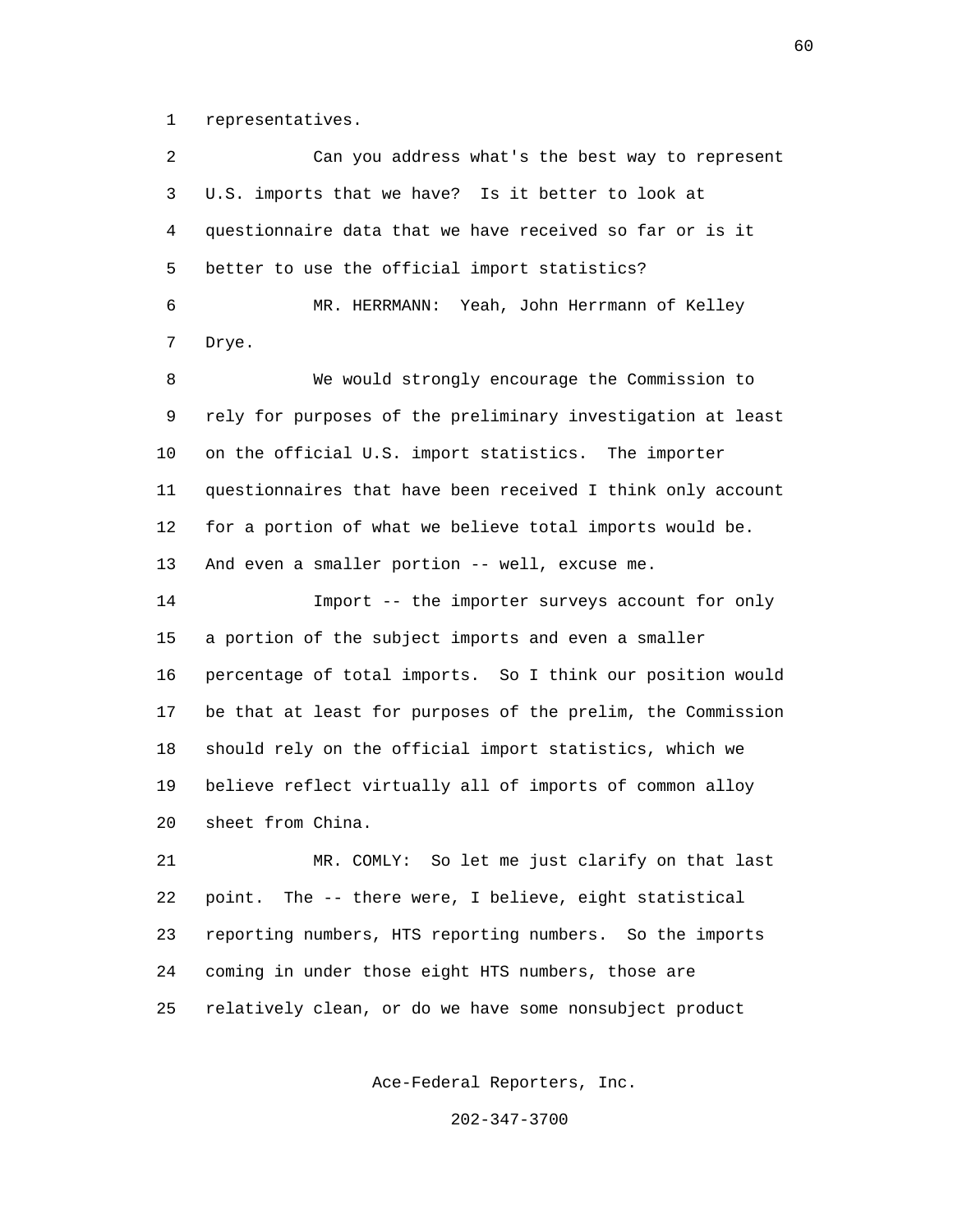1 coming in under those?

 2 MR. HERRMANN: John Herrmann, Kelley Drye again. 3 Yes, we believe that the in-scope tariff classification 4 numbers that have been identified consist virtually all of 5 common alloy sheet from China. And that that would give 6 you comprehensive coverage of subject imports. 7 MR. COMLY: What about nonsubject imports? Is 8 it the same story? 9 MR. HERRMANN: We believe there may be a very 10 small portion of nonsubject imports in there, but our -- 11 our understanding from talking with our clients is that 12 virtually all of the imports consist of common alloy sheet. 13 MR. COMLY: Just to clarify, that would be 14 non-Chinese or is that nonsubject? 15 MR. HERRMANN: Not -- well, I'm speaking solely 16 with respect to subject imports. We believe that some of 17 the official import statistics reflecting imports from 18 China under the tariff classifications that we've 19 identified include a very small portion of nonsubject 20 merchandise. 21 MR. COMLY: Okay. And then so looking at those 22 same HTS numbers and the imports from countries other than 23 China, is it your belief that most of those are common 24 alloy, so not the subject product but the product under 25 investigation?

Ace-Federal Reporters, Inc.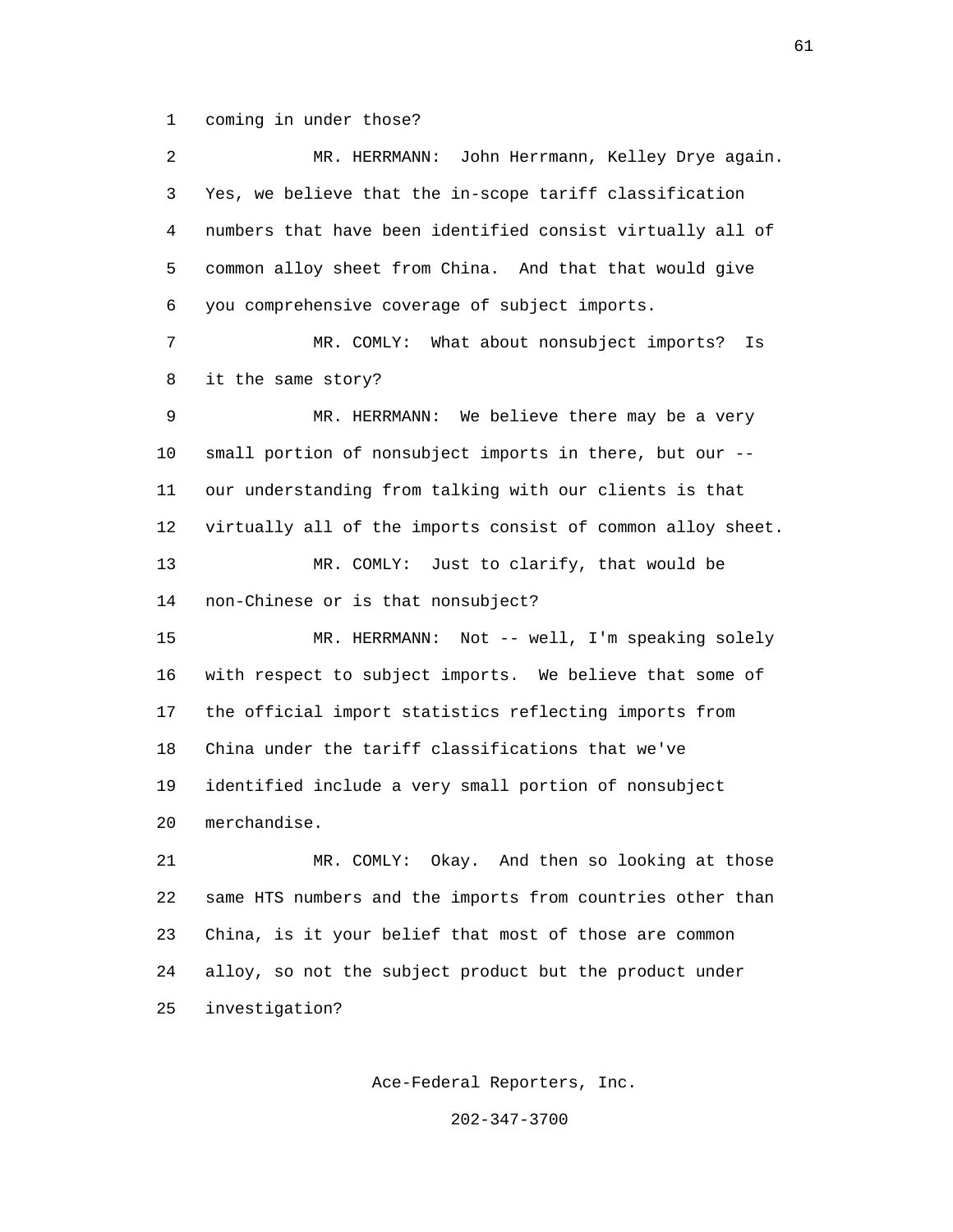1 MR. HERRMANN: I think that is probably the 2 case. I'd invite any of the industry panelists who are 3 here to jump in as well to share their understanding, but I 4 think that is likely the case, yes. 5 MR. COMLY: Anyone have any comment on that, any 6 knowledge about that? 7 MR. ZANELLI: John Zanelli, senior manager of 8 Novelis. 9 I agree that most of the imports coming from in 10 China would be classified under common alloy aluminum at 11 this point. Very smaller amounts of lighter-gauge 12 products, but nothing to the same scope. 13 MR. COMLY: Do you have any knowledge about 14 imports from countries other than China? 15 MR. ZANELLI: Limited. 16 MR. COMLY: Thank you. 17 And then I guess, Mr. Herrmann, going back to 18 something that you had said in your comments earlier, was 19 that you believe that there was some -- that the questions 20 received don't represent all imports. If you can either 21 now or in your brief just note which companies you believe 22 are still missing, larger companies in particular. 23 MR. HERRMANN: Sure, we'd be happy to do that. 24 MR. COMLY: Looking at the confidential slides, 25 but it's also in public import data, there was an increase

Ace-Federal Reporters, Inc.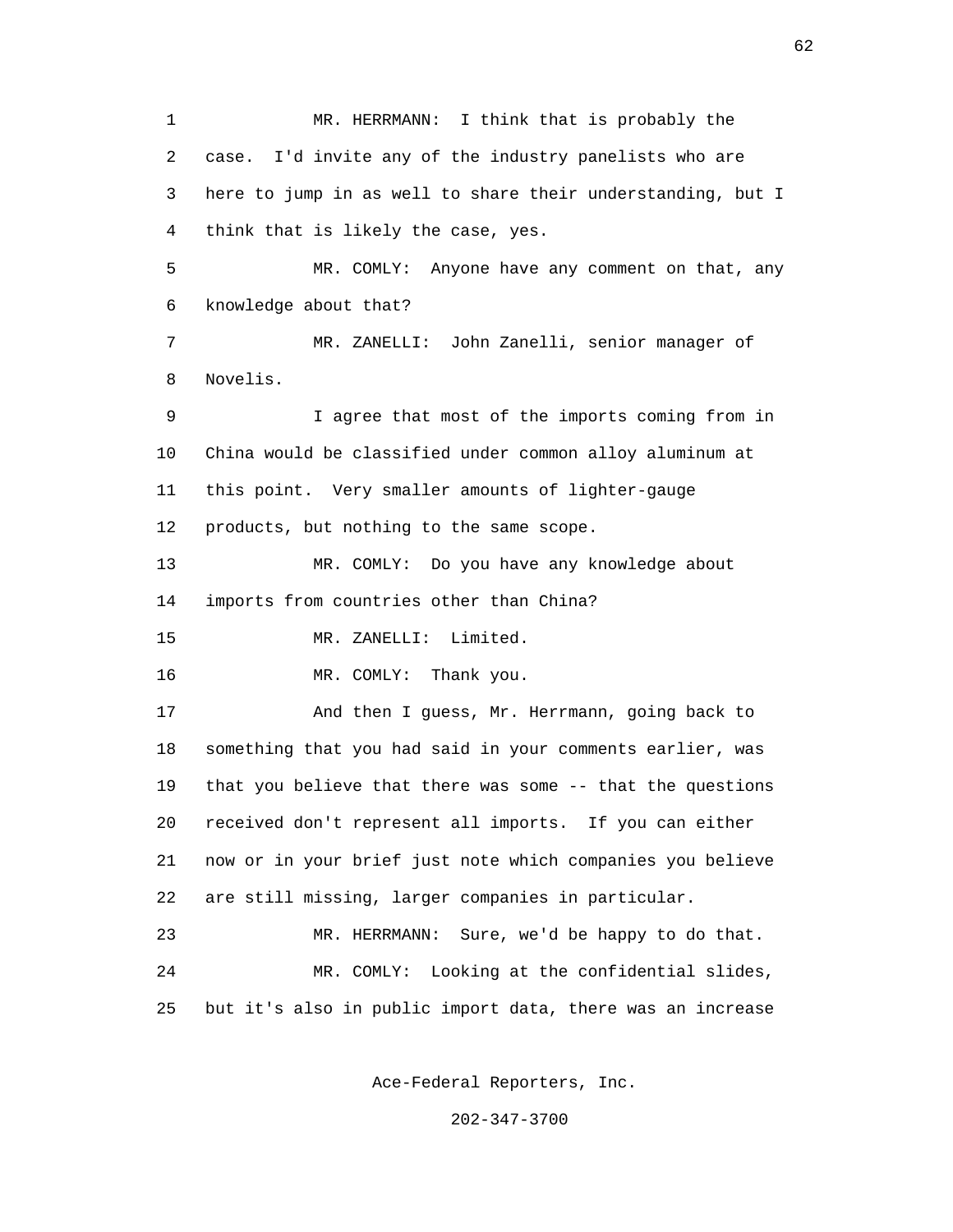1 in imports, subject imports from China in 2015. There was 2 a -- shall I say a larger increase than other years in 3 2015. Does anybody know why that was, why was there that 4 bump in 2015 of imports from China? Was it due to -- say, 5 for example, was it due to increased U.S. demand? 6 STATEMENT OF PAUL ROSENTHAL 7 MR. ROSENTHAL: This is Paul Rosenthal. 8 I think our testimony is, and if you look at the 9 slide, confidential slide number 8, the data show you that 10 the purchasers were buying more imports from China because 11 they were lower-priced. Yes, demand was increasing 12 slightly, which you see in slide number, let's see here, 13 slide number 5, but the rate of growth in imports from 14 China far exceeded that. 15 And so it wasn't as if there was more demand for 16 Chinese imports per se. There was more purchasers buying 17 cheaper Chinese products, and the result was lost market 18 share by the U.S. industry, which was also explained in a 19 slide in this confidential deck. 20 There's a pretty simple explanation. Chinese 21 imports jumped up because they were lower price and they 22 were displacing U.S. production. 23 MS. LANDA: This is Bea Landa from Novelis. 24 The common alloy aluminum sheet industry is 25 basically linked to GDP, so there's not big jumps, peaks or

Ace-Federal Reporters, Inc.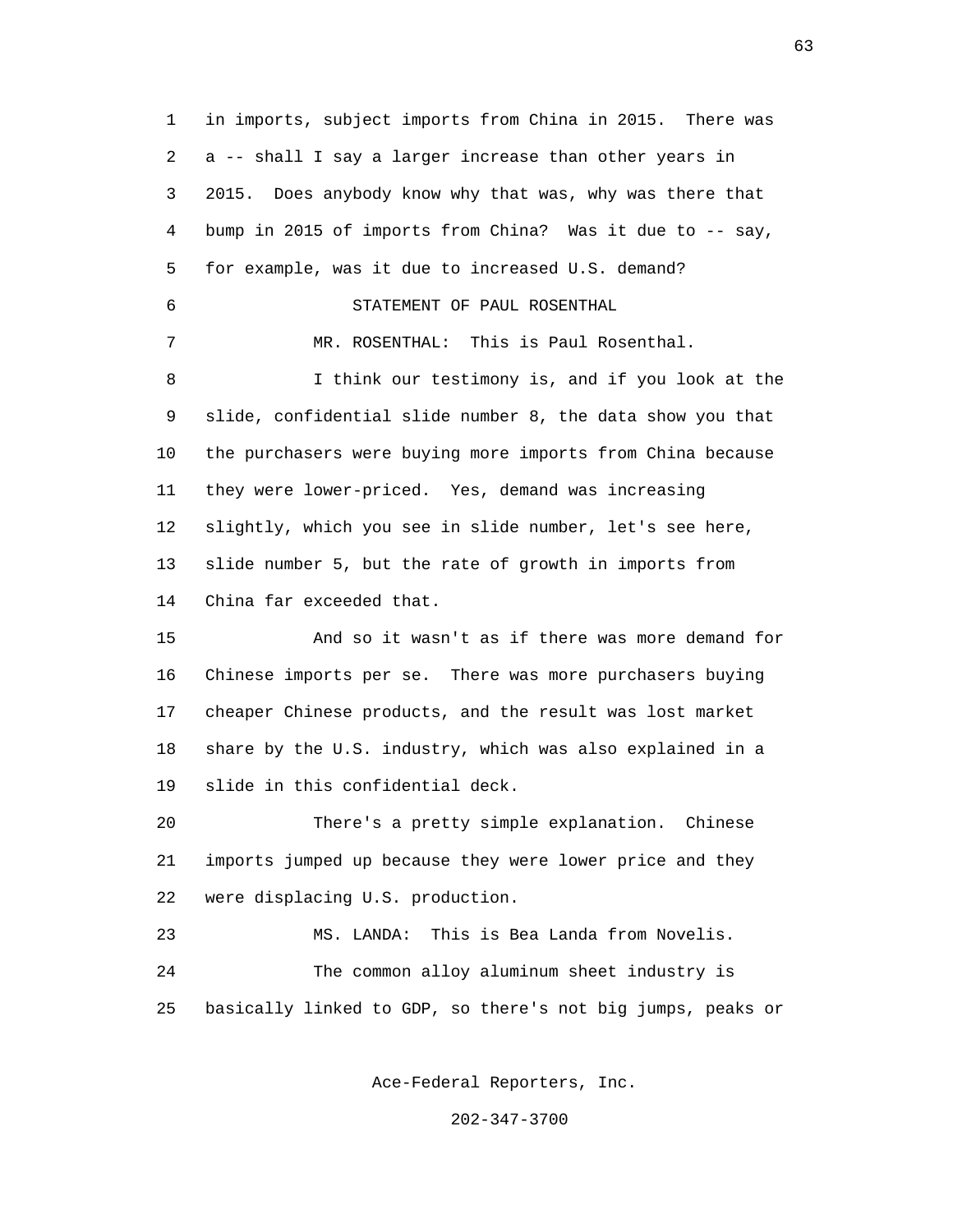1 valleys in terms of demand. It's pretty stable.

2 MR. COMLY: Thank you.

 3 Just a point of clarification on two things that 4 were brought up from the industry witnesses and their 5 statements.

 6 Mr. Boittiaux, you noted that there was a 2015 7 restart in the Texarkana facility; is that correct? 8 MR. BOITTIAUX: Yes, that's correct. So we 9 reopened the cast house portion of the Texarkana facility 10 in 2015, yes.

 11 MR. COMLY: So did that affect the available 12 capacity and/or production of the common alloy sheet? 13 MR. BOITTIAUX: What we reopened is the cast 14 house, so this is the upstream part of the process. The 15 remainder of the facility, which is the loading part, has

16 remained idled since 2009.

 17 MR. COMLY: Thank you. Appreciate that 18 clarification.

 19 And then Ms. Landa, you noted an \$8 million 20 investment, I'm sorry I missed what that was for and when 21 that was.

 22 MS. LANDA: Yes, this was, I believe, the 2006 23 period. And this was a tension leveler and finishing asset 24 in our Oswego, New York, facility. And that's 25 predominantly used to finish the common alloy products.

Ace-Federal Reporters, Inc.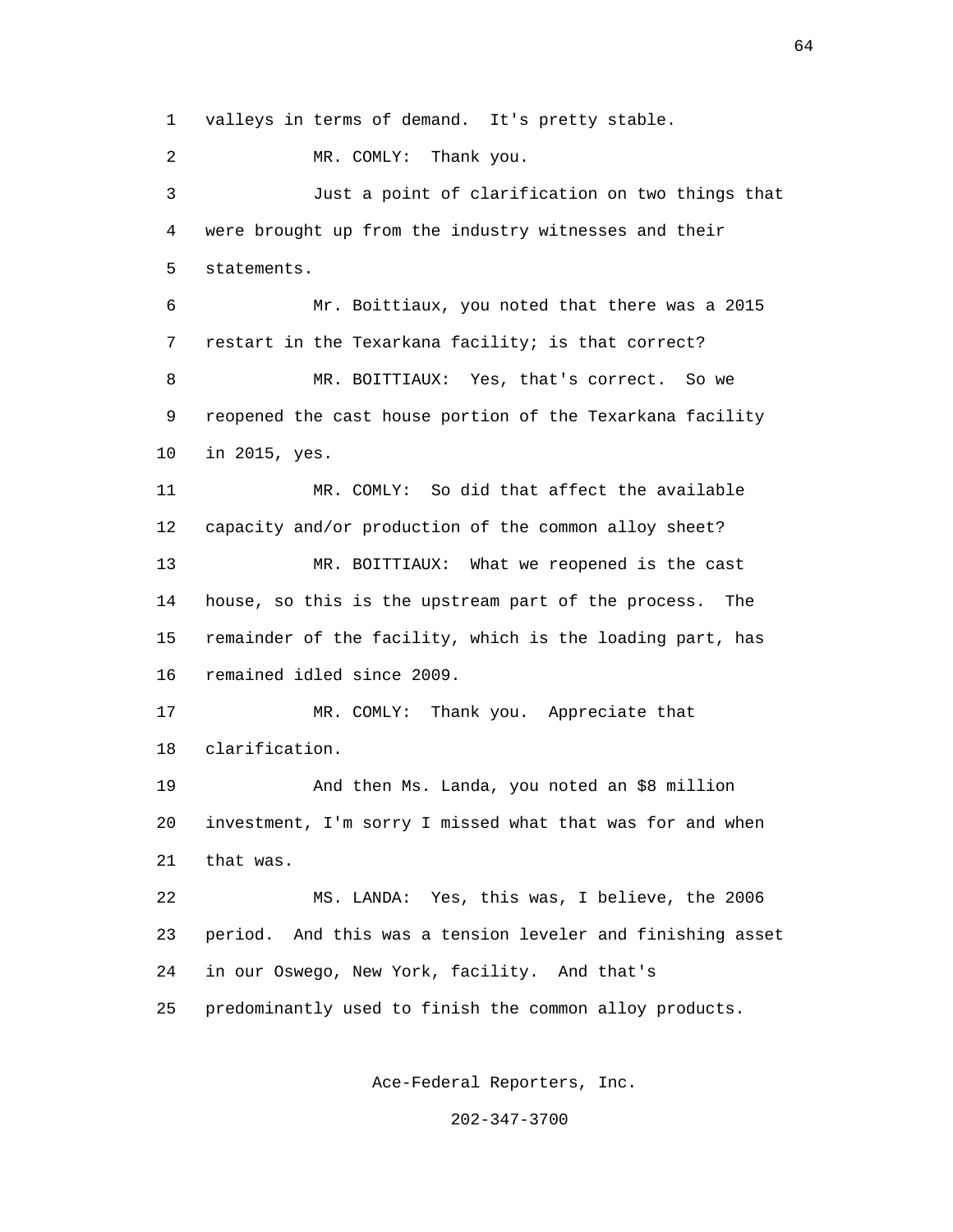1 And the comment was made based on the capacity utilization 2 of it today is 20 percent versus in 2006 it was the big 3 thing. 4 MR. COMLY: Do you know offhand what the 5 capacity utilization was soon after that investment was 6 made or when it was completed? 7 MS. LANDA: I don't know that. 8 MR. COMLY: It's a while ago, I understand. 9 MS. LANDA: Yeah. 10 MR. COMLY: Then another -- on the confidential 11 slides, just one point of clarification. When you were 12 talking about the common alloy sheet capacity in China, is 13 that -- my understanding is that there are other products 14 that can be made in these facilities. 15 So since I don't have, which I would request 16 that you provide, the underlying data in brief, if you 17 could, that would be great. 18 But is this truly common alloy sheet capacity or 19 is this capacity in facilities that could produce common 20 alloy sheet as well as other products? 21 MR. HERRMANN: Sure, John Herrmann, Kelley Drye. 22 First of all, we'll be happy to provide you that 23 information in our postconference brief. 24 The information refers to capacity to produce 25 aluminum sheet generally. But obviously, that could be

Ace-Federal Reporters, Inc.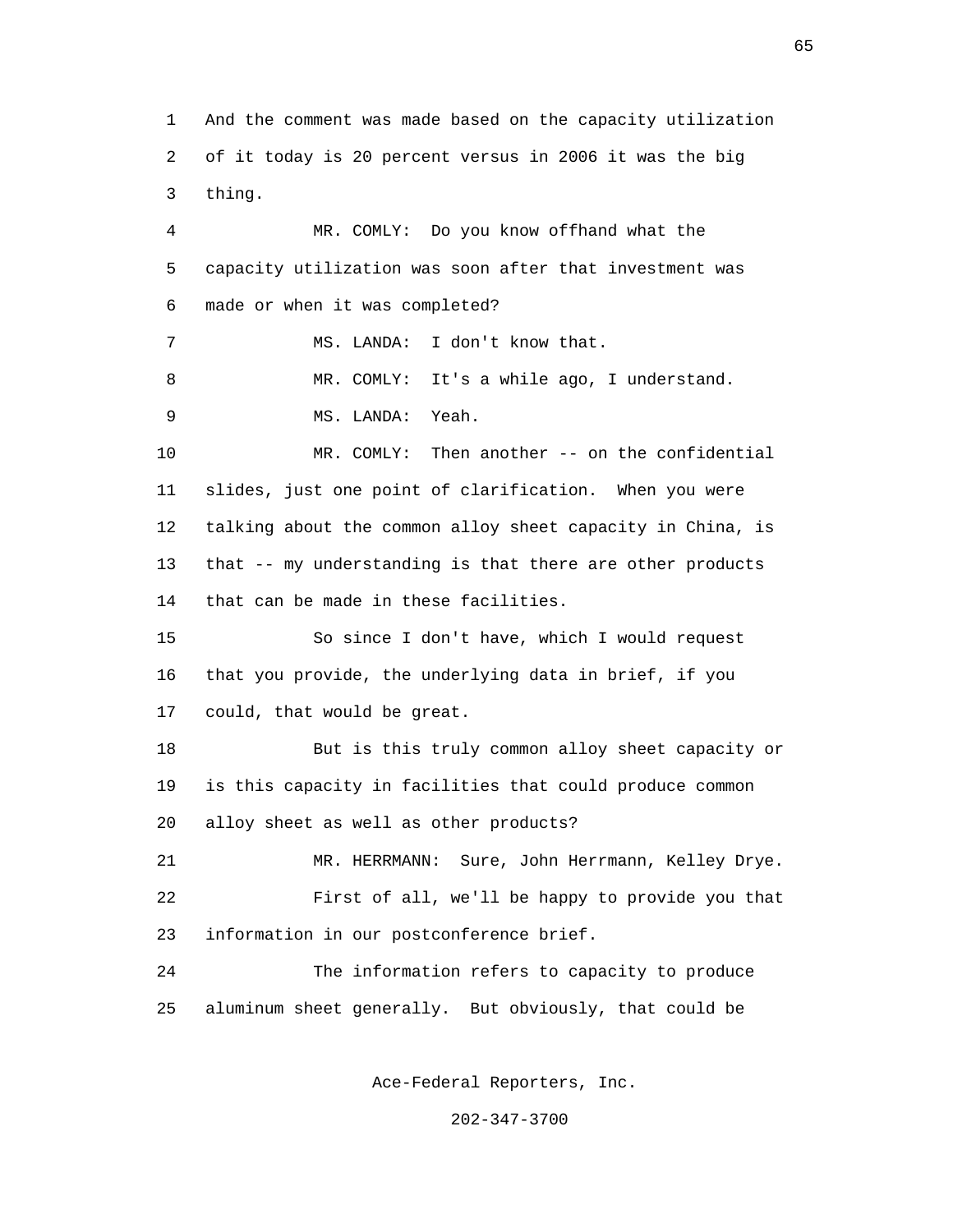1 dedicated to common alloy sheet, and given our 2 understanding that the vast majority of exports coming out 3 of China consist of common alloy sheet, we think most of 4 that capacity is being used on common alloy today. 5 MR. COMLY: Thank you. That's all the questions 6 I have for now. 7 MR. CORKRAN: Thank you very much. 8 Next we'll turn to Mr. Tillman. 9 MR. TILLMAN: Hello. I have just one question, 10 actually. In your postconference brief, can you address 11 whether there are any related party issues and specifically 12 whether there are any reasons to exclude any parties. 13 MR. HERRMANN: Sure, we'd be happy to do that. 14 MR. TILLMAN: Thank you. 15 MR. CORKRAN: Thank you very much. 16 We will now turn to Ms. Burke. 17 MS. BURKE: Good afternoon. My first question 18 is on slide 8 of the -- slide 9 of the presentation. 19 In your postconference brief, can you provide 20 any evidence to demonstrate that the purchases mentioned 21 were actually switched or shifted from U.S. producers to 22 Chinese product? Because that's not how the question was 23 asked in the questionnaire. So we would need some evidence 24 to demonstrate it was a sale that went from the U.S. 25 producer to China product, specifically switched or

Ace-Federal Reporters, Inc.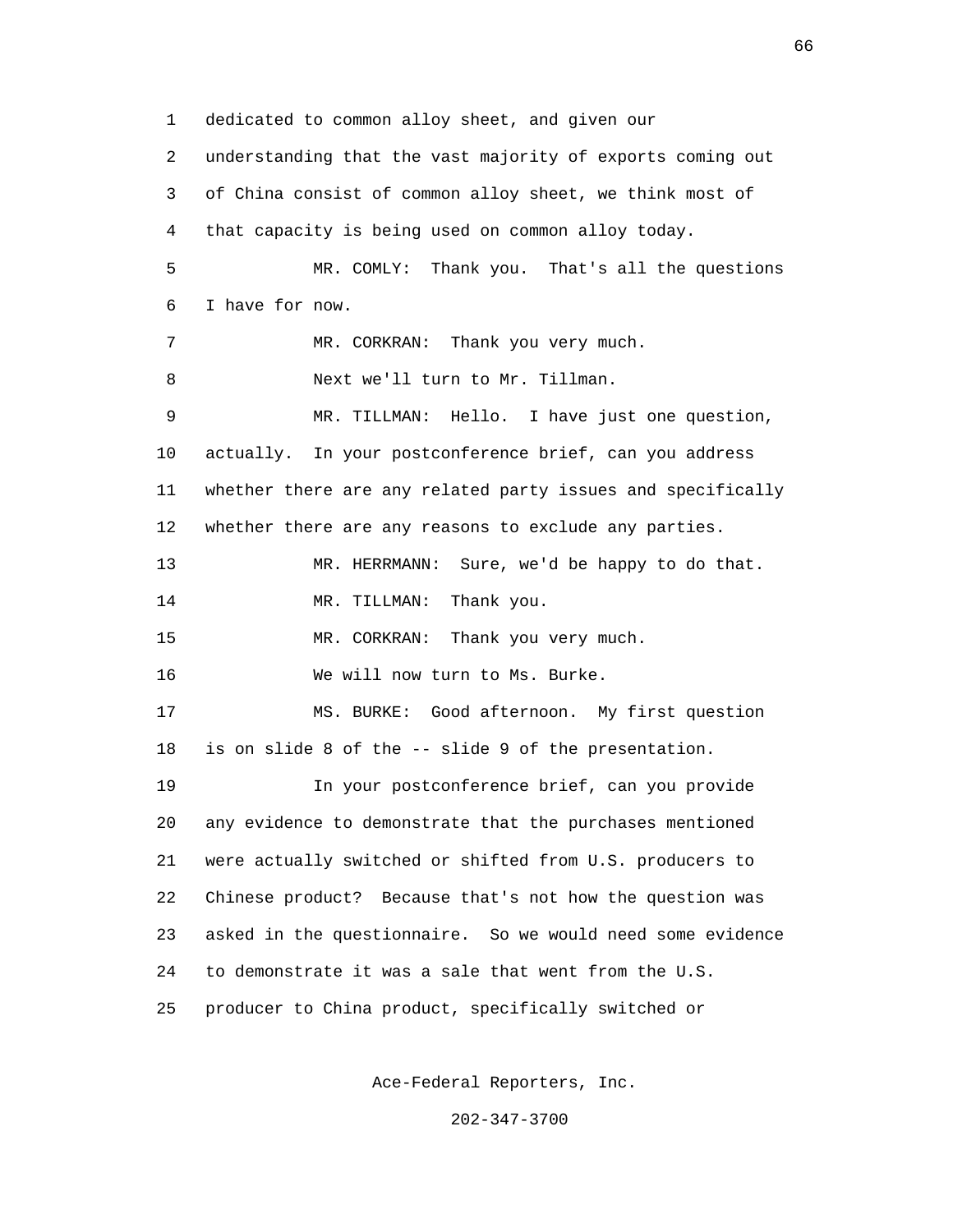1 shifted.

 2 MR. HUDGENS: Brad Hudgens, Georgetown Economic 3 Services. We'll address that in the post. 4 MR. ROSENTHAL: Are you referring to 8 or 9? 5 MS. BURKE: 9. 6 MR. ROSENTHAL: I'm going to read the public -- 7 our interpretation of that. We've had this interpretation 8 in a number of other proceedings using the same 9 questionnaire. When we look at number of purchasers that 10 reported shifting purchases principally due to price, is 11 that the question you're saying is ambiguous? 12 MS. BURKE: I am specifically talking about the 13 word "shifted." That's not how the question is asked in 14 the questionnaire, and we would need to see that it 15 actually went from a U.S. sale to a sale to the Chinese 16 product. 17 The questionnaire asks "instead of," which is 18 not the same as a shift. On our side. So if you could 19 just provide any evidence to demonstrate that it's a shift. 20 MR. ROSENTHAL: We don't have evidence that is 21 different than what you've got. What we were doing is 22 doing what we've done in every other case since you've been 23 using this questionnaire. And when we've compiled a number 24 of purchasers having purchased common alloy sheet from 25 China, instead of domestic sources, that's the first

Ace-Federal Reporters, Inc.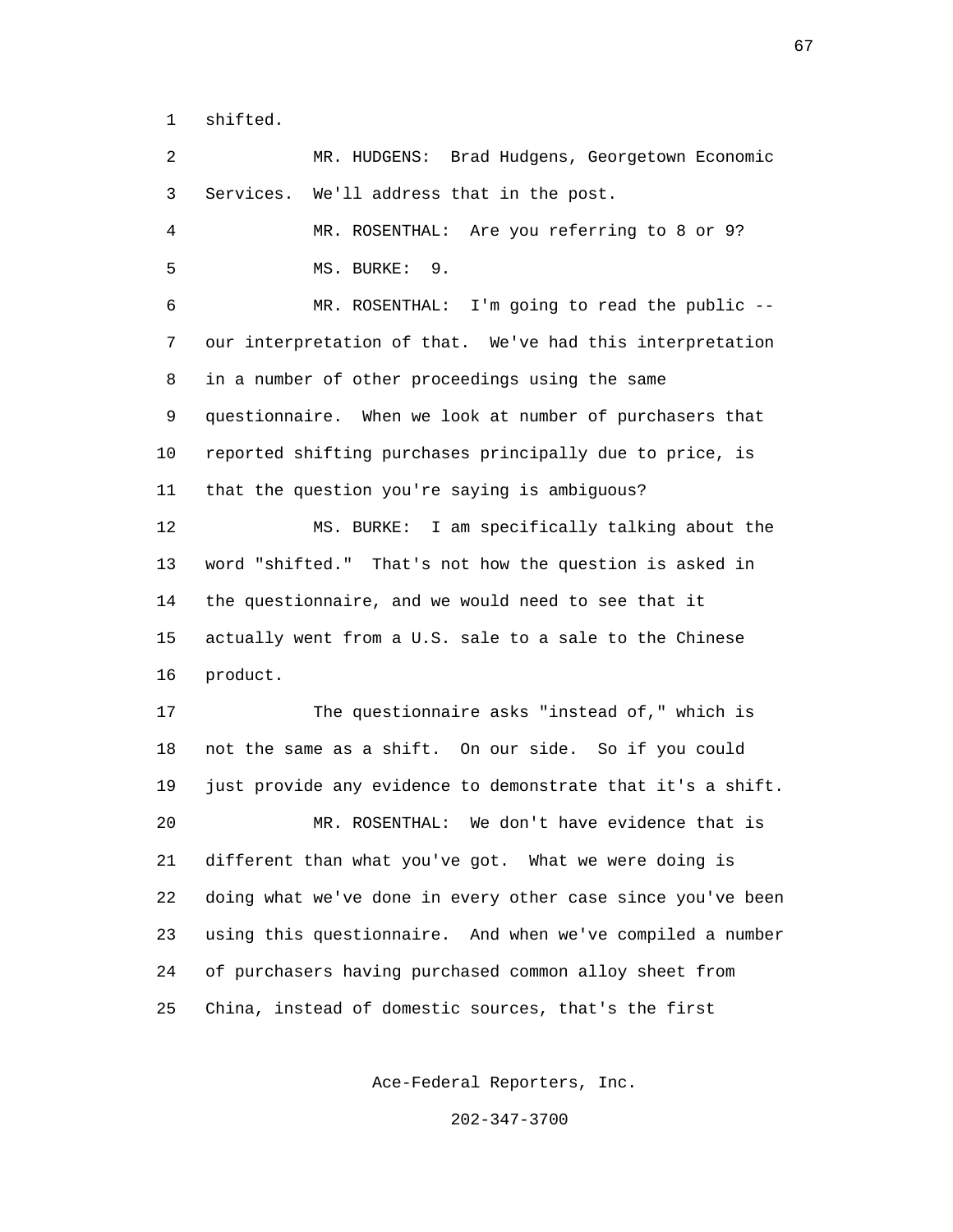1 column. And we have a number there and a number of 2 purchasers reporting that the imports were lower-priced. 3 So those two line up. I don't think there's any 4 room for ambiguity there.

 5 And the question is numbers of purchasers that 6 reported shifting principally due to price. There is a 7 difference in number there, and that's the question I have. 8 Is there -- you have a smaller -- every one of these 9 purchasers say they have purchased from China, reported 10 purchasing from China, and that those purchases were from 11 Chinese products that were lower-priced.

 12 So they are buying lower-priced products. I 13 don't think there's any dispute there.

 14 MS. BURKE: The word "shift" insinuates that it 15 was a sale that would have already been in place with a 16 U.S. producer and has now gone to Chinese product. Again, 17 that's not how the question is asked. So all I'm asking, 18 and any of the U.S. producers, in postconference brief, if 19 you can provide evidence of -- I believe Mr. Zanelli 20 mentioned two purchasers that had directly told you that 21 they were changing or shifting their product to Chinese 22 product.

23 MR. ZANELLI: Right.

 24 MS. BURKE: If you can provide us that evidence 25 in postconference brief.

Ace-Federal Reporters, Inc.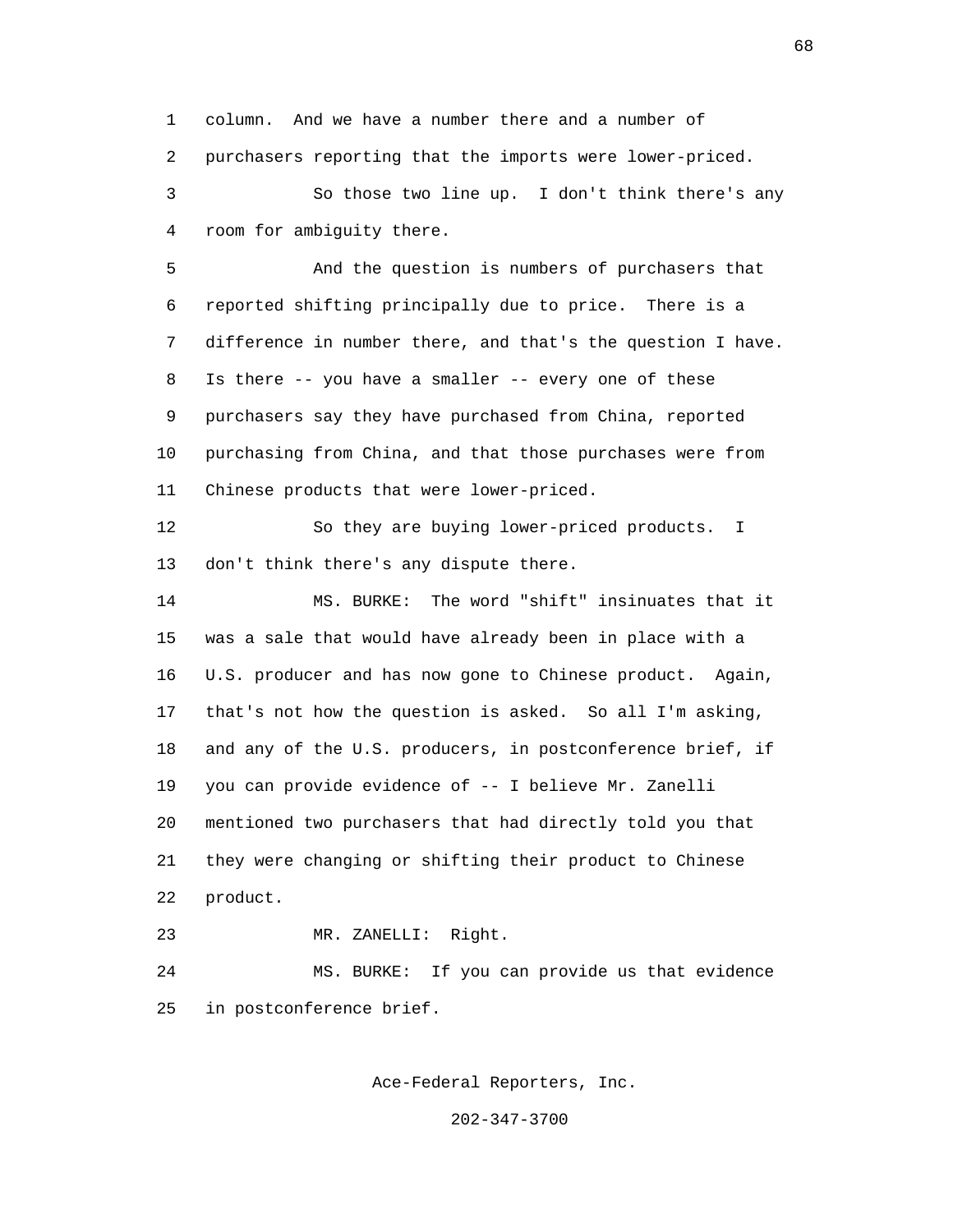1 MR. HUDGENS: Already committed the lost sales. 2 MR. ROSENTHAL: Are you looking for something 3 other than lost sales information? That's what I'm trying 4 to figure out. You've got this information which is 5 separate, and we have submitted lost sales information. Is 6 there something else that you're looking for? 7 MS. BURKE: I'm looking for any sort of 8 information that may be like through an e-mail or specific 9 like contracts when you were negotiating a contract where 10 they stated that they were shifting, if you want to use 11 that word, from U.S. product to buying Chinese. 12 MR. ROSENTHAL: We have given you our lost sales 13 information, so I don't think we're going to have anything 14 more than that. 15 MS. BURKE: Okay. That was my question. 16 Are there any products within the scope that 17 domestic producers are not currently producing? 18 MS. LANDA: Bea Landa from Novelis. 19 Not to our knowledge. 20 MS. BURKE: Great. And how many domestic 21 producers manufacture wide roof coil? 22 MR. STEMPLE: Buddy Stemple. Constellium. 23 MS. BURKE: What determines the Midwest price 24 premium, and is this set by one or more U.S. producers? 25 MR. STEMPLE: So the Midwest premium, Buddy

Ace-Federal Reporters, Inc.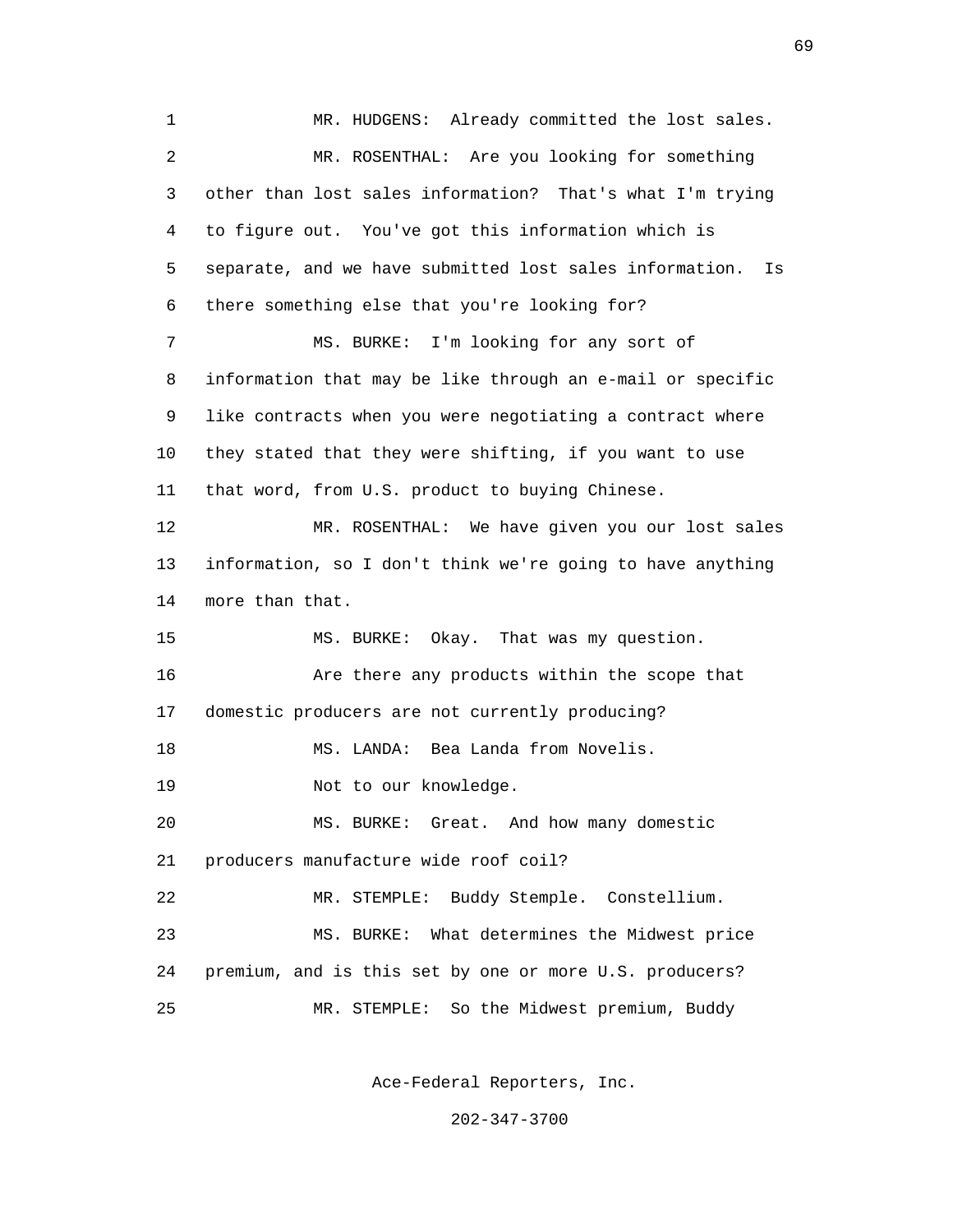1 Stemple again for Constellium, is a market premium that 2 traditionally would take into account warehousing charges 3 and transportation charges in and out of an LME warehouse 4 located at various locations around the country.

 5 Depending on the volume that's in the warehouse 6 and rules at the time of the LME on how much metal you can 7 take out of the warehouse in a period of time, those are 8 the fundamentals that tend to affect the level of that 9 price.

 10 So it can be construed by a number of those 11 factors. Also the level of which financial investors will 12 get into the aluminum market and play hedges or those type 13 of things. So it fluctuates, I've probably been around the 14 industry as long as anyone at this table. I remember a 15 2-cent premium, and it's gone significantly higher than 16 that.

 17 So all of those fundamentals plus the market 18 forces is what drives that premium.

 19 MS. BURKE: And how do changes in raw material 20 costs, including changes in the London metal exchange or 21 the Midwest price premium, affect your contract prices? 22 Are you price-protecting your contracts for changes in raw 23 materials?

24 MR. MC CARTER: Lee McCarter, JW.

25 So yes, as base raw material, being aluminum,

Ace-Federal Reporters, Inc.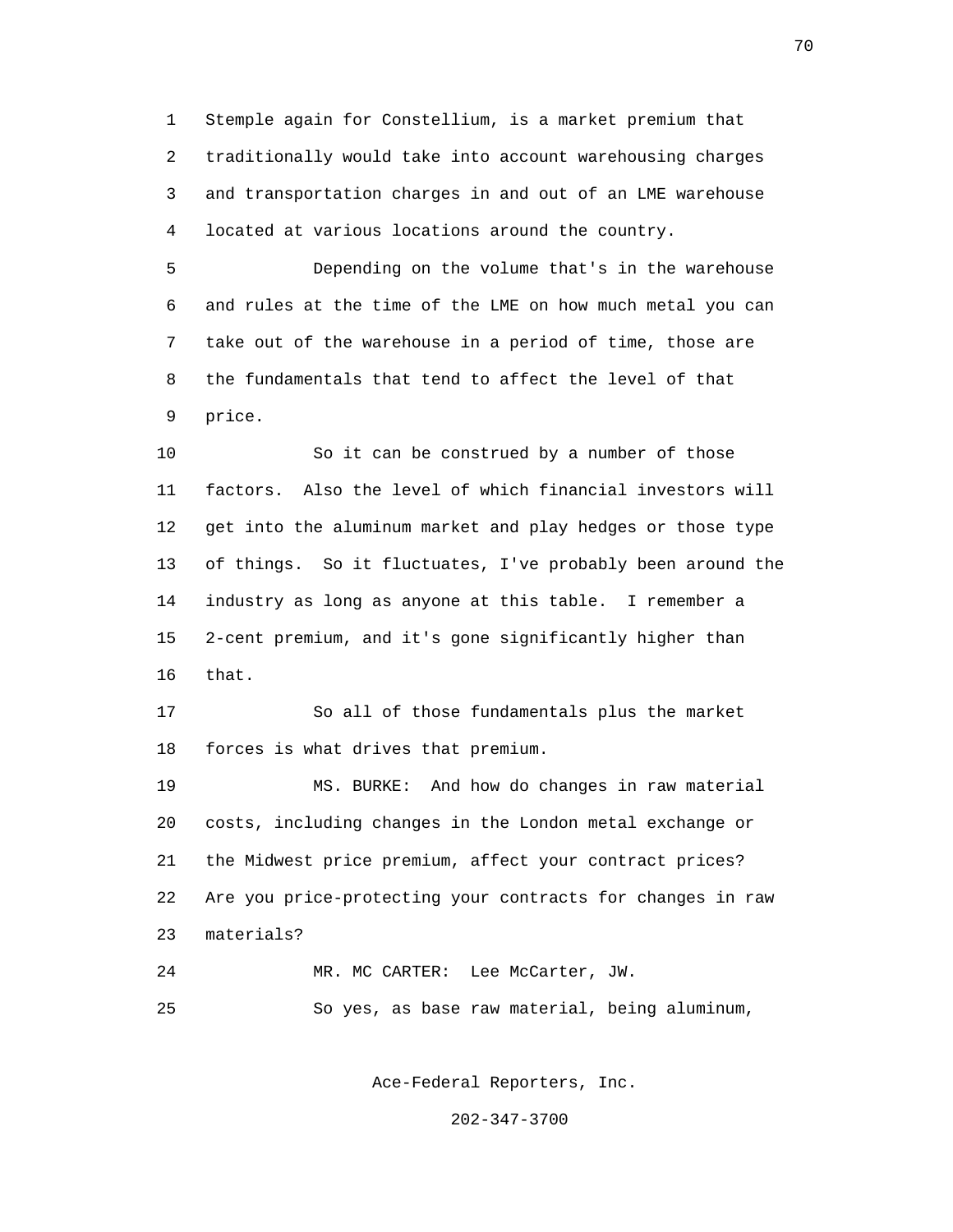1 will fluctuate, our sales prices will fluctuate up or down 2 depending upon that movement in cost.

 3 MS. BURKE: Do you have specific pricing 4 formulas that you use?

 5 MR. MC CARTER: Generally speaking, you have a 6 range of formulas that can be on a spot basis, for example, 7 or on a prior month average basis or on a current month 8 average basis.

 9 So it's -- any of the formulas are designed to 10 try to minimize the volatility due to fluctuating raw 11 material costs. Which you see in our cost of sales and 12 correspondingly also in our revenue numbers.

 13 MS. BURKE: Could you provide those in 14 postconference brief as examples? Great, thank you.

 15 Is there a difference in delivery lead times 16 between domestic and imported material, and if so, how long 17 is it?

 18 MR. MC CARTER: I'll take a shot at that as 19 well. I'll let some of my colleagues jump in. Sorry, Lee 20 McCarter again, JW Aluminum.

 21 So yes, there can be differences in lead times, 22 depending upon the time of the year. So, for example -- 23 and this is a general comment, you know. We go through a 24 contract season at the end of the year to set up for next 25 year's volumes. And the lead time as you're going into,

Ace-Federal Reporters, Inc.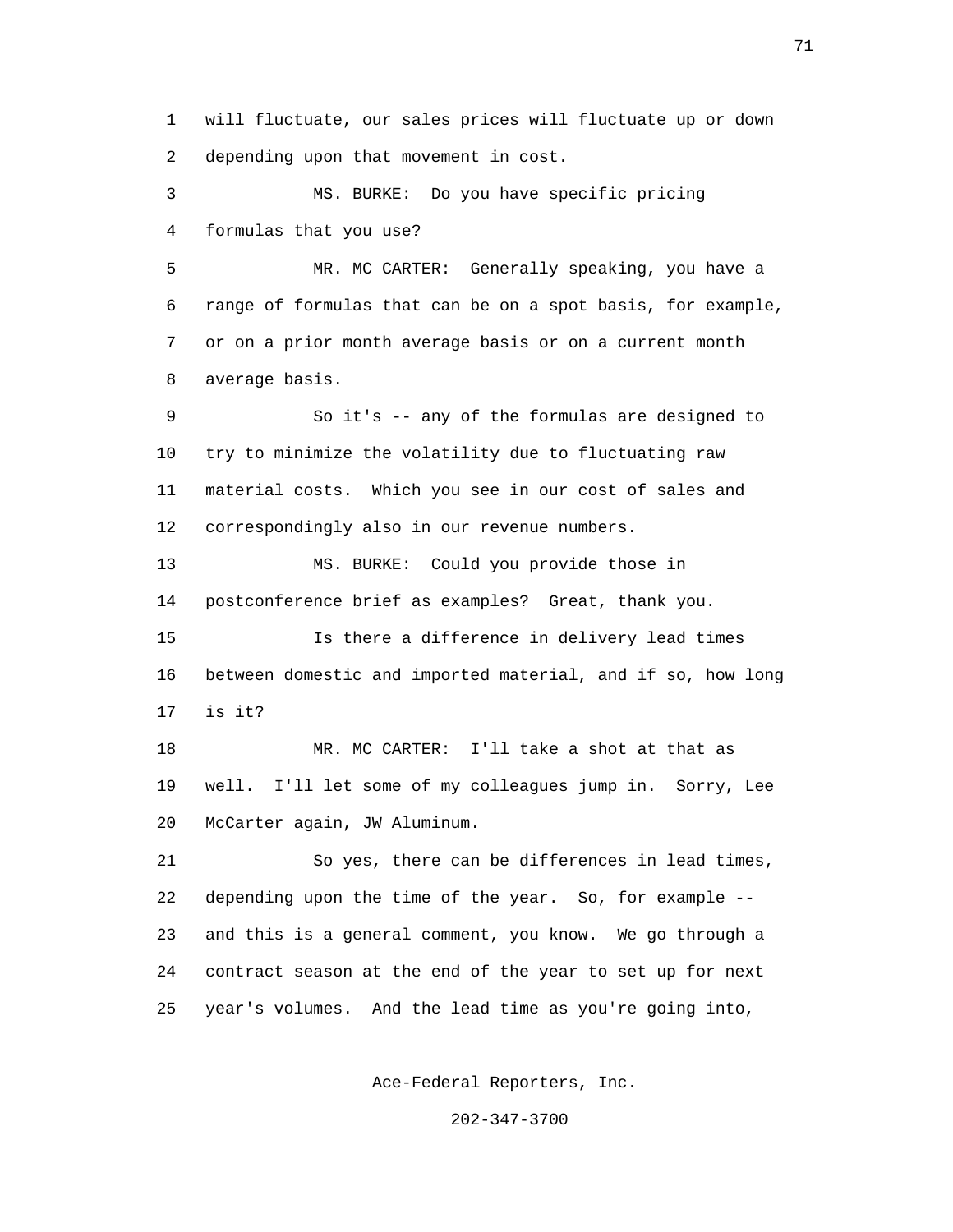1 say, the beginning part of the year may be shorter than in 2 the middle part of the year, where you have the high of the 3 construction season, for example.

 4 So you can have fluctuations in those lead times 5 domestically, just like you would have fluctuation in lead 6 times if you're purchasing from China as well, depending 7 upon the time of the year, they would see sometimes similar 8 fluctuations in those lead times.

 9 Unless they have invested a significant amount 10 of money to put product in a warehouse, which they have 11 done in this country to try to service customers there. 12 Again, investments we don't make because of the 13 profitability challenges in warehousing material. I don't 14 know if anybody else has any comments on that. 15 MS. BURKE: Okay. How feasible would it be to 16 shift shipments from the U.S. market to other markets 17 outside the United States? 18 MR. ROSENTHAL: Paul Rosenthal. Just to 19 clarify. Shift U.S. shipments to other markets, or -- 20 MS. BURKE: Yes.

 21 MS. LANDA: I can take that. Bea Landa from 22 Novelis.

 23 The products are pretty much very 24 interchangeable. The problem is we suffer already with 25 profitability, trying to sell them domestically. So if you

Ace-Federal Reporters, Inc.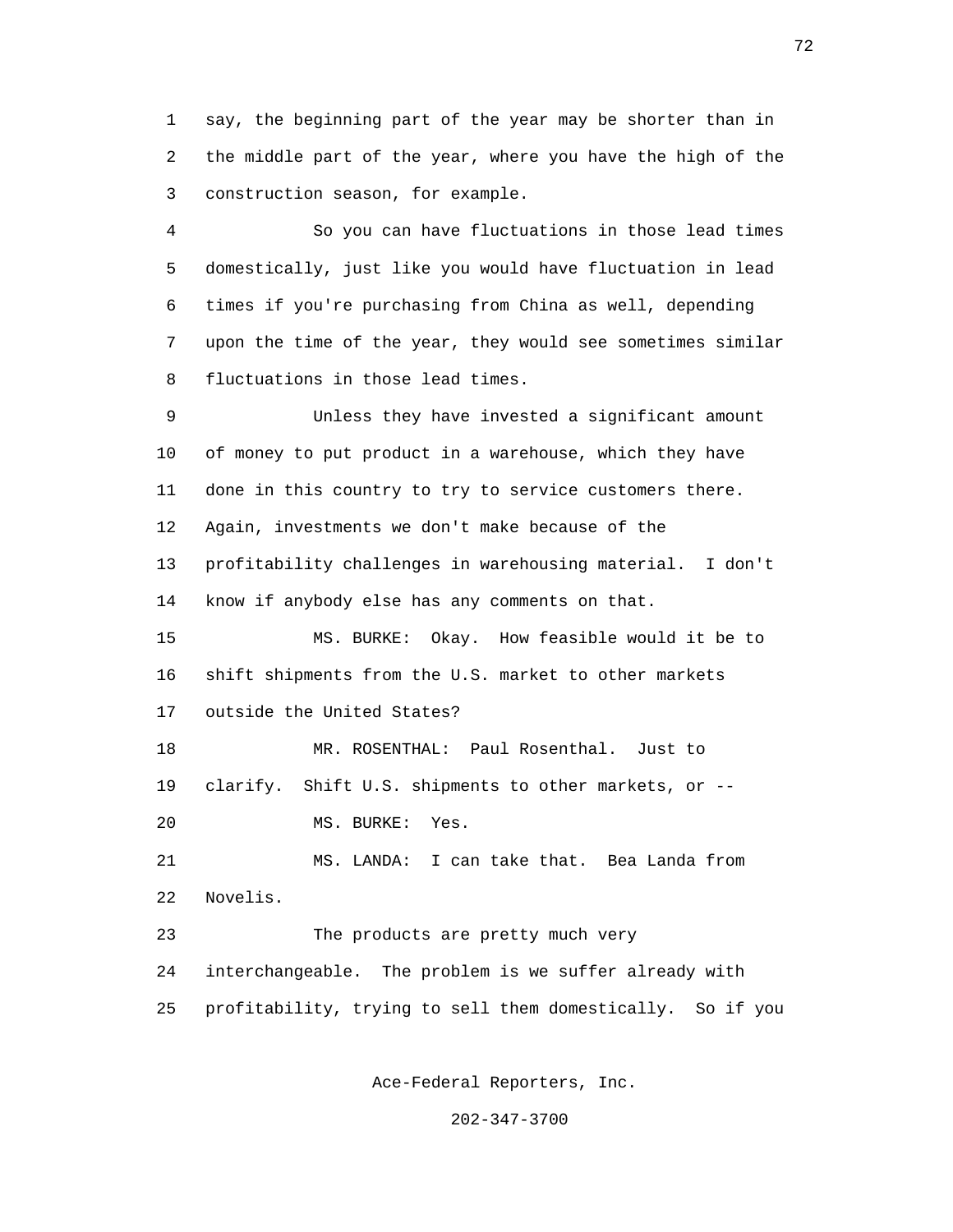1 add the logistics of trying to export those, there's no way 2 we can make any money. Thank you.

 3 MR. STEMPLE: Buddy Stemple again. 4 I think if you look at the statistics, we show 5 that our amount of exports have also declined as well as 6 the Chinese are competing in all the markets globally. 7 MS. BURKE: Has there been an increased or 8 decreased focus by domestic producers on any of the 9 following products that incorporate aluminum sheet, the 10 automotive industry, aluminum cans, aerospace or building 11 construction? 12 MR. MC CARTER: Sorry, can you just repeat that? 13 MS. BURKE: Has there been increased or 14 decreased focus by domestic producers on any of the 15 products that use aluminum sheet that I mentioned, so 16 building construction, automotive industry, aerospace, 17 aluminum cans? 18 MR. MC CARTER: So I'll kick that off. Clearly,

 19 in North America, and you have read it in the news, there 20 is a growing demand in the automotive market for aluminum 21 sheet which is outside of this particular scope.

 22 From a JW Aluminum perspective, our major focus 23 is in the building and construction projects. So I'm 24 always increasing my focus on that and ready to stand by 25 investing in that business to support the needs further.

Ace-Federal Reporters, Inc.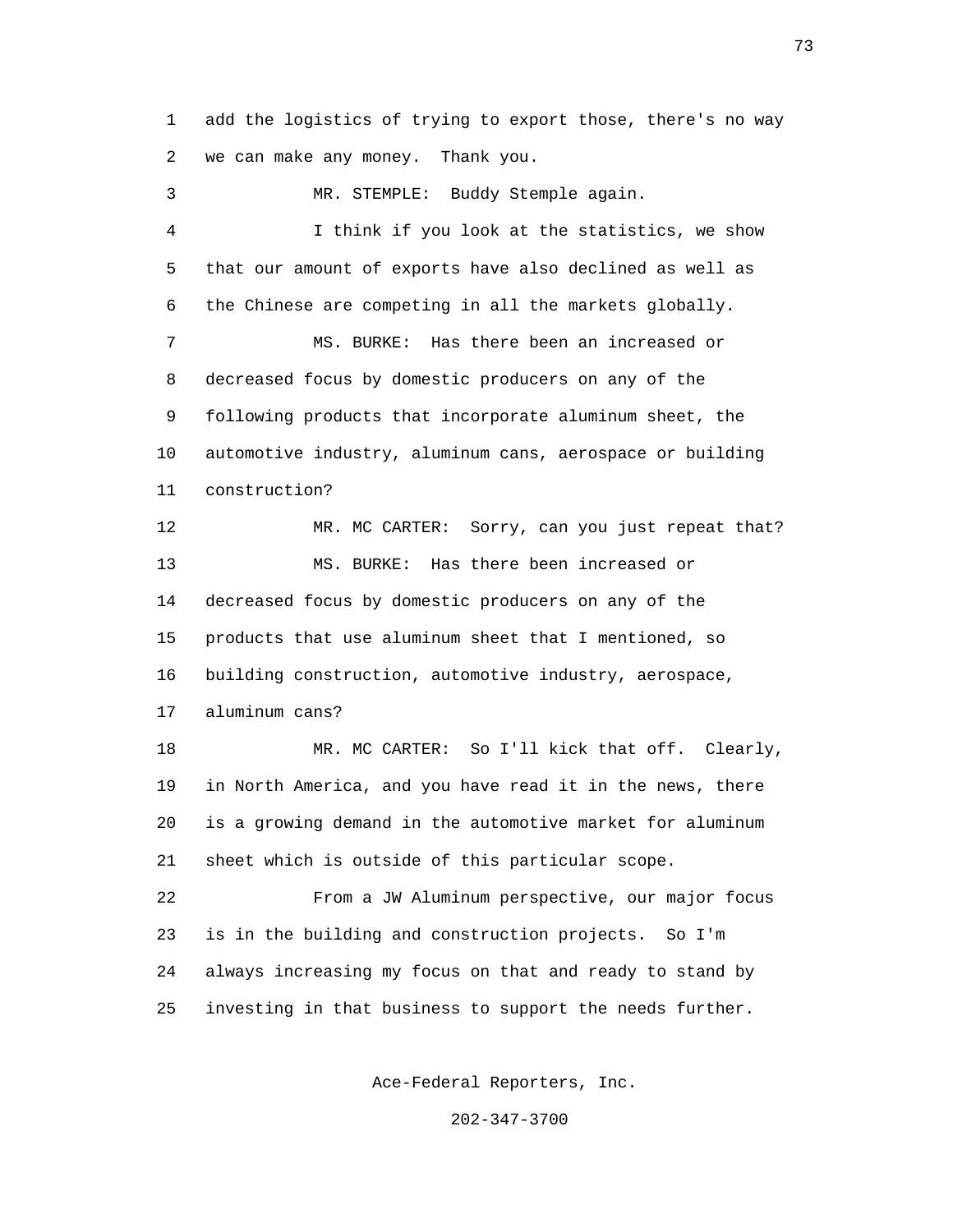1 If we can get the affirmative decision, given the

2 profitability challenges in this area.

 3 So I'll let other folks speak to some of the 4 markets that they are more heavily vested in.

 5 MR. STEMPLE: You mentioned aerospace plate. 6 That is a hugely growing market that we are in, and that 7 market has continued to expand. Although I will note that 8 those products are produced on totally separate assets than 9 common alloy sheet.

10 MR. ROSENTHAL: Paul Rosenthal.

 11 One of the reasons we were kind of consulting 12 and making sure we understood that question was that some 13 of these markets are served by different like products than 14 are within the scope of this case. So I wanted to make 15 sure people were understanding that we were talking about 16 products and markets that were necessarily common alloy 17 sheet markets.

 18 MS. BURKE: Do you sell aluminum sheet to any of 19 your competitors in downstream applications, for example, 20 aluminum foil producers?

 21 MR. STEMPLE: We do not sell any downstream for 22 aluminum foil.

 23 MR. MC CARTER: Lee McCarter, JW Aluminum. 24 No offense if this doesn't make sense. So we 25 don't sell aluminum common alloy sheet to a foil consumer.

Ace-Federal Reporters, Inc.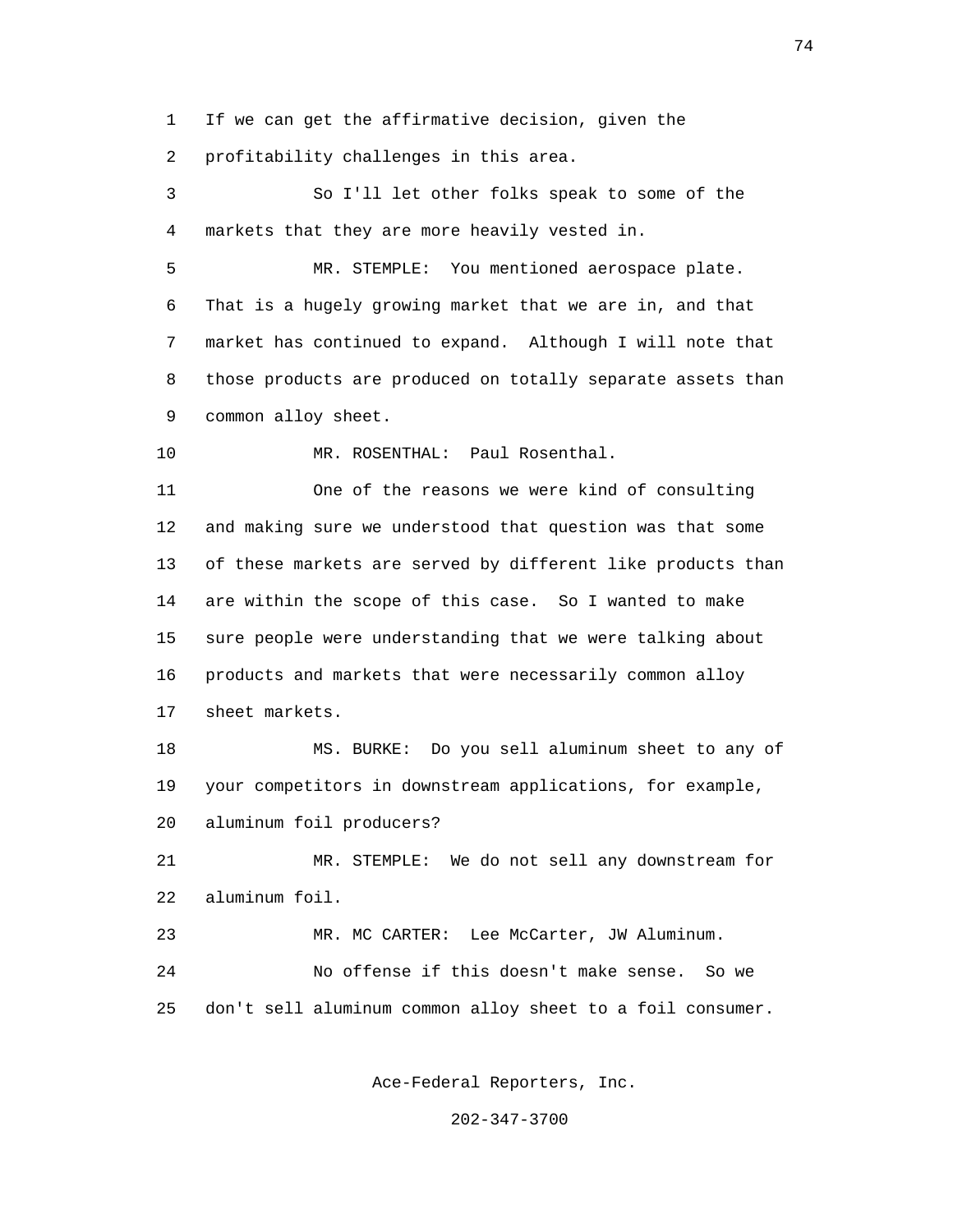1 It's a different product. The foil case that we were part 2 of this year, earlier this year I should say, was dealing 3 with the foil products, right. This is aluminum common 4 alloy sheet. 5 MS. BURKE: So -- okay. My apologies. 6 What other products can be produced on the same 7 equipment as aluminum sheet, and how has demand for those 8 products changed since January 2014? 9 MR. ROUSH: Chester Roush, JW Aluminum. 10 I think as it relates to the sheet we produce, 11 the building construction, our equipment can only produce 12 the building construction market. 13 MR. STEMPLE: Buddy Stemple. 14 Again, if you look at the assets that we have in 15 the other like products you questioned, it all comes down 16 to the customer requirements. 17 So as you get to an engineered product, a mill 18 that is capable of doing that could produce lower technical 19 products, but it would be virtually impossible to go the 20 other way. If you understand what I mean. 21 MR. MC CARTER: Let me try to help you out a 22 little bit more on that, and I think I understand the 23 question a little bit better. 24 Buddy had mentioned earlier a DC and a CC 25 production process. A DC being a higher-cost, a

Ace-Federal Reporters, Inc.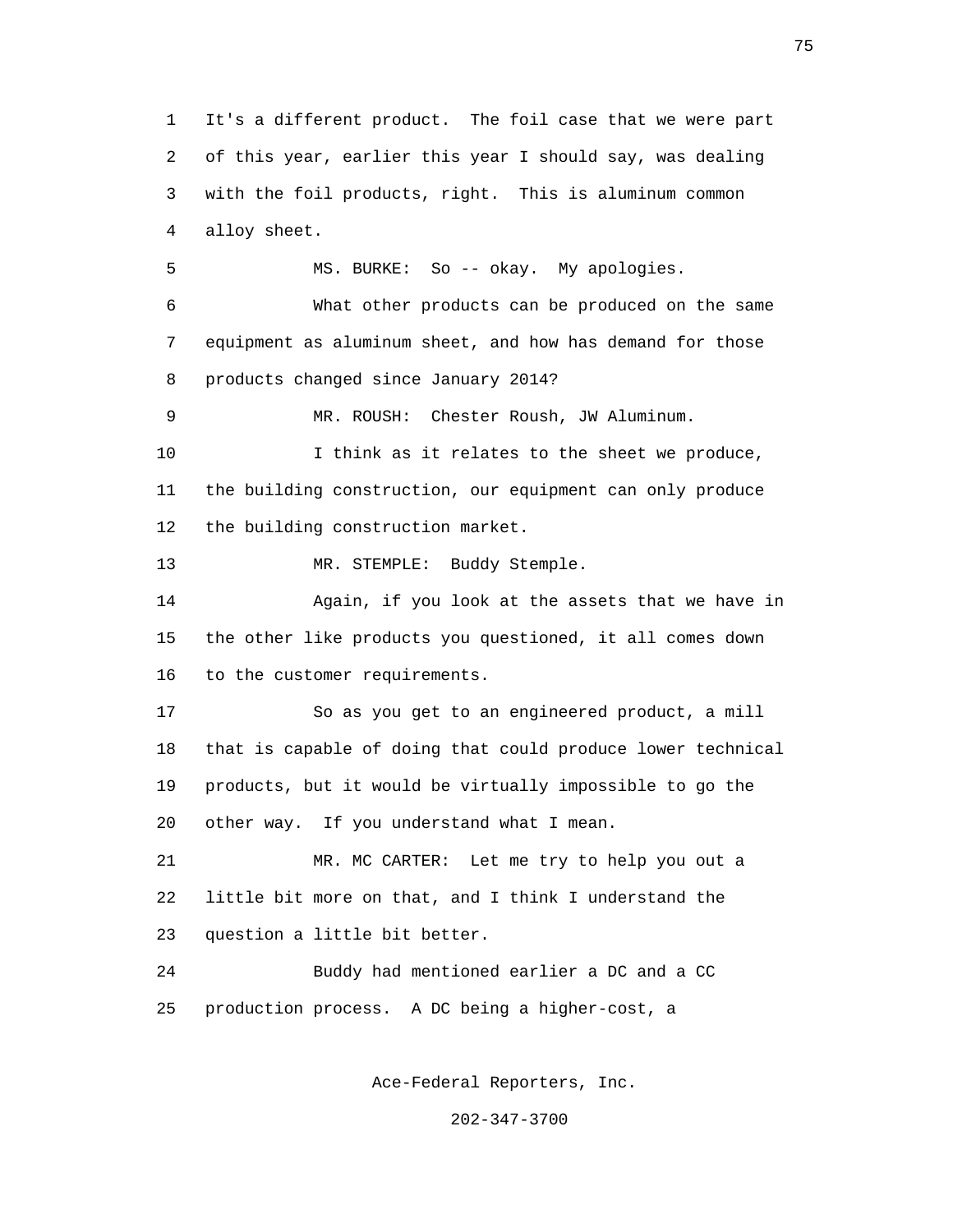1 higher-specified, higher-quality product, you can think 2 about it that way, versus a continuous cast, which would be 3 apropos for say the building products, a gutter, a 4 downspout, a lower-specified, a lower-engineered, although 5 high-quality, product that we have.

 6 As you say, it doesn't make a lot of sense. A 7 continuous cast product, which JW Aluminum produces and 8 Jupiter, for example, would produce, cannot go upstream 9 into the heavily specified aerospace market. Conversely, 10 the aerospace market, you could take that product and bring 11 it down into building products, but given the economics, 12 would make absolutely no sense.

 13 Now, if the economics would get to a point of 14 suitable reinvestment economics, it might make sense. But 15 today where they are, it makes absolutely no sense for them 16 to come down.

 17 MS. BURKE: What I haven't heard, so if there 18 are -- are there any substitutes for aluminum sheet? Can 19 you substitute another type of product in the downstream 20 products that typically use aluminum sheet?

21 MR. MC CARTER: Lee McCarter, JW Aluminum. 22 So in the building products, right, you can have 23 a copper gutter. It's very limited because it's much 24 higher cost on that. But to date, say in the building 25 products side, there's not a lot of substitutions out

Ace-Federal Reporters, Inc.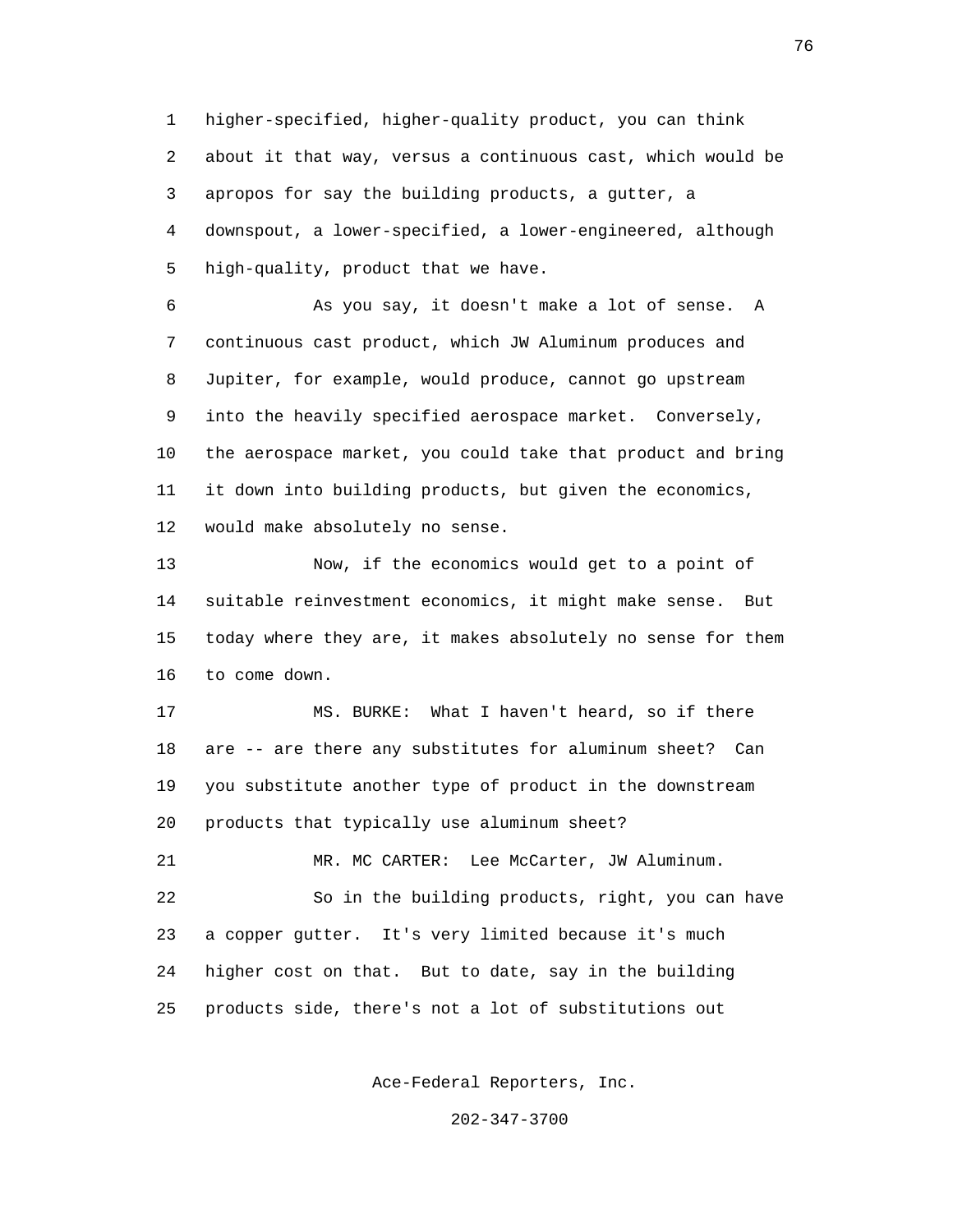1 there. There's some steel applications, minimal, but a 2 large amount of that is aluminum. 3 MS. BURKE: So this has kind of been mentioned, 4 but I just wanted to take an opportunity, is U.S.-produced 5 aluminum sheet completely interchangeable with Chinese 6 aluminum sheet? 7 MR. ZANELLI: John Zanelli for Novelis. 8 Yes, it is. 9 MS. BURKE: And I think those are all my 10 questions. 11 MR. CORKRAN: Thank you very much. 12 And we will next turn to Ms. Kim. 13 MS. KIM: Good afternoon, everybody. I have 14 five questions. And first I believe we are looking at, 15 like, 1000 series, 2000 series and 5000 series of aluminum 16 alloys, and I have three questions in regards to the 17 primary and scrap aluminum as raw material. 18 So first question, does the mix between use of 19 primary aluminum and aluminum scrap change depending upon 20 the alloy? In other words, does 11000 series alloy take a 21 different mix primary scrap than, say, 5000 series or 3000 22 series alloy? 23 MR. STEMPLE: Buddy Stemple. 24 The alloys are very dependent. You can recycle 25 an alloy into itself, but 1000 series is a higher level of

Ace-Federal Reporters, Inc.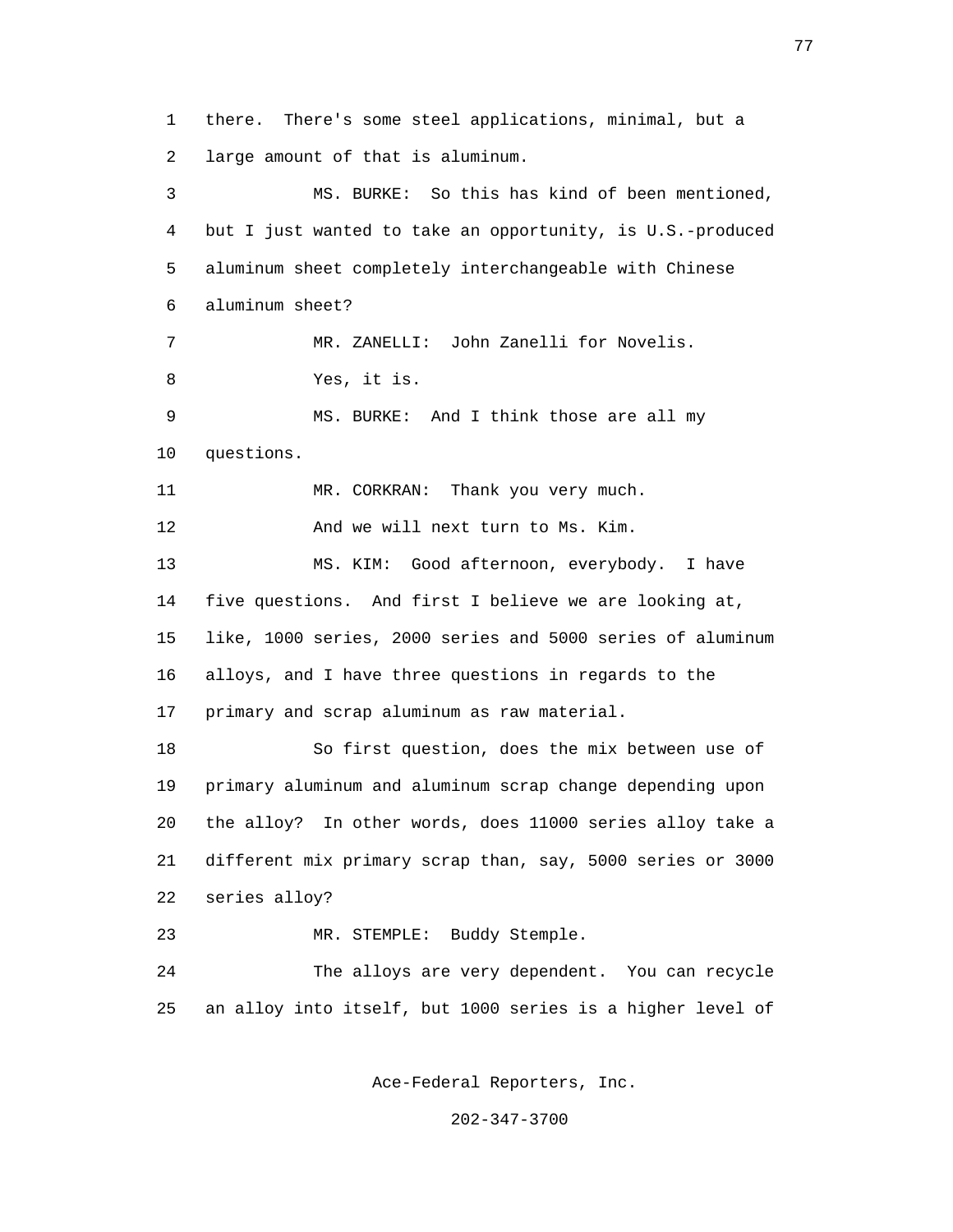1 purity, okay, than the others. 3000 series contains 2 primarily manganese and 5000 contains magnesium.

 3 So depending on the quality of the scrap that 4 you have, you then have to blend primary aluminum to hit 5 the specifications of each alloy element.

 6 So it really varies depending on your scrap 7 source and where you get your metal units from.

 8 MS. KIM: My second question is, does that mix 9 change the cost of production? In other words, is the 5000 10 series more expensive to produce than, say, 1000? So 1000 11 is higher purity, so 1000 is more expensive, I guess? 12 MR. STEMPLE: So where you would see the primary 13 difference would be in the cost of the raw materials. So 14 the production costs would not be that much difference. 15 MS. KIM: Does it change processing costs, in 16 other words, does it cost more to process 5000 alloy into 17 sheet than 1000 series?

 18 MR. STEMPLE: So Buddy Stemple again. It would 19 depend on the final customer specification, which would 20 then determine the number of processing steps that would be 21 required to get to the final product.

 22 So the number of cold mill passes, the number of 23 anneals, the number of maybe inner slits, those type of 24 things, is what really defines the final processing costs, 25 as well as how optimally the size of the product fits your

Ace-Federal Reporters, Inc.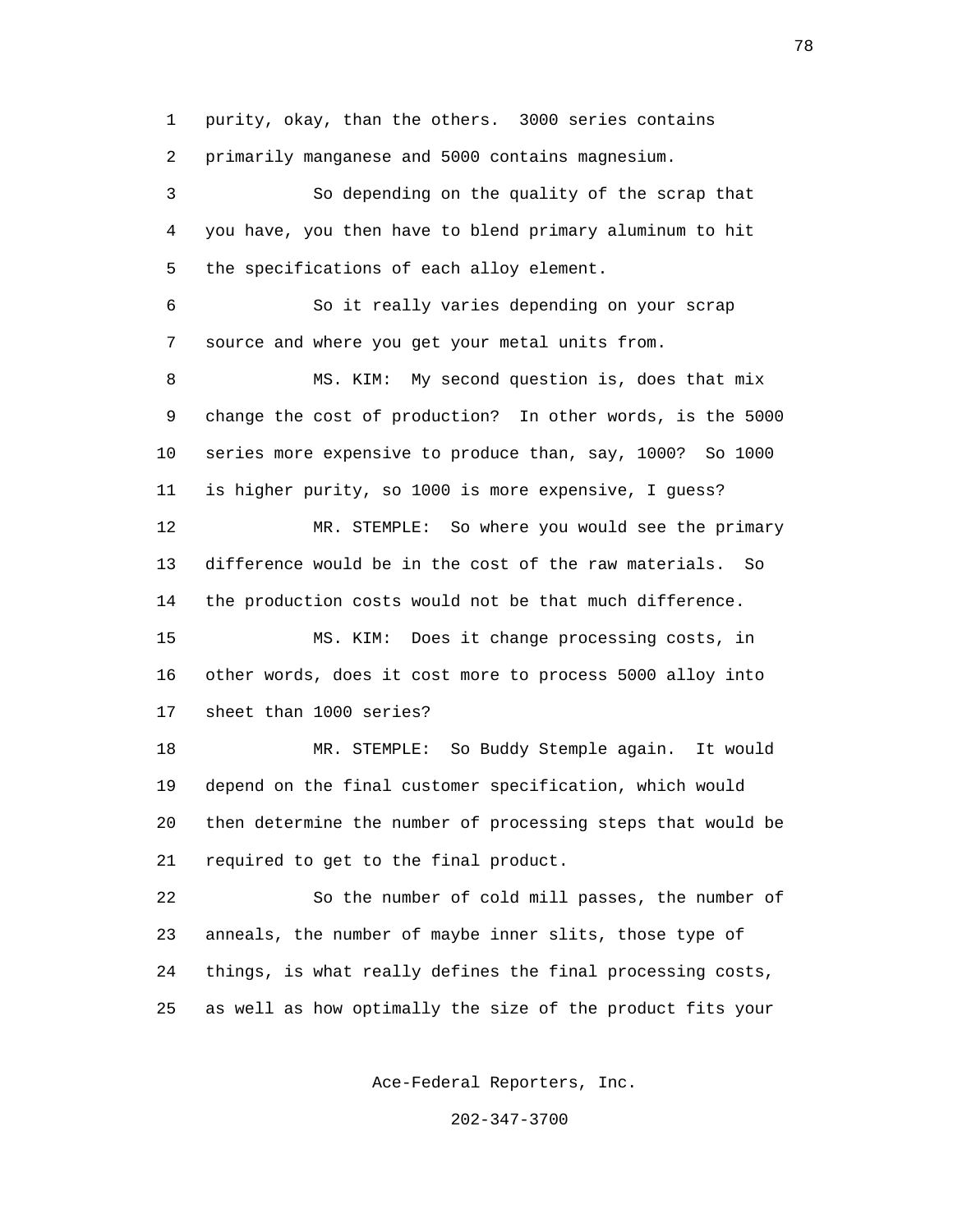1 assets.

 2 MS. KIM: My next question is in terms of active 3 management of inputs and hedging based on the questionnaire 4 responses, I had two questions. Does your firm hedge scrap 5 purchases as well as sale of aluminum sheet to customers? 6 MR. MC CARTER: Lee McCarter, JW Aluminum. 7 We hedge every purchase of scrap that we buy, 8 and depending upon the length of the hold time of the 9 material, we can also hedge that material if it's going to 10 be held for a long time, to ensure we minimize volatility 11 in profitability. 12 MS. KIM: What about sales of aluminum sheet to 13 the customers? 14 MR. MC CARTER: So back to the pricing mechanism 15 I was speaking of earlier. Some customers will come in, 16 for example, and say I want to lock my price for the full 17 year based upon the traded value that's in the marketplace 18 today, and you can hedge that particular purchase and offer 19 a fixed forward contract. 20 And some request no hedging at all. So it will 21 depend on the situation. 22 MS. KIM: For commodity that is actively traded 23 on futures market and the firm hedge, how should the 24 Commission consider hedging gains and losses in its 25 examination of profitability?

Ace-Federal Reporters, Inc.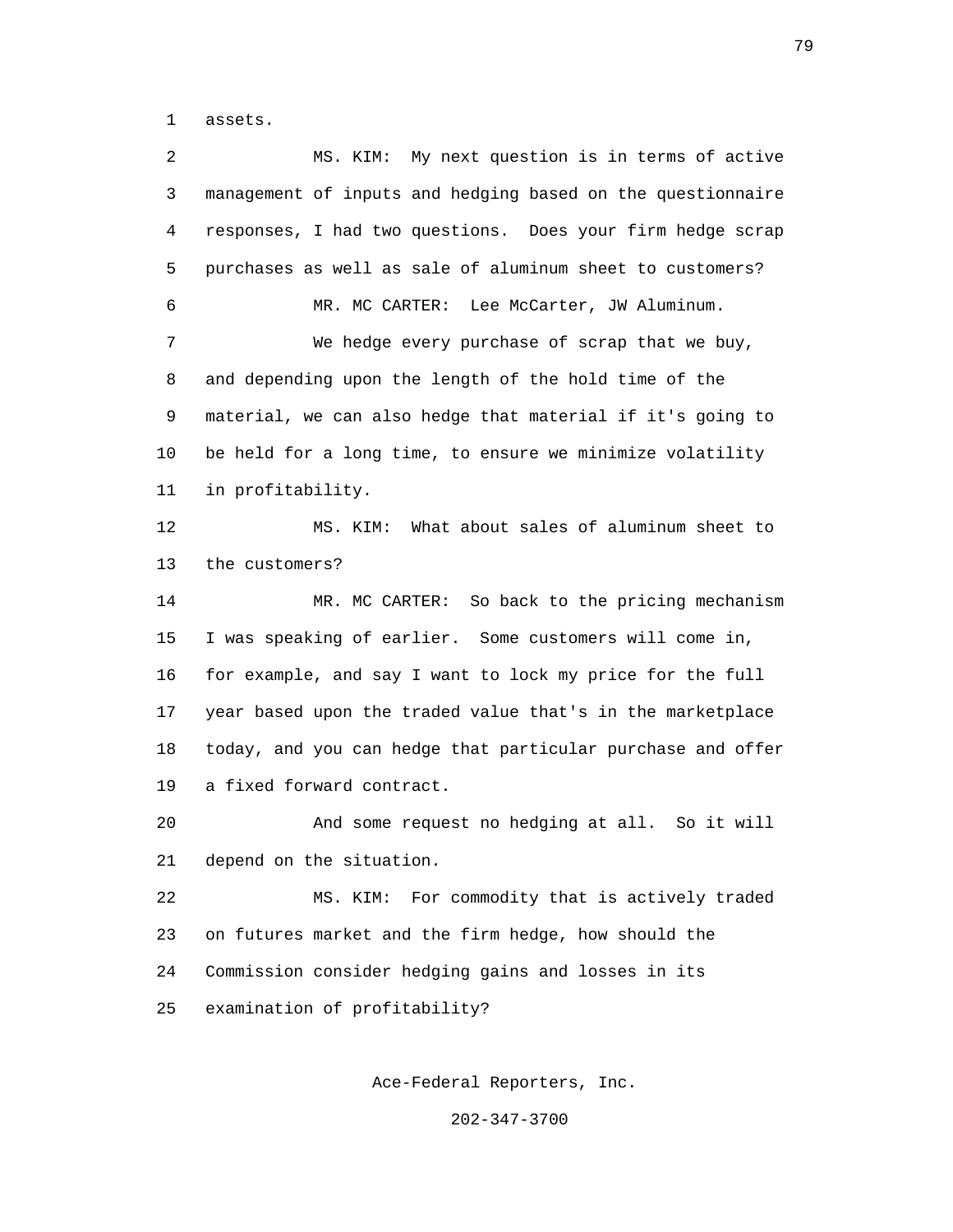1 MR. HERRMANN: Sorry, could you repeat the 2 question, please? 3 MS. KIM: Sure. For a commodity that is 4 actively traded on a future market, futures market and the 5 hedging, how should the Commission consider hedging gains 6 and losses in its examination of profitability? 7 So there's, like, gains and losses on hedging. 8 MR. MC CARTER: It's involved in determining net 9 income, so I think you take it into consideration. 10 MR. ZANELLI: John Zanelli with Novelis. 11 If I could add to it, maybe give some 12 clarification, a lot of times the ingot that's used that's 13 bought on the LME, it's a pass-through to the customer, so 14 they know exactly what that LME price is. If they opt to 15 hedge it for a year, that gain goes to the customer. 16 MS. KIM: Please specify where natural gas and 17 electricity are used in the production process, does the 18 use of either change by alloy? Where is the hedged gains 19 and losses for natural gas classified in your income 20 statement in producer's questionnaire response? 21 MR. STEMPLE: So Buddy Stemple again. 22 I'll start with the process part of it. We use 23 natural gas primarily in our melting and annealing, for 24 instance, and electricity is used in our rolling mills and 25 finishing equipment. And I forgot the rest of the

80 and 2012 and 2012 and 2012 and 2012 and 2012 and 2012 and 2012 and 2012 and 2012 and 2012 and 201

Ace-Federal Reporters, Inc.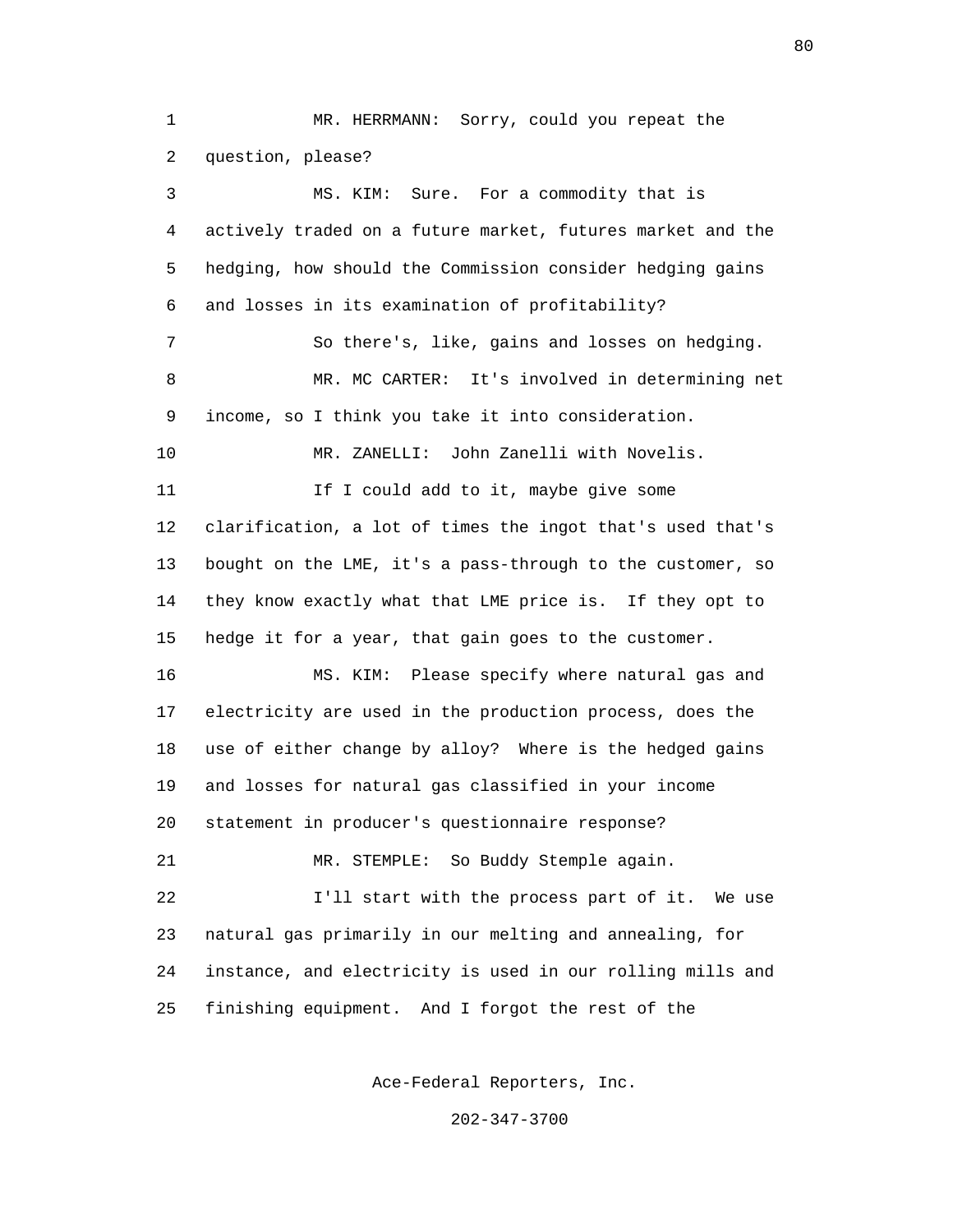1 question.

 2 MS. KIM: One second. 3 MR. STEMPLE: Oh, it was about the hedge. 4 MS. KIM: So does the use of either change by 5 alloy or not? 6 MR. STEMPLE: Not really. 7 MS. KIM: So there was -- you know, the hedging 8 gains and losses on natural gas. So do you -- where do you 9 classify in your income statement these gains and losses? 10 MR. STEMPLE: That would show up as net income. 11 MS. KIM: Net income? 12 MR. STEMPLE: Yeah. Or EBITDA. 13 MR. MC CARTER: Just for further clarification, 14 so it goes into the net income, no question. But just 15 generally when you look, there is much more volatility in 16 metal making up the predominance of these gains or losses 17 on hedging. I'll say natural gas is in there, but it's not 18 the overwhelming majority you're going to see, given the 19 amount associated with the aluminum purchases that we have, 20 or scrap purchases. 21 MS. KIM: I'm done. Thank you. 22 MR. CORKRAN: Thank you very much. 23 And now we will turn to Mr. Matthews. 24 MR. MATTHEWS: Thank you. Good afternoon, 25 everyone. Thank you for your testimony here today.

Ace-Federal Reporters, Inc.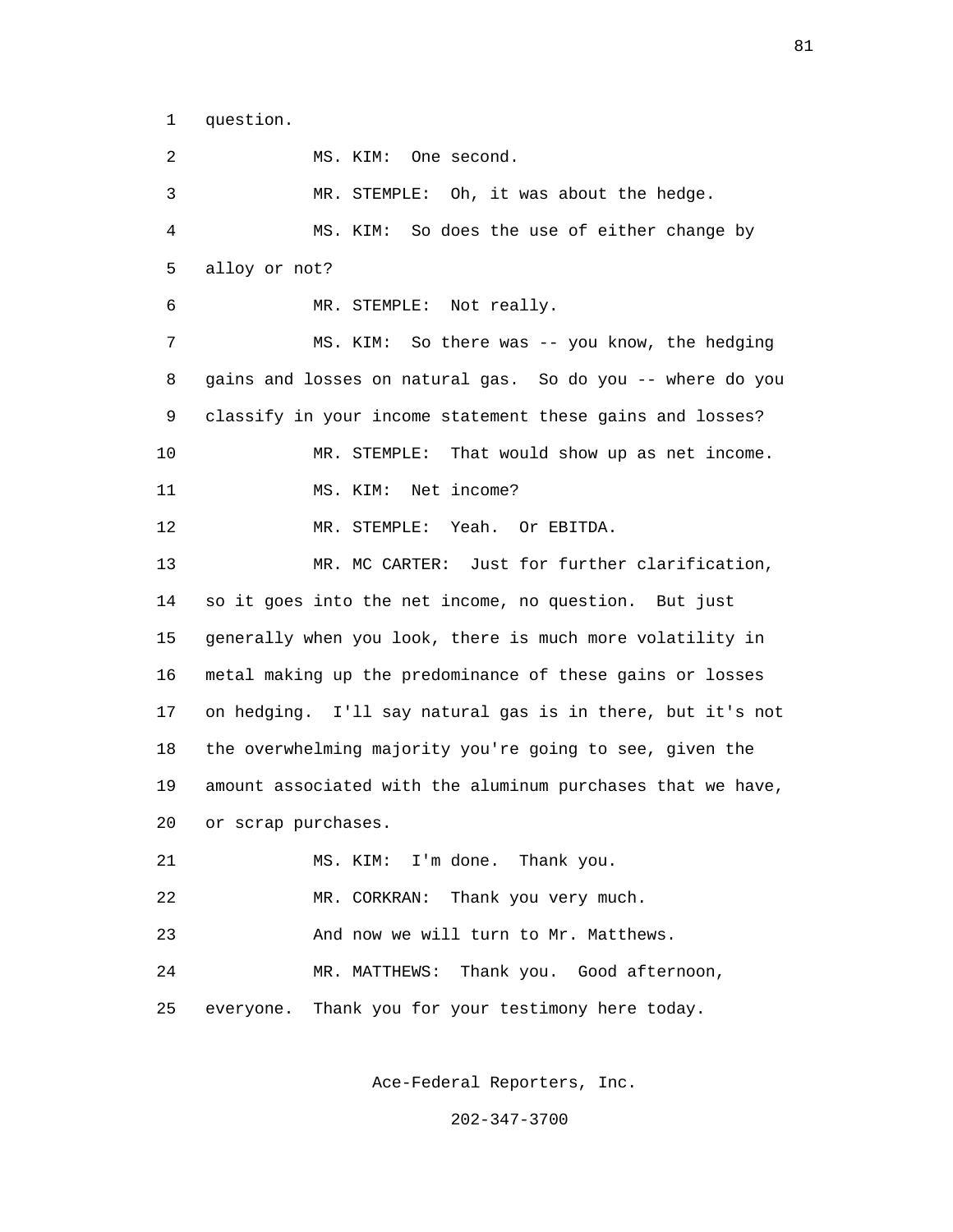1 My first question is regarding the product 2 description in Commerce's scope. So it appears that most 3 auto body sheet is made using a 6000 series alloy. I was 4 wondering if there is any auto body sheet that could fall 5 within commerce's scope. This is a question to the 6 domestic producers in general.

 7 MR. HERRMANN: I think we would prefer to answer 8 that in our posthearing brief, if we could, please. Thank 9 you.

 10 MR. MATTHEWS: So my next question is regarding 11 the multialloy clad sheet. So in commerce's scope, it says 12 that it is produced using a 3000 series core to which 13 layers are applied to either one or both sides. Can the 14 domestic producers confirm that these cladding materials 15 are in the form of sheets? And if so, what series alloys 16 -- or if it's 1000 series aluminum, does that apply to the 17 cladding material -- the core, I mean?

 18 MR. BOITTIAUX: We use the 3000 series core. 19 I'm not aware of 1000 series core used for brazing sheet. 20 And then the cladding can be done with different types of 21 alloys.

22 MR. BOITTIAUX: Depending what your --

 23 MR. MATTHEWS: So earlier, we were discussing 24 the use of both primary and secondary aluminum. Has 25 secondary share as a raw material increased over time or

Ace-Federal Reporters, Inc.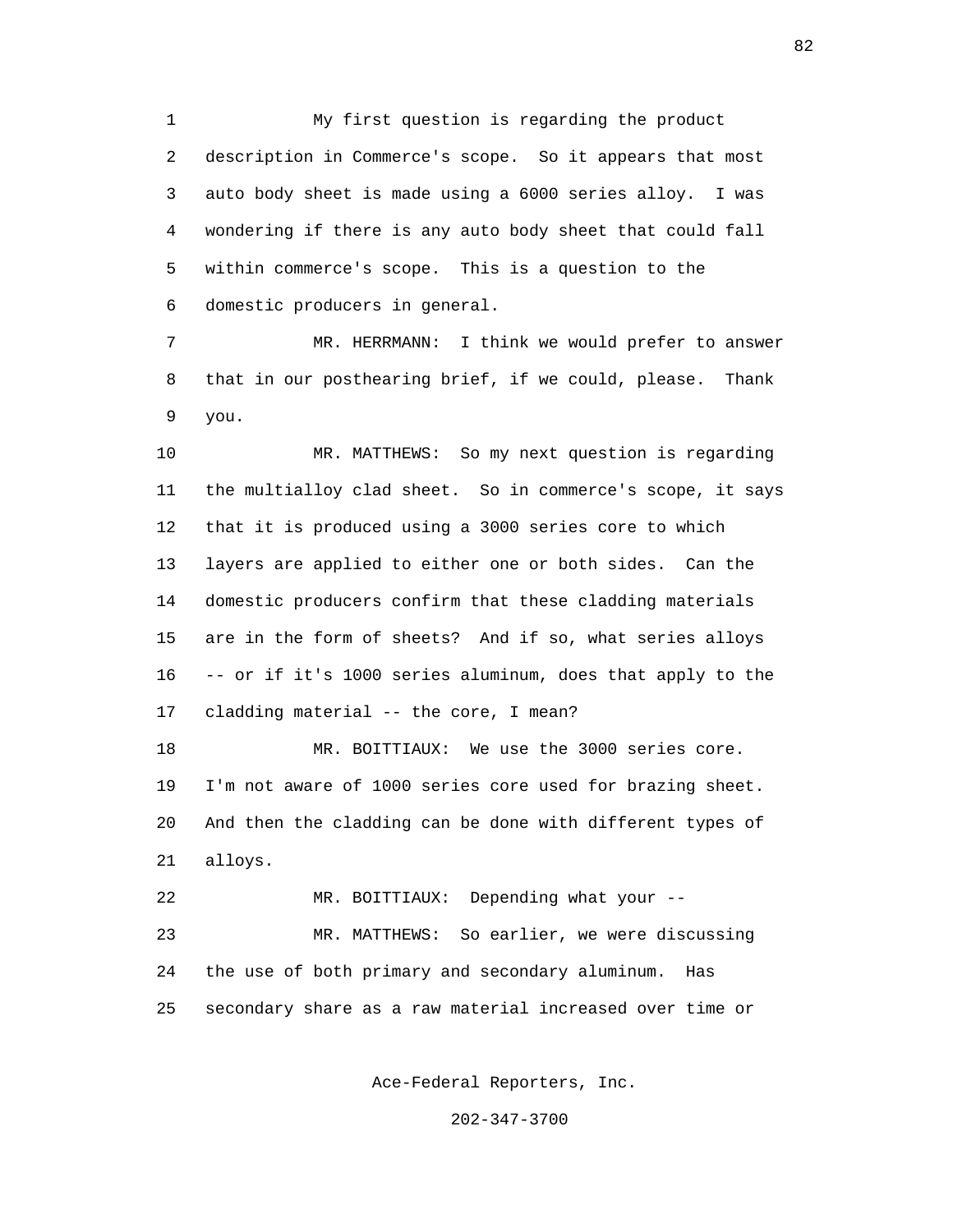1 has it remained steady?

 2 MR. STEMPLE: Buddy Stemple again. 3 If you are referring to the use of secondary 4 aluminum in scrap, we attempt to maximize that as much as 5 we can, so that we can reduce the cost of the overall metal 6 and avoid adding the primary aluminum. 7 MR. ZANELLI: John Zanelli, Novelis. 8 The availability of scrap at times varies with 9 the prices out there that are being offered for it. For 10 example, if the LME goes down and people who -- scrap 11 dealers may want to keep that scrap and wait for it to go 12 up. So it does vary based on the availability. 13 MR. MATTHEWS: Domestic producers use both -- my 14 understanding from testimony earlier is that domestic 15 producers use both continuous casting and direct chill 16 casting. Is this pretty evenly split between subject 17 product? Is there a more prominent casting method used, 18 does direct chill casting account for a larger share? 19 Could anyone comment on that? 20 MR. ZANELLI: John Zanelli, Novelis. 21 If you have a continuous cast mill, some mills 22 have both a direct cast and continuous cast, the continuous 23 cast generally is a 3000 but not always, which uses a high 24 percentage of scrap. Does that address your question? 25 MR. MATTHEWS: Yes.

Ace-Federal Reporters, Inc.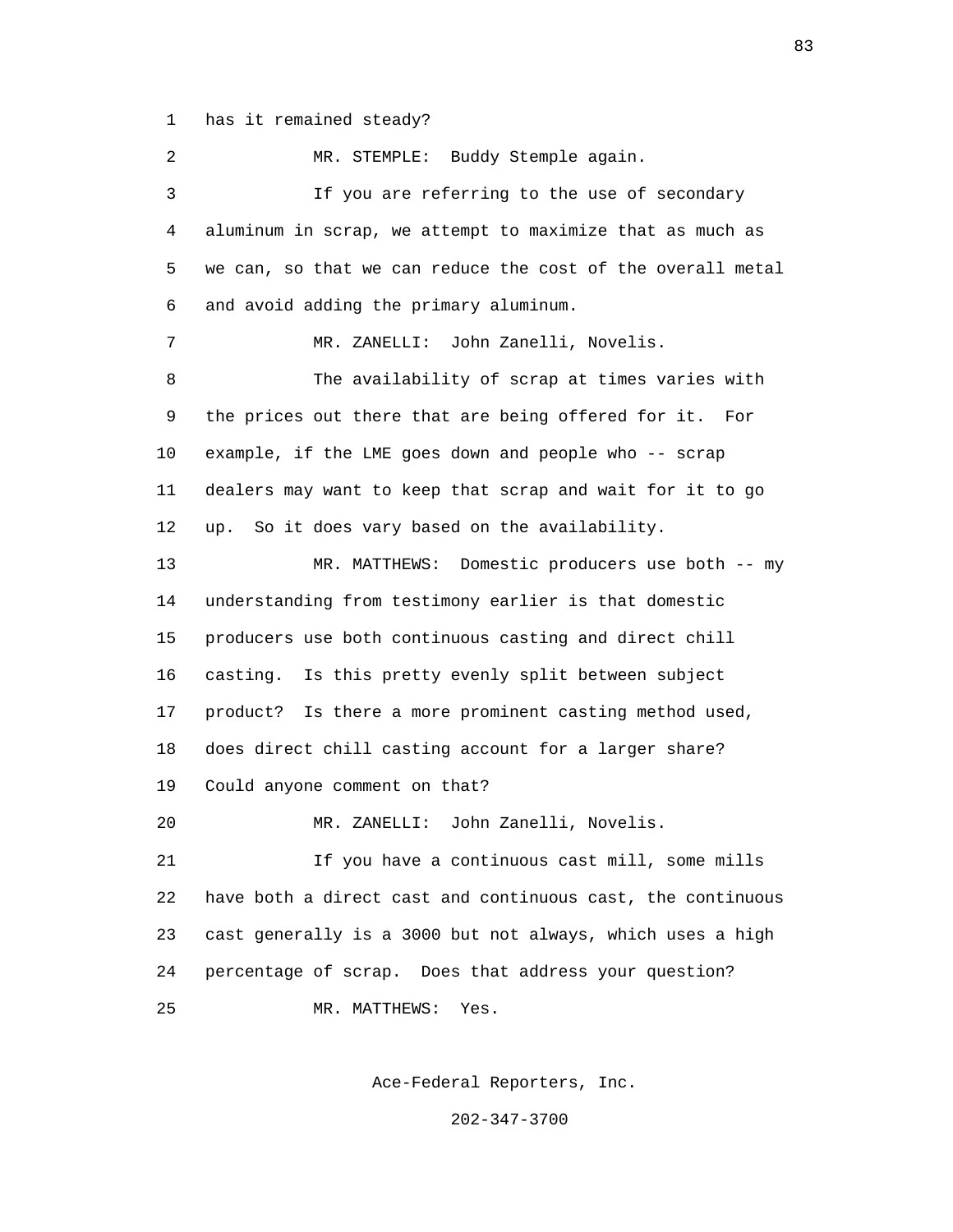1 So other than the LME price for primary 2 aluminum, the Midwest premium scrap prices and fabrication 3 costs, are there any other factors that determine the price 4 for the subject product? 5 MR. ZANELLI: John Zanelli. 6 Yes. I think there's alloys which go into each 7 of the material so that it isn't -- the 2000 series costs 8 more than 3000 series alloy, for example. 9 MR. MC CARTER: So Lee McCarter, JW Aluminum. 10 I'm just picking on the word here determine the 11 price. So the cost is determined with the things you had 12 described. The price -- 13 MR. MATTHEWS: I'm sorry, yeah, I meant cost. 14 MR. MC CARTER: That's why you're seeing a blank 15 look. 16 (Laughter.) 17 MR. ROSENTHAL: That's a helpful question, 18 though, because one of the things that you can see in the 19 overall data is that no matter how much the costs are 20 varied or the raw materials are varied, the ultimate 21 profitability, because these raw material costs are really 22 pass throughs, the ultimate profitability is really decided 23 on the fabrication costs. 24 And why these companies have been relatively 25 unprofitable over all this time is that they are competing

Ace-Federal Reporters, Inc.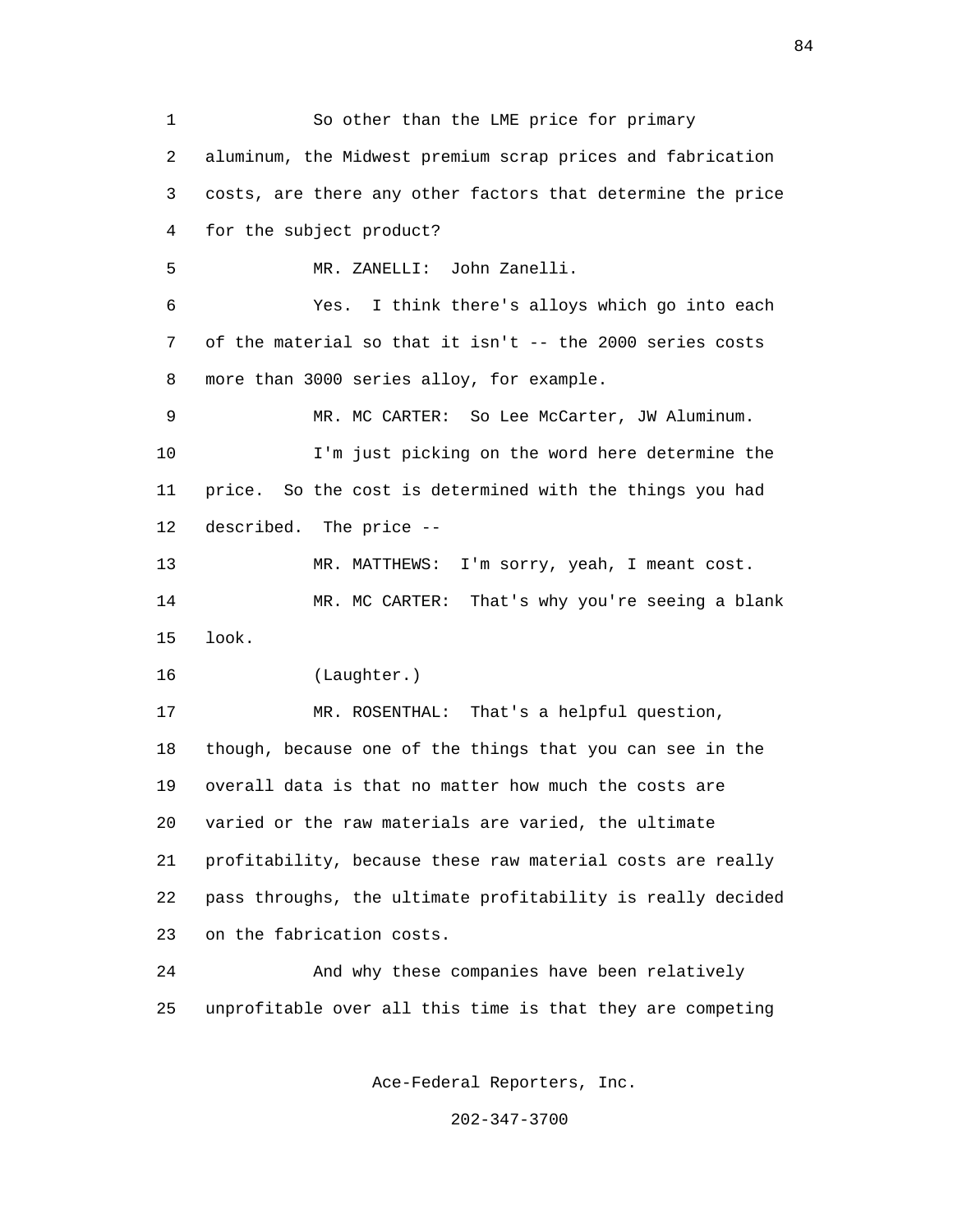1 on the all-in price for the product against the low price 2 Chinese.

 3 So even when you -- they would like to be able 4 to raise their prices more and capture more profit, they 5 have not been able to do that.

 6 If you look at the profitability chart that is 7 in here, you can see whether raw material costs go up or 8 down, the profitability has stayed at visibly low levels. 9 MR. MATTHEWS: Are the domestic producers aware 10 of any antidumping or countervailing duty orders on the 11 subject product from China and third country markets? 12 MR. HERRMANN: This is John Herrmann, Kelley 13 Drye. 14 We are not aware of aluminum sheet or common

 15 alloy sheet being subject to unfair trade measures in third 16 countries.

 17 MR. MATTHEWS: Thank you. That is all I have 18 for now.

 19 MR. CORKRAN: Thank you very much. And my name 20 is Doug Corkran, I am the Supervisory Investigator on this 21 investigation.

 22 My questions will probably bounce around a 23 little bit because many topics have already been addressed. 24 Earlier, we talked a little bit about imports of 25 common alloy aluminum sheet from countries other than

Ace-Federal Reporters, Inc.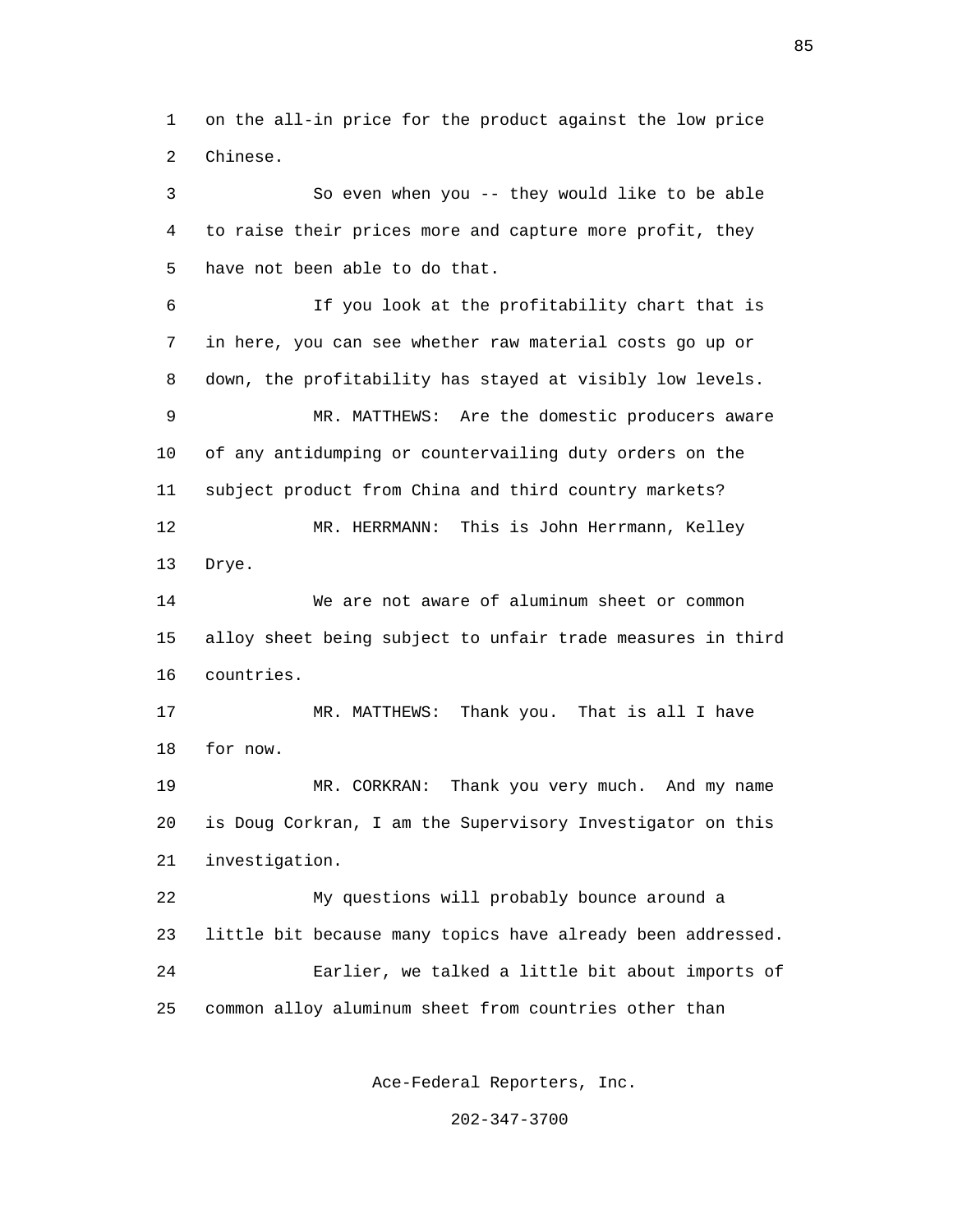1 China. And the initial discussion of that, there was not a 2 great deal of detail in terms of what the role in the 3 marketplace was of such imports.

 4 I was wondering if I could get a little more 5 elaboration on the role of imports from, for example, 6 Canada or Indonesia or Germany, just to select several of 7 the larger suppliers.

 8 And in asking that question, I am fully aware 9 that the imports that are alleged to be dumped and 10 subsidized in this proceeding are those from China. So I'm 11 just trying to get background on some of the other 12 suppliers in the market.

 13 I mean, as background information, the official 14 import statistics that are part of the agency that 15 initiated this case suggest that there are a lot of imports 16 coming in and that they are collectively larger than those 17 from China.

18 STATEMENT OF BRAD HUDGENS

 19 MR. HUDGENS: Brad Hudgens, Georgetown Economic 20 Services.

 21 The record does show that China is -- the 22 imports from China are double -- almost double the next 23 largest import source, which is Canada.

 24 And 10 times more than the countries that you 25 just named, Indonesia, Bahrain, and most of those imports

Ace-Federal Reporters, Inc.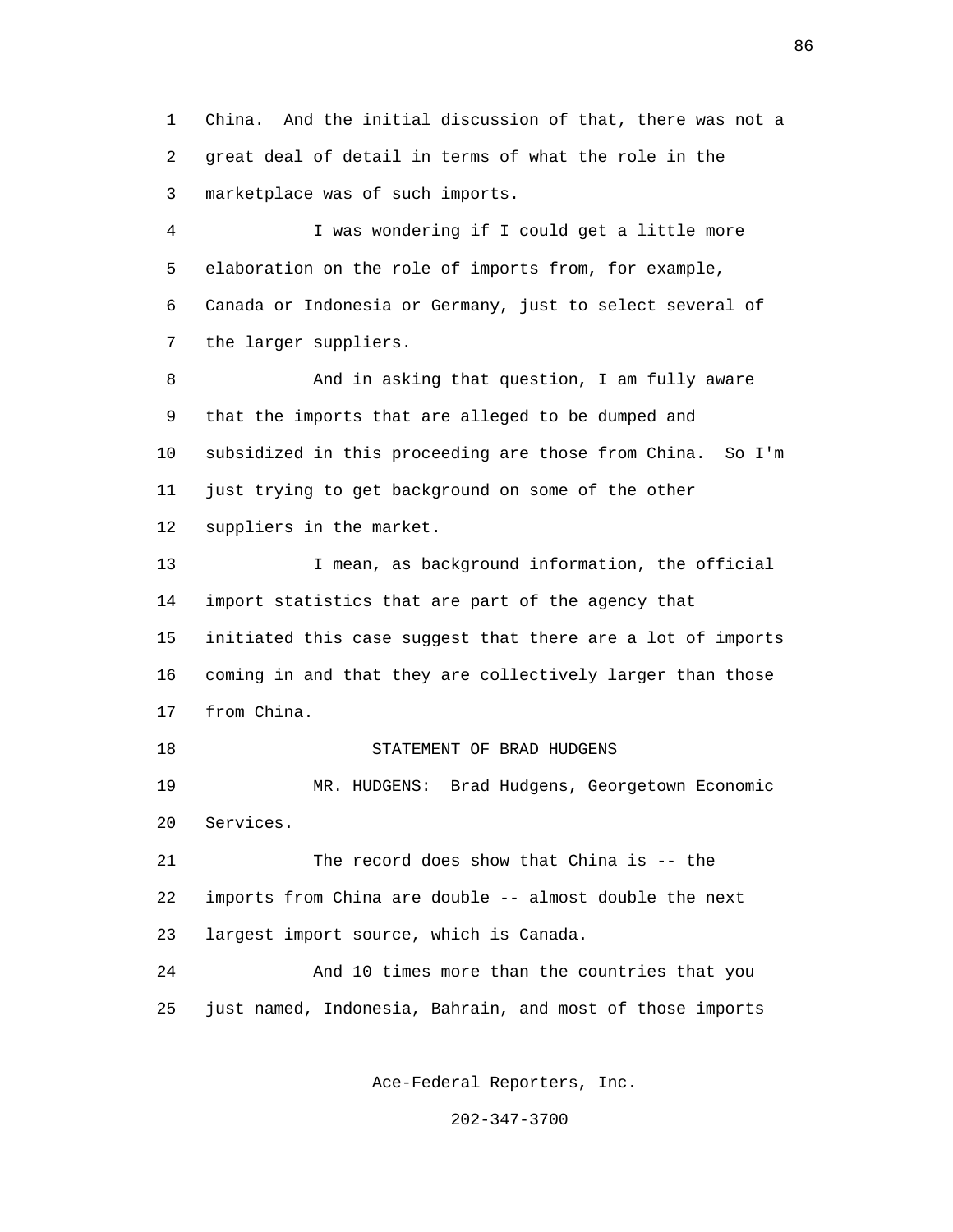1 are declining over the period as opposed to increasing.

 2 So China is a standout above any other import 3 source.

 4 MR. ROSENTHAL: Mr. Corkran, this is Paul 5 Rosenthal. We will supplement that answer.

 6 I understand you're asking more for a 7 subjective, you know, what are these other imports doing 8 here kind of question, and fair enough.

 9 The -- in conversations that we've had about 10 other imports, I think I'll characterize the reaction of 11 the industry as yes, they are there, but it's the imports 12 from China that have been troublesome, harmful and 13 essentially set the low price in the marketplace so that 14 these other imports are other competition just like any 15 other company, but have not been a source of injury to the 16 domestic industry.

 17 So that's how they have been talked about when 18 these questions have been asked.

 19 I'm not sure I could go further than that in 20 public about who is worse than another. I think you can 21 fairly say that, A, having not talked about these other 22 imports or filed a case against them, that they are not 23 seen as the source of the injury to the domestic industry, 24 no matter what their volumes are. Because as you can tell, 25 it's the pricing that's been troublesome.

Ace-Federal Reporters, Inc.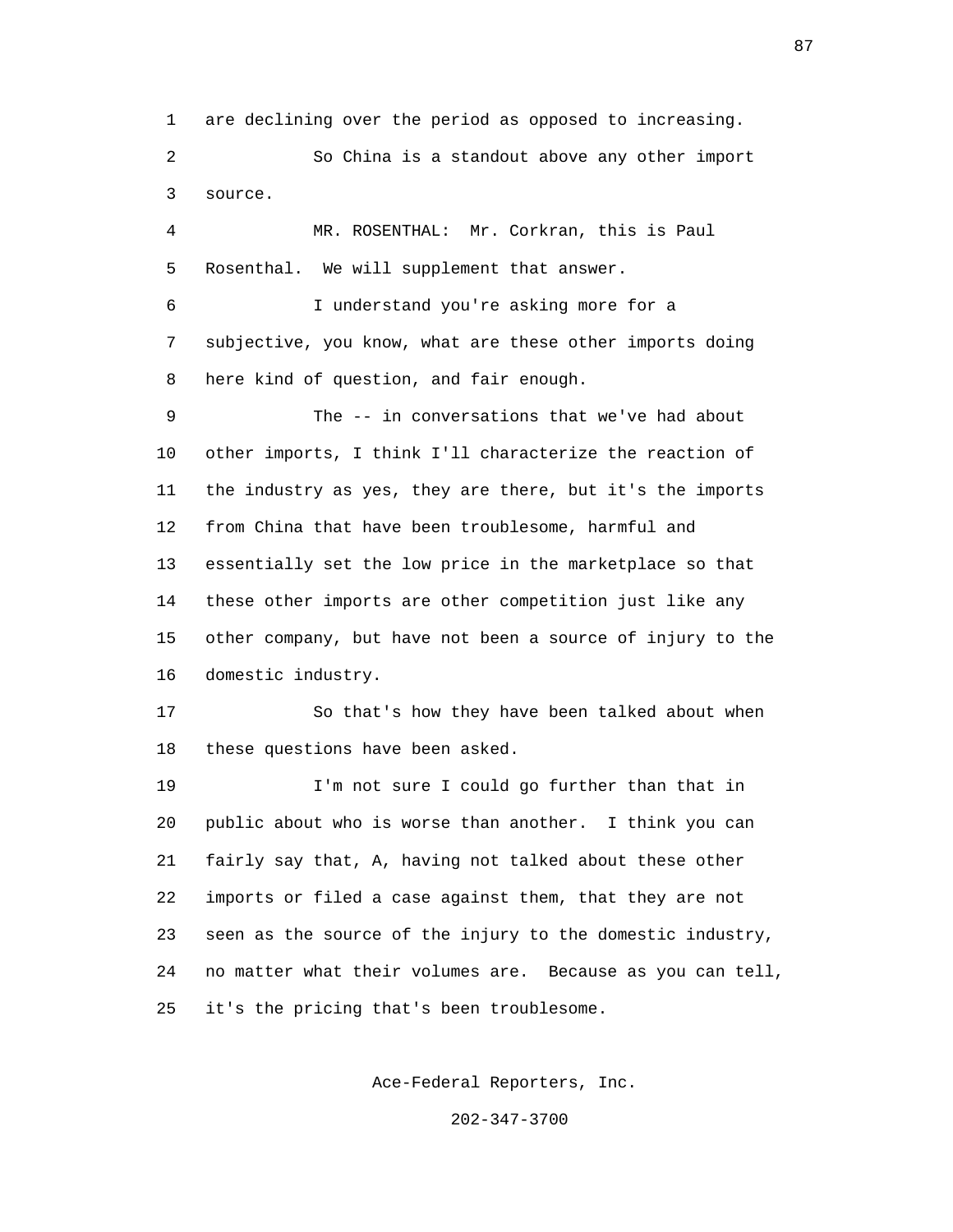1 And as we haven't had a lot to talk about today, 2 but this industry, not unlike some others you've seen, is 3 very capital-intensive, and it's an industry that cedes 4 market share very begrudgingly, because every ton of 5 product it doesn't produce makes the products that they do 6 produce more expensive, less profitable.

 7 What you've seen in terms of injury here is a 8 lot of price suppression, a lot of revenues foregone 9 because they've lowered the prices. And you see a chart 10 here where the importers have said yes, they have lowered 11 their prices 5, 15, 20 percent in order to maintain those 12 shares.

 13 So I would argue that even though the Chinese 14 volumes have increased dramatically over the last few 15 years, and certainly since they got into the marketplace, 16 equally as important as the adverse volume effect is the 17 adverse price effect, where the subject -- the domestic 18 industry just has had to lower their prices in order to get 19 sales and, therefore, have suffered declining profits. And 20 you can see that in the bottom line profit numbers.

 21 MR. HUDGENS: Brad Hudgens with Georgetown 22 Economic Services again.

 23 According to the official statistics, the AUDs 24 from those other nonsubject countries are significantly 25 higher than the AUDs from China, particularly from Canada

Ace-Federal Reporters, Inc.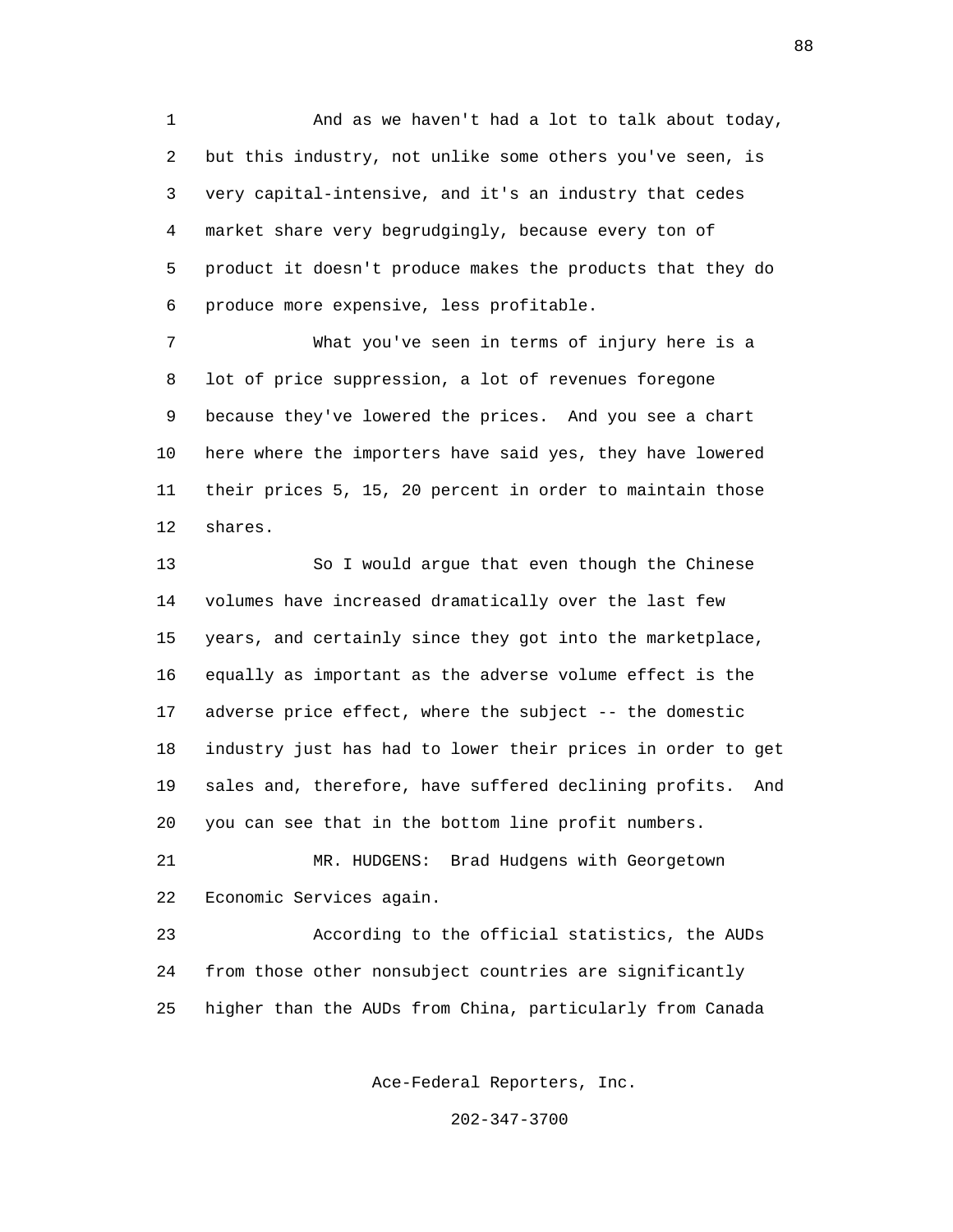1 and Germany. They are almost a third higher than the 2 imports from China.

 3 MR. MC CARTER: It's Lee McCarter, JW. 4 I just have one other thing in my own mind. If 5 you just step back and have a little common sense, and 6 think about something coming from India, which you 7 referenced for example, over the Middle East, the cost of 8 the freight alone to get the product from there to here is 9 such an overwhelming part of the cost to manufacture, if 10 you will.

 11 When you see those countries playing by the 12 rules, I'll say it that way, if you look at the basic input 13 cost of electricity or labor or other raw material cost, we 14 generally, at least speaking for JW Aluminum, don't worry 15 about the countries that are farer off because of the 16 shipping cost just to get it over here, for example.

 17 So the blank look is, you know, trying to 18 contemplate how in China they can come over here at sub our 19 costs and compete, given the long distance, it makes no 20 economic sense, and it has capped us in investing in this 21 industry.

 22 As I said in my testimony, we would love to 23 invest and expand our capacity. If you look at the numbers 24 in terms of our profitability, it is a detriment to us 25 investing in this country, in these assets to serve a

Ace-Federal Reporters, Inc.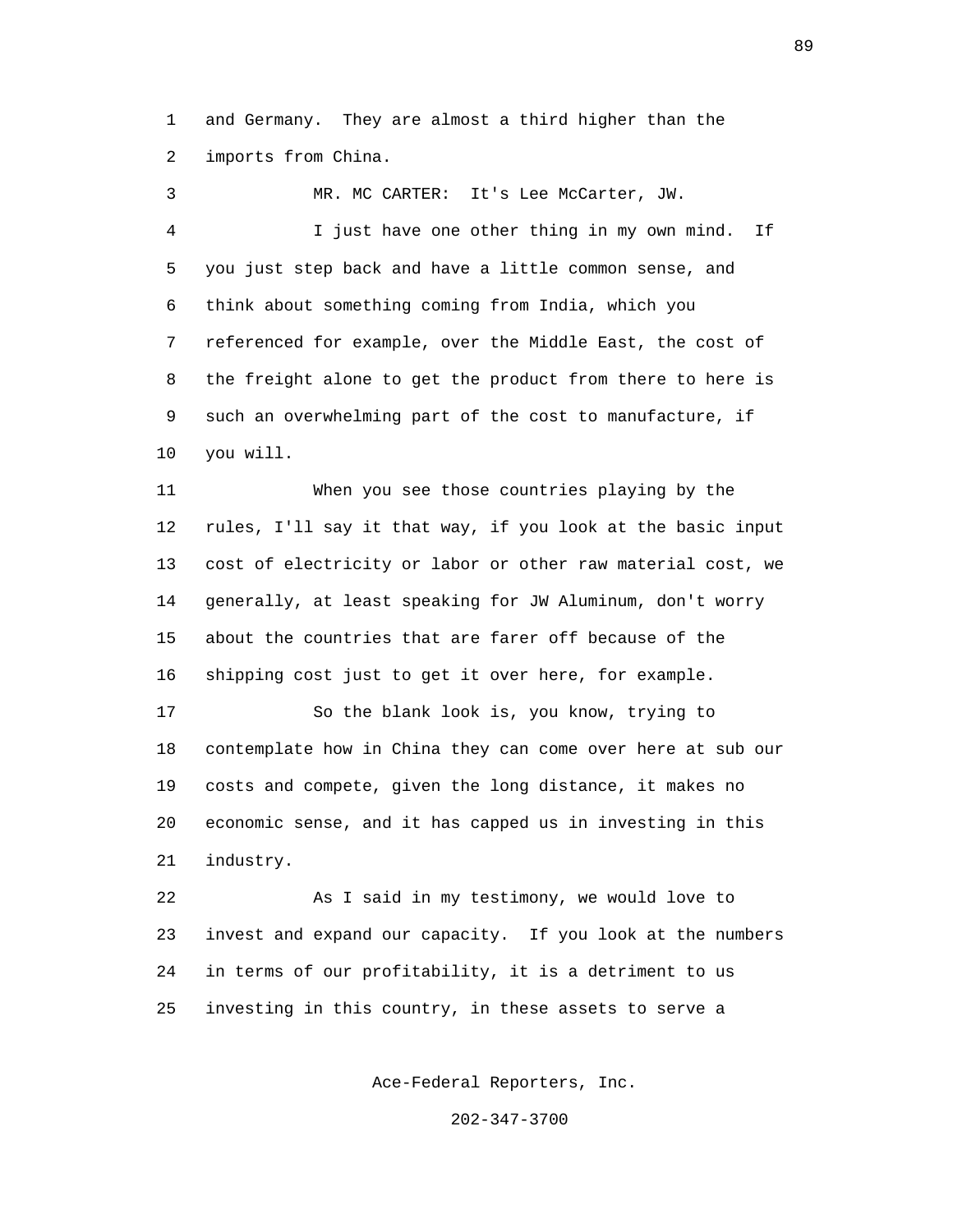1 healthy market. One that's expected to grow at GDP.

2 MR. CORKRAN: Okay. Thank you.

 3 I'm intrigued by this, and I'm going to go just 4 a little bit further down, and then turn away from the 5 question. So I'm not going to keep you here all day on 6 this.

7 But we've talked about how this is -- it's been 8 characterized as a capital-intensive industry, one that 9 requires high levels of capacity utilization to operate 10 most efficiently.

 11 With that in mind, why, as an observer, would I 12 expect to see what are collectively, even if not 13 individually, relatively large volumes of imports from 14 sources other than China? Do I -- should I, as an 15 observer, be reading something into it? Is the domestic 16 industry operating near peak levels of capacity? 17 I suspect I know the answer, but I would like to

 18 hear it. And you understand why I'm asking these sort of 19 questions.

 20 MR. MC CARTER: Lee McCarter, JW Aluminum. I'll 21 speak again.

 22 You know, we have over the years shrunk our 23 capacity to fit that that we can economically -- 24 economically supply to the marketplace, right. We just 25 can't, as we say, tape dollar bills onto our product and

Ace-Federal Reporters, Inc.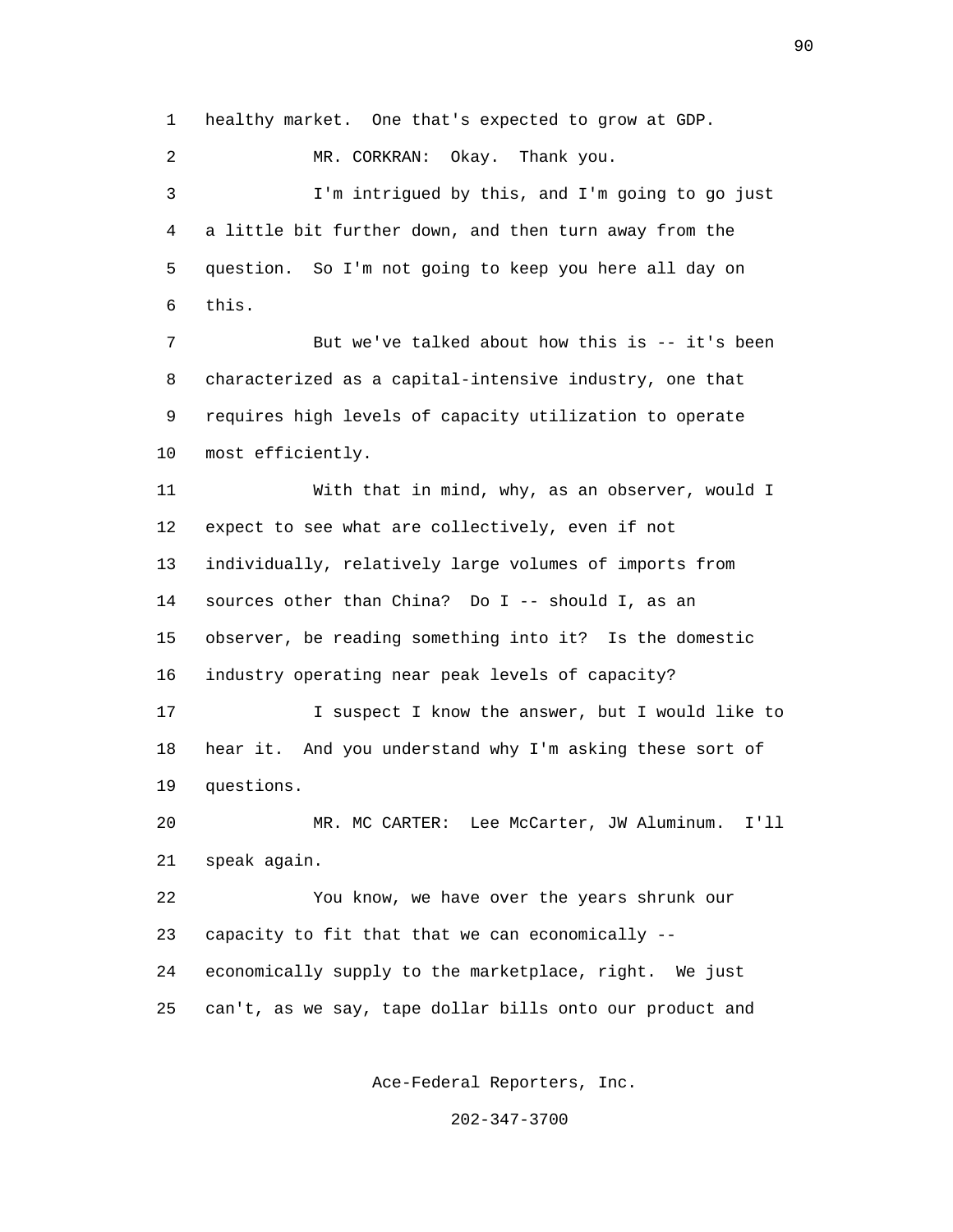1 send it out and expect to raise money and get shareholders 2 who want to invest in the industry.

 3 So do I have the realizable capacity in 4 operation today? Yes. Can I simply just turn a valve and 5 make this capacity double in size, you know, tomorrow? The 6 answer to that is no. 7 But with time, and not great time, you can add 8 capacity to further service this marketplace. 9 And you heard from other testimony where in 10 Texarkana, for example, that capacity has gone offline, and 11 it can come back online even much quicker than say a JW 12 Aluminum which would have to expand. 13 I can tell you that I have investment plans on 14 the table right now waiting for an affirmative action out

 15 of this group, and we are going to do our darnedest to put 16 this country in a good position as we go forward.

 17 MR. ZANELLI: John Zanelli, Novelis. 18 Maybe to address your question in a different 19 way, our business is very capital-intensive, so you have a 20 very large asset base that needs to have material run

21 through.

 22 So if you're -- you're asking why they would 23 ship it here at lower prices. The material that's coming 24 in to compete, other foreign material to compete with the 25 Chinese, they have to address the Chinese price or else

Ace-Federal Reporters, Inc.

202-347-3700

91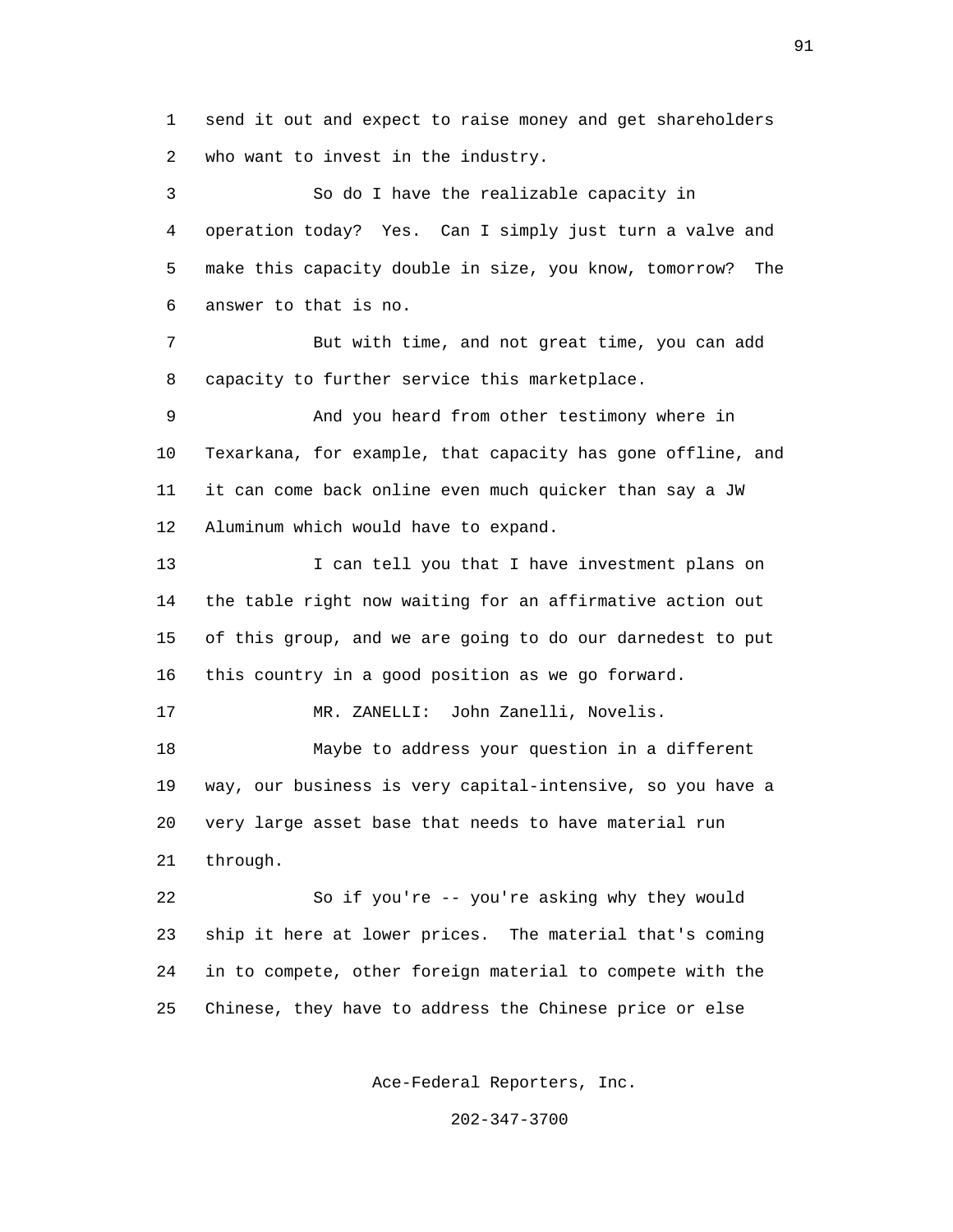1 they will never be able to sell it.

 2 But the reason they are doing that is just to 3 get some material to pay the light bills in their 4 facilities. It's called contribution market, if you will. 5 So they are going to do it just to get material running 6 through their plants. 7 You know, they may be making their money at home 8 in their domestic markets, but their domestic markets may 9 be too small for the amount of material they would produce. 10 So trying to get contribution margin business, 11 that could be a very good reason for them to be shipping 12 here, and I think a lot of times that's what it is. 13 Hopefully that makes sense. 14 MR. CORKRAN: It does. And I appreciate the 15 responses very much. 16 With that, I'm going to move on to a related 17 question, but it's going to focus more on capacity as a 18 whole. 19 So again, I understand the descriptions, this is 20 a capital-intensive industry and the need to operate at 21 high levels of capacity utilization. Can that and is that 22 already being accomplished through the production of 23 products other than the common alloy aluminum sheet? 24 And how would you compare products that you 25 produce on the same equipment with the common alloy

Ace-Federal Reporters, Inc.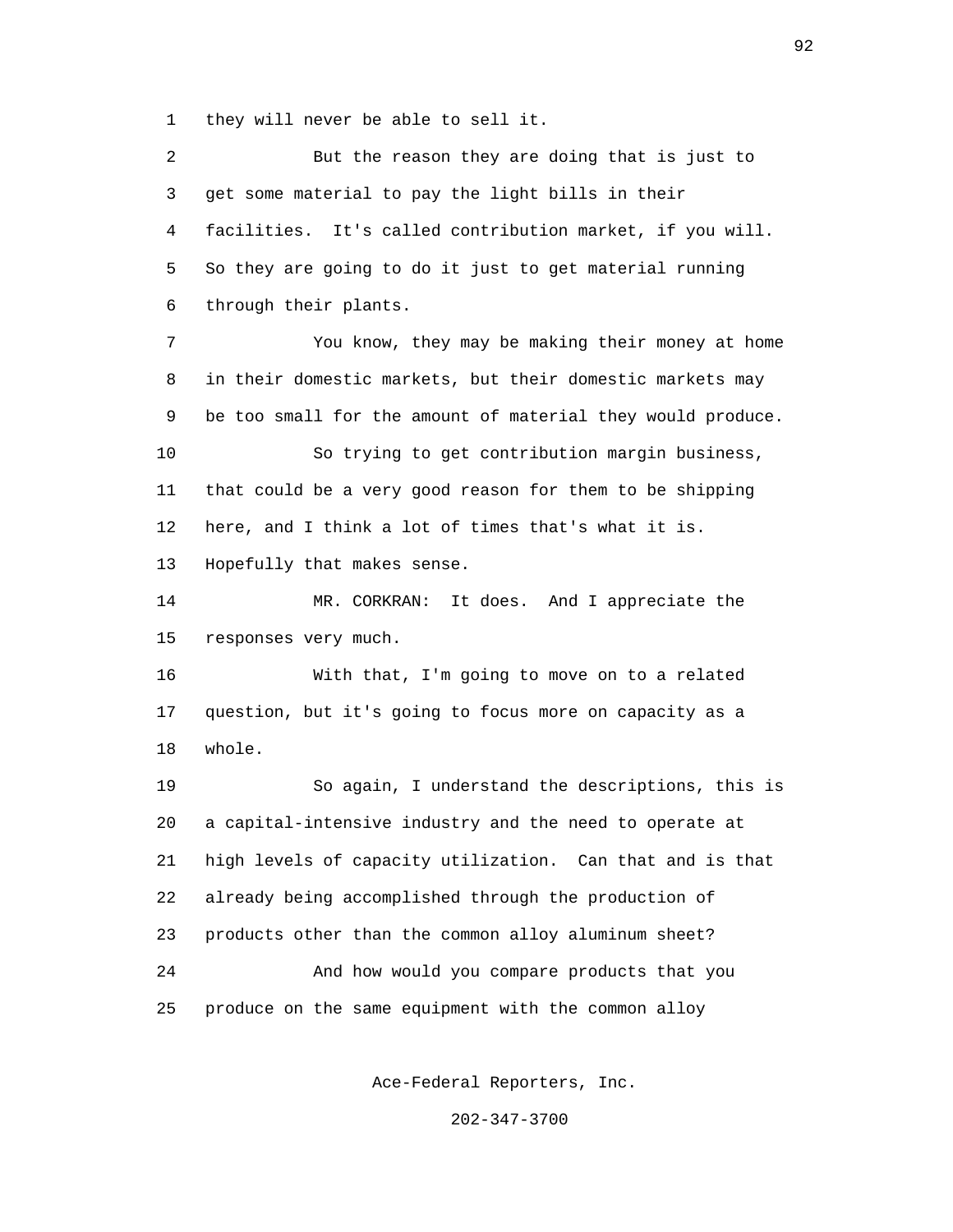1 aluminum sheet? Would you view them as either higher 2 priced or lower priced or perhaps contributing more or less 3 to underlying profitability, more desirable or less 4 desirable than producing common alloy aluminum sheet? 5 MR. MC CARTER: Lee McCarter, JW Aluminum. 6 If you look at our largest facility in 7 Charleston, South Carolina, it's not like we have in that 8 facility a common alloy sheet that can go into a 9 high-priced aerospace market, for example, and a 10 lower-priced gutter market, if you will, downspouts. 11 We produce building products on our lines, and 12 many of these lines don't have the capability just to 13 fluctuate up and down the production value chain, if you 14 will, in the example that I was using on direct chill -- or 15 direct cast versus continuous cast products, earlier that 16 was described in the process. 17 So many of the lines, you know, the higher value 18 added lines, I'll say, could go down into the building 19 products, but it doesn't make economic sense to do that 20 because of the type of manufacturing. 21 In China, where this overcapacity is, they have 22 both as well, continuous cast lines and DC-based lines. 23 It's the overwhelming mass of that idle capacity that's 24 sitting there and the fertile dumping ground that we have 25 here is what attracts them over here, because it's easy to

Ace-Federal Reporters, Inc.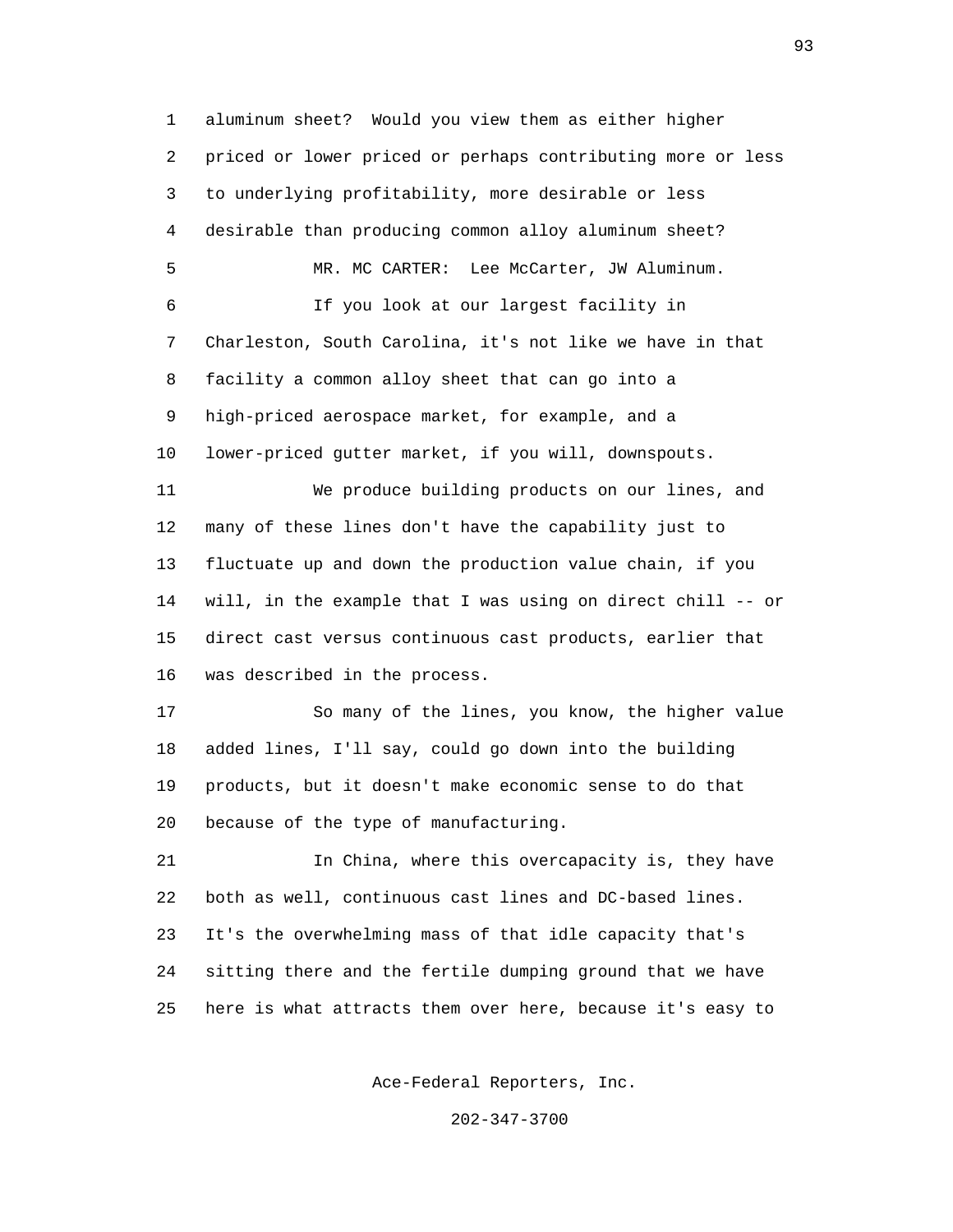1 send those high volumes of materials into these markets 2 here, just because -- and just dump them into them, if you 3 will, because of the simplicity and the consistency of that 4 product.

 5 MR. CORKRAN: Well, let me make the question a 6 little bit more concrete and draw it to the data that we 7 collected in the questionnaire. Because we were looking at 8 facilities that produced foil, for example, and plate, for 9 example, as well as other products on common production 10 equipment.

 11 Given your preference, does one or the other of 12 those products rate more desirable than the others, or are 13 you ambivalent as to which product you're producing, so 14 long as you are maintaining your target capacity 15 utilization for your overall equipment?

 16 MR. MC CARTER: Again, Lee McCarter, JW 17 Aluminum.

 18 I know each company might have a different view 19 on this, but we happen to participate in the terms you 20 used, a foil capacity and a common alloy sheet capacity. 21 And it's not typical that you would take your common alloy 22 sheet and you can't produce that on the foil capacity. 23 It's a different type of mill and product specifications, 24 annealing specifications and whatnot.

25 So it's not typical that you would go from

Ace-Federal Reporters, Inc.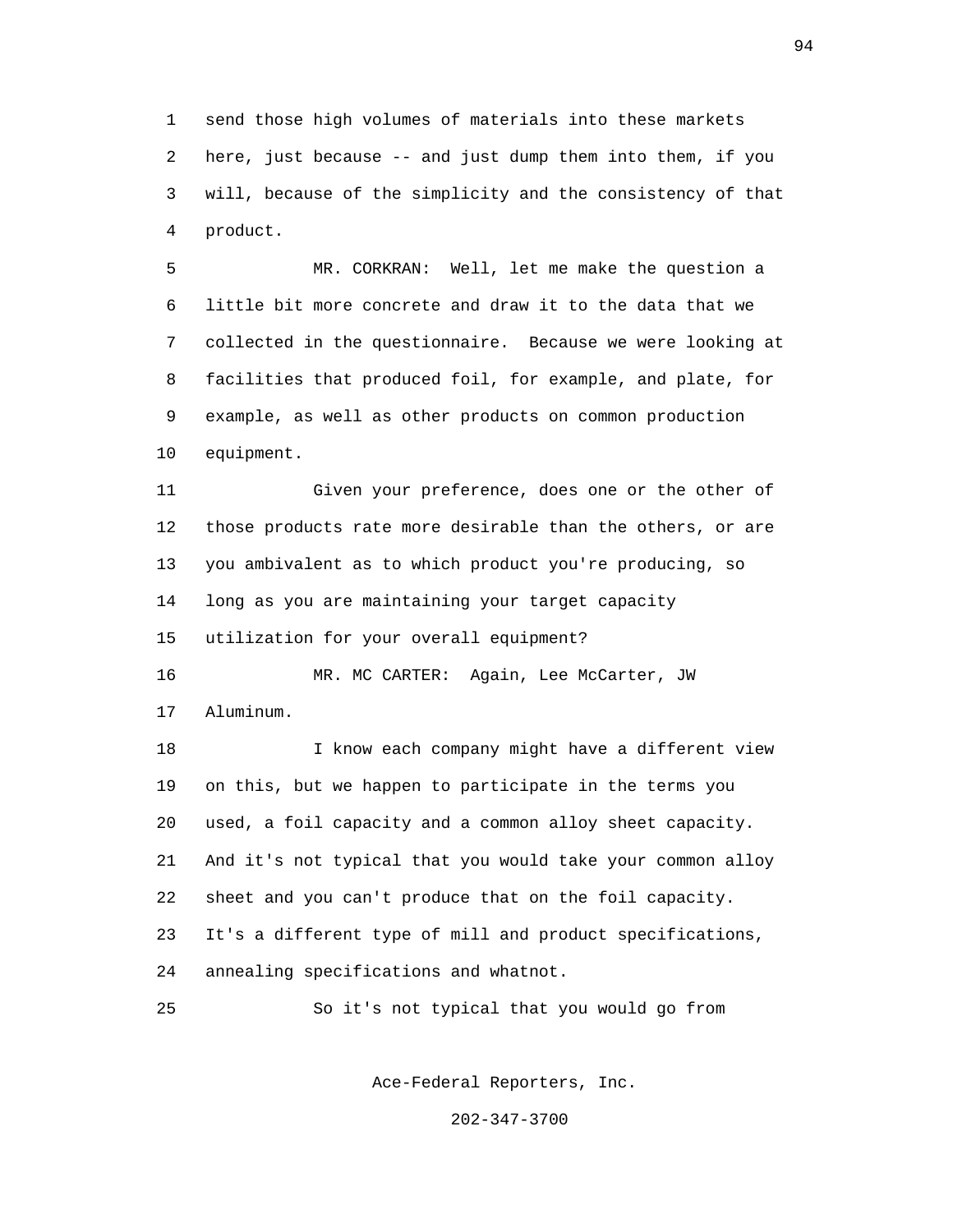1 common alloy to foil, if you will.

 2 And just like we had the foil case before the 3 group, the economic damage that's happened in that one as 4 acute as it is in the common alloy sheet. So I mean, 5 relative profit levels in either case, foil or sheet, are 6 not high enough. 7 MS. LANDA: This is Bea Landa from Novelis. 8 I can talk to the Novelis case. In our Oswego, 9 New York facility, we invested in the downstream assets for 10 automotive. So the process is different from common alloy 11 and automotive, but the upstream part is similar, right. 12 So, again, as I said in my testimony, we were 13 selling almost 100 million pounds more 10 years ago. So as 14 we see the Chinese imports come in around the late 2000s, 15 our profitability gets hurt and we look at what investments 16 we can make to keep surviving, because that was just going 17 downhill. 18 So we invested in these automotive assets, and 19 it's a profitable market. We would love to continue 20 investing in common alloy markets and have more investments 21 so we can compete there. But it needs to be a little bit 22 more profitable. We can't -- it's not interesting as is. 23 So that's why we're here and we're trying to get 24 some relief. 25 MR. STEMPLE: Buddy Stemple from Constellium.

Ace-Federal Reporters, Inc.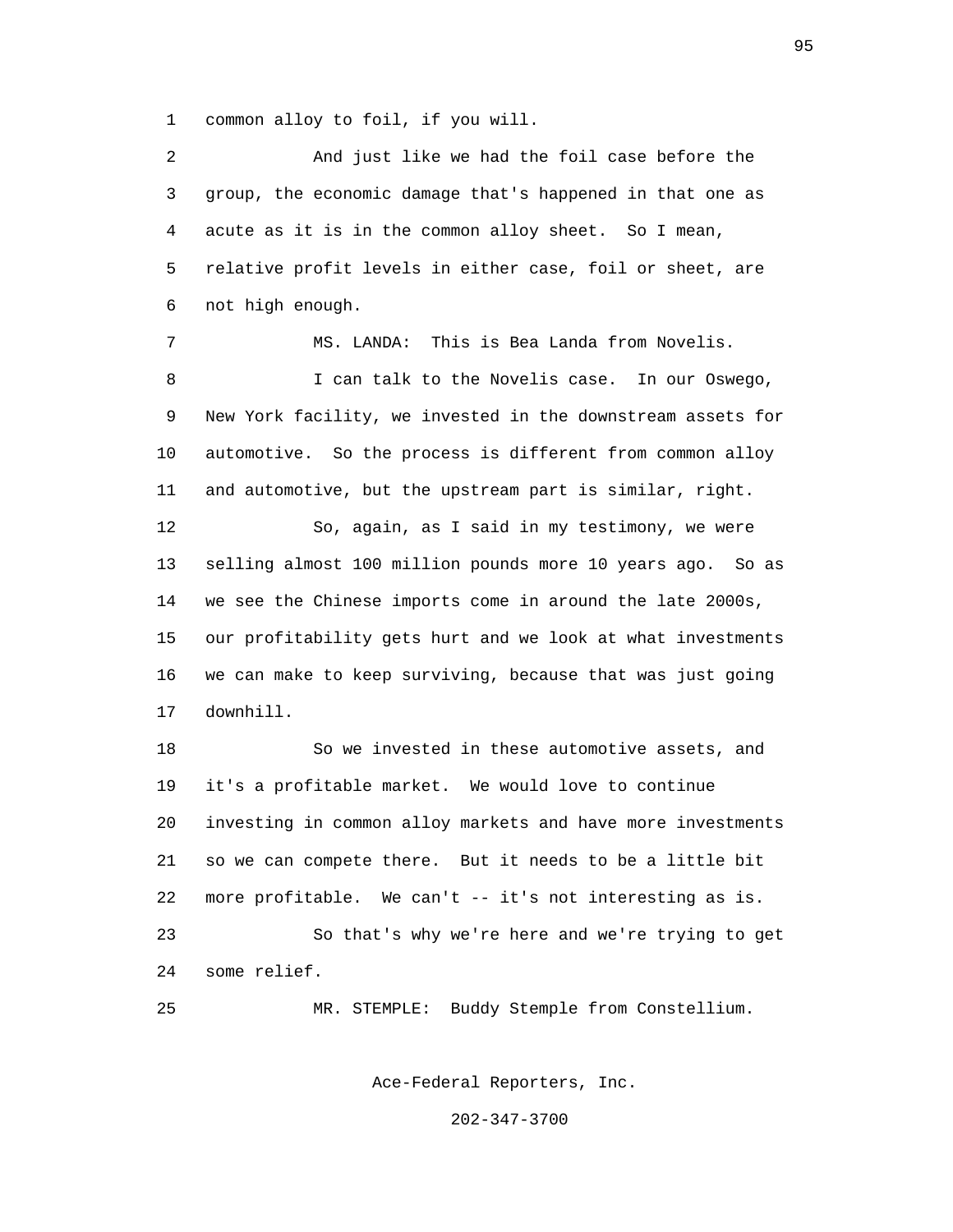1 We make common alloy coil and plate products, 2 aerospace, defense and general engineering. So you look at 3 the asset utilization, we have dedicated equipment for 4 plate casting, and dedicated equipment for coil casting, 5 the technology is a little different. They all go through 6 a scalper and a preheat. Most of the aerospace go through 7 a pusher type furnace, okay, which is another higher 8 performing level.

 9 And then the first step in hot rolling is a 10 breakdown mill. From that point on, it's totally different 11 assets, okay.

12 MR. ROSENTHAL: Paul Rosenthal.

 13 I just want to amplify a little bit some of the 14 answers you've heard so far. Because it's an important 15 element to your understanding the industry, this industry 16 has suffered. You've heard some of the testimony earlier 17 that what's happened as a result of the Chinese increased 18 volumes and pricing, low pricing, that some of the 19 companies have chosen to de-emphasize sales of certain of 20 the products, of the like products, and retreated to 21 niches, if you will, where the Chinese aren't attacking as 22 aggressively because there aren't the high volumes that the 23 Chinese can make and ship economically.

 24 That to me is injury, because you can't continue 25 to retreat into smaller niche volumes forever, because

Ace-Federal Reporters, Inc.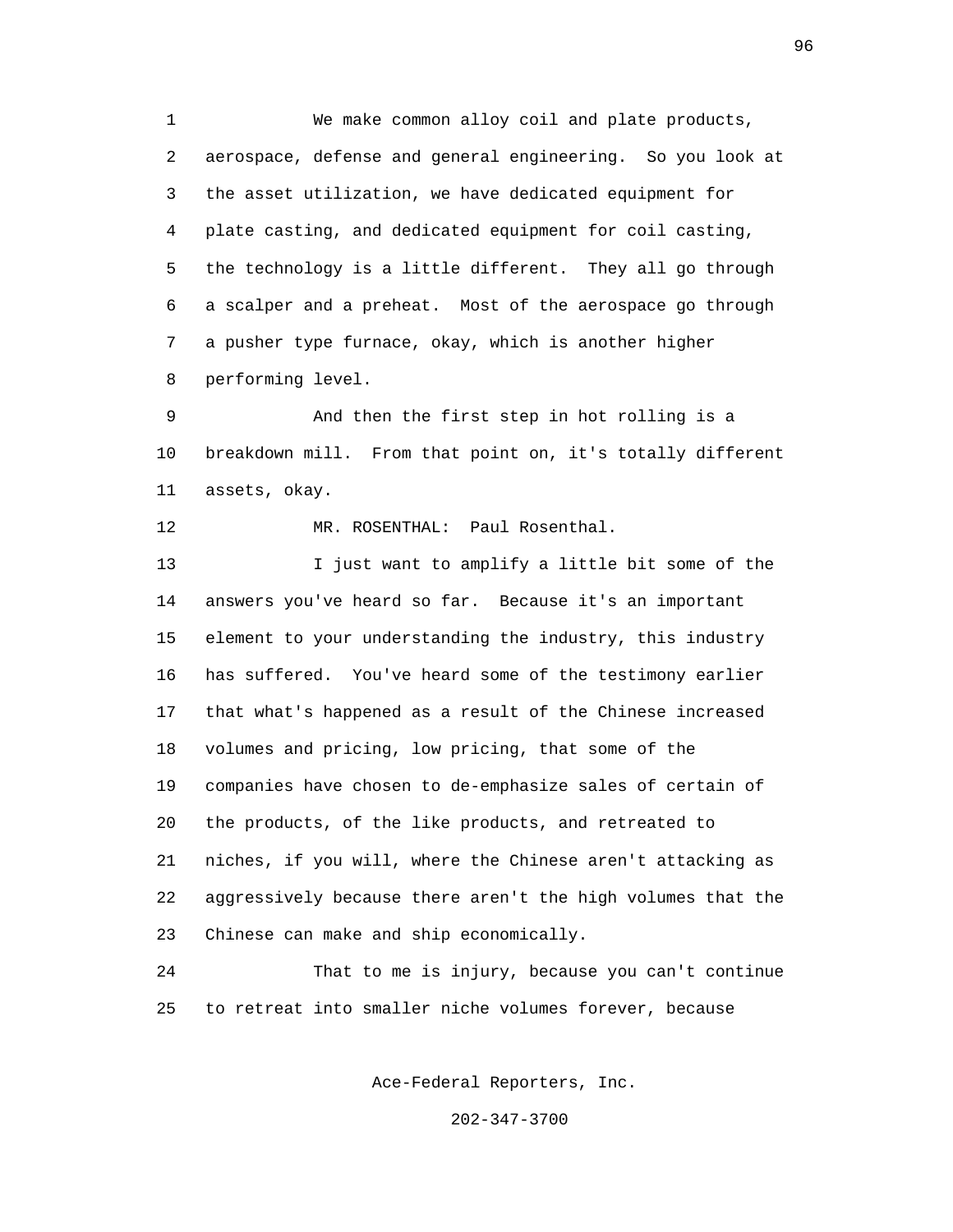1 ultimately you're losing capacity, you're losing jobs of 2 those who are producing those products, and you -- you're 3 not getting the throughput that you need in order to 4 continue to make an efficient product that is ultimately 5 profitable.

 6 So you can't really shrink yourself into 7 profitability and frankly supply the market.

 8 One of the bromides that I know I have admit to 9 using and some other petitioners counsel, when we 10 confronted Respondents, we said well, you guys no longer 11 produce this product, and therefore we have to get it from 12 the Chinese, for example, is well, that's the same as the 13 young boy who throws himself on the mercy -- after he kills 14 his parents, he throws himself on the mercy of the court 15 because he is an orphan.

 16 We can't get this product because we decided 17 we're going to buy this from the Chinese, because it's 18 lower priced, and now you're not producing it. Well, 19 that's the problem that you see in a lot of these cases, 20 where the capacity has been reduced, products have been not 21 abandoned but less favored because they're not profitable. 22 And that people won't bid on some of these because they 23 can't make money on it.

 24 I never heard the phrase put dollar bills on our 25 products as we ship them out. But after a certain point,

Ace-Federal Reporters, Inc.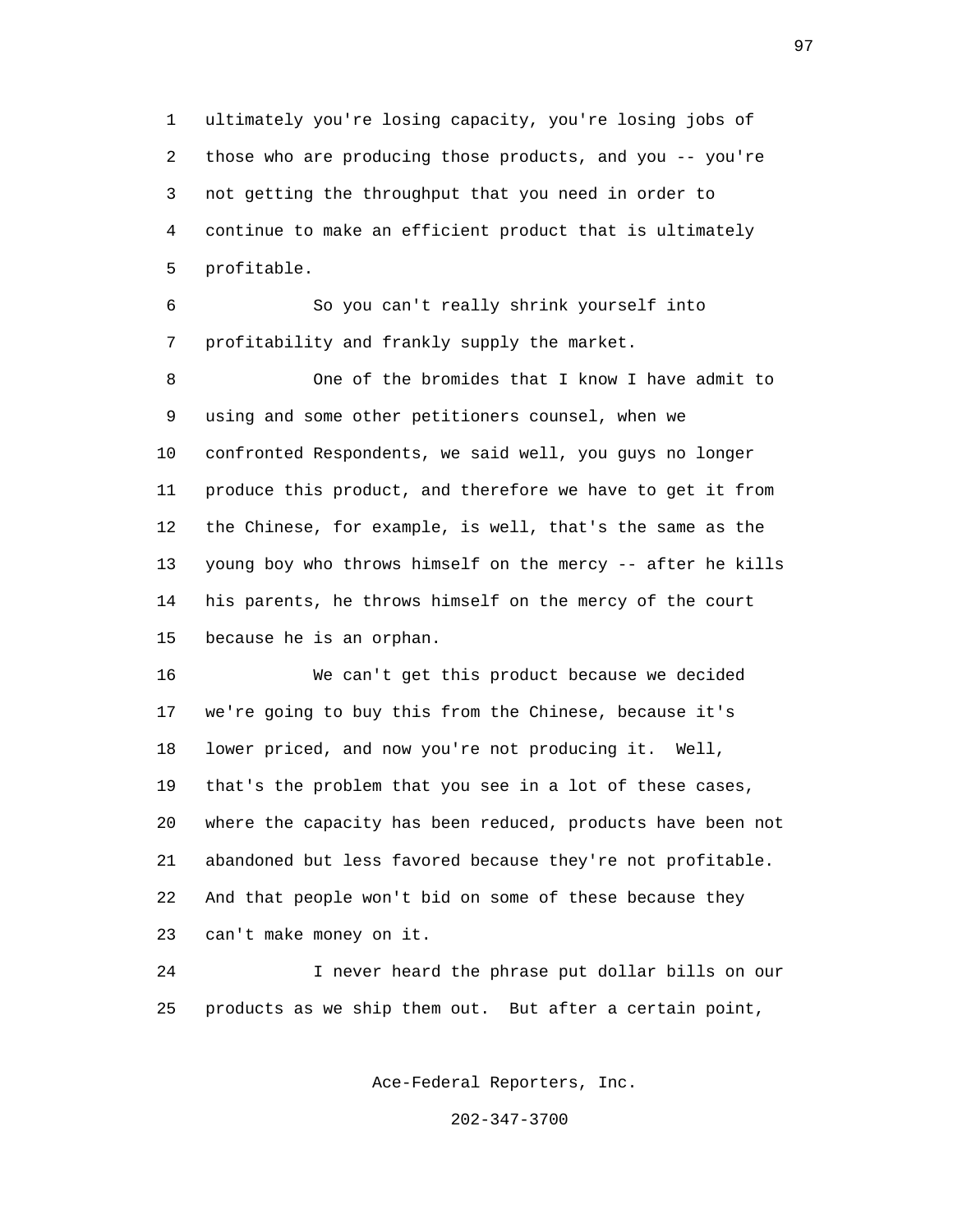1 you figure out we can't make money at these prices so we're 2 not going to produce these particular products.

 3 And it is not an answer to say well, don't 4 worry, you can go and invest \$400 million or some number 5 and you can produce automotive and that will make you 6 overall as a company profitable.

 7 But it's still injury, you're still getting 8 injured on common alloy sheet, which is the like product 9 we're talking about here. It's not -- it's not a remedy to 10 say, okay, you can go produce something else that's 11 profitable.

 12 If you're driven out of common alloy sheet, that 13 is not a good thing, that's what the law is all about. 14 MR. MC CARTER: One other comment I would make 15 on that, just to be -- and also, the proliferation of 16 products or the niche products, it's a death spiral. 17 Because what happens is not only are you trying to 18 participate in a shrinking market, but as you get more 19 niche products, you're starting and stopping your equipment 20 more and more, which is making your ability to produce less 21 and less.

 22 So you have to think of that as well when you're 23 considering commonality.

 24 MR. HERRMANN: Mr. Corkran, I'm sorry to 25 interrupt. Ms. Hart needs to depart, so could I ask if the

Ace-Federal Reporters, Inc.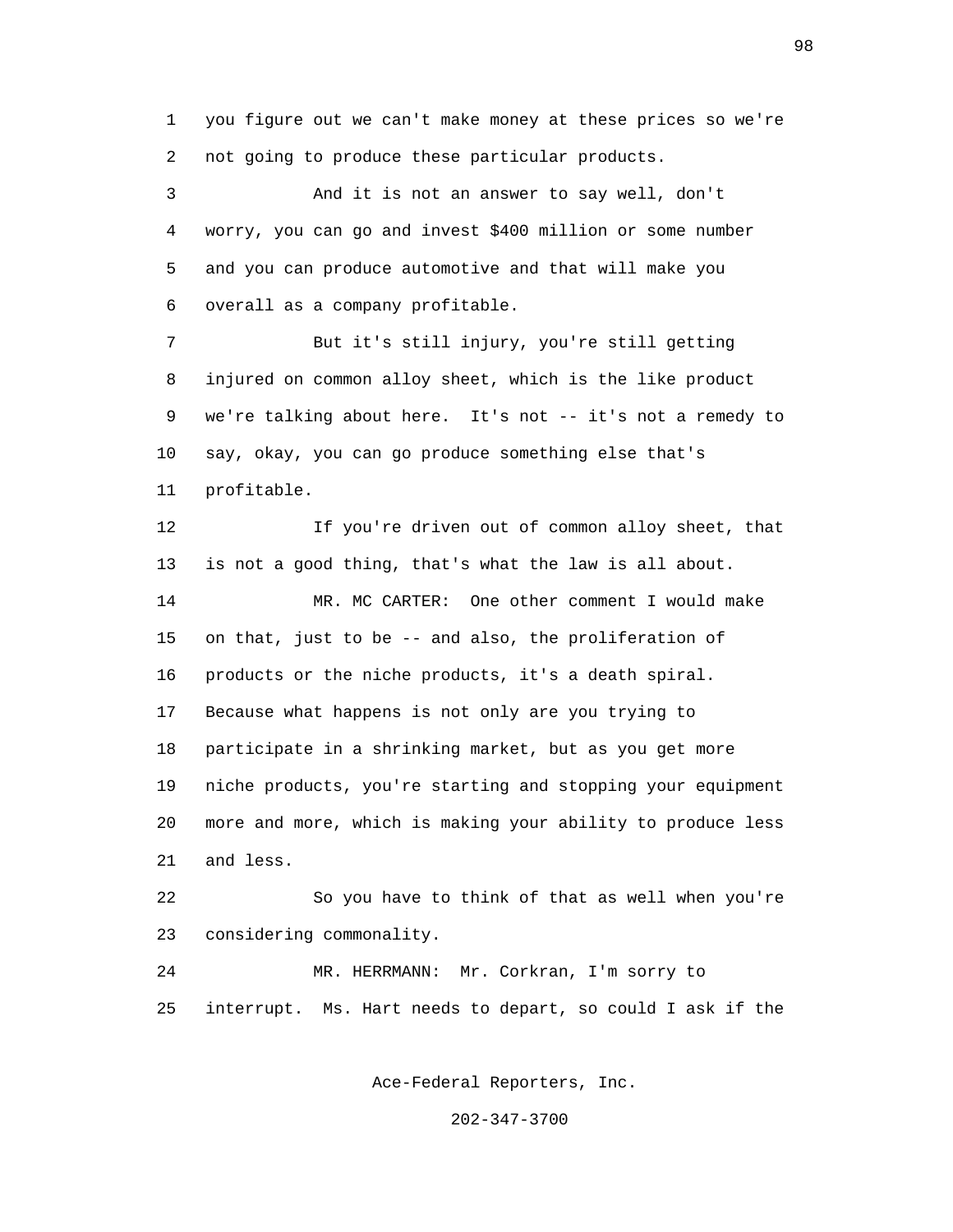1 panel has any other questions for her, to direct them to 2 her now so that she might be able to leave?

 3 MR. CORKRAN: Ms. Hart, at this point we don't 4 have any questions. If we do, may we transmit them to you 5 in the next day or so?

 6 MS. HART: Yes, absolutely. Thank you. And 7 thank you very much. And happy holidays to everybody.

 8 MR. CORKRAN: Pulling together all the different 9 strands of testimony, let me ask if you would individually 10 look at your producer questionnaires, there's a question 11 that covers shared capacity. But I think from what I'm 12 hearing that part of the answer may lie in some additional 13 information on where there's common equipment and where 14 that equipment branches off.

 15 So if I could ask for a little more detail in 16 the postconference brief, I think that would help clarify 17 some of the things that I'm seeing in the data or at least 18 raising questions in my mind in the data.

 19 My next question has to do with looking at some 20 of the import trends. My colleague asked about an increase 21 in imports that occurred in 2015. I know it's hard to get 22 into -- perhaps into the minds of another supplier, but I'm 23 going to ask about 2017, because we do see higher levels of 24 imports from China in 2017.

25 But to what -- what is the impact of the U.S.

Ace-Federal Reporters, Inc.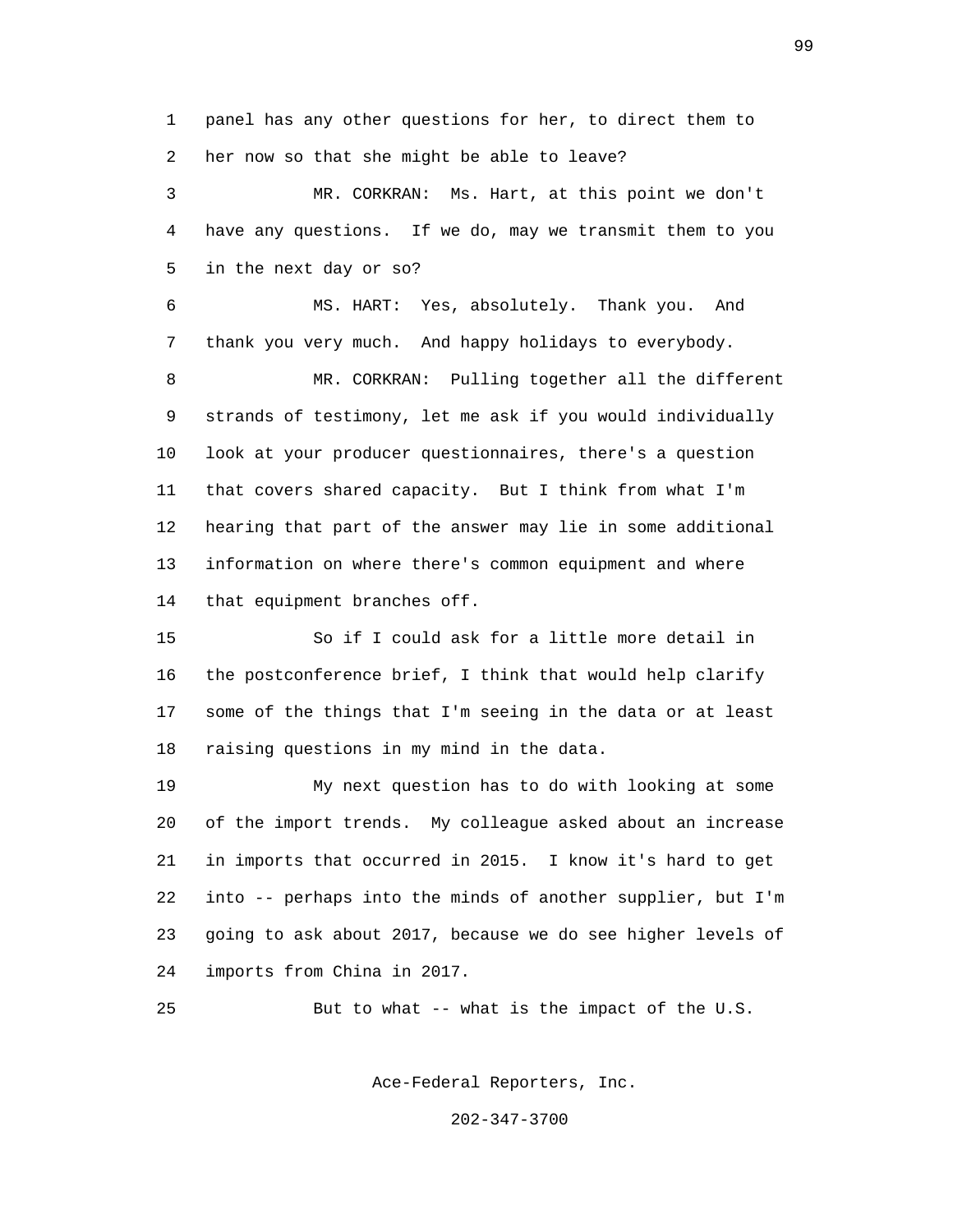1 Department of Commerce's 232 investigation? Granted, they 2 have not, so far as I'm aware, they have not reached a 3 conclusion to that proceeding, but it was announced, it was 4 announced, and it is information that has been placed in 5 the market.

 6 From what you have heard, has there been an 7 impact from the announcement of that proceeding, in terms 8 of imports in the market, and particularly those from 9 China?

 10 MR. MC CARTER: Lee McCarter from JW Aluminum. 11 At this point, clarity and understanding of that 12 232 would be welcomed, how about that, I'll say that. So I 13 haven't seen any action, our company hasn't seen action, 14 from that specifically in the overall markets, because it 15 is very unclear as to what the action is going to be by us, 16 as well as our customers.

 17 MR. CORKRAN: The reason I ask is I and others 18 at this panel followed steel markets fairly closely, and 19 there -- it has been at least some press to the effect that 20 at least for some suppliers, the announcement of that 21 proceeding may have created an incentive or a reason for 22 imports to enter the market in higher volume.

 23 I was wondering if that -- if something similar 24 may have been published with respect to the aluminum 25 market.

Ace-Federal Reporters, Inc.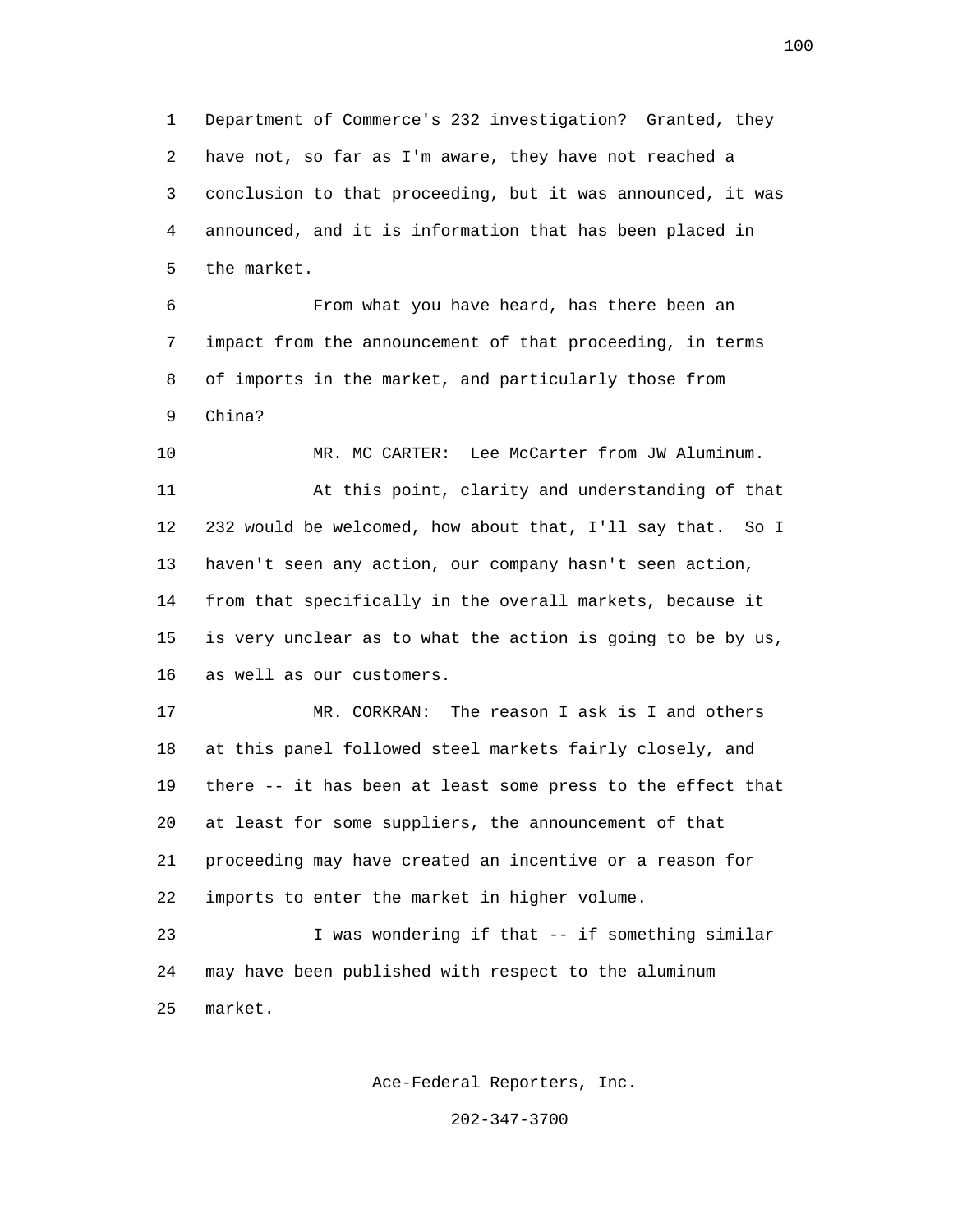1 I know you've already committed to a like 2 product analysis in your postconference brief. I do wonder 3 if you can talk a little bit more, maybe even just 4 conceptually, about why can sheet would be considered -- is 5 not within the scope and should not be considered a 6 candidate for an expanded domestic like product. 7 You know, I -- in the slides, there's a 8 reference to the wide array of -- the wide array of 9 downstream products that are produced from this, the 10 continuum of gauges and widths and alloys and tempers. 11 It sounds like the product within the scope has 12 a great many different characteristics. What makes can 13 stock or can sheet so different? 14 MR. ROSENTHAL: Paul Rosenthal. Some of the 15 testimony earlier addressed that, and rather than repeat 16 that right now, if it's all right with you, Mr. Corkran, we 17 will address this in great detail, some might say 18 nauseating detail, in our postconference brief. But we 19 will address every one of the six factors and where the 20 bright lines exist. 21 MR. CORKRAN: I will be sure to have my 22 Pepto-Bismol handy when I read it. Thank you very much. 23 (Laughter.) 24 MR. CORKRAN: I do know that my colleagues have 25 at least one more question. When you do the analysis or

Ace-Federal Reporters, Inc.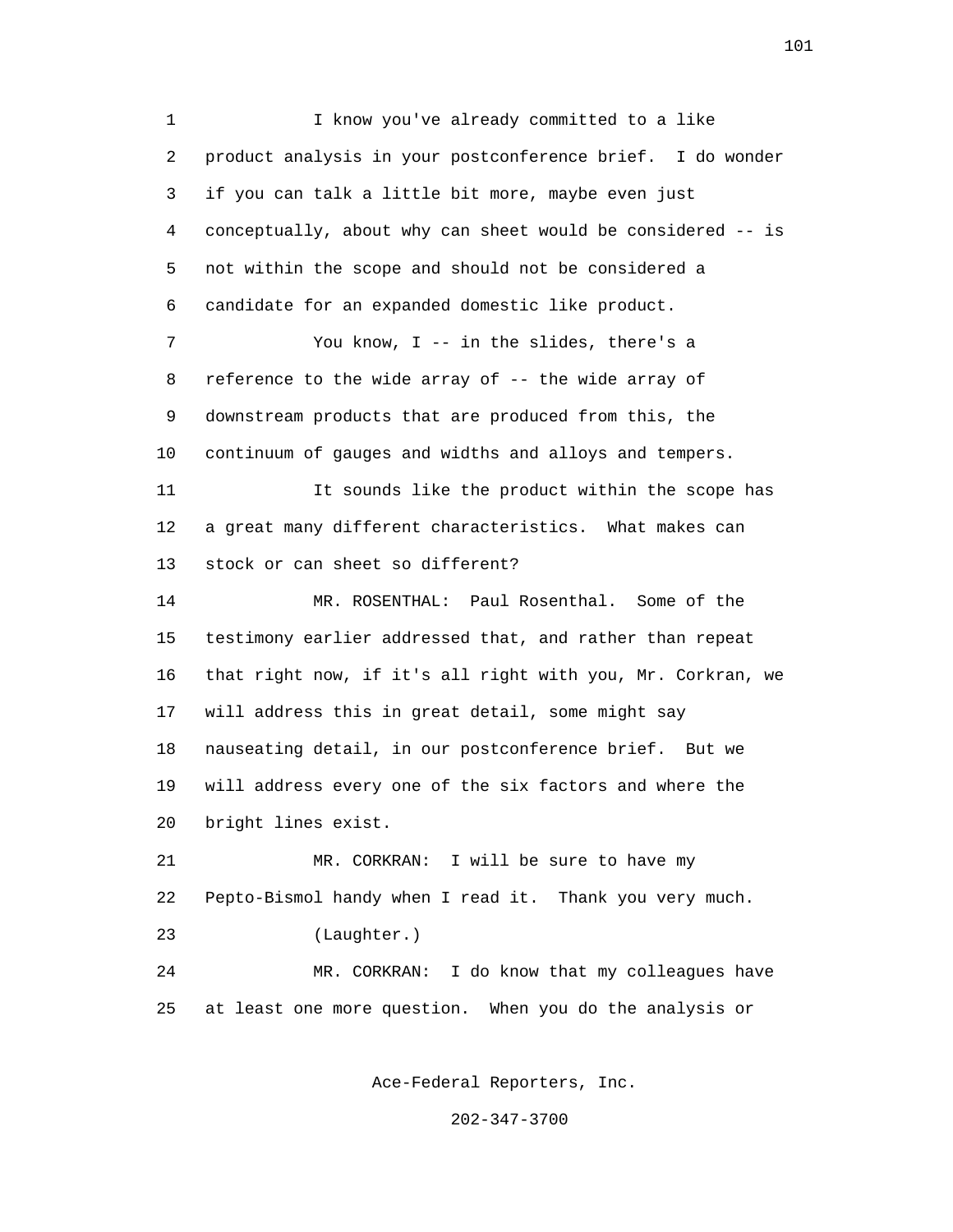1 summarize the analysis in your brief, could you indicate 2 whether other products that the Commission has looked at, 3 such as tin mill black plate in the context of cold-rolled 4 steel, if that sheds any particular light on the situation 5 for in type of product or not. 6 I do understand that each case needs to stand on 7 its own, and I wasn't trying to suggest that. But is it 8 instructive in some general sense. 9 MR. ROSENTHAL: Paul Rosenthal. 10 Mr. Corkran, I've been, as you know, involved in 11 a few steel cases, and I've tried to see the analogous 12 products, whether it's a hot-rolled versus cold-rolled 13 versus clad versus tin mill. I mean, and we know that the 14 Commission has found those all to be separate like 15 products, not to mention plate. 16 And I was trying to ascertain or think what's 17 similar and what's different in the aluminum flat-rolled 18 product array. 19 And yes, they're all -- and over time, the 20 Commission has drawn different lines on flat-rolled steel 21 products. 22 So this being the first case in aluminum on 23 common alloy sheet, all these are fair questions and ones 24 that we are trying to do our best to find those clear, 25 bright lines that are understandable and that the

Ace-Federal Reporters, Inc.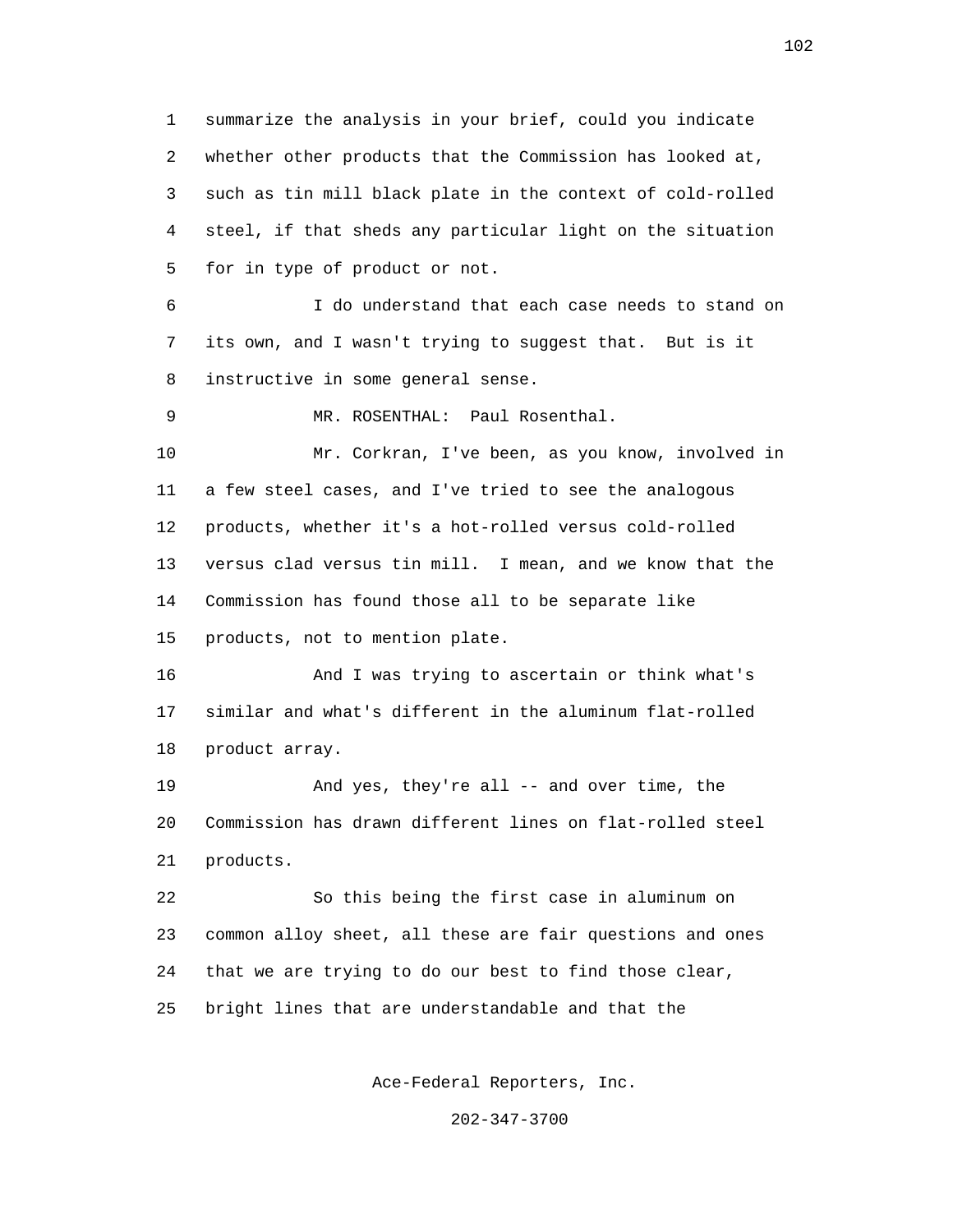1 Commission will say yes, you're right, this is the right 2 place to draw that line.

 3 So we'll look at the tin plate issue, until I 4 believe there is a review coming up on that one, coming up 5 soon. We are revisiting these issues in any event. But 6 yes, we will do that. 7 MR. CORKRAN: Thank you very much. 8 With that I have no further questions, but I'll 9 turn to Mr. Comly. 10 MR. COMLY: This is Nate Comly. I do have a 11 question. So we talked about the can stock, but could you 12 also address the brazing sheet and look at it with the six 13 factors in mind. 14 So the Respondents suggested in their opening 15 statement they may be pursuing something with brazing 16 sheet. 17 MR. ROSENTHAL: We will certainly do that. 18 That's not one we had thought about, but that's true. 19 MR. COMLY: And could you explain what is 20 brazing sheet to a novice, please? 21 MR. ROSENTHAL: That was going to be my first 22 question after we were done. 23 MR. STEMPLE: This is Buddy Stemple. 24 Brazing sheet is generally a multiple alloy 25 package predominantly used in the production of heat

Ace-Federal Reporters, Inc.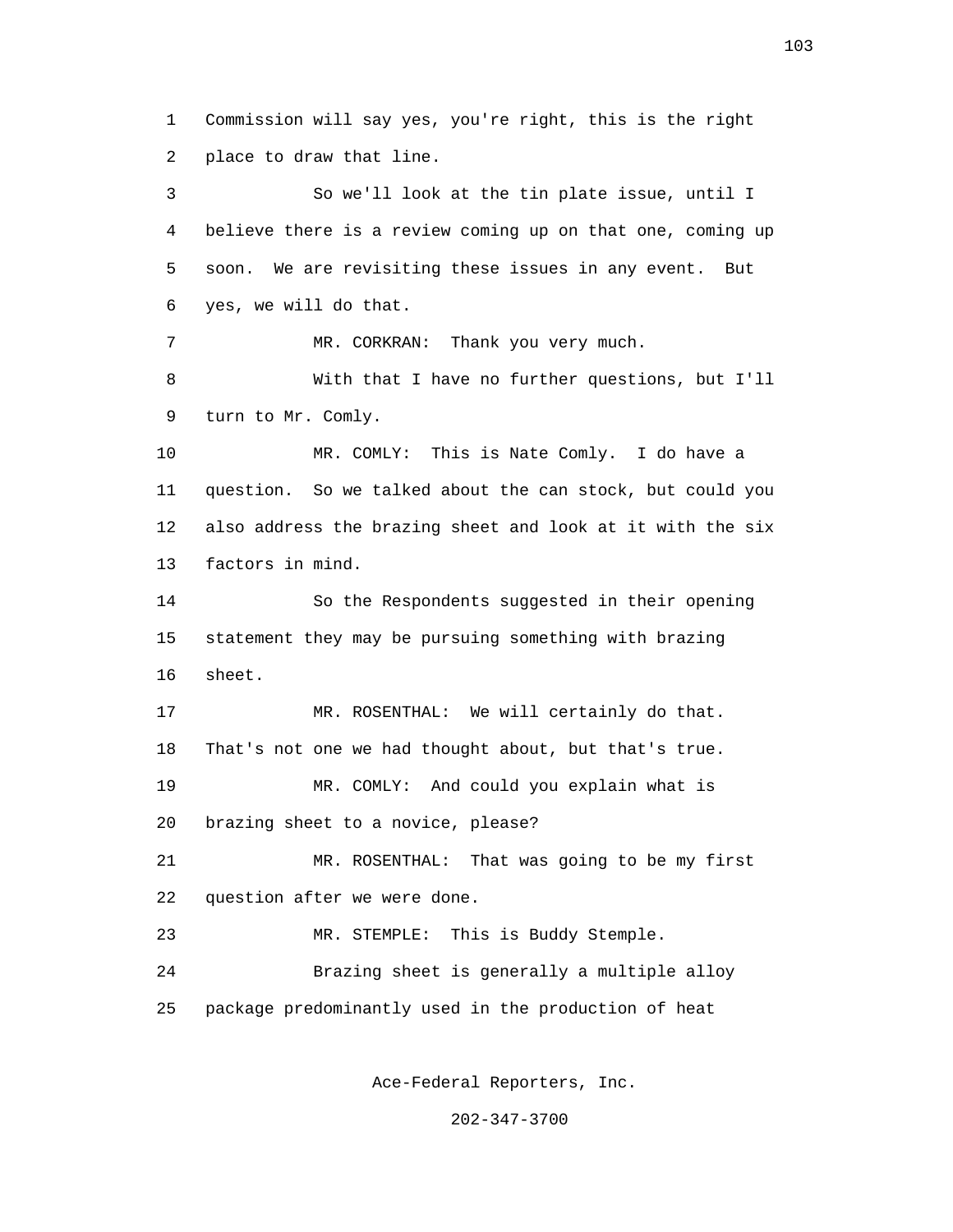1 exchangers. You will generally have the core of a 3003 for 2 strength, and the material that's clad onto it generally 3 can be a 4000 series or some 7000 series for building and 4 construction applications.

 5 But in the heat exchanger making process, the 6 parts are made, the exchanger such as a radiator is 7 assembled, and it's put into a vacuum furnace.

 8 And the material that's on the outer edge or the 9 clad material will actually melt at a lower temperature 10 than the core. And that's what really gives the heat 11 exchanger its strength and holds it together.

 12 There's some applications in building products 13 that are like siding that's clad with 7000 series on one 14 side, and that gives it just protection against corrosion. 15 So those are two examples.

 16 MR. COMLY: Thank you. And I'm not going to go 17 into asking about six factors, because I am sure they will 18 be addressed ad nauseam, unfortunately for me.

19 (Laughter.)

 20 In the recent ITC publication on aluminum 332 21 report, it notes that there is an effort by the Chinese 22 central government to curb overcapacity in the Chinese 23 aluminum industry. Has this effort had any impact on the 24 subject product capacity or the industry in general in 25 China?

Ace-Federal Reporters, Inc.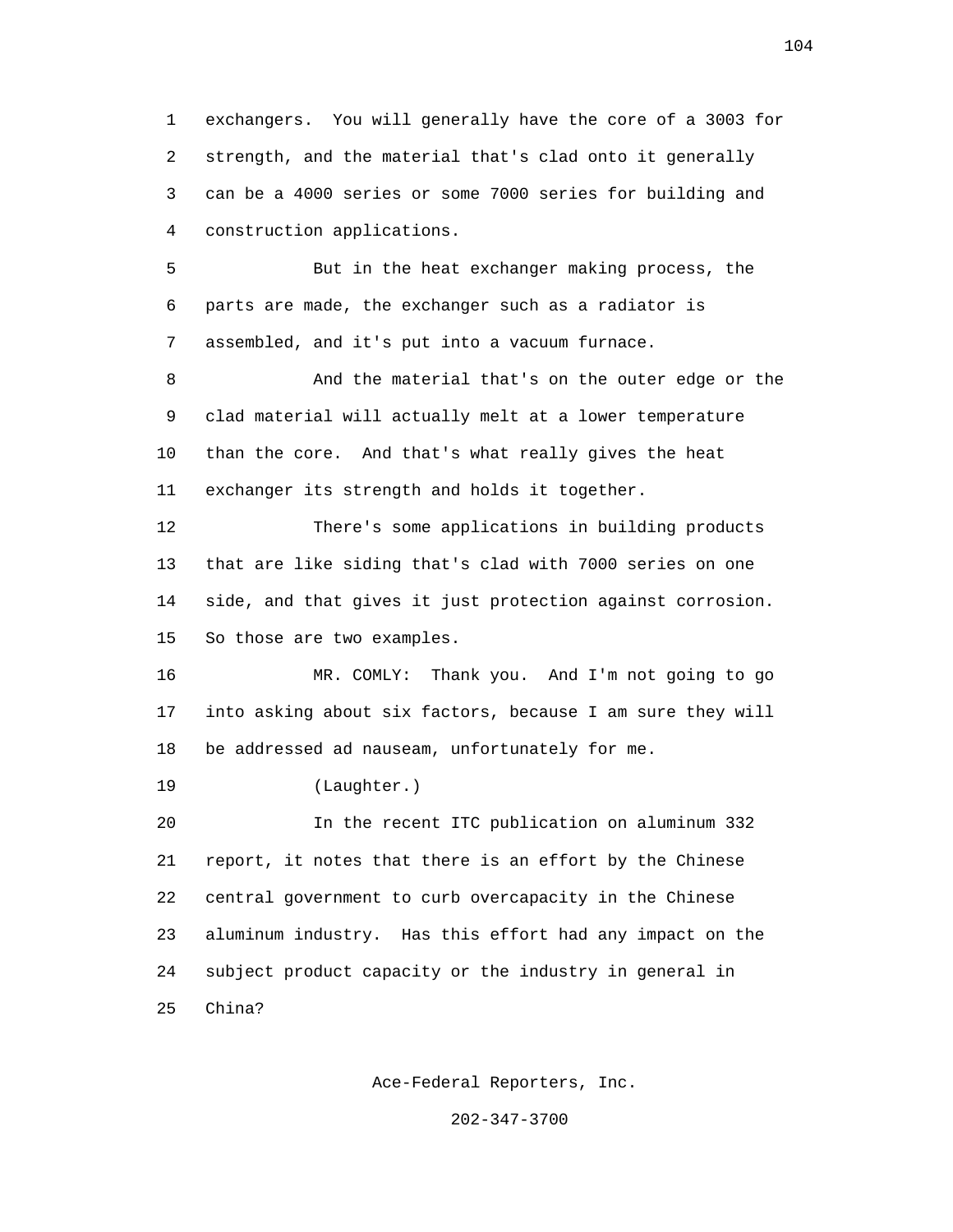1 MR. ROSENTHAL: With respect to the 2 announcements, Paul Rosenthal, I think it's fair to say the 3 answer is no, if you take a look at the last couple of 4 slides in our handout, you can see that the Chinese 5 capacity and overcapacity continue to grow, and I would say 6 since the question about steel was asked, similar 7 statements have been made about steel over many years. 8 One mill may be taken out of commission and two 9 new mills started. I think in the world of aluminum, a 10 similar process has taken place, where overall, year after 11 year, capacity continues to grow and excess capacity along 12 with it. 13 MR. STEMPLE: Yeah, Buddy Stemple again. 14 To my knowledge, those announcements that you're 15 referring to have been primarily centered on primary 16 production and not rolling. And again, you may close down 17 a small old plant, but you replace it with a massive, new 18 technology. 19 MR. COMLY: Thank you for your responses. 20 And I have one last question, and you may not 21 know the answer to this, but I am going to ask the 22 Respondent panel this so I might as well ask you. Do you 23 know what the transportation cost is to bring this product 24 from China to the U.S.? 25 MR. HERRMANN: I think we can check on that and

Ace-Federal Reporters, Inc.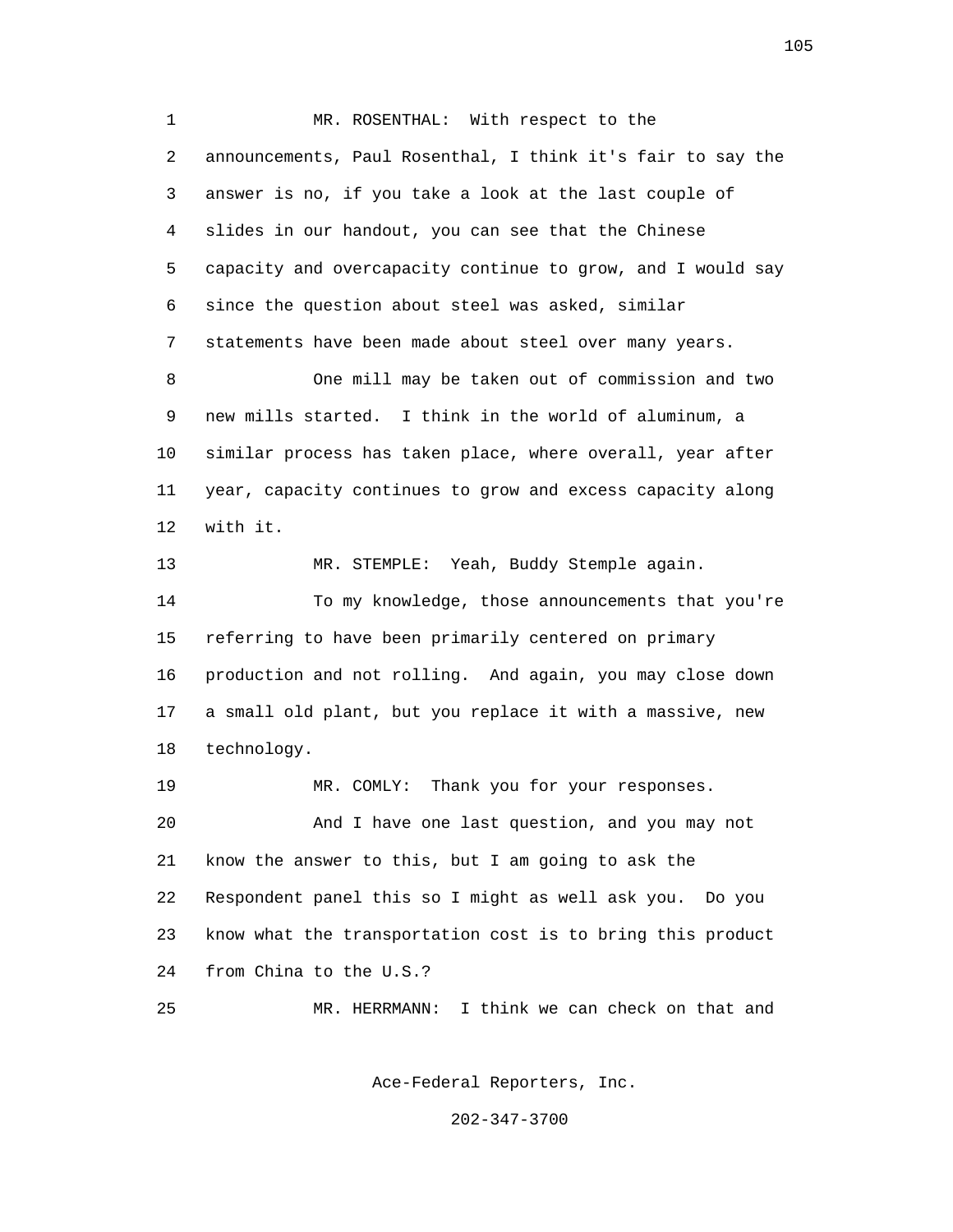1 get you any information we're able to in our postconference 2 brief. But I don't know that we've got that for you at 3 this moment.

 4 MR. COMLY: Okay. Thank you. And that's all 5 the questions I have. I would like to thank the industry 6 witnesses today. It's very helpful, thank you. 7 MR. CORKRAN: My colleagues, are there other

8 questions, other questions for this panel?

 9 I do -- I do have one final question, and that 10 is this case is a little bit unusual in terms of how it is 11 beginning. And so I just had a question for each of the 12 industry witnesses, as you represent your companies here 13 today.

 14 In a public forum, I would just like to know, is 15 it your contention that the domestic industry producing 16 this product is materially injured or threatened with 17 material injury by reason of common alloy aluminum sheet 18 from China? Just in a public forum, I would just like to 19 know whether you are contending that or not.

 20 MR. MC CARTER: Lee McCarter, JW Aluminum. 21 Absolutely.

22 MR. STEMPLE: Buddy Stemple, Constellium.

23 Absolutely.

24 MS. LANDA: Bea Landa, Novelis.

25 Absolutely.

Ace-Federal Reporters, Inc.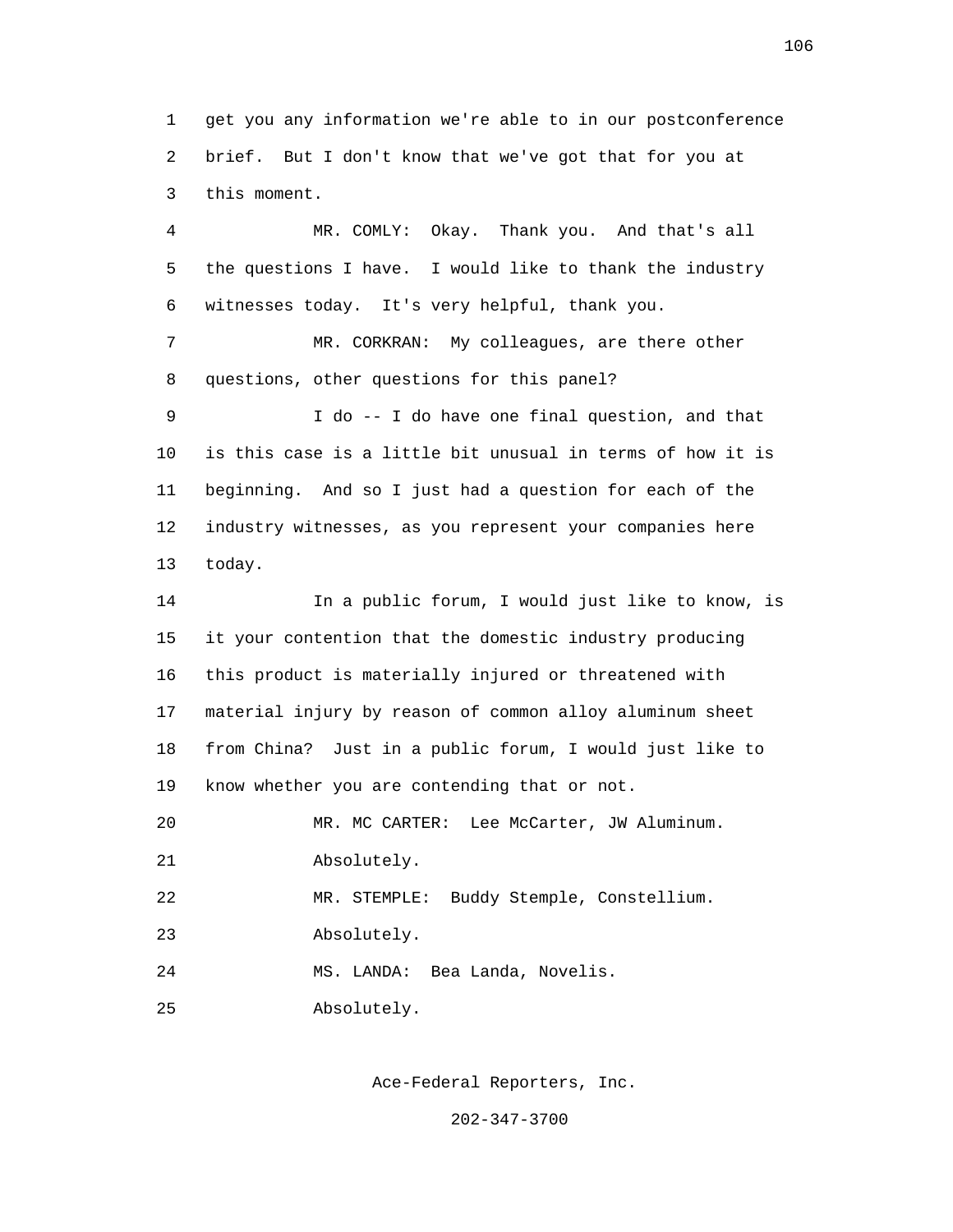1 MR. BOITTIAUX: Patrick Boittiaux.

2 Absolutely.

3 MR. CHEVALIER: Paul-Henri Chevalier.

4 Yeah, absolutely.

5 MR. CLEGG: Aleris, yes.

 6 MS. BURKE: I just have one question, and you 7 can just answer it in post conference. I'm just trying to 8 get an idea of when contracts are negotiated, at what time 9 of year, and this goes to the pricing formulas

10 conversation.

11 11 I just wanted to clarify my questions on slide 12 9, and I want to be very clear on this. Lost sales, lost 13 revenue allegations come from the U.S. producers saying a 14 shift in sales. I'm trying to make -- I want to know, are 15 you suggesting that the question that went on the lost 16 sale/lost revenue survey to purchasers, that all of their 17 answers which you've listed on this slide were shifts. 18 That's where the question is.

 19 MR. HUDGENS: I might add that I believe that 20 your mailing list was based on our lost sales allegations. 21 So every purchaser that received this questionnaire was an 22 allegation made by these six producers that there was a 23 lost sale. So that's -- that was in response to a lost 24 sale allegation that was specific. It was not -- this 25 wasn't sent to all the purchasers. It was only sent to

Ace-Federal Reporters, Inc.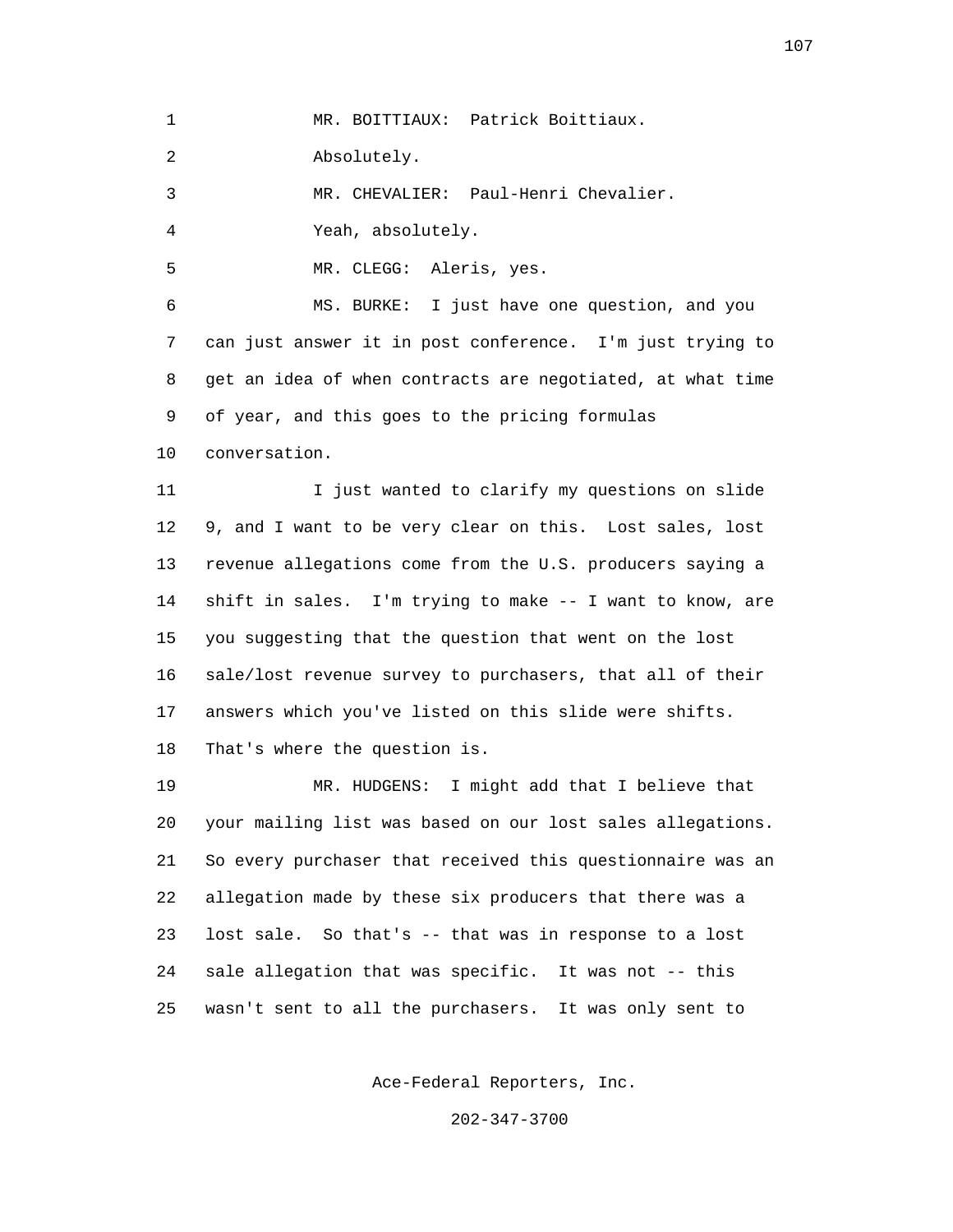1 purchasers where there was a lost sale allegation.

 2 And since that's the case, if you said I bought 3 this instead of I bought Chinese imports instead of 4 domestic production, we believe that would be a shift. 5 MR. ROSENTHAL: Ms. Burke, thank you, I 6 appreciate that. Because we were -- I had more to say on 7 this. But in the not too distant past, before you adopted 8 this questionnaire or this particular form, the Commission 9 would ask the purchasers about whether the lost sales 10 allegations were true or not and the purchasers would often 11 say no, because the petitioners alleged there were 100 tons 12 lost on a sale on January 3, 2016, and they would say no. 13 And of course, you would later find out well, it's because 14 the sale was for 90 tons on January 8. But they would 15 simply say no, and you didn't have better information. 16 So I thought the Commission did a really good 17 job by changing the nature of the questionnaire so that it 18 was more difficult to evade the allegation of lost sale. 19 And so you're right, the question doesn't say 20 did you shift. It says did you purchase instead of. We 21 shorthand called it a shift, but I can see the difference 22 between shift and instead of. 23 From our point of view, all of these who said 24 instead of were essentially lost sales. 25 MR. MC CARTER: Ms. Burke, just to clear up so I

Ace-Federal Reporters, Inc.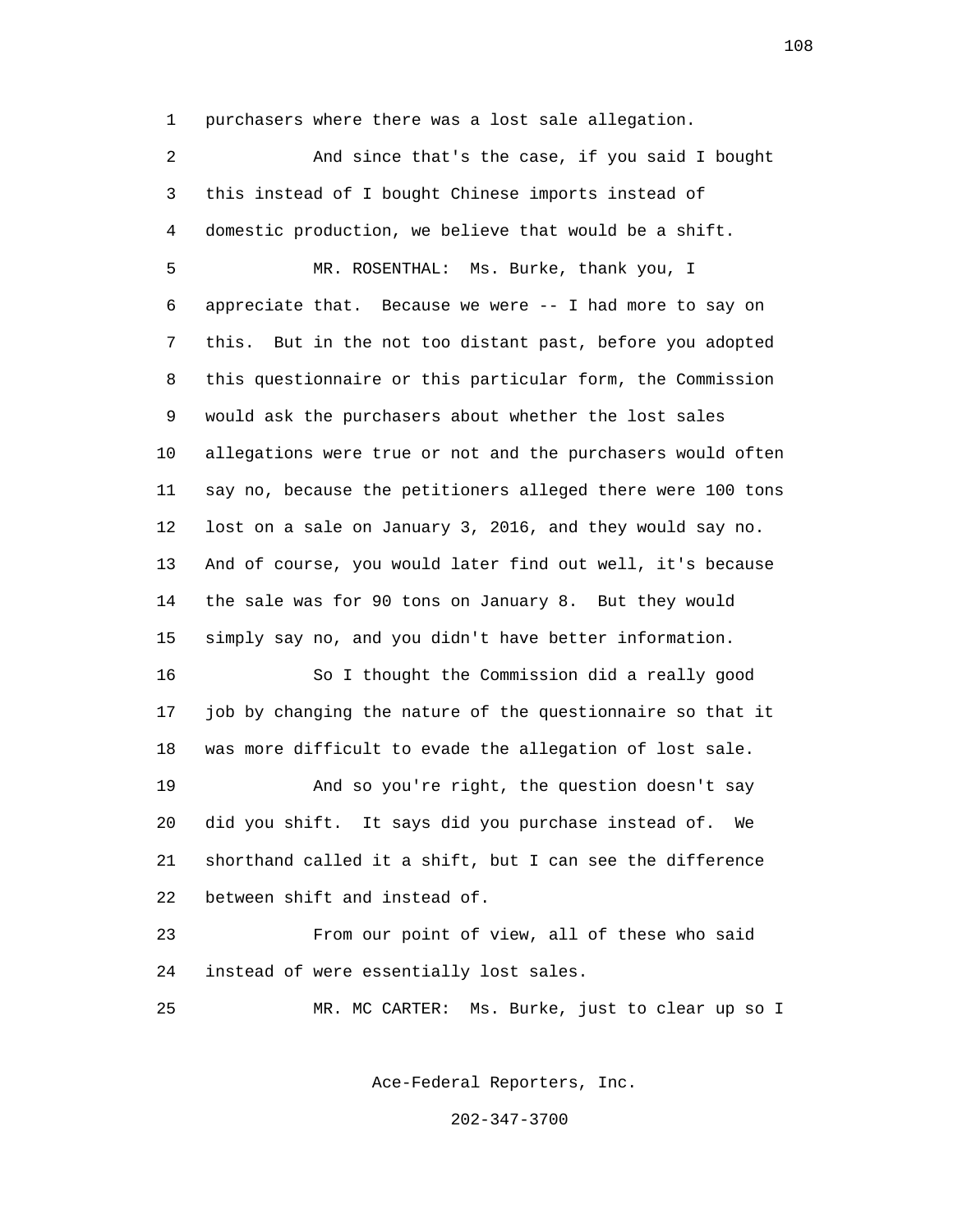1 don't get these guys calling us over the next days, right, 2 post-petition stuff, the contracts are annual contracts 3 generally speaking, they're generally done in the fourth 4 quarter of a given year. It's not to say that you won't 5 have a one-off as you go through the year for some reason. 6 Generally speaking they are annual and there can 7 be some fourth quarter contracts as well. Fourth quarter 8 annual contracts is what the industry is. 9 MS. BURKE: Great. Just to be back, you 10 mentioned that your opinion is that the -- the purchasers 11 that said that they purchased instead of. Are you also 12 suggesting that the quantities that they reported are also 13 all shifts on site? I just want to be clear that it's not 14 just the number of purchasers, it's also the quantities 15 that they have reported on the questionnaire that you are 16 suggesting are shifts. 17 MR. HUDGENS: Yes. 18 MS. BURKE: That's it. 19 MR. CORKRAN: Thank you. 20 With that, I would very much like to thank the 21 panel. Thank you for your testimony today. It has been 22 very helpful. We will take a five-minute break right now 23 as we change panels. 24 (Recess.) 25 MR. CORKRAN: I believe we are ready to resume

Ace-Federal Reporters, Inc.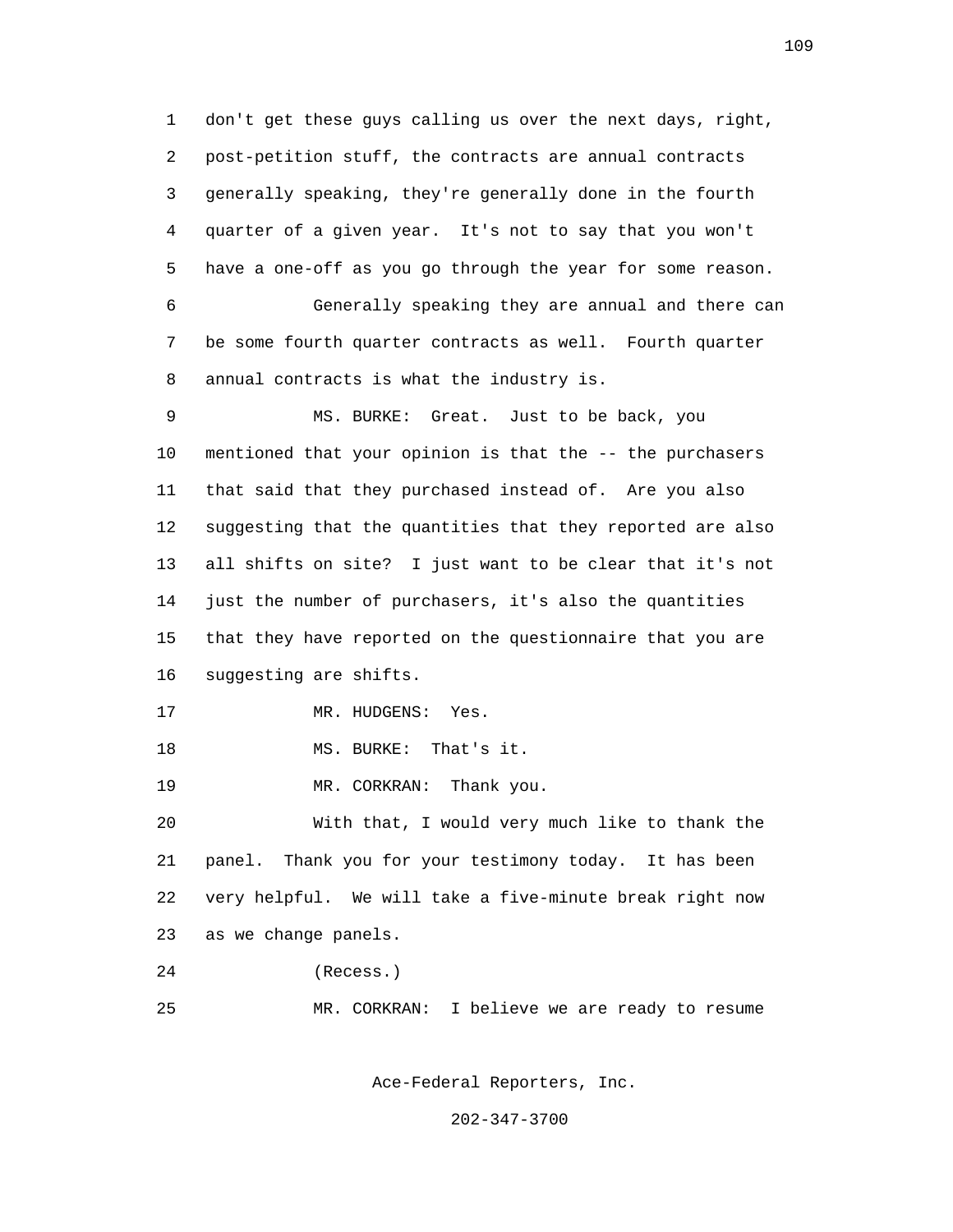1 the conference.

 2 Are there any preliminary matters before we 3 begin with testimony? 4 THE CLERK: There are no preliminary matters. 5 MR. CORKRAN: Thank you very much. 6 Ms. Mowry, you may begin when you are ready. 7 MS. MOWRY: Thank you very much. I appreciate 8 the time taken to put the presentation up, but that is when 9 Mr. Cannistra starts. So if it would be possible to raise 10 the lights a little for my old eyes? Thank you, appreciate 11 that. 12 Okay. Good afternoon. Kristin Mowry again of 13 Mowry & Grimson appearing on behalf of the National Marine 14 Manufacturers Association and one of its members, importer 15 C.E. Smith Company, as well as on behalf of the 16 Recreational Vehicle Industry Association. 17 Before we turn to our witnesses, let me say that 18 we admittedly are not a normal full board Respondents' 19 panel. We have today two sets of witnesses discussing two 20 discrete parts of the market. 21 While we are just gaining access to the record 22 now, we do believe that the domestic industry is actually 23 not being currently injured and in any event they have 24 failed to demonstrate a causal nexus between Chinese 25 imports and perceived injury.

Ace-Federal Reporters, Inc.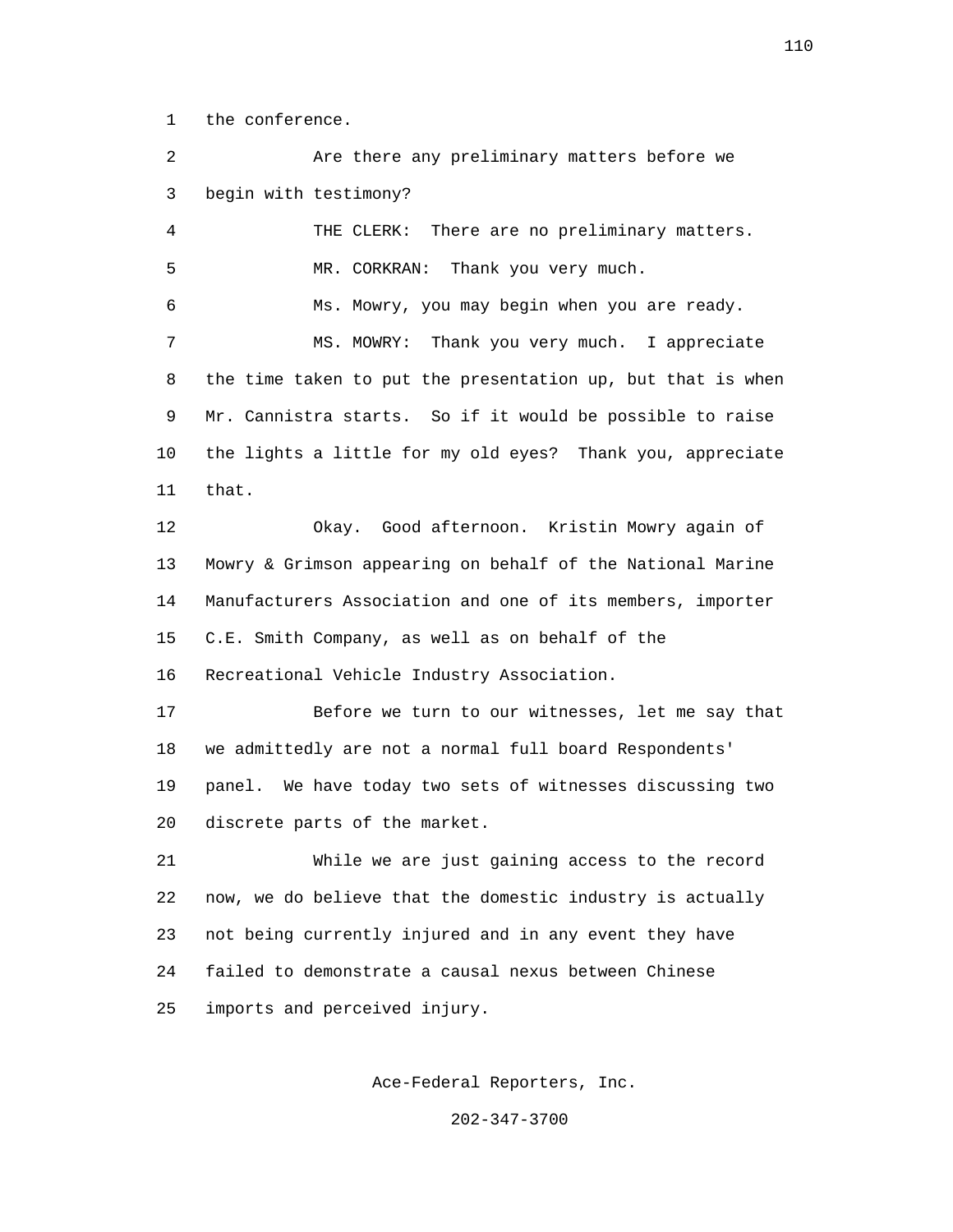1 As an initial matter and as I mentioned in my 2 opening remarks, I would like to note the unusual nature of 3 those proceedings. As I was drafting my remarks, I had to 4 keep correcting my instinct to use the word Petitioner for 5 my colleagues in support of the imposition of duties. The 6 Department of Commerce's decision to self-initiate this 7 case has severely limited the already-truncated period 8 available for the Commission's determination. In fact, we 9 only received the first APO release of questionnaire 10 responses yesterday.

 11 So to say the least, we're plowing through the 12 data, we'll have a more complete analysis for you in the 13 postconference brief, but we do ask today for your 14 patience.

 15 As we note from the initiation memo, the 16 companies in support of this case have known about the 17 proposed self-initiation since at least September of this 18 year. They have had an enormous amount of time to prepare 19 their analysis and their remarks. In a normal 20 investigation, Respondents are working, I always say, with 21 one hand tied behind our back. In this precooked 22 collaboration between industry and the Commerce Department, 23 I would liken our position more to both hands tied behind 24 our back and blindfolded, so bear with us.

25 As I mentioned in my opening remarks, the

Ace-Federal Reporters, Inc.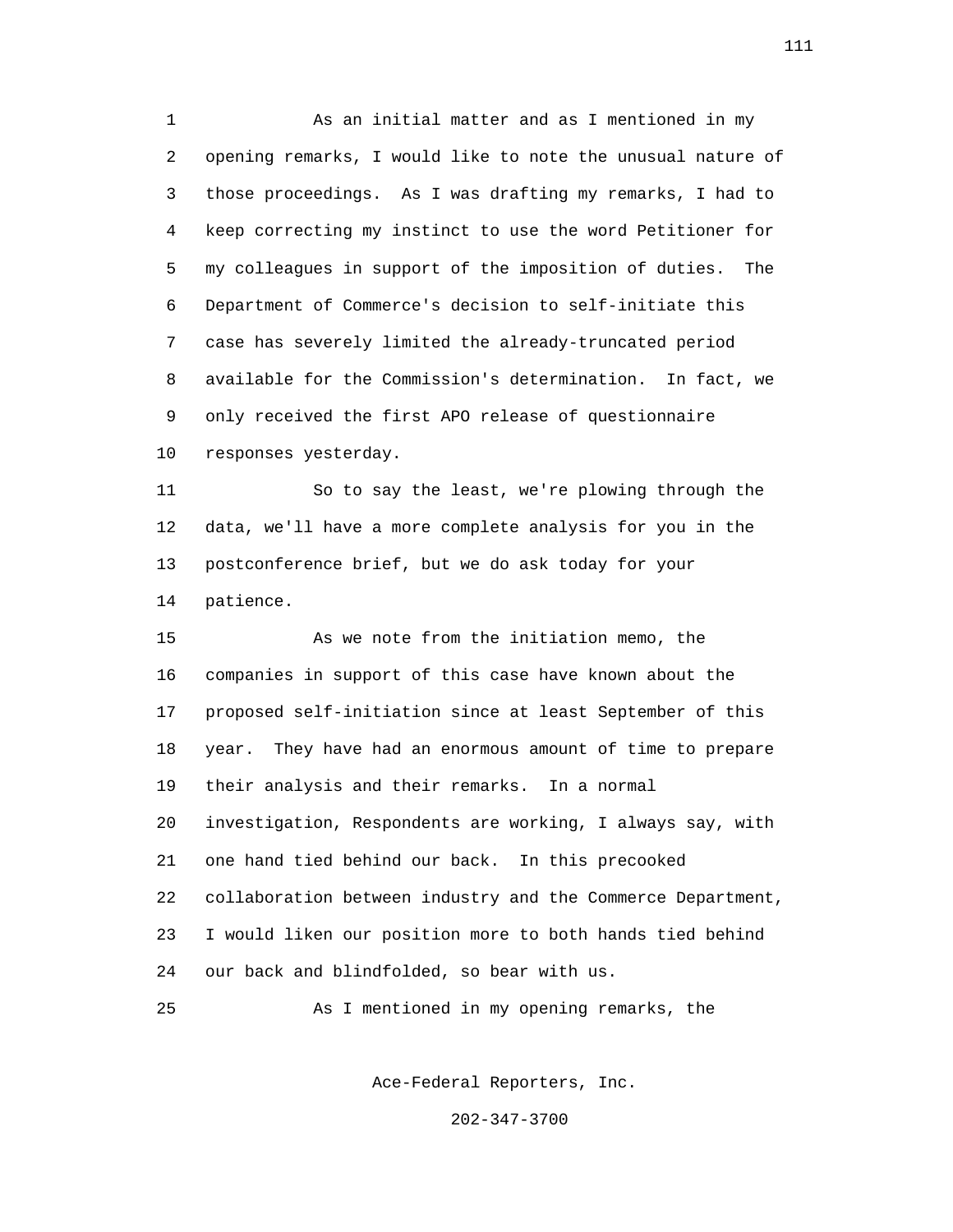1 Department's self-initiation is a significant departure 2 from the purpose of the self-initiation authority that the 3 Secretary of Commerce himself has identified. In his 4 January 18 confirmation hearing, then-nominee Ross 5 described this authority as a tool for the department to 6 assist small, disparate industries to win relief from 7 unfair imports where they lack the resources and ability to 8 adequately coordinate their data gathering efforts.

 9 Here we have a sophisticated, concentrated 10 industry with resources to hire a high-caliber law firm to 11 represent them in this proceeding.

 12 The nature of the proceeding has also put the 13 Commission in a unique position, where the usual task is to 14 review in conjunction with its sister agency the legal 15 sufficiency of a claim brought before it by private 16 parties, a self-initiation asks the Commission to rule on 17 the sufficiency of the Department's work.

 18 We ask the Commission to hold the Department to 19 the same standard it would a private litigant, and decline 20 to advance this case due to lack of demonstrated injury and 21 lack of causal nexus between Chinese imports and perceived 22 injury.

 23 As you heard from the earlier panel, with the 24 exception of certain specialty products, aluminum sheet is 25 a commodity product that is manufactured to narrow

Ace-Federal Reporters, Inc.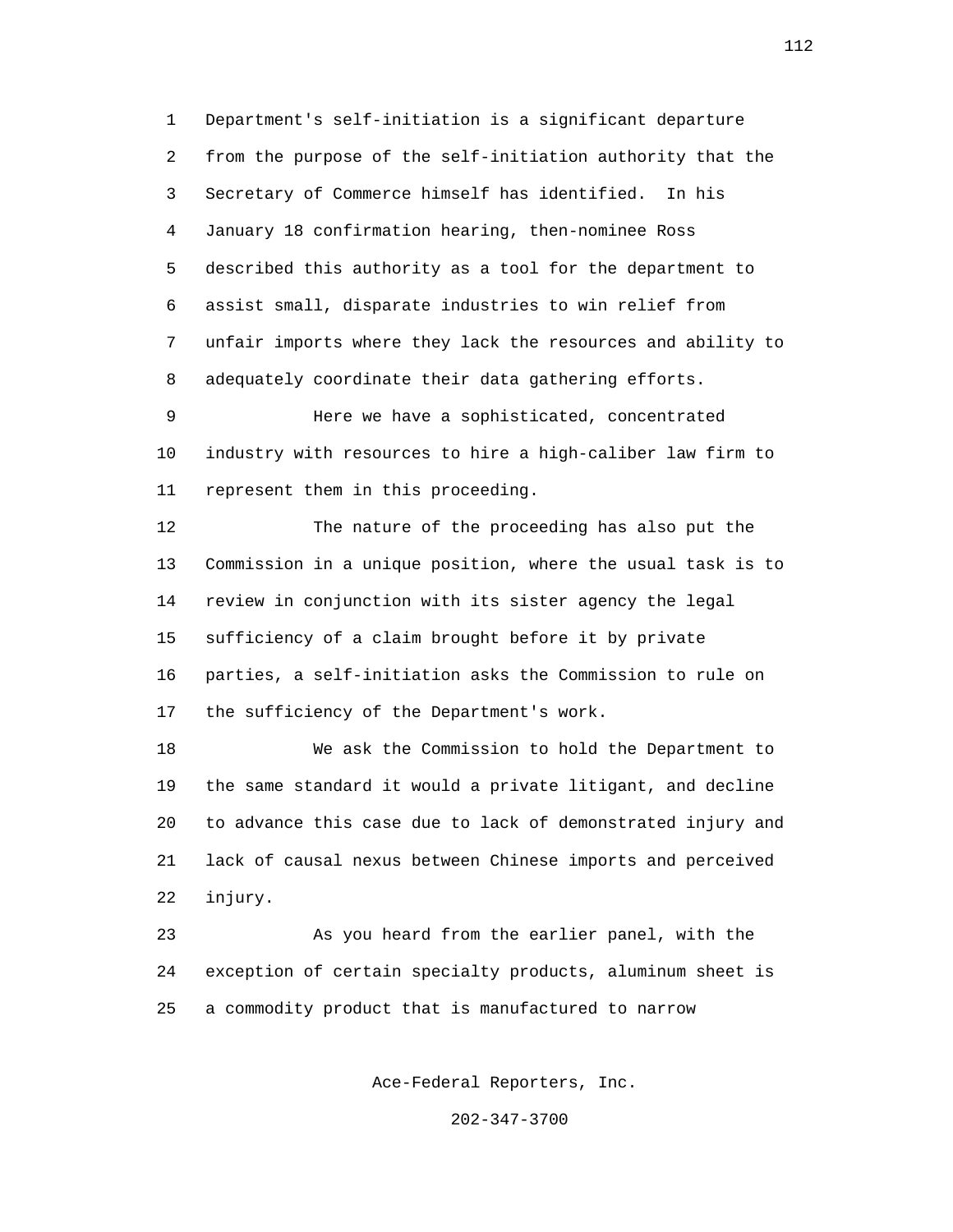1 specifications.

 2 The Department's domestic industry definition 3 states that its strict specifications create a market image 4 the product is interchangeable regardless of source. 5 Aluminum sheet is relatively standardized and 6 has a high degree of interchangeability, not something you 7 usually hear at the top of the Respondents' panel. 8 The key to this case, as you've put your finger 9 on, Mr. Corkran, is third country supply. 10 Unlike in other investigations, where producers 11 in China are one of a limited number of competitors, 12 aluminum sheet is made all over the world. The 13 Department's claims regarding underselling in the 14 initiation memo are based on flawed data. A number of 15 countries have AUVs during one or more periods that run 16 into the thousands. This is either an extremely 17 specialized product or erroneous data. 18 There are also significant portions of the data 19 that return no value. Without the underlying data, it's 20 difficult to know how the Department addressed those 21 issues. Whether it excluded zero values or whether that 22 data was erroneously incorporated into the Department's 23 calculations and included in its analysis, we just don't 24 know. 25 If these calculations were provided by a group

Ace-Federal Reporters, Inc.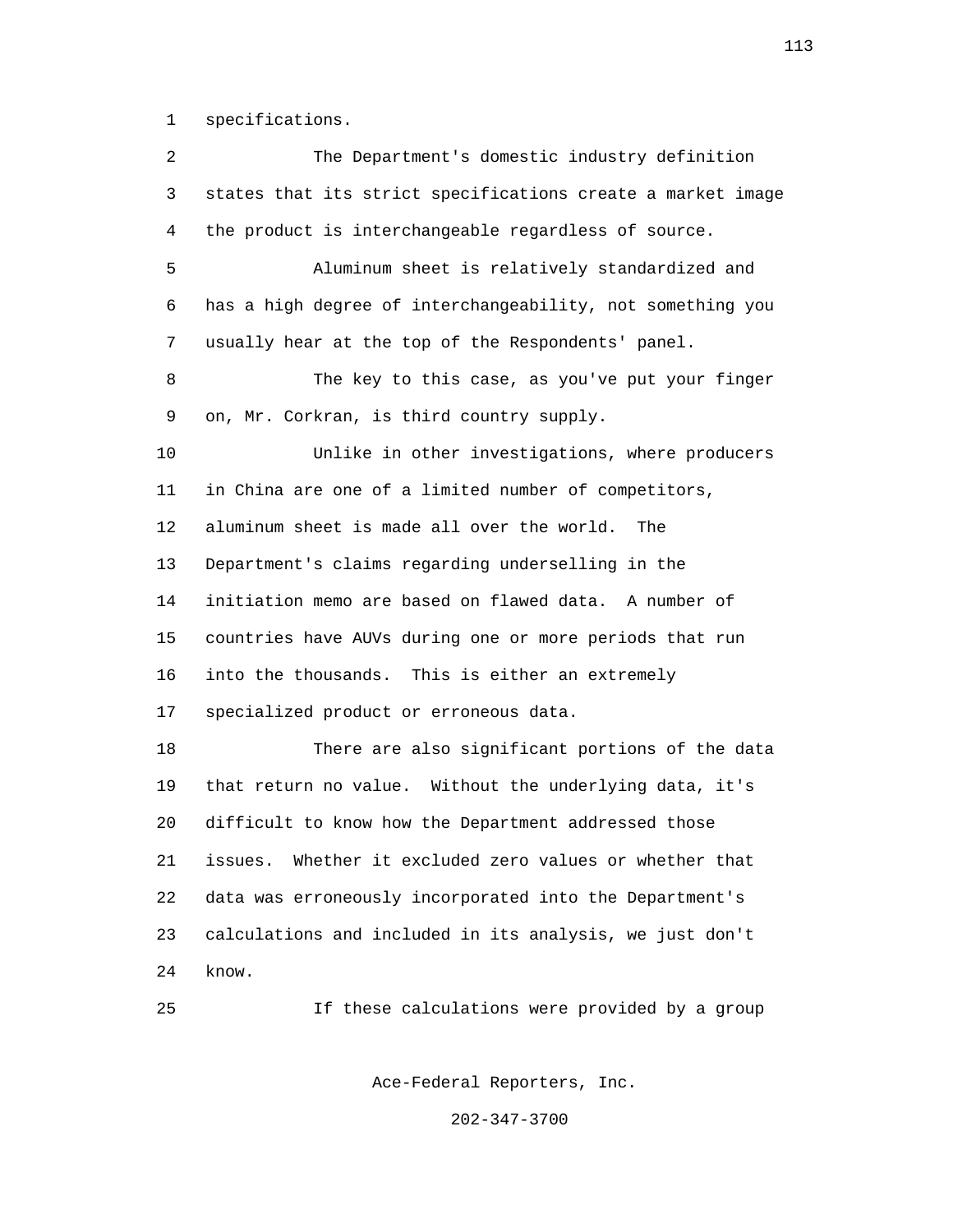1 of petitioners, we would expect the Commerce Department to 2 have issued supplemental questions to iron this out. But 3 Commerce has engaged in no apparent vetting of its own work 4 in a rush to start this case.

 5 Notwithstanding these data issues, the data 6 collected by the Department shows exports to the United 7 States at AUVs below the Chinese and other significant 8 exporters with prices that undersold the domestic industry. 9 For example, in 2014, imports from Indonesia 10 accounted for 9 percent of all U.S. imports of aluminum 11 sheet and undersold sheet from China. 12 Throughout the POI, Bahrain undersold the market 13 and was between 4 and 7 percent of the U.S. market.

 14 We would also note that these statistics only 15 reflect imports to date into the United States. It is 16 possible that there is significant volume that could be 17 diverted to the United States if Chinese shipments were 18 curtailed by these proceedings.

 19 The Department found in its antidumping 20 initiation memo that demand was increasing generally for 21 sheet products. They also collected data suggesting that a 22 significant portion of the decline in U.S. market share is 23 filled by nonsubject products.

 24 Due to the nature of the product and the 25 prevalence of supply from overseas, the Commission must

Ace-Federal Reporters, Inc.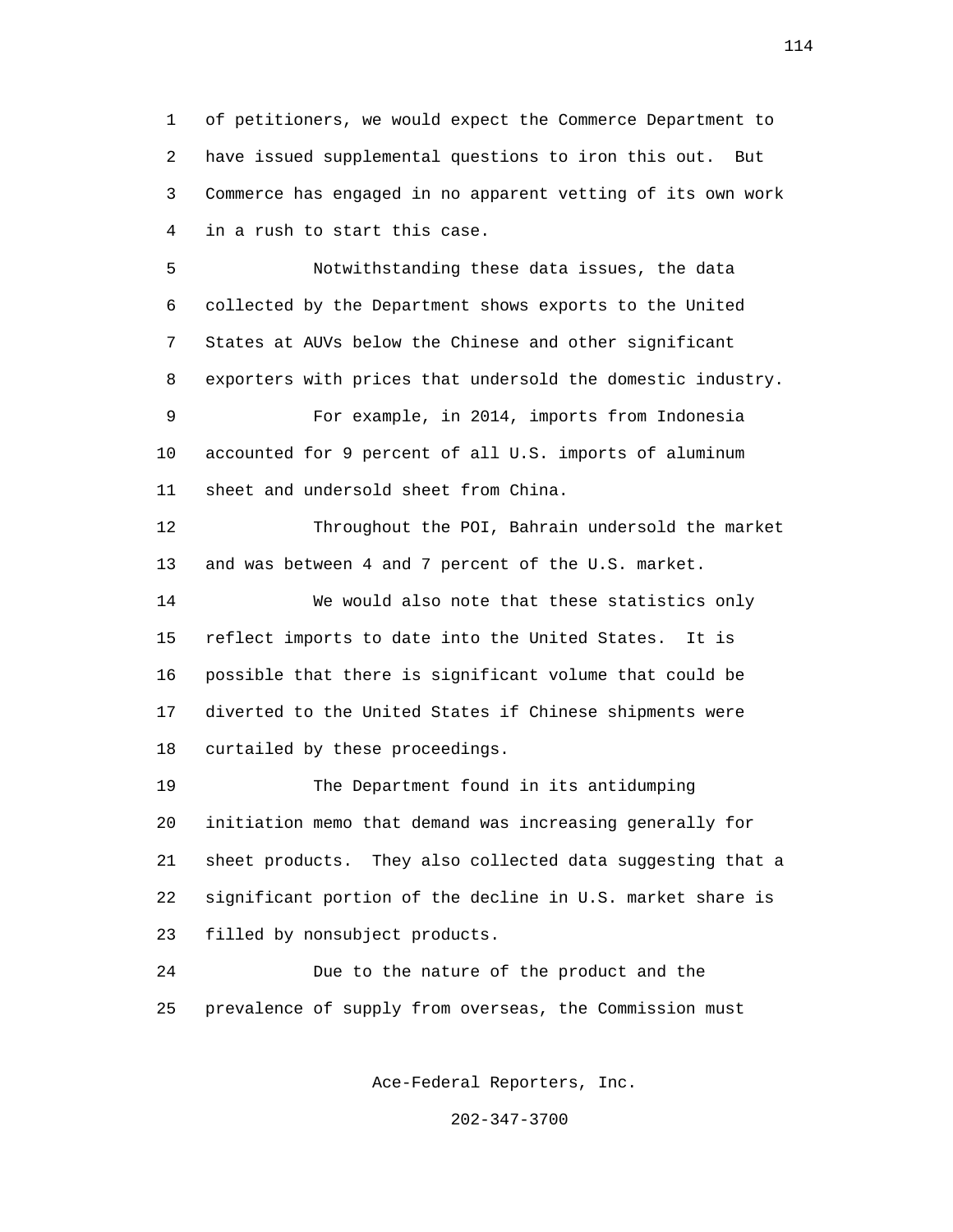1 engage in a robust Bratsk analysis as it considers 2 causation in the preliminary determination in order to meet 3 the standard announced by the Federal Circuit.

 4 The Gerald Metals, Bratsk and Mittal line of 5 cases address situations where the Commission considers 6 commodity products at issue that are fairly traded, price 7 competitive and -- that fairly traded price competitive 8 nonsubject imports are in the market. That is exactly the 9 situation here.

 10 In these situations, the Commission must 11 undertake the replacement benefit test, which is whether 12 nonsubject imports would have replaced the subject imports 13 without any beneficial effect on the domestic producers.

 14 These cases do not instruct the Commission to 15 engage in any particular form of analysis but do require 16 that the Commission give full consideration to the role 17 that nonsubject imports play in this type of market.

 18 In certain respects, this investigation bears 19 striking similarities to the aluminum foil investigation 20 that is currently underway. Both products undergo similar 21 production processes and have the same pricing mechanism. 22 Whether you're buying ultra thin aluminum foil for your 23 converter business or aluminum sheet at the National Marine 24 Manufacturers members use for their pontoon boats, the 25 formula is ingot price based on the London Metal Exchange,

Ace-Federal Reporters, Inc.

202-347-3700

115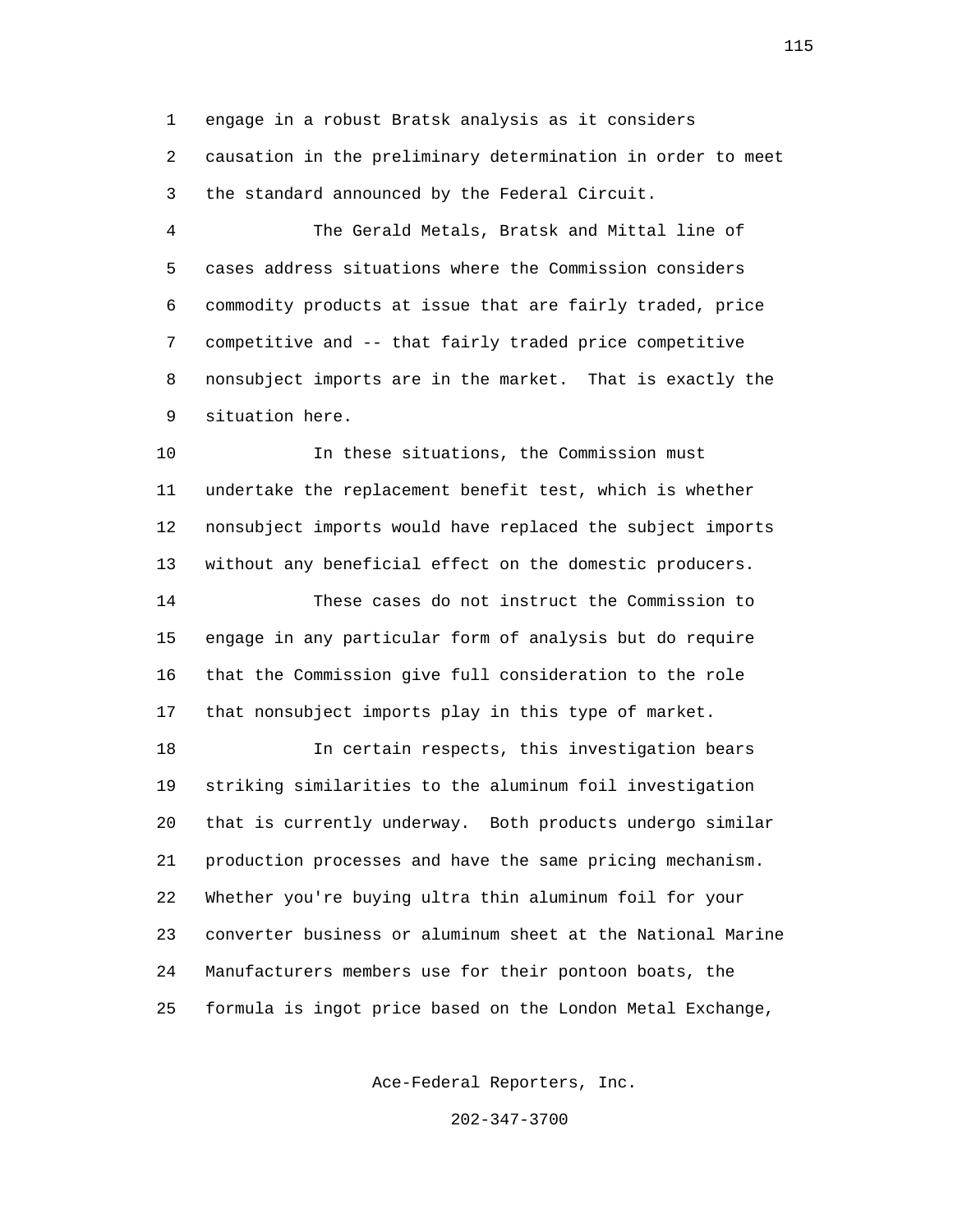1 or LME, plus a conversion factor.

 2 As a result, the price of these products are 3 subject to fluctuations in the metal markets that ingot 4 price is pegged to. In the United States, the aluminum 5 pricing includes a third factor that is not incorporated 6 into the pricing of imports.

 7 The Midwest premium is designed to compensate 8 ingot sellers for warehousing and transportation costs but 9 has fluctuated wildly due to speculation by professional 10 investors.

 11 The result is an inflation to the U.S. price 12 that is unconnected to the underlying condition of the 13 industry. This Midwest premium is a sunk cost for domestic 14 producers subject to the whim of commodity traders that 15 domestic producers have no control over.

 16 Chinese producers and producers in nonsubject 17 countries meanwhile are not subject to this cost component.

 18 In another parallel to the foil investigation, 19 it's apparent that U.S. production capacity is limited in 20 volume and the range of specifications it can produce. 21 Specifically, submissions to the Department on scope 22 suggest that widths that the U.S. industry is capable of 23 producing are limited. In its comments submitted to the 24 Department, the Truck Trailer Manufacturers Association 25 notes that its members are "aware of only one domestic

Ace-Federal Reporters, Inc.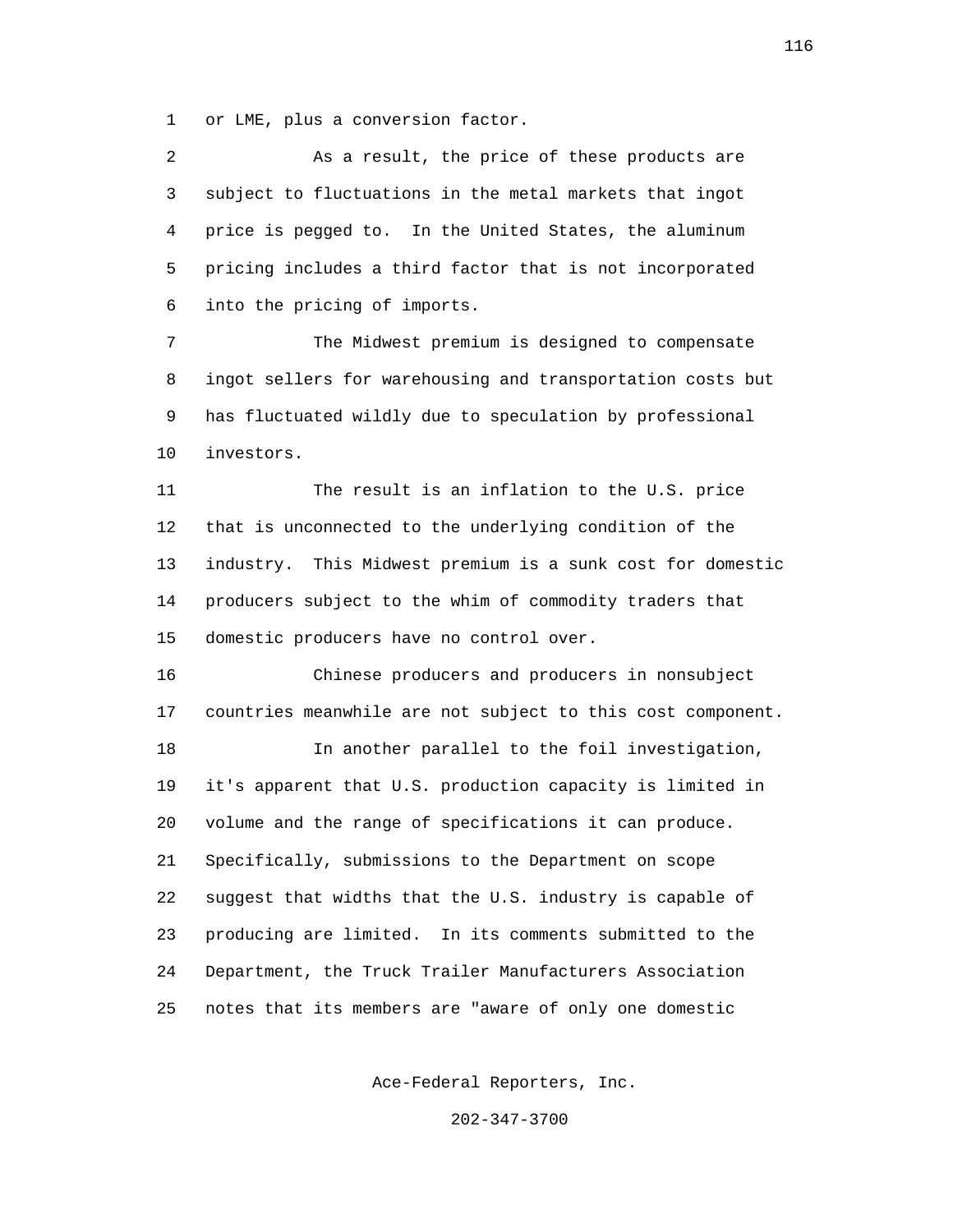1 manufacturer of rolled aluminum sheet in wide widths that 2 are wide enough to provide for seamless roof construction 3 on heavy duty trailers. This supplier is Constellium 4 Rolled Products in Ravenswood, West Virginia. TTMA members 5 are not aware of another supplier of comparable aluminum 6 sheet products elsewhere in North or South America or in 7 any location worldwide except for the People's Republic of 8 China.

 9 Because of the sole source of domestic supply, 10 TTMA members have located alternative sourcing from 11 suppliers in China.

 12 In addition to boats and trucks, the imposition 13 of duties and subsequent shortage of supply will have a 14 devastating effect on the recreational vehicle market. The 15 RVIA opposes this case on behalf of its members, and the 16 recreational vehicle industry supports nearly 300,000 U.S. 17 jobs contributing an estimated \$30 billion to the U.S. 18 economy.

 19 We ask the Commission to take all these factors 20 and positions of U.S. manufacturers into account and return 21 a negative determination on present injury. When examining 22 the issue of threat, we also ask the Commission to take 23 into account the impact of the new tax legislation that 24 contains provisions that will drastically improve the 25 business position of domestic manufacturers.

Ace-Federal Reporters, Inc.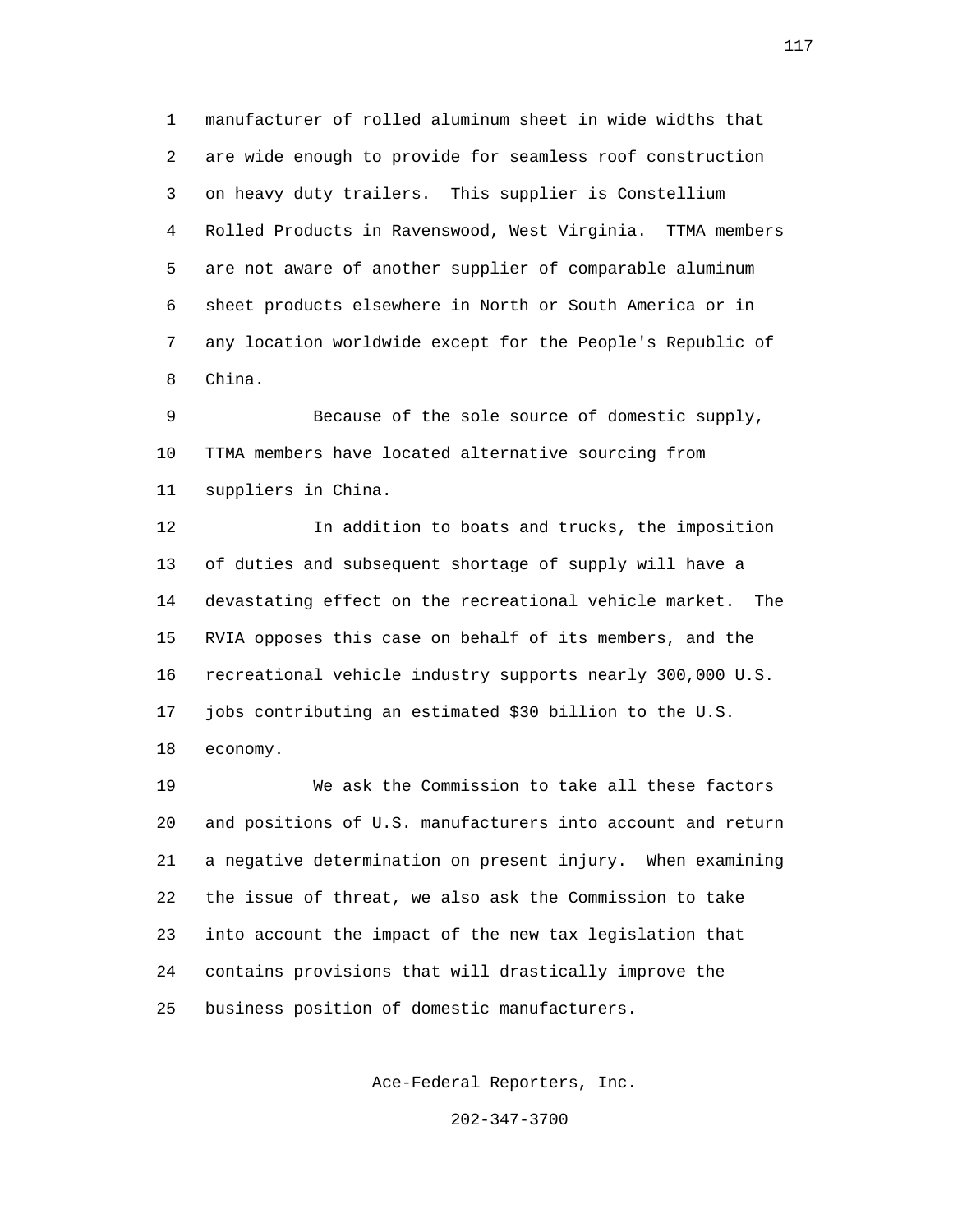1 With that, I will turn it over to Mr. McKnight 2 to share a little more about end users.

 3 STATEMENT OF JOHN MC KNIGHT 4 MR. MC KNIGHT: Thank you and good afternoon. I 5 am John McKnight, I'm Vice President of Government Affairs 6 for the National Marine Manufacturers Association. 7 I can't reiterate enough what Kristin just said, 8 from the standpoint of we found out about this two weeks 9 ago, and I've been calling around to other industries that 10 are similar to ours. They have no idea that this is 11 happening. And I think it's really important with this 12 group that you take a hard look at the downstream effect of 13 end users, because decisions that you can make could affect 14 U.S. business in a much greater way than just the impact to 15 the aluminum, which has been very well organized today. 16 Anyway, again, I'm John McKnight. I'm going to 17 talk about who we are, learn a little bit about the boating 18 industry, and why we're here. Obviously because aluminum 19 is critical to the boating industry. 20 The National Marine Manufacturers Association is 21 the leading marine industry trade association in North 22 America, representing 1400 U.S.-based boat engine and 23 accessory manufacturers. MMA members collectively produce 24 more than 80 percent of the recreational marine products 25 sold in the United States. Recreational boating is a

Ace-Federal Reporters, Inc.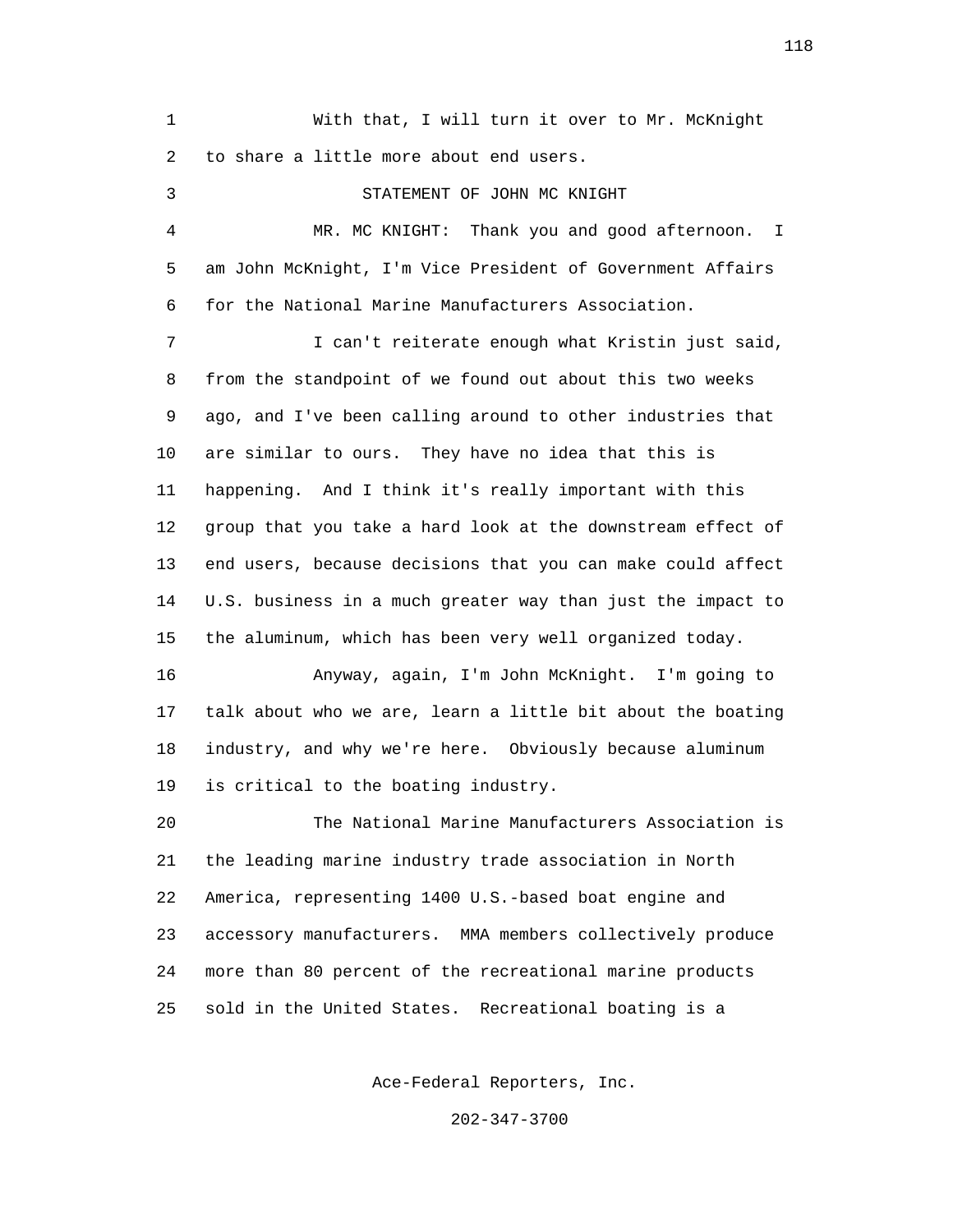1 uniquely American activity reaching 142 million people, and 2 it's uniquely American made, with 95 percent of the boats 3 sold in the United States are made right here in the United 4 States.

 5 Recreational boating is a significant driver of 6 the country's economy, employing 650,000 people across more 7 than 34,000 boating businesses. We represent 37 billion in 8 direct spending by Americans every year on recreational 9 boating.

 10 The vast majority of marine businesses, and 11 these are our members, are small, family-owned operations 12 doing business throughout the United States, while the 13 marine industry is uniquely American made for the U.S. 14 market, U.S. manufacturers also supply product globally 15 with Canada, western Europe, Mexico being the top three 16 export destinations, with a 1.2 billion total boat export 17 value.

 18 In short, we are a substantial employer of 19 high-quality manufacturing jobs, and we also are a 20 generator of great economic growth, especially in a lot of 21 small towns around the country.

 22 We obviously bring families together and people 23 love to go boating and enjoy outdoor activity. And also, 24 our exports are contributing positively to the U.S. -- our 25 country's trade balance.

Ace-Federal Reporters, Inc.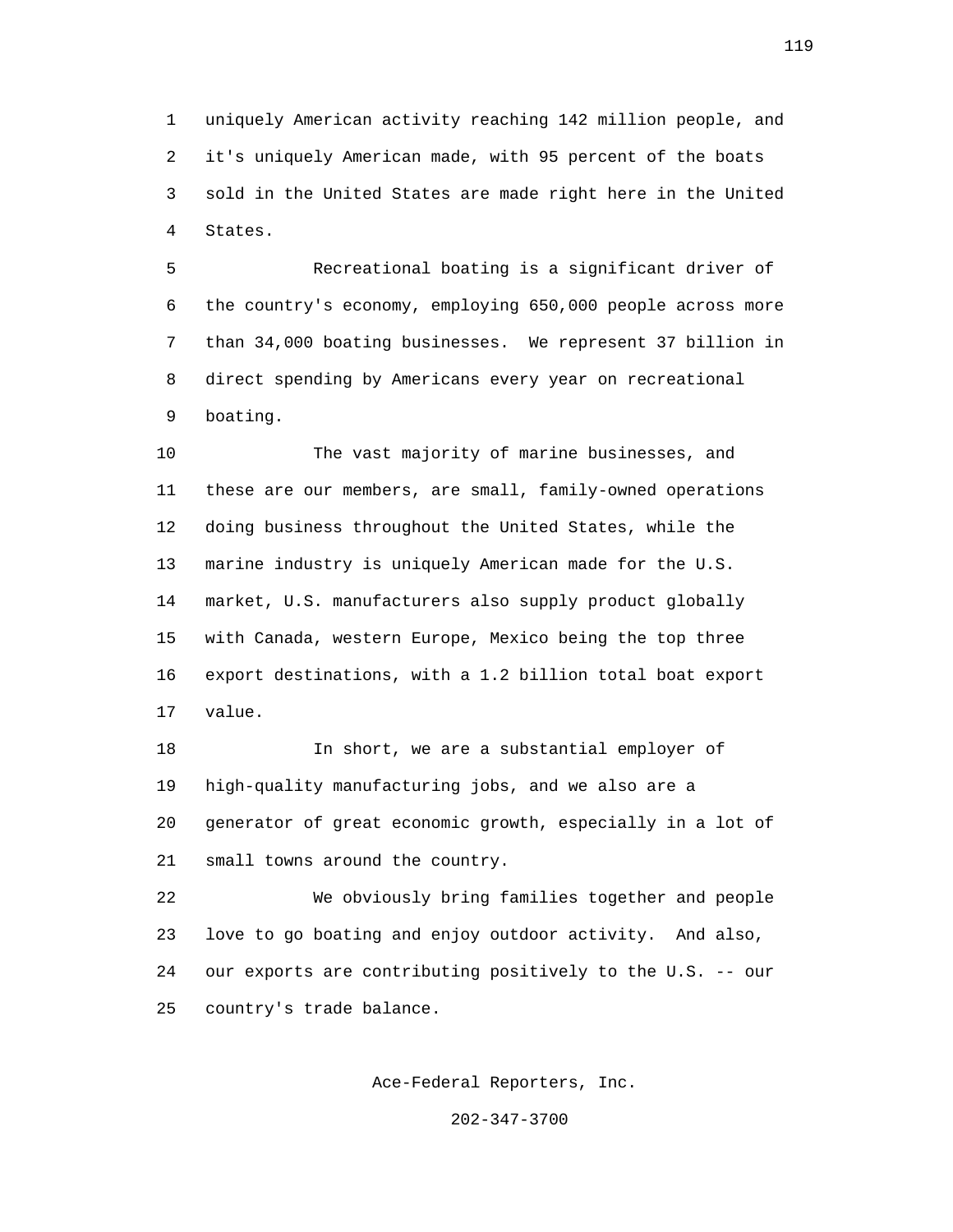1 I'm going to talk a little bit about aluminum 2 and what we know about aluminum. And that's been a growth 3 industry in the boating industry, the use of aluminum with 4 pontoon boats and just recent years they have really taken 5 off. So I'll talk a little bit about it.

 6 Aluminum is a critical raw material for the 7 marine industry. It's used in component parts like 8 aluminum fuel tanks, it's used in boat lifts, it's used in 9 boat trailers, and in the structural design of aluminum 10 fishing boats and like I mentioned, pontoon boats.

 11 Aluminum is essential to many facets of 12 recreational boating.

 13 Within the National Marine Manufacturers 14 Association, over 100 members primarily depend on aluminum 15 for their product design. These products are manufactured 16 throughout the United States with heavy concentration in 17 states like Washington, Indiana, Minnesota, Michigan, 18 Missouri and Florida. In 2016, approximately 111,000 19 aluminum power boats were sold, being an average of 19 20 feet, comprising of 43 percent of the total market. 21 For pontoon boats with substantial structure

 22 aluminum composition, we have 35,500 units sold in 2016, 23 comprising 14 percent of the market share.

 24 Boat trailers and other essential product line 25 for our industry sold over 205,000 units with over \$350

Ace-Federal Reporters, Inc.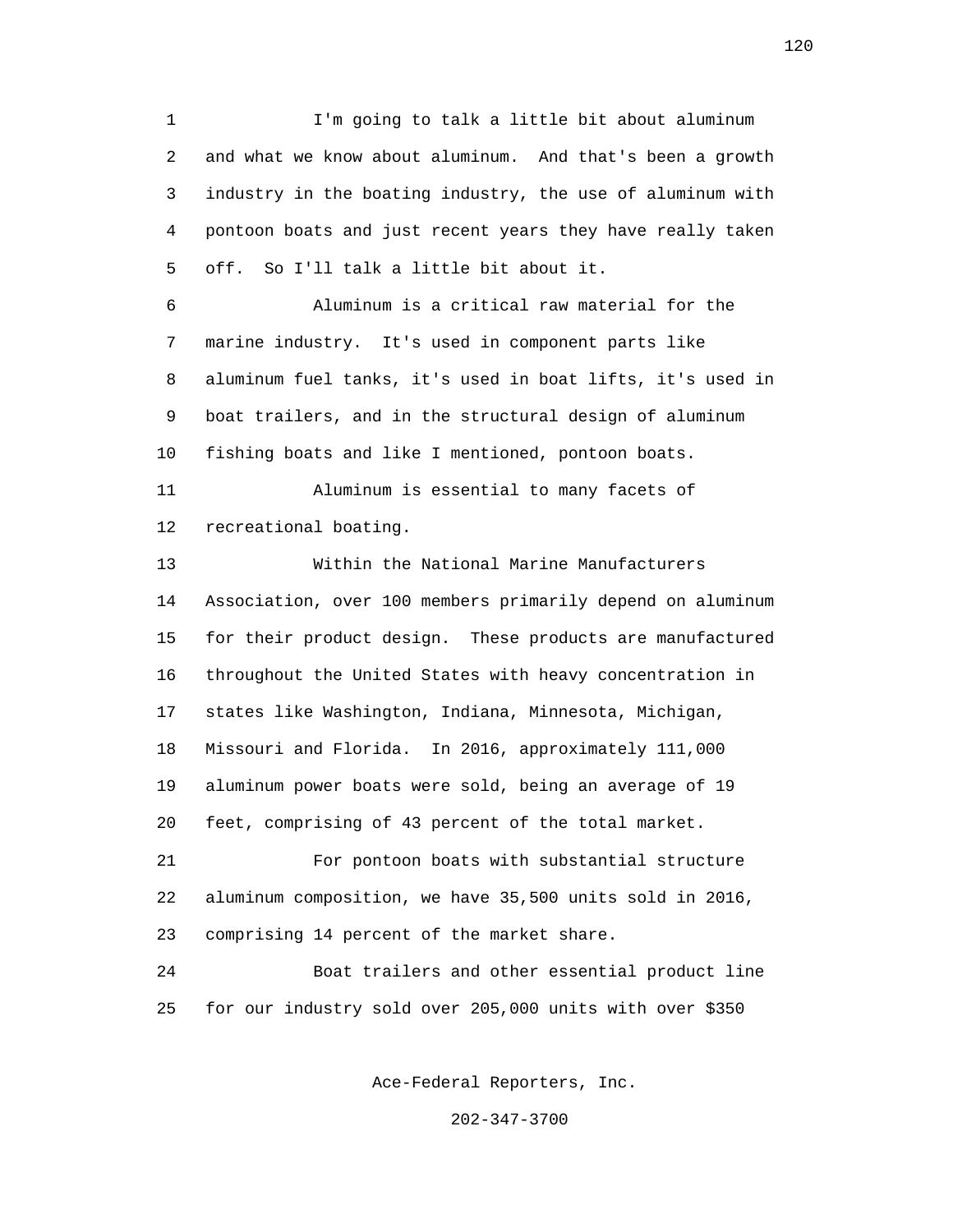1 million in sales. The total sales for aluminum boats is 2 estimated to be over 2.2 billion for 2016.

 3 Also, we did like a lot of other industries is 4 we had to go into the great recession in 2007 when gas 5 prices went up and the housing market collapsed. And we 6 always say in the boating industry, we're the first to go 7 into a recession and the last to come out. So we're very 8 sensitive to the economy.

 9 And one of the things that we have seen is over 10 the past six years, we've seen about a 5 percent annual 11 growth. And we've been starting to come out of the 12 recession now. Things are starting to look good again for 13 us.

> 14 So we get back to such a -- our industry having 15 such a positive contribution to our nation's economy. I'm 16 kind of unclear as to why it is that the Commerce 17 Department would actively try to threaten our industry by 18 cutting off the supply of a critical raw material.

 19 I've spoken with our members, and they are very 20 concerned about the impact this case may have on their 21 ability to maintain current levels of production, much less 22 fulfill the growing need they have to meet projected growth 23 2018 and beyond.

 24 Although the Commerce Department has taken this 25 unusual step of self-initiation, I'm here to ask the

Ace-Federal Reporters, Inc.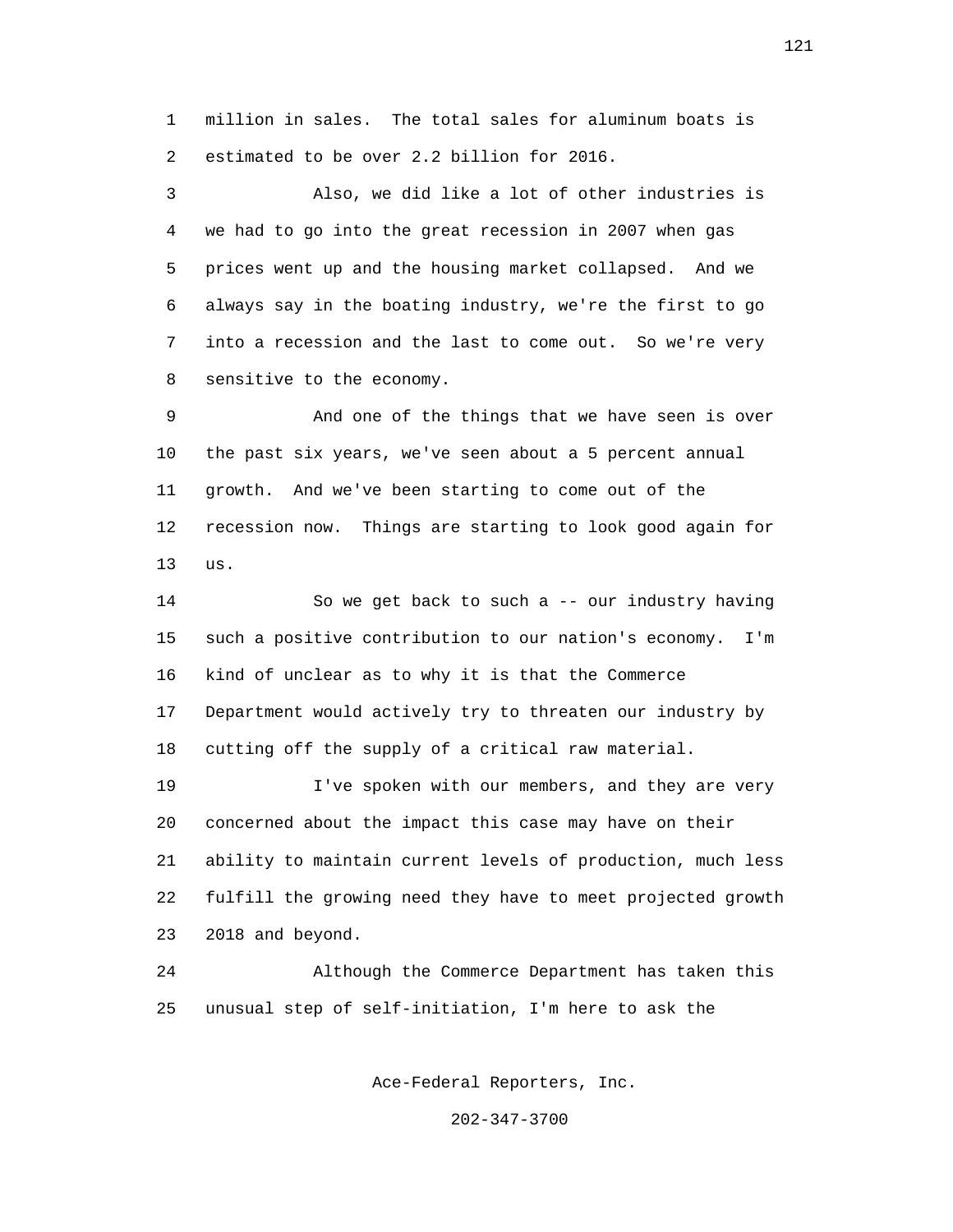1 International Trade Commission to stop this case in its 2 tracks.

 3 In particular, my members have discussed the 4 critical need for a wide width product, that would be a 5 sheet that is 72 inches wide and wider.

 6 It's my understanding that there are only two 7 mills in the United States that can produce this width, and 8 even they are unable to fulfill U.S. demand. These mills 9 are Constellium and Novelis, and while these mills do 10 service some of our larger high volume members for the 11 72-inch sheet and wider, many members that have smaller 12 volume needs are simply not big enough to get the attention 13 or the output of these mills.

 14 These smaller producers are compelled to import 15 wide width sheet overseas from such countries as Greece, 16 South Korea, China and others.

 17 Based on other discussions I'm having with my 18 members, that the need for wide width material, I am told 19 there's simply not enough U.S. supply to meet demand. If 20 China is to cut off its source of supply, it is my 21 understanding that this material would be sourced from 22 other countries and not from U.S. mills because the U.S. 23 mills don't have the capacity to supply the material. 24 That's really all I have. I want to thank you 25 for the opportunity to come out here, and speak this

Ace-Federal Reporters, Inc.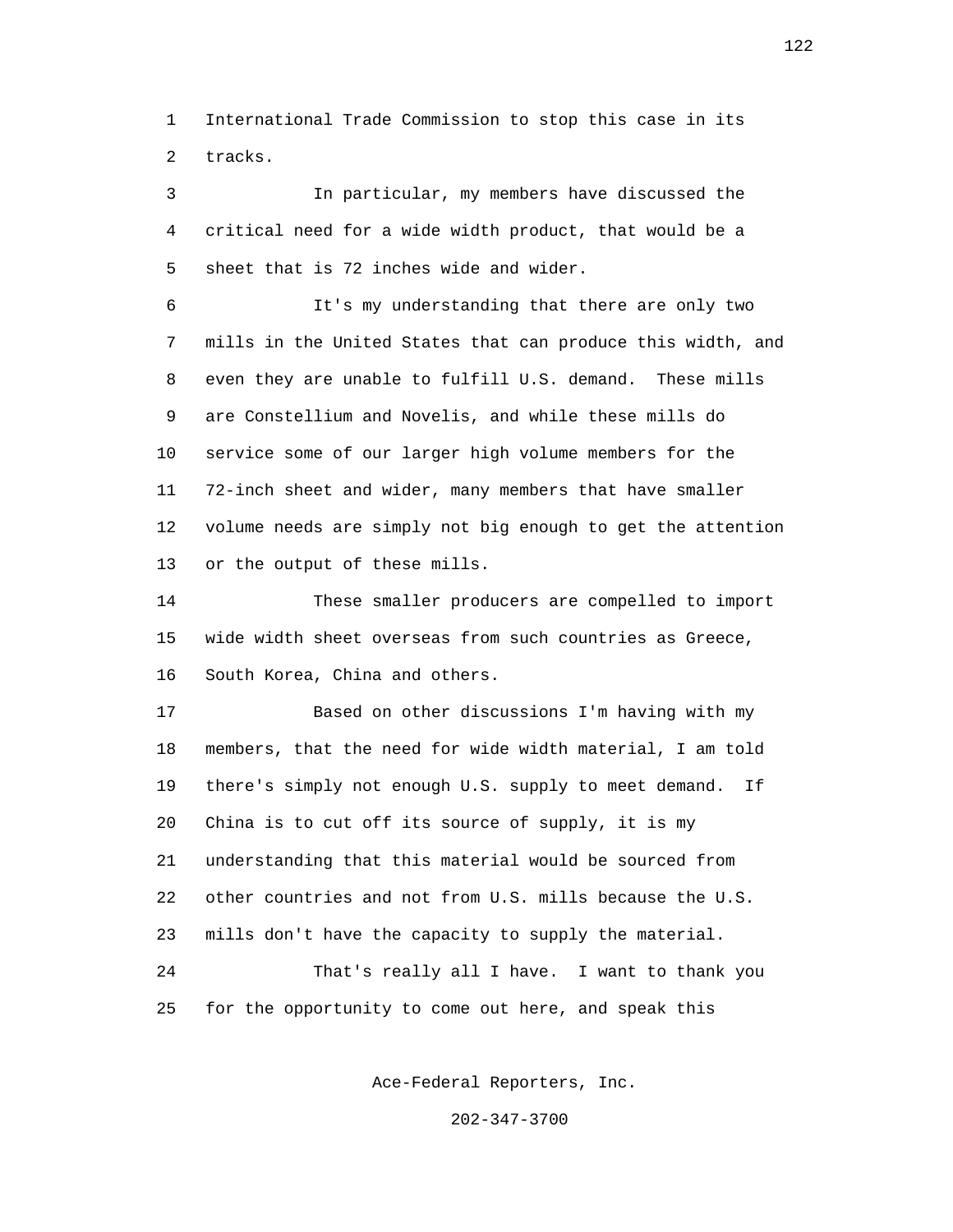1 afternoon. I'll try to answer your questions, if you want 2 to talk about boating, I can certainly talk about that. 3 But, you know, like I say, we just found out about this two 4 weeks ago, and we want to really make sure that we're part 5 of this discussion. As you guys move forward to make a 6 decision.

 7 Because there are people like us, you know. I 8 think of truck trailers, I think of the recreational 9 vehicle industry, I think of, of course, the industry I 10 represent, could be damaged by this. We just want to make 11 sure we do this right, you know. So thank you again for 12 your time. We will be available to answer any questions 13 that we can answer.

14 STATEMENT OF DAN CANNISTRA

 15 MR. CANNISTRA: Thank you. Good afternoon. My 16 name is Dan Cannistra, I am here today on behalf of Valeo 17 North America.

 18 Valeo North America has 6000 U.S. employees 19 engaged as a tier 1 auto parts producer focusing on tier 1 20 application such as radiators for automobiles. I am joined 21 by Rogelio Garcia of Valeo and Albert Wang of Yinbang, one 22 of Valeo's suppliers.

 23 This afternoon we are providing testimony on 24 brazing sheet. I understand there was actually a question 25 on brazing sheet earlier. We are here to answer those

Ace-Federal Reporters, Inc.

202-347-3700

123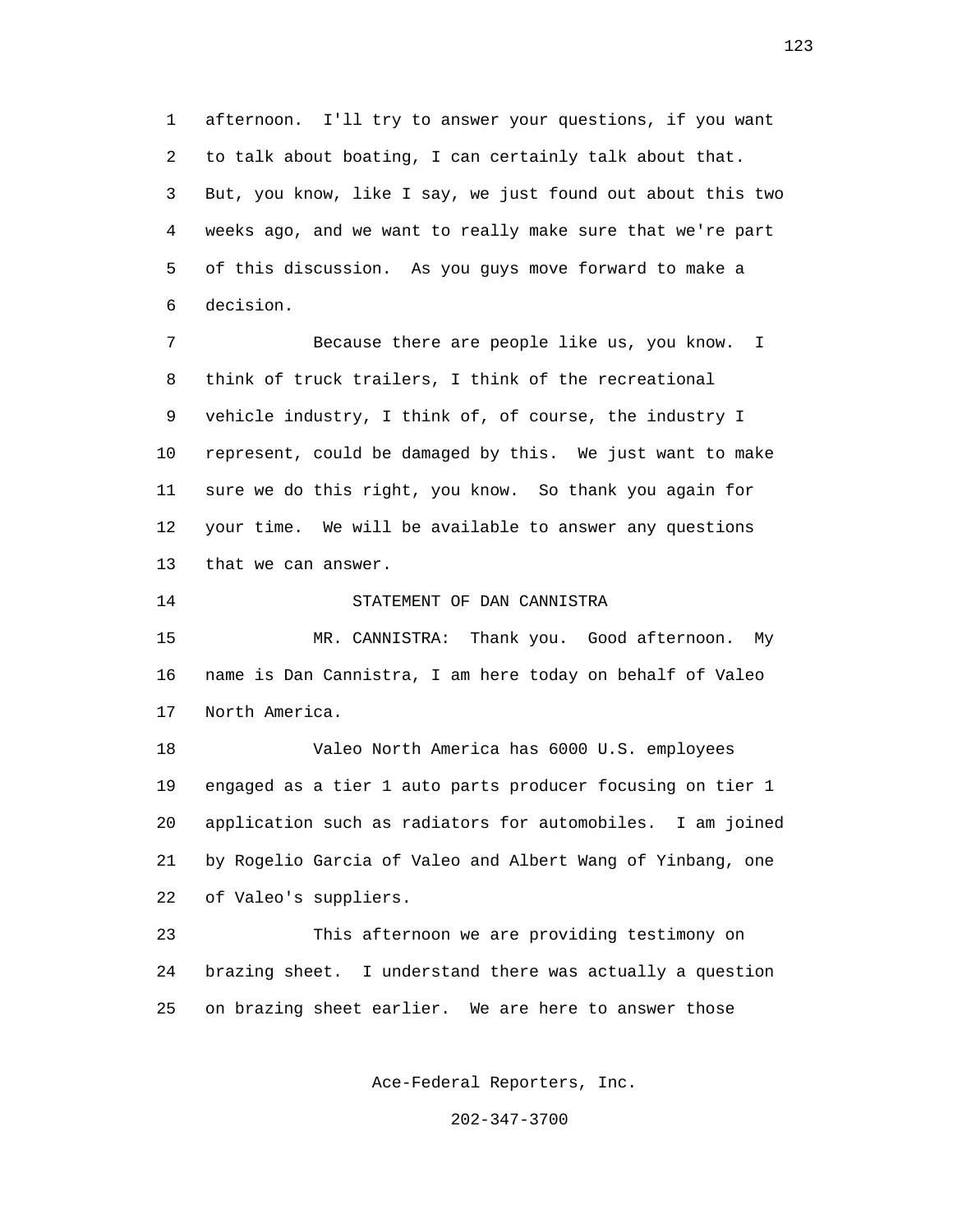1 questions. Brazing sheet is a type of aluminum used in 2 automotive heat exchange applications such as radiators. 3 As a preliminary matter, we note that the vast 4 majority of brazing sheet is already excluded from the 5 scope of this case, and presumably already a separate like 6 product.

 7 Brazing sheet is sold pursuant to proprietary 8 grades and does not meet the 3000 series specifications of 9 the aluminum association.

 10 Specifically, the copper content, a necessary 11 alloy in heat exchange applications, is two to five times 12 higher than that for 3000 aluminum alloy specifications.

 13 At issue, then, is the small slice of brazing 14 sheet that may overlap with the 3000 specifications. 15 Should they be aligned with the already excluded brazing 16 sheet? Or treated as a common alloy? That is what we are 17 here to present testimony on today.

 18 We believe the proper answer is that all brazing 19 sheet should be similarly situated and treated as a 20 distinct like product.

 21 We also ask as we go through the testimony today 22 to bear in mind the factors that were presented earlier 23 today with respect to can sheet and whether or not those 24 exact same elements apply even more so to brazing sheet and 25 therefore distinguish it as a separate like product.

Ace-Federal Reporters, Inc.

202-347-3700

124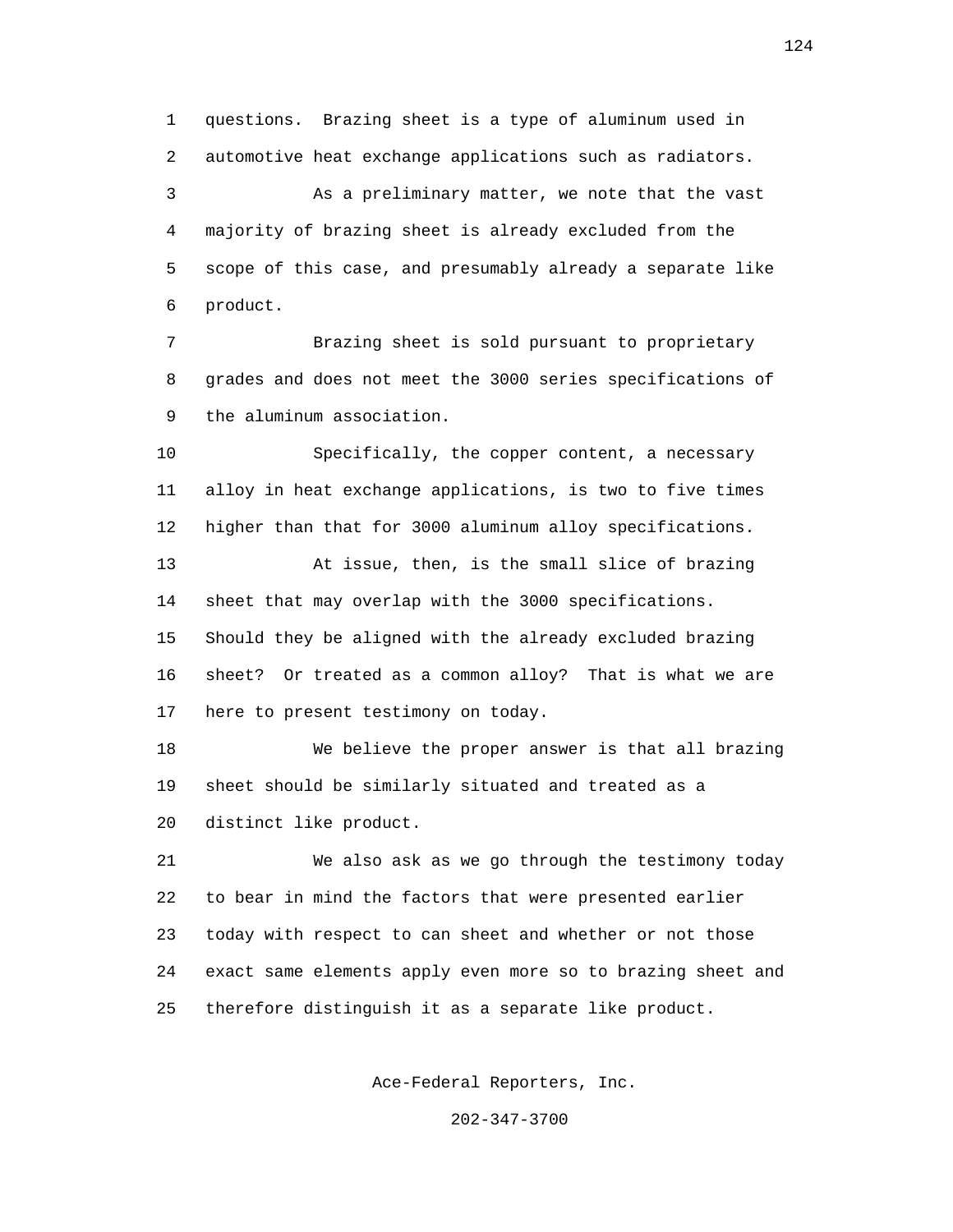| $\mathbf 1$    | STATEMENT OF ROGELIO GARCIA                                   |
|----------------|---------------------------------------------------------------|
| $\overline{a}$ | MR. GARCIA: Good afternoon. My name is Rogelio                |
| 3              | I am the site purchasing director for Valeo Engine<br>Garcia. |
| 4              | Cooling. I've been with the company for 17 years. And the     |
| 5              | entity that I work for is located in Greensburg, Indiana,     |
| 6              | just a few figures about what we do. We produce about 3.5     |
| 7              | million heat exchangers per year for the automotive           |
| 8              | industry.                                                     |
| 9              | We employ over 1300 people. And our level of                  |
| 10             | sales in 2016 were approximately \$460 million.               |
| 11             | Conversely, we use heat exchangers into bigger                |
| 12             | modules, engine cooling modules, of which we produced over    |
| 13             | 1 million per year, for various different automakers.         |
| 14             | So Valeo uses brazing sheet that is not                       |
| 15             | interchangeable with the common aluminum sheet. We use        |
| 16             | this to manufacture components for automotive heat            |
| 17             | exchangers, and actually I have brought some samples for      |
| 18             | you to observe and some of them you can keep. This, for       |
| 19             | example, is an auxiliary radiator, as an example of a heat    |
| 20             | exchanger. These are devices that are built to efficiently    |
| 21             | exchange heat between two mediums. So in the case of a        |
| 22             | radiator, you blow air through the radiator, and the tubes    |
| 23             | inside are running the coolant from the engine block.<br>And  |
| 24             | it cools off with the contact of the cooler aluminum.         |
| 25             | So our components are subject to significant                  |

Ace-Federal Reporters, Inc.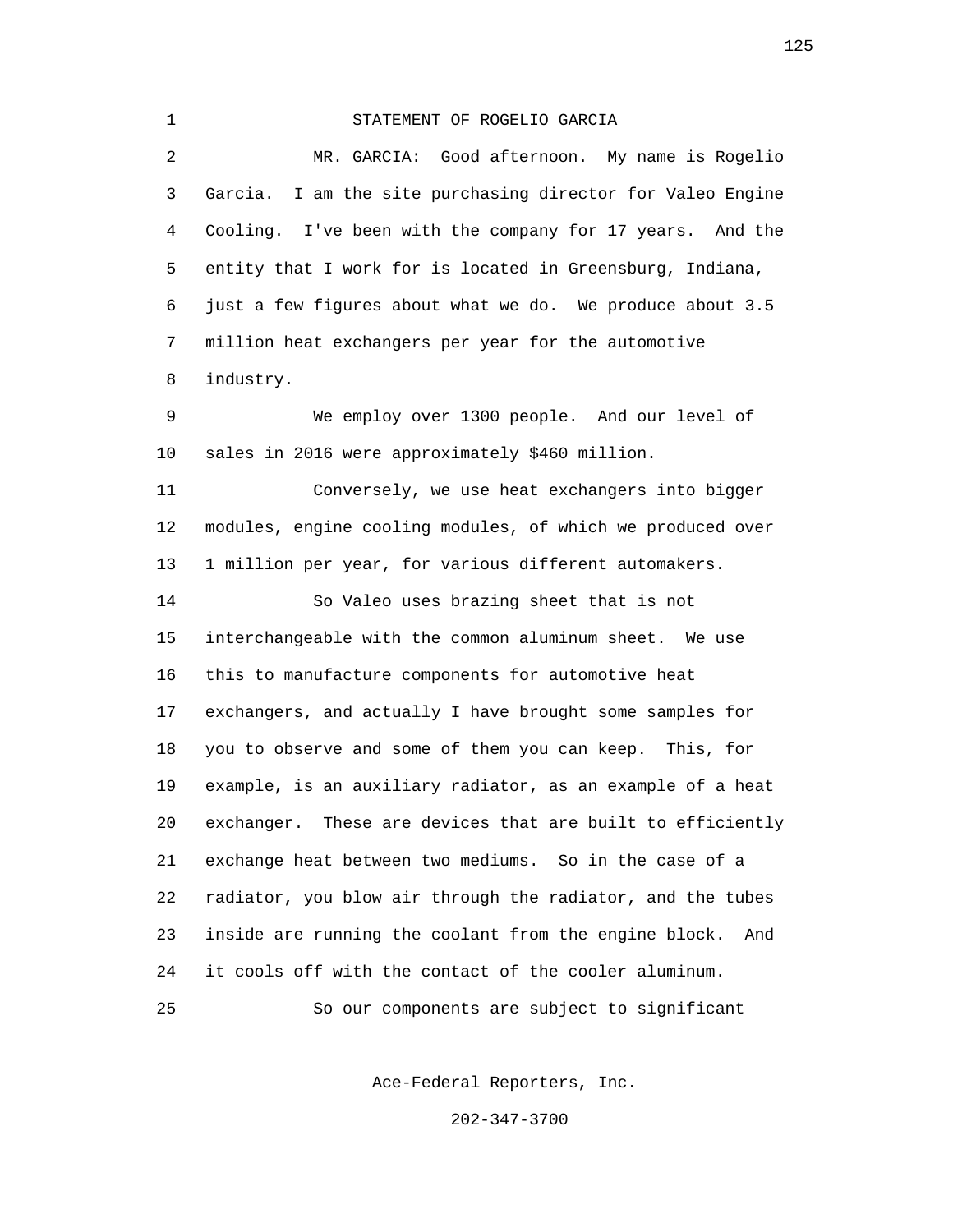1 changes in pressure and temperature and need to have the 2 special and customized thermal resistance properties. When 3 you buy a car, you don't expect to change the radiator 4 every so thousand miles. It has to be there almost for as 5 long as the car is running.

 6 So the components are in contact with liquids 7 and gases and corrosion resistance is a key component of 8 what we do.

 9 Common alloy sheet cannot be used to replace the 10 sophisticated brazing sheet that we import from China or 11 other markets, for these are specialized applications.

 12 This is a diagram that just shows you how the 13 heat exchanger works. I'm not going to go through it. It 14 is basically what I have explained.

 15 The pillars that we need to address to meet our 16 customer requirements. First like I said is a corrosion 17 resistance. We need three layer alloys with a sacrificial 18 and multilayer material, whose only function is corrosion 19 resistance.

 20 One of the other panelists already addressed 21 what brazing sheet is. And the best way to picture it is 22 like an ice cream sandwich in reverse. In an ice cream 23 sandwich, the ice cream core will melt before the other two 24 layers, what is it, cracker or cookie. We are the 25 opposite.

Ace-Federal Reporters, Inc.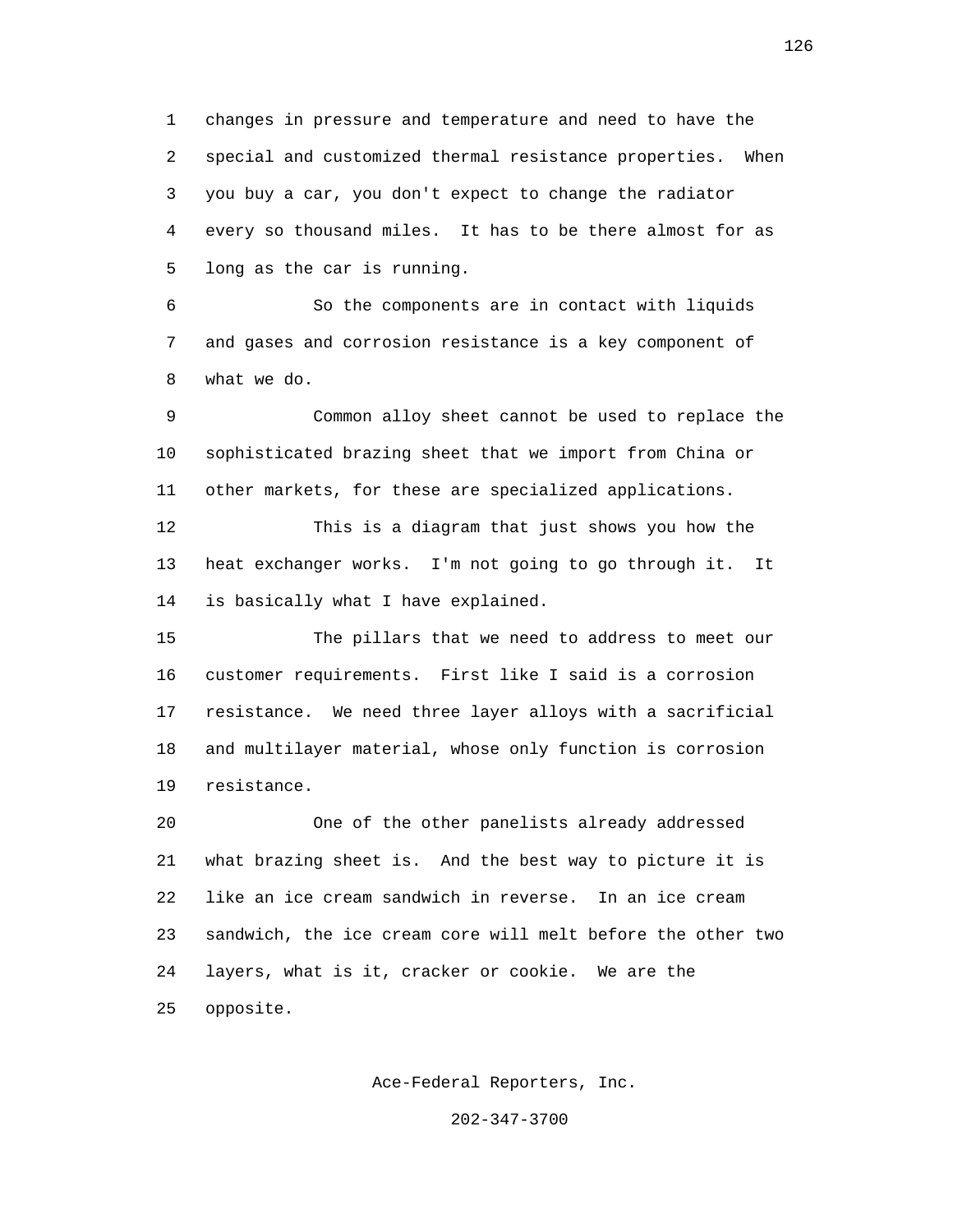1 The core alloy has a higher melting point than 2 the other two layers. So when you have a mechanical 3 assembly with multiple joints and you bake it through an 4 oven. When the clad melts, you basically have hundreds of 5 brazing points that need to stay in place for as long as 6 the car is running or as long as the element is in the car. 7 The other one is mechanical resistance. We buy 8 the flat -- the flat-rolled brazing sheet, but we build it 9 into components such as tubes or the headers. So we need 10 the high strength alloys. Otherwise, our equipment would 11 not be able to produce the components in the speed and 12 efficiency we need.

 13 We need flux reduction, and recently material 14 consumption reduction. Vehicles need to get lighter, so we 15 need to basically find alloys that allow us to provide the 16 same performance with less weight.

 17 So what is so special about the alloys that we 18 use? Like we say, we use proprietary alloys and processes 19 developed by the aluminum manufacturers to meet the 20 demanding requirements of the automotive sector. In nearly 21 all cases, the common 3000 series alloys have been replaced 22 with high strength, highly corrosion-resistant proprietary 23 alloys developed specifically for the automotive market.

 24 Like I said before, the two main physical 25 characteristics are the mechanical strength and the

Ace-Federal Reporters, Inc.

202-347-3700

127 **127**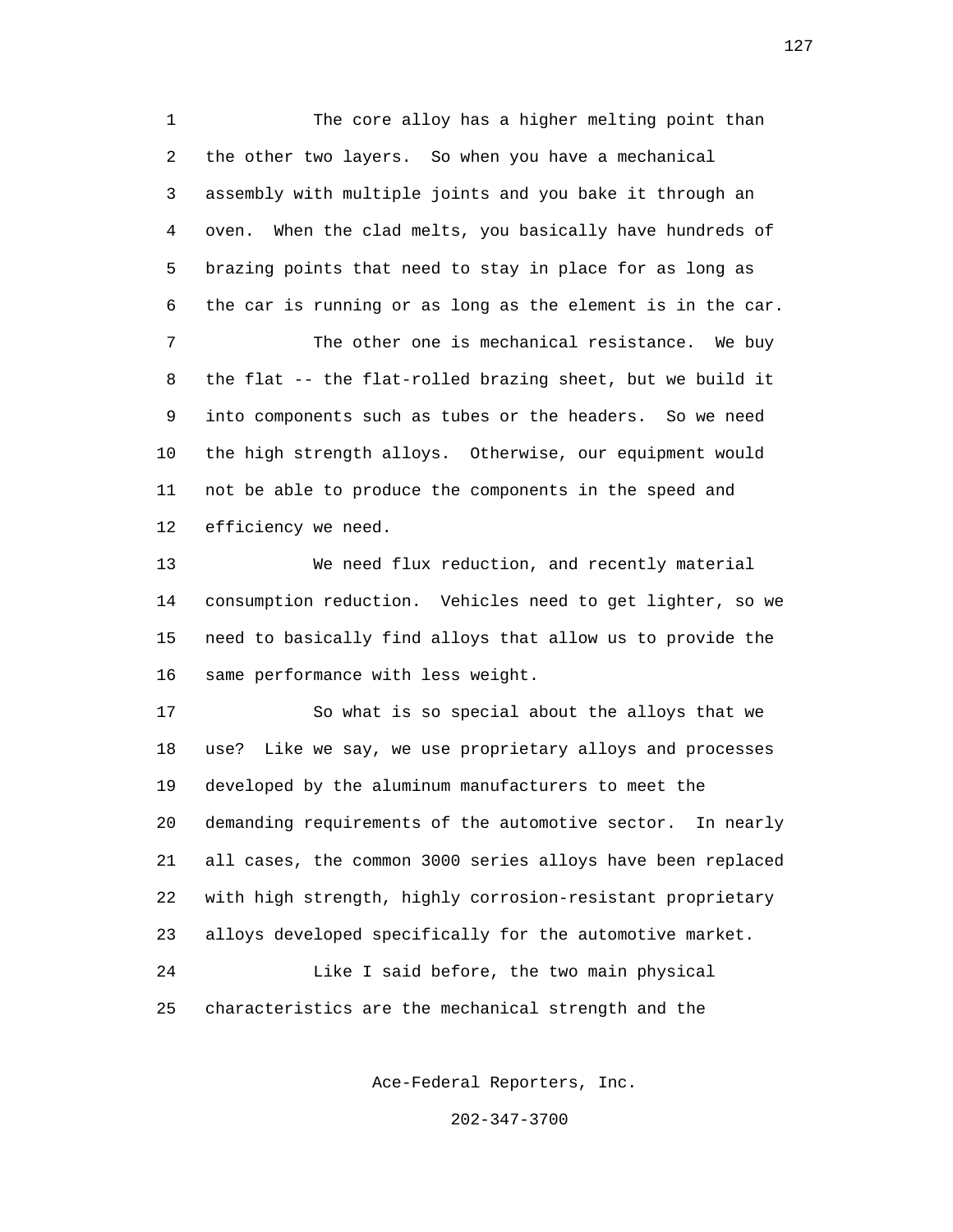1 corrosion resistance. And the two main elements that allow 2 us to achieve that are copper and manganese.

 3 So in terms of processing, the super saturated 4 elements help us develop the special properties, and these 5 unique alloys, they develop a band of dense precipitates 6 and a sacrificial brown band during the brazing process. 7 In our post conference briefing you will see schematics 8 about what the sacrificial layer does and how it enhances 9 the life of the product which allows them to run longer 10 without corroding.

 11 This one basically shows you the chemical 12 composition of two of our proprietary alloys. And you can 13 see that the main element is copper. Like Mr. Cannistra 14 mentioned, you can clearly see that the copper content in 15 our alloys is almost 10 times higher than the common 3000 16 alloy. And this is what we use for the core alloy.

 17 Our brazing sheet is composed of a proprietary 18 core alloy and one or more layers of braze clad. In 19 general, the thickness of the core alloy can range from 20 0.05 to 1 millimeter and the clad percentage can be from 5 21 to 15 percent. It could be symmetrical or asymmetrical. 22 The clad-layered material is typically a 23 4000/7000 series, and sometimes 3000 series material is

 24 used for clad because of a high silicon contents and the 25 low melting temperature compared to the core material.

Ace-Federal Reporters, Inc.

202-347-3700

 $128$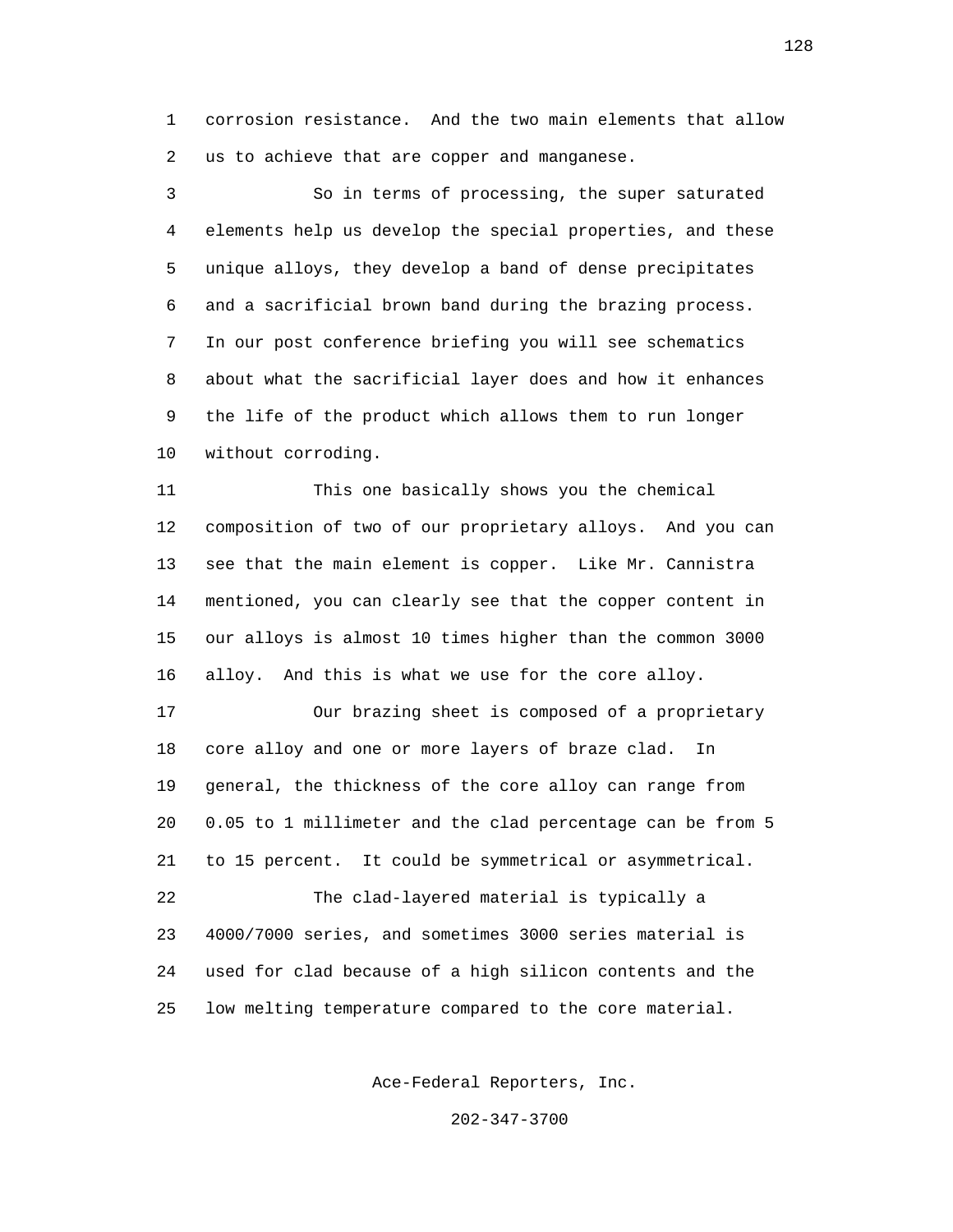1 Our long life alloys that develop the brown 2 bands, and I'm sorry I mentioned this again, but this is a 3 cornerstone of our product performance, during the brazing 4 process. And this band protects the core alloy from 5 corrosion in the field. A common 3000 series alloy cannot 6 develop this type of protection.

 7 Our alloys provide better mechanical properties, 8 in terms of yield strength, tensile strength and 9 elongation, than the common 3000 materials, both at room 10 temperature and at vehicle operating conditions.

 11 We talked earlier about interchangeability. For 12 us developing a new alloy requires several months of 13 developing and testing. The first that you see here is 14 supplier vetting process, which by itself we are compelled 15 to meet the industry standards.

 16 But then when we talk about alloy validation, it 17 is -- it is very cumbersome for us to change alloys, even 18 when we change sources with what we can call a comparable 19 alloy. Because once you establish the content in a 20 vehicle, if you change any components of that content, you 21 need to revalidate the product through testing and special 22 runs which involves our customer.

 23 This validation can take us from 1 to four 24 months, and the cost is in the tens of thousands of dollars 25 each time.

Ace-Federal Reporters, Inc.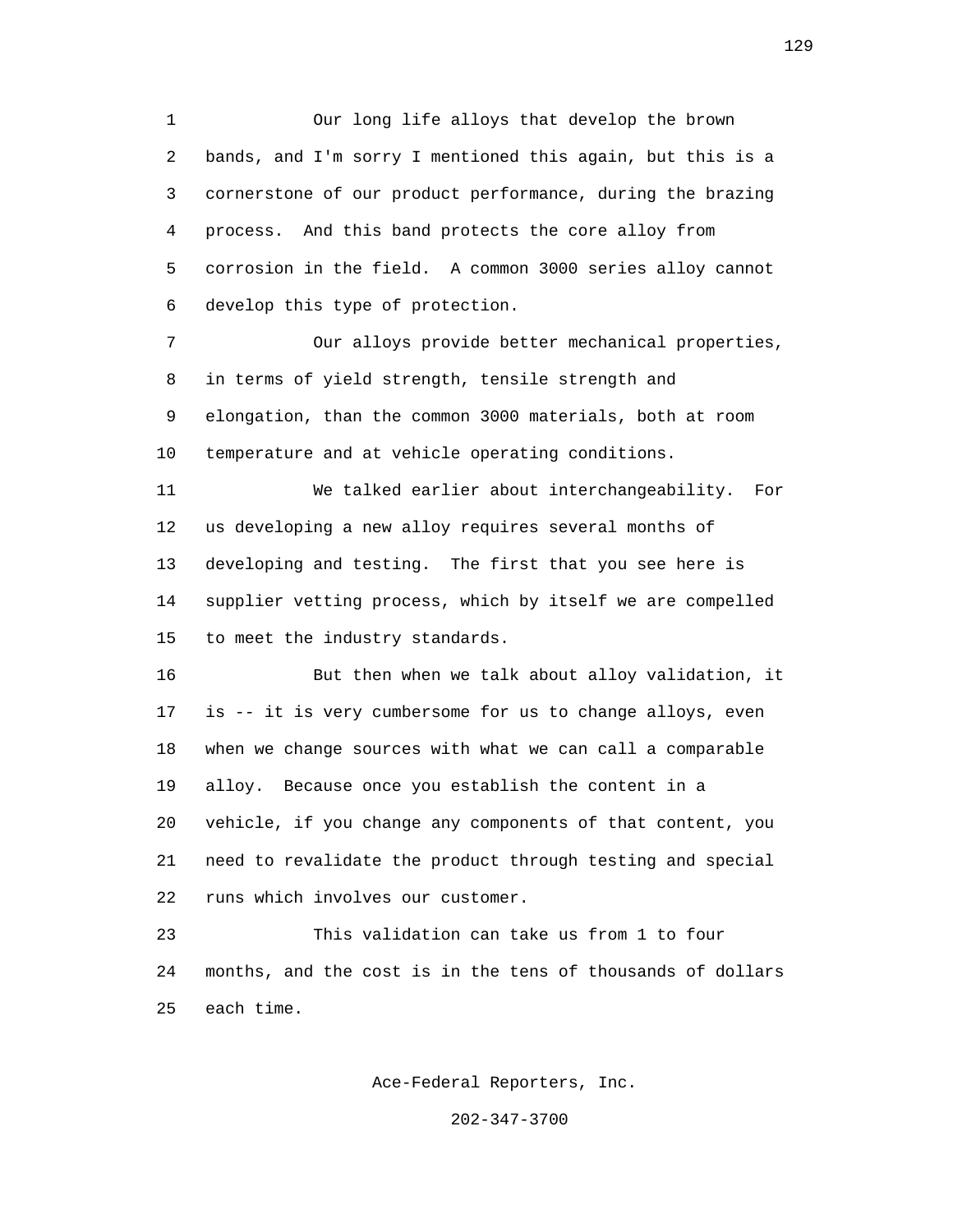1 The U.S. industry argues that with respect to 2 price, common alloy sheet is sold within a reasonable range 3 of similar prices, but the official import statistics 4 evidence has a radically different scenario. Here you can 5 see the clear difference between clad and unclad imports. 6 And you can also see that the share of clad import is 3 7 percent of that of unclad if you take in account volume or 8 5 percent if you take account of the value.

 9 Clad brazing tubestock as a sophisticated high 10 end product, is even further at the high end of the pricing 11 range for clad aluminum products.

 12 Then how we categorize flat rolled products in 13 terms of volume and value.

 14 The three main categories, mills focus either on 15 like we said volume or value. So when you have commodity 16 products, you have high value -- high volume and no value, 17 I'm sorry.

 18 Then with specialty product, like the brazing 19 sheet, you will have low volume like we saw in the previous 20 slide and high value.

 21 And then we created a area for can stock where 22 you can see it's high volume and high value.

 23 So for us, the brazing sheet is a separate like 24 product from common aluminum sheet. And here I'm not going 25 to go through this because you have the information

Ace-Federal Reporters, Inc.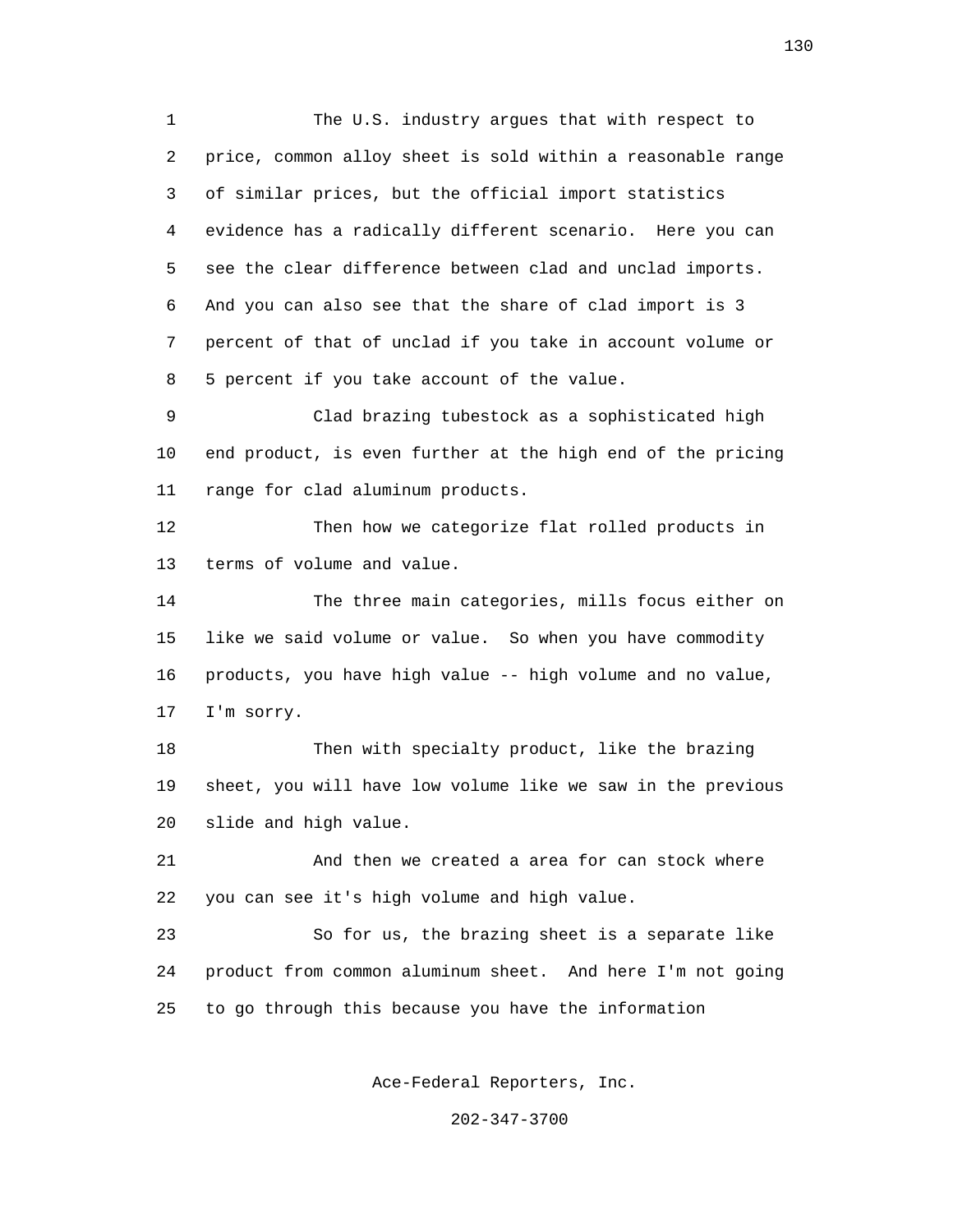1 available in the postbriefing. It provides the different 2 aspects and how the brazing tube stock, which is what we 3 use, and the common alloy sheet differ. 4 Thank you very much for your time. 5 MR. CANNISTRA: Thank you. That concludes our 6 testimony. We're happy to answer any questions you may 7 have. 8 MR CORKRAN: Thank you very much. We very much 9 appreciate this panel's presentation. It's been very 10 helpful, and it was good to get some elaboration on some of 11 the individual products that we'll be looking at over the 12 course of these next weeks. 13 I will turn first to Mr. Comly to begin 14 questions. 15 MR. COMLY: Nate Comly, Office of 16 Investigations. 17 So I will ask my general questions and probably 18 directed to counsel more than the industry witnesses. And 19 I'm looking at again the HTS statistical reporting numbers 20 that were in the supporting documentation from Commerce, 21 there were eight of them. And do you have a perspective on 22 whether or not those are the best representation of imports 23 in general of the subject product coming into the United 24 States, whether -- I say "subject products." 25 How about products under the scope of this

Ace-Federal Reporters, Inc.

202-347-3700

131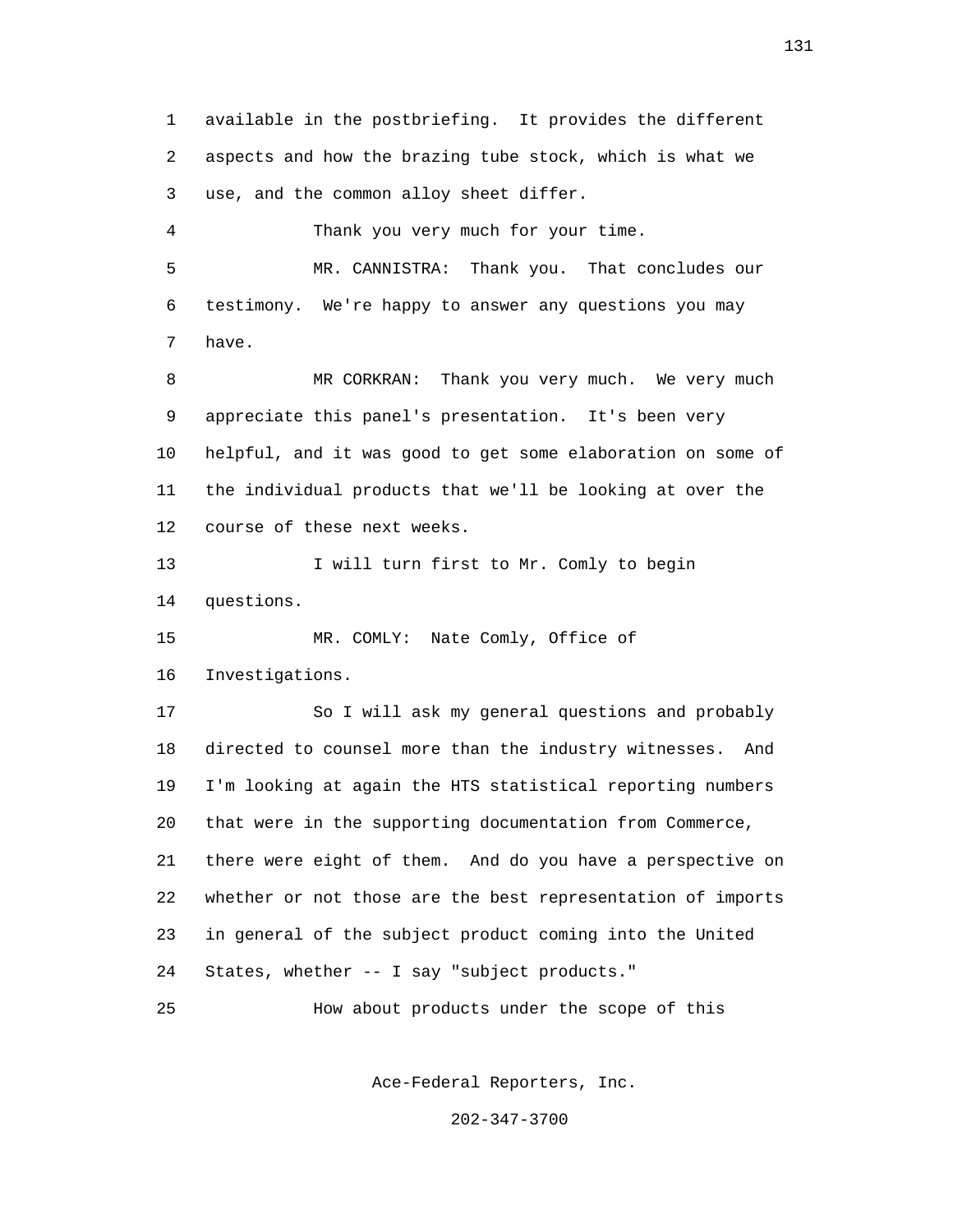1 investigation, whether it's from China or from other 2 nonsubject sources?

 3 MR. CANNISTRA: Dan Cannistra on behalf of Valeo 4 first.

 5 Just as a general matter, and I suspect this is 6 going to be the same answer with a wide variety of 7 questions, we don't purport to represent the Chinese 8 industry in any capacity or to speak on behalf of the 9 aluminum industry as a whole at all. We're solely here 10 today to present evidence based on the very specific 11 product used by Valeo, which is brazing sheet. So 12 unfortunately, I have no comment on that question. 13 MS. MOWRY: Thanks. Kristin Mowry. 14 I think you'll be hearing this refrain many 15 times, but we will definitely address it in the 16 postconference brief. 17 The one thing I would point out, though, is 18 when -- when you look -- in that Commerce Department 19 exhibit, when they talk about market share and imports as a 20 percentage of U.S. consumption, it's definitely our 21 position that in the U.S. shipments number, in that 22 denominator, there needs to be the production of can stock. 23 I mean, I hope that much is clear, that you've started to

25 penetration, that definitely needs to be included as well.

24 gather some data on can stock, but in terms of market

Ace-Federal Reporters, Inc.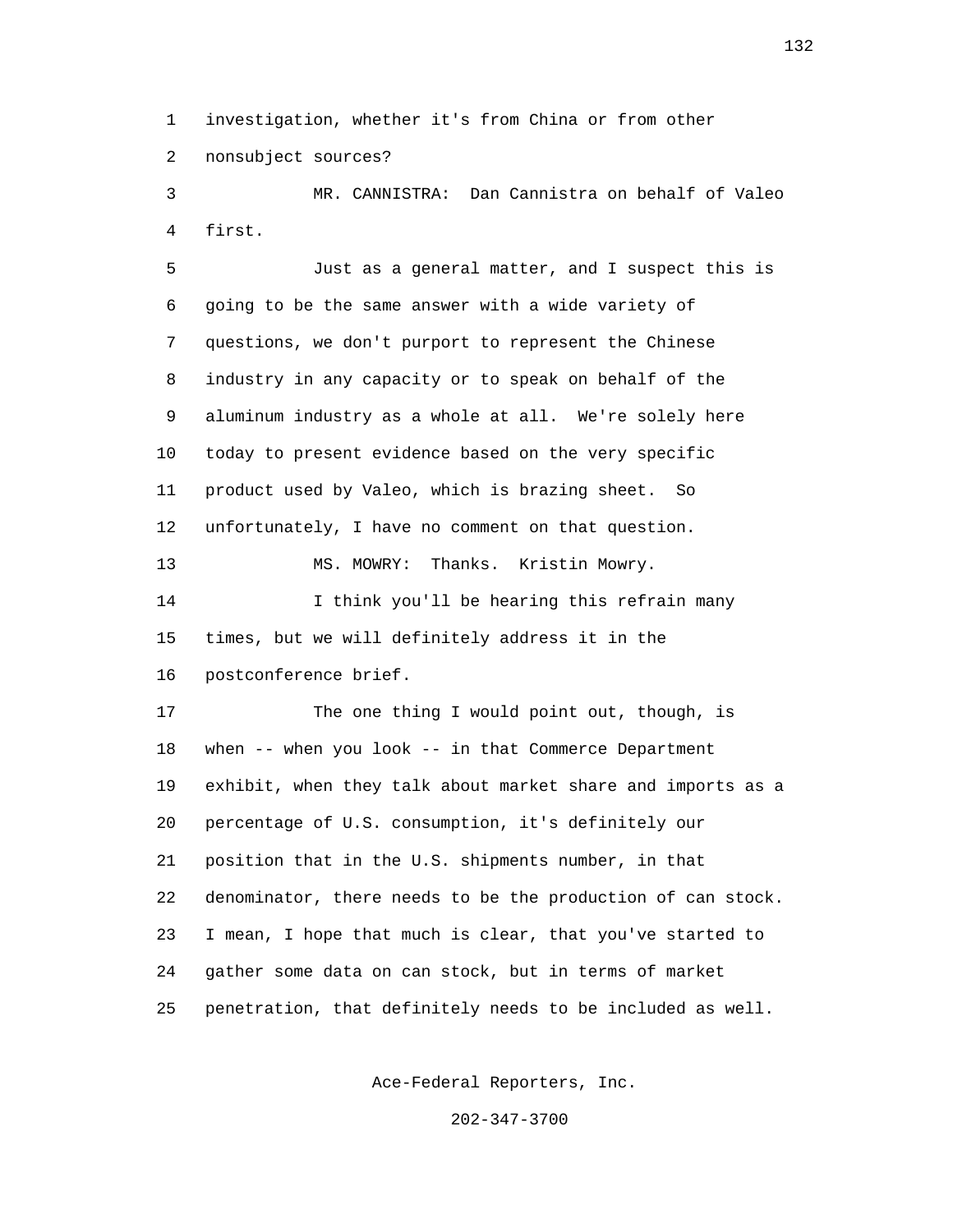1 As well as I think even if I'm remembering 2 correctly, the U.S. shipment data is based only on a 3 limited number of producers, so there are other domestic 4 producers which have filed questionnaire responses with you 5 all, and that data is not included in that Commerce 6 Department exhibit.

7 MR. COMLY: Okay. Thank you.

 8 And you may have a similar response to my next 9 question, is looking at the questionnaires that you have 10 received so far, if you have -- if you know of any larger 11 firms that should be responding to these, if you could 12 point those out in your postconference brief, that would be 13 very helpful.

 14 So going off the HTS numbers, I'm looking at 15 Valeo's slide number 10, and you are specifically looking 16 at the HTS numbers. Now, do those HTS numbers -- and you 17 point -- there you're looking at clad and unclad.

 18 So in the clad numbers, that's for all clad, 19 that's not just the brazing sheet; correct?

 20 MR. CANNISTRA: That is -- that is absolutely 21 correct. So we're merely presenting this data to show, and 22 the brazing sheet is exclusively on the clad side. So we 23 just began with a separation between clad and unclad.

 24 But as we pointed out, we're at the upper bound 25 of the clad side, just to give you a sense of the range and

Ace-Federal Reporters, Inc.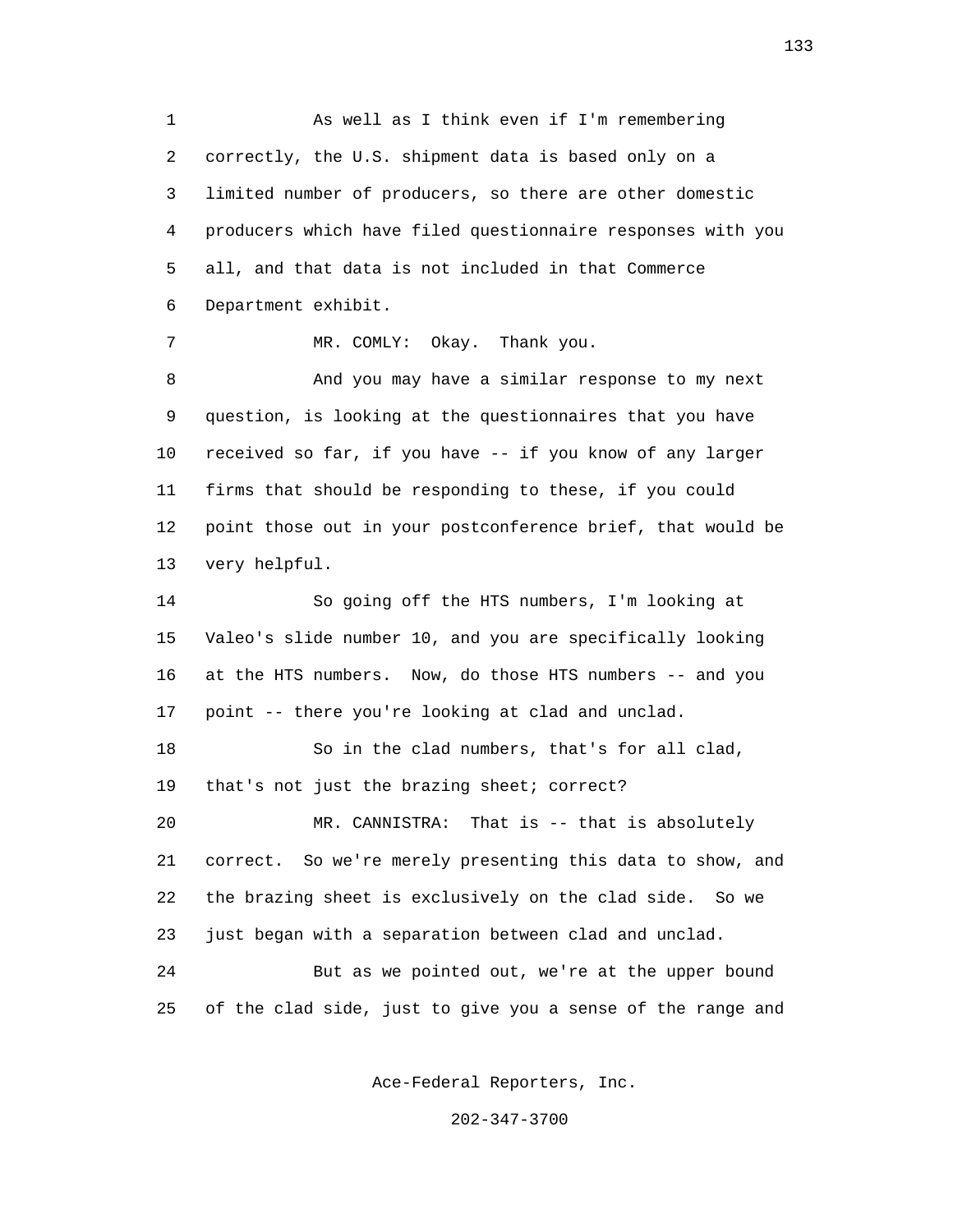1 the feel of the order of magnitude of the price difference. 2 MR. COMLY: Are there -- is there a separate HTS 3 number for the brazing sheet?

 4 MR. CANNISTRA: There is -- there is not. It is 5 separated by thickness, alloyed or not alloyed, and clad or 6 not clad. Those are the only degrees of separation.

7 MR. COMLY: So there is -- I'm trying to get at 8 we have no publicly available -- since we did not collect 9 it in the questionnaires, there is no publicly available 10 import data on the specific product which you are 11 requesting to be separated out; is that correct? 12 MR. CANNISTRA: Dan Cannistra again.

 13 No. The closest separation is between clad and 14 not clad, us being in the clad category exclusively. And 15 you can see the order of magnitude not only in the prices 16 per kilogram but also in the relative size of the two 17 markets as well. So we felt that it was -- it was 18 representative, but it is certainly not meant to portray 19 brazing sheet specifically. It just exists within the clad 20 numbers.

 21 MR. COMLY: So are you able to get brazing sheet 22 from U.S. producers?

23 MR. GARCIA: Rogelio Garcia.

 24 Technically, they are able to make it. After 25 the recession, our biggest conundrum in sourcing this type

Ace-Federal Reporters, Inc.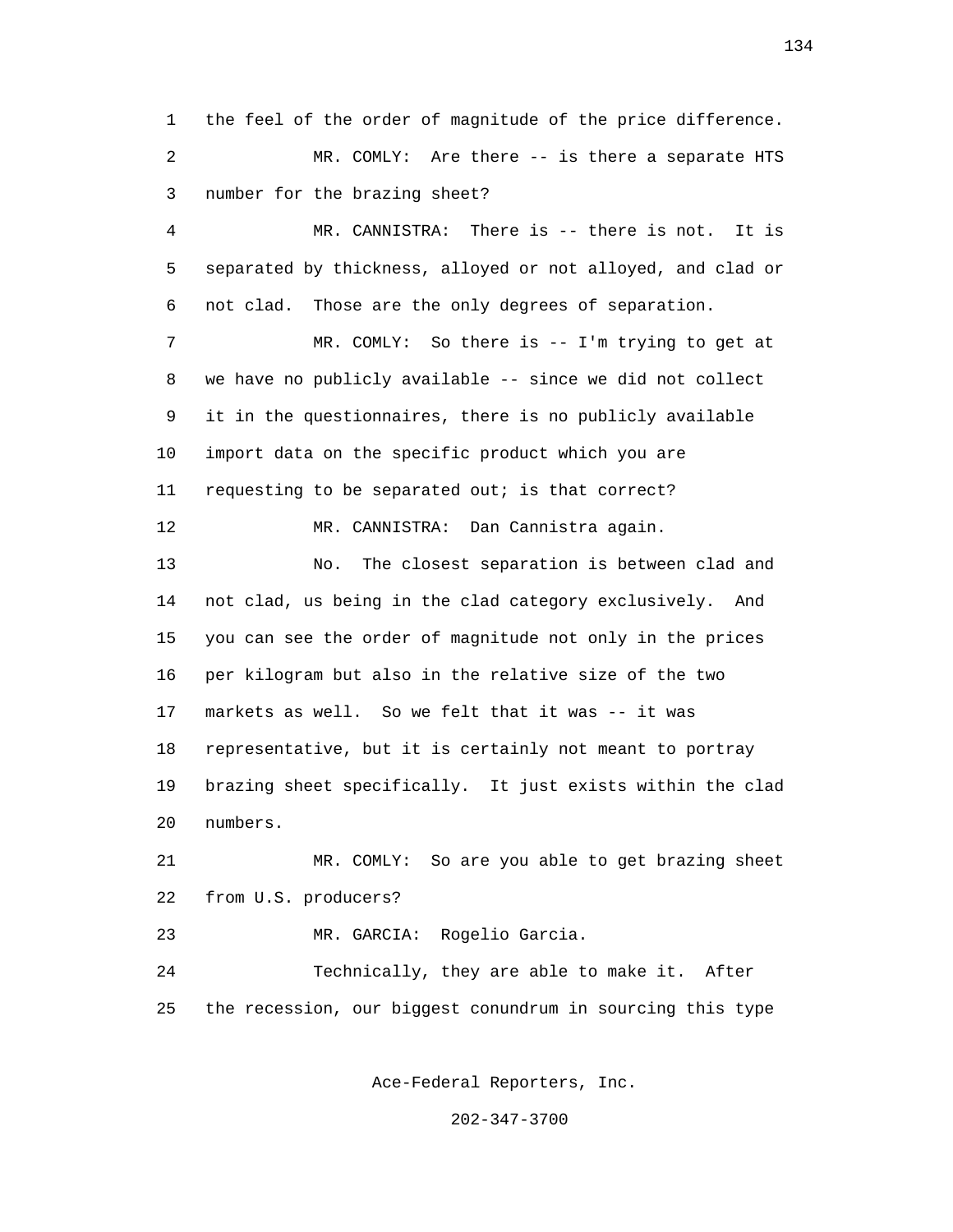1 of product was securing the capacity we needed to foster 2 our growth. Valeo is one of the top 10 tier 1 automotive 3 companies in the world, and our company has grown with the 4 automotive market. For us, basically one of the key 5 elements we're looking at in sourcing is long-term 6 contracts and capacity securitization that we can always 7 find locally. Because as I mentioned, changing alloys, 8 it's very painful. It takes a long time, and it requires a 9 full customer approval on many series of testing, of which 10 I'm not going to go into the details, because it makes your 11 head spin, but it's excruciating.

 12 MR. CANNISTRA: If I could add on to that point 13 and also may help why we are here as well. We are not 14 making an injury or no injury argument with respect to 15 brazing sheet.

 16 Our focus is exclusively on the like product 17 parameters, are we much more aligned, in fact, on the other 18 side of Ghanchi and its own separate unique, distinct 19 industry. That's very much of a secondary question of 20 whether or not there is any injury, because we don't have 21 any access to information nor are we taking any position 22 with respect to that, just specifically the technical 23 distinct product argument.

 24 MR. COMLY: Okay. Thank you. I don't want to 25 step on any of my colleagues' toes, so I will stop my

Ace-Federal Reporters, Inc.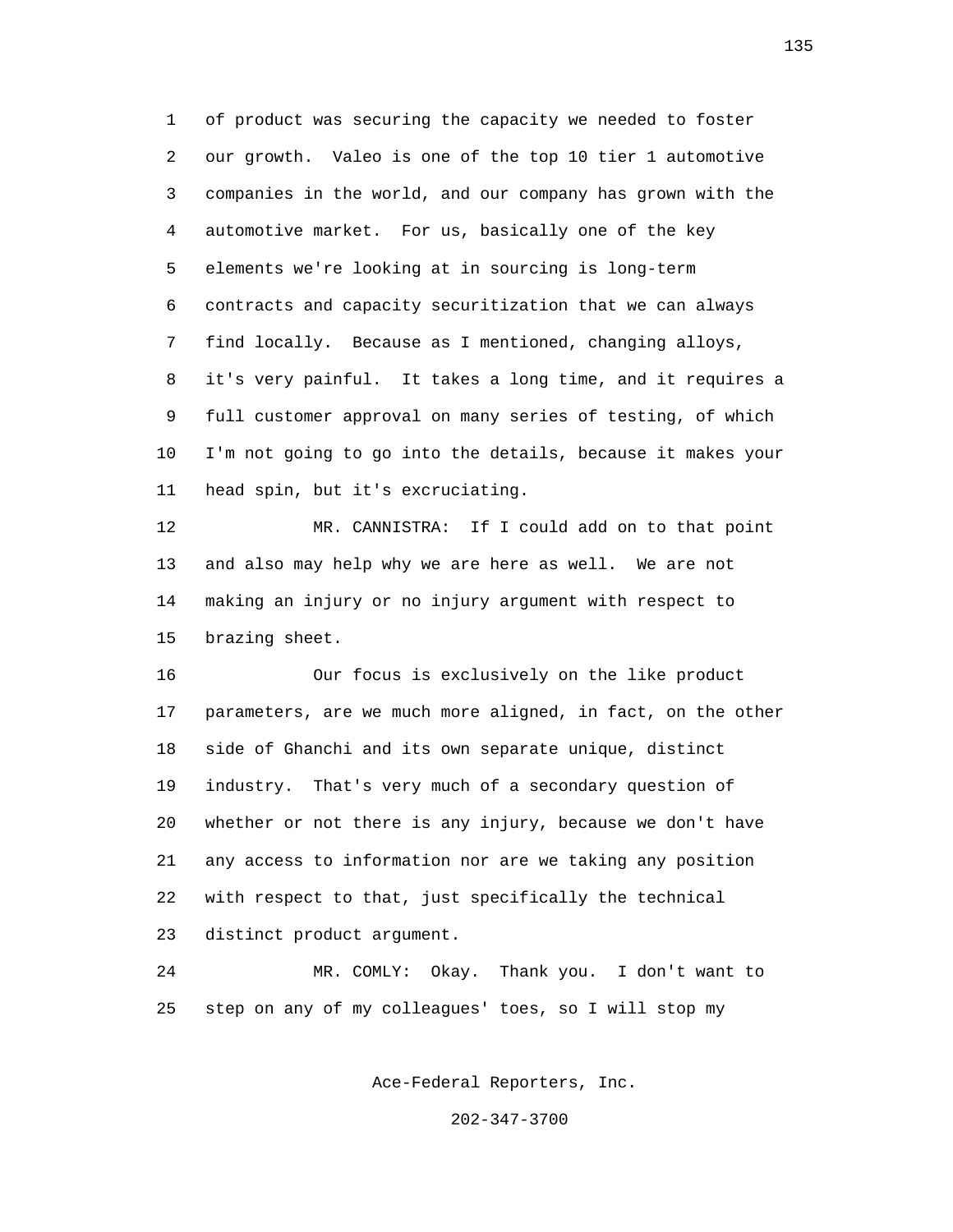1 questions for now.

 2 MR. CORKRAN: Thank you. 3 Let me turn to Mr. Tillman. 4 MR. TILLMAN: Good afternoon. 5 My first question is for the purposes of the 6 preliminary phase of investigations, do you accept the 7 proposed domestic like product definition by the parties in 8 support of the imposition of antidumping duties? 9 MS. MOWRY: Thanks. Kristin Mowry here. 10 We will definitely address the six factors in 11 the postconference brief, but no, we do not accept the 12 domestic like product as coextensive with the scope. And I 13 think it's important to take a step and really look at how 14 petitions -- well, how scopes are crafted. 15 And I think we're seeing increasingly in ADC BD 16 cases that there are exclusions to the scope solely because 17 these are the most profitable elements of the industry's 18 business. And the -- to the extent exclusions in scope are 19 designed to secure a more favorable injury analysis, I 20 think that's something that is worth looking into. 21 Like I said, you've gathered certainly a lot of 22 information on can stock. I would love to see, I think 23 it's table 39A, the financial information, if you could 24 collect that information on can stock as well, that would 25 be great.

Ace-Federal Reporters, Inc.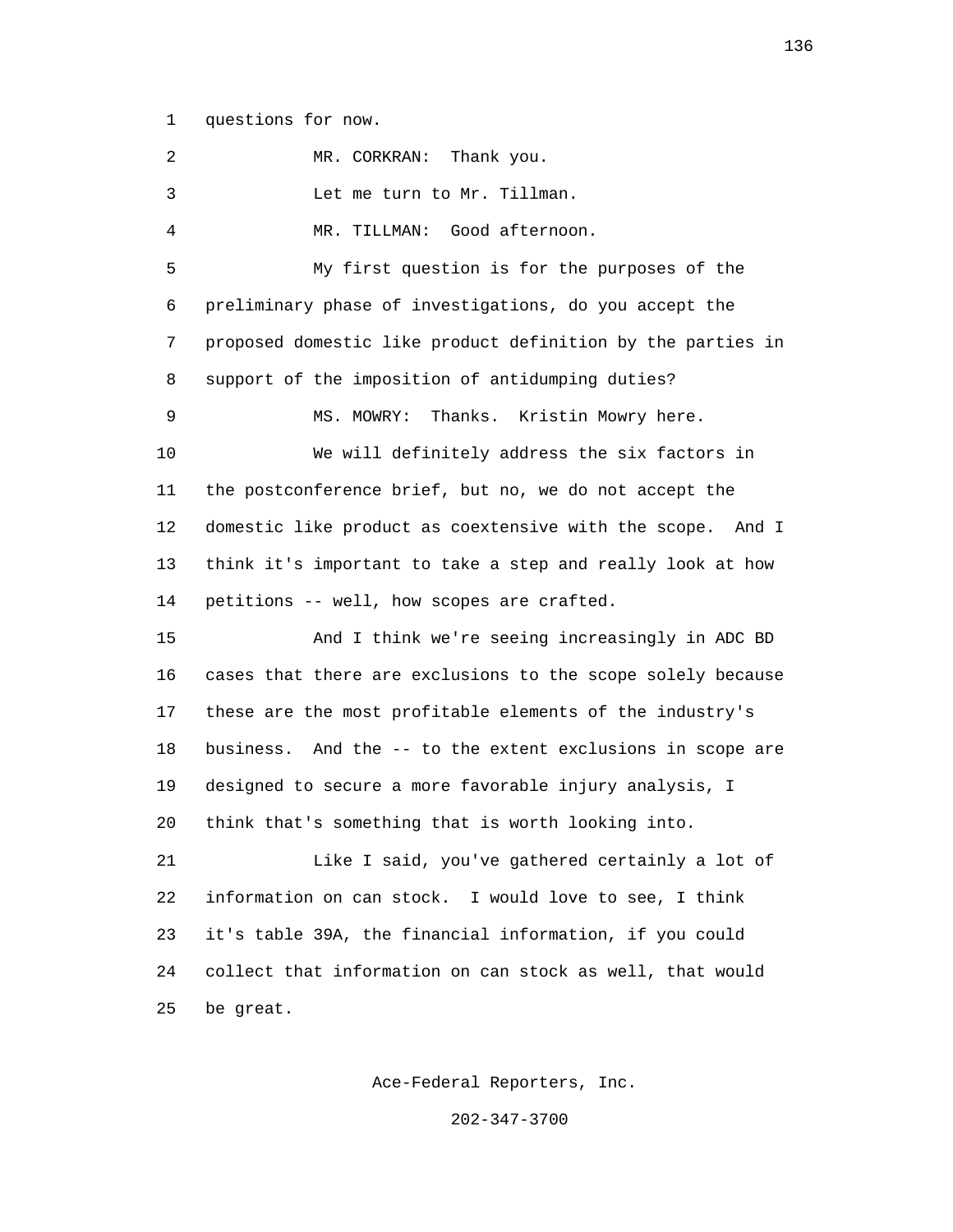1 MR. CANNISTRA: Dan Cannistra.

 2 I'm of the same opinion that certainly there's a 3 separation for brazing sheet. And I also just want to 4 raise in the like product context, it's not that different 5 from the question that came up today on body sheet. 6 When we say body sheet and a lot of discussion 7 today about automotive applications are out of this case 8 and not included in this case, you asked a very specific 9 question, is there some body sheet included within the 10 scope of this case. And I think that the answer to that 11 question is going to be similar to the answer that we have 12 for brazing sheet. 13 Yes, some of it is. 14 So does the scope certainly need to be refined 15 and perhaps separated into two individual products? Does

16 it need to be more narrowly tailored?

 17 Yes, that is a scope question, but more 18 importantly for you all, it's equally a like product 19 question as well. Can you work from your like product 20 analysis with the parameters that you currently have? We 21 suggest not, and there certainly needs to be more 22 refinement.

 23 You take a steel case, for example, there's very 24 precise chemical specifications. Maybe it is in fact the 25 case since this is one of the earlier aluminum cases, but

Ace-Federal Reporters, Inc.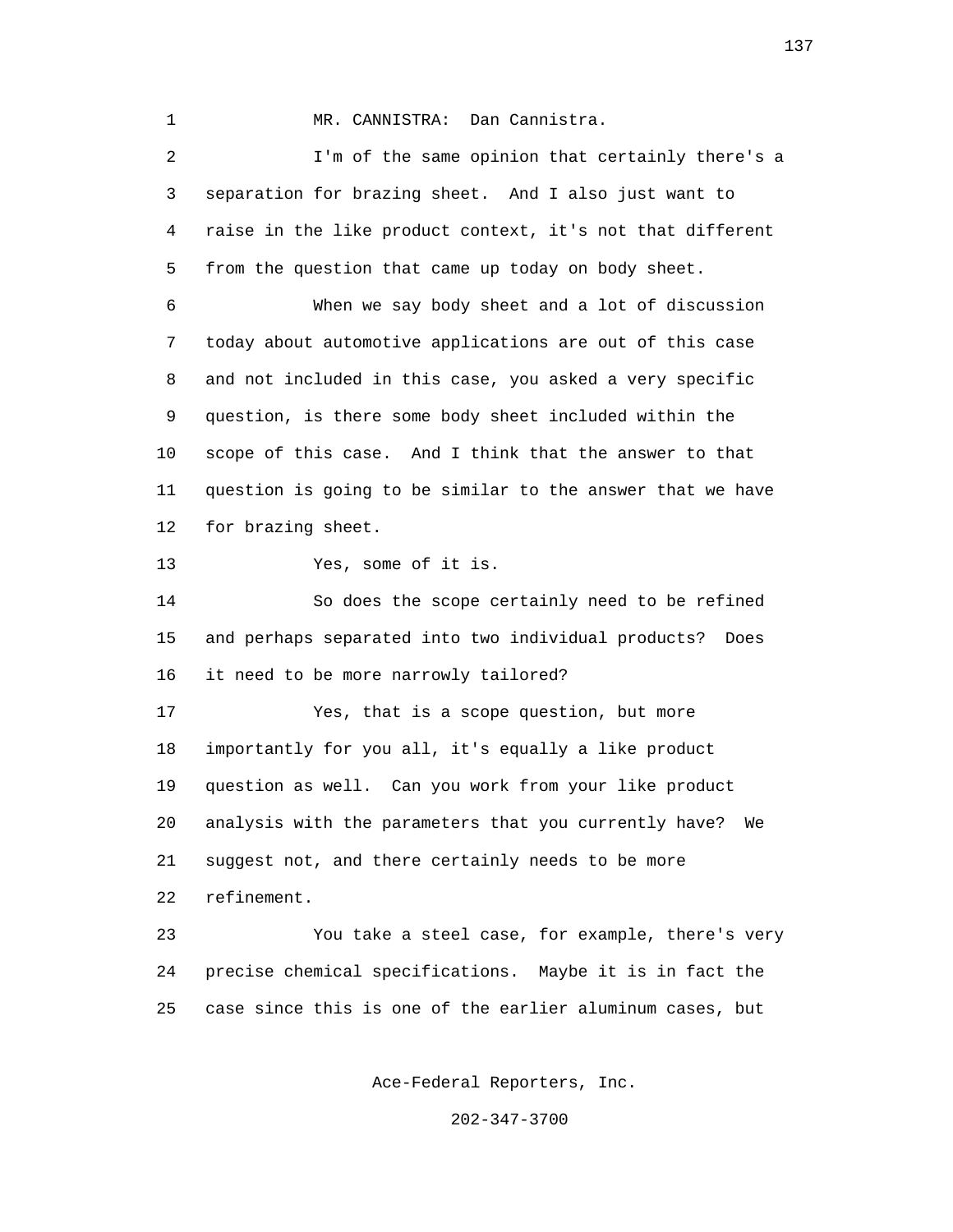1 it's not that early aluminum. We got into a lot of 2 chemistry in extrusions as well. But more defined 3 parameters, body sheet, brazing sheet, those are questions 4 that come up throughout this case and are equally important 5 for scope of like product, and can sheet as well. 6 MS. MOWRY: Kristin Mowry. 7 With just one follow-up to that. Please don't 8 take my earlier comments to mean that the petitioners of 9 the domestic industry is not able to define the scope as 10 they want. Of course we have no issue with the scope. Our 11 only issue is when you're looking at again this continuum 12 of products, we hear in so many cases, that you should take 13 into account the entire domestic industry when you look at 14 domestic like product. 15 MR. TILLMAN: That's actually all I have for 16 right now. Thank you. 17 MR. CORKRAN: Thank you very much. 18 We will turn to Ms. Burke, then. 19 MS. BURKE: Good afternoon. So my questions, 20 I'm not sure if you can answer them or not, but if you can, 21 or in the postconference, that would be great. 22 Have you observed any changes in the price of 23 raw materials in the last three years for the sheet that I 24 guess is used in recreational boating or for brazing sheet? 25 MR. GARCIA: Rogelio Garcia from Valeo.

Ace-Federal Reporters, Inc.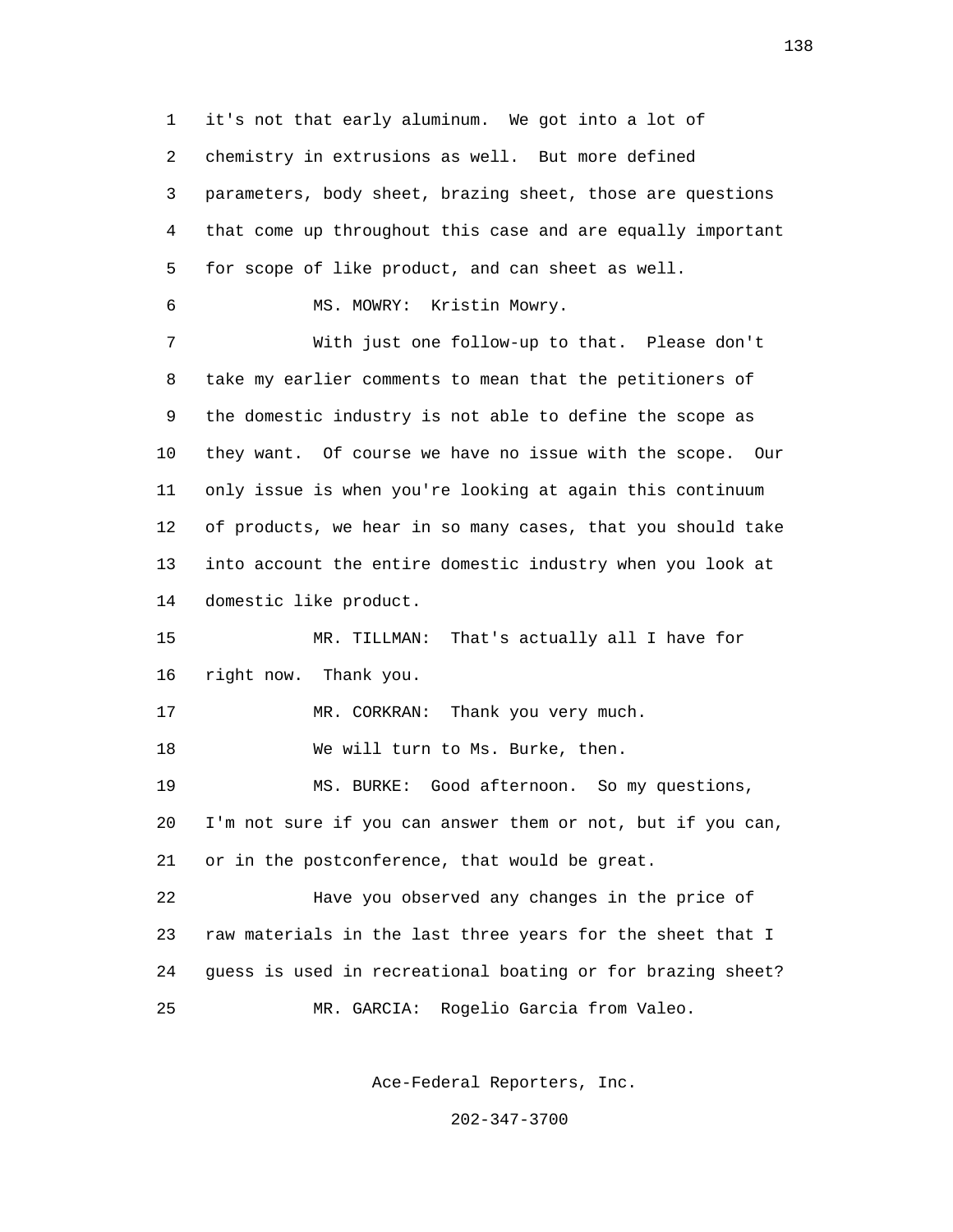1 Are you referring to the actual cost of aluminum 2 or the total price?

 3 MS. BURKE: I'm referring to the materials that 4 go into making aluminum sheet. So natural gas, energy, 5 scrap, alloys. Have you noticed a change in price for 6 those materials in the last three years?

 7 MR. WANG: From our point of view, I don't see 8 anything changed.

 9 MS. MOWRY: I don't have anything to add, which 10 I know you are well aware of our view on this, that the 11 Midwest premium only affects the U.S. prices. But we can 12 look at the LME over the POI and provide that in

13 postconference.

 14 MS. BURKE: Again, I don't know if you can 15 answer this, but how difficult is it to enter the U.S. 16 aluminum market and what would be barriers limiting entry 17 for new firms?

18 MS. MOWRY: Kristin Mowry here.

19 19 I can say not only can I not answer that here, 20 but I will not be answering that in the postconference 21 brief. That's just beyond the scope of what our clients 22 are able to comment on.

23 MR. CANNISTRA: Dan Cannistra.

 24 I can answer that on behalf of brazing sheet. 25 Within that segment, there is a two-year qualification

Ace-Federal Reporters, Inc.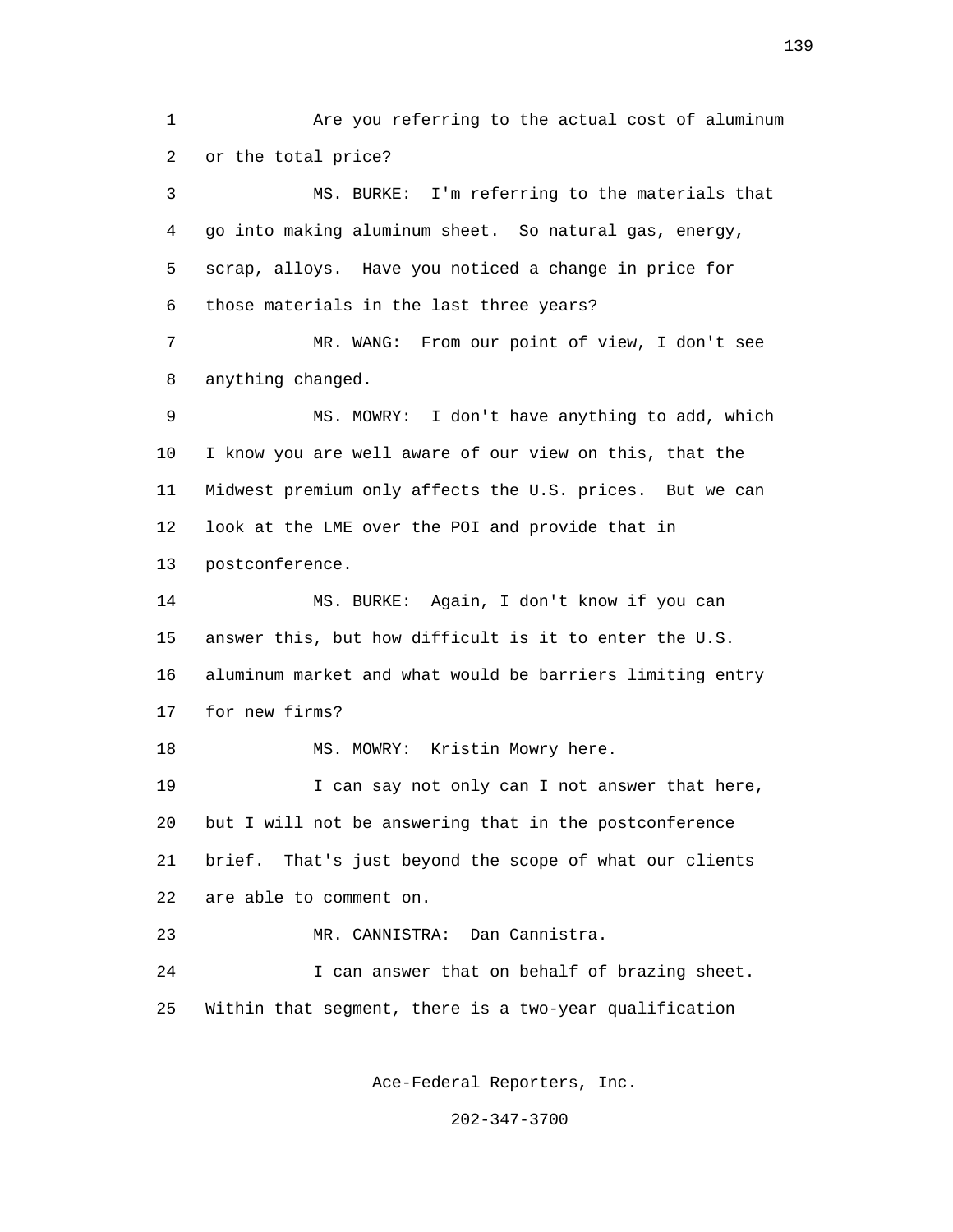1 period that Valeo has. Because of the applications that 2 it's actually used it. And we'd be happy to submit that. 3 I suspect that qualification period is very similar for 4 other auto part producers as well. As a matter of fact, 5 all of the tier 1s, I would suspect, would be within the 6 range of a two-year qualification period.

 7 MS. BURKE: Great. So this was kind of 8 mentioned in your testimony, but my understanding is that 9 you have seen an increase in both the automotive and the 10 boating industry and the focus by domestic customers of 11 aluminum sheet in those markets; is that correct? 12 MR. GARCIA: Rogelio Garcia, yes.

13 MR. MC KNIGHT: Yes.

 14 MS. BURKE: And I would say this to those in 15 support, if you would also like to provide this in 16 postconference. But if you could submit any sales reports 17 or forecasts for your operations based on the different end 18 use segments.

 19 This goes to, I think, the auto body sheet that 20 was mentioned. Has the shift in the Ford F-150 and other 21 automobiles to using aluminum auto body affected the market 22 and production activities of aluminum sheet? And if so, if 23 you could provide any studies your firm has conducted on 24 the aluminum auto body market.

25 MR. GARCIA: Rogelio Garcia, Valeo.

Ace-Federal Reporters, Inc.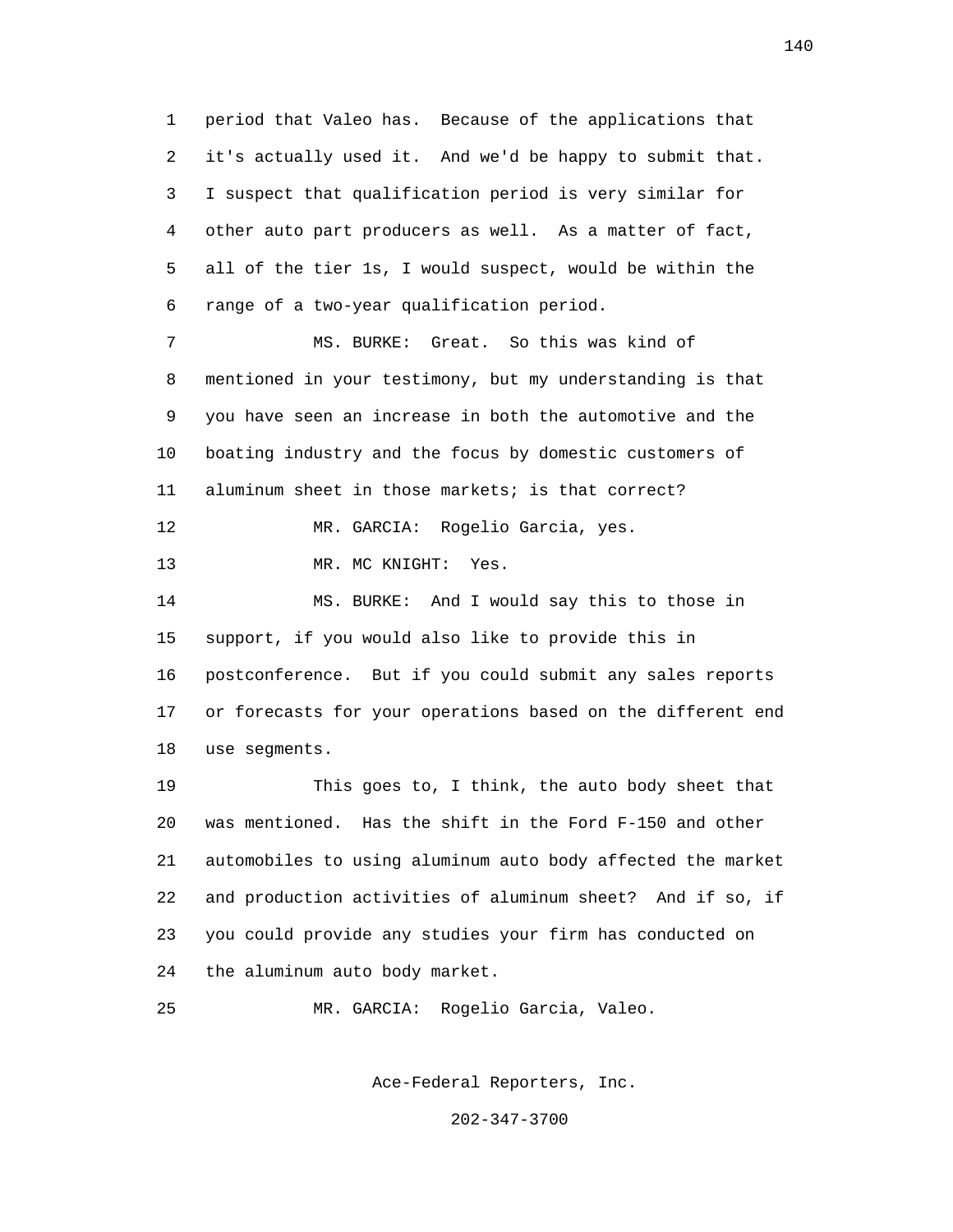1 From our perspective, yes, it had an impact when 2 we started making those big trucks and those doors are 3 aluminum, it impacts the capacity. We can provide some 4 information in the postconference briefing. 5 MS. MOWRY: Kristin Mowry. 6 Yes, it's my understanding based on discussions 7 with the NMMA members that the Davenport plant, which is 8 now dedicated to the Ford F-150, was one of the few plants 9 that was able to make that wider width material. And once 10 the shift went over to the Ford F-150, that became 11 unavailable to the boat makers. 12 MS. BURKE: And for the different applications 13 that you are aware of, what factors limit the ability to 14 substitute other products for aluminum sheet? 15 MR. MC KNIGHT: If I understand you correctly, 16 you're saying, in other words, don't use aluminum. We have 17 fiberglass boats that we can go back to wood, but 18 basically, I mean, the pontoon boats are aluminum. That's 19 really the only metal we use. 20 MS. BURKE: So your contention is there's not 21 another type of material that could be used other than 22 aluminum? 23 MR. MC KNIGHT: No. Aluminum fishing boats, 24 they are lightweight, you can put them on car top boats, 25 you might have seen them at like a Bass Pro Shop they sell

Ace-Federal Reporters, Inc.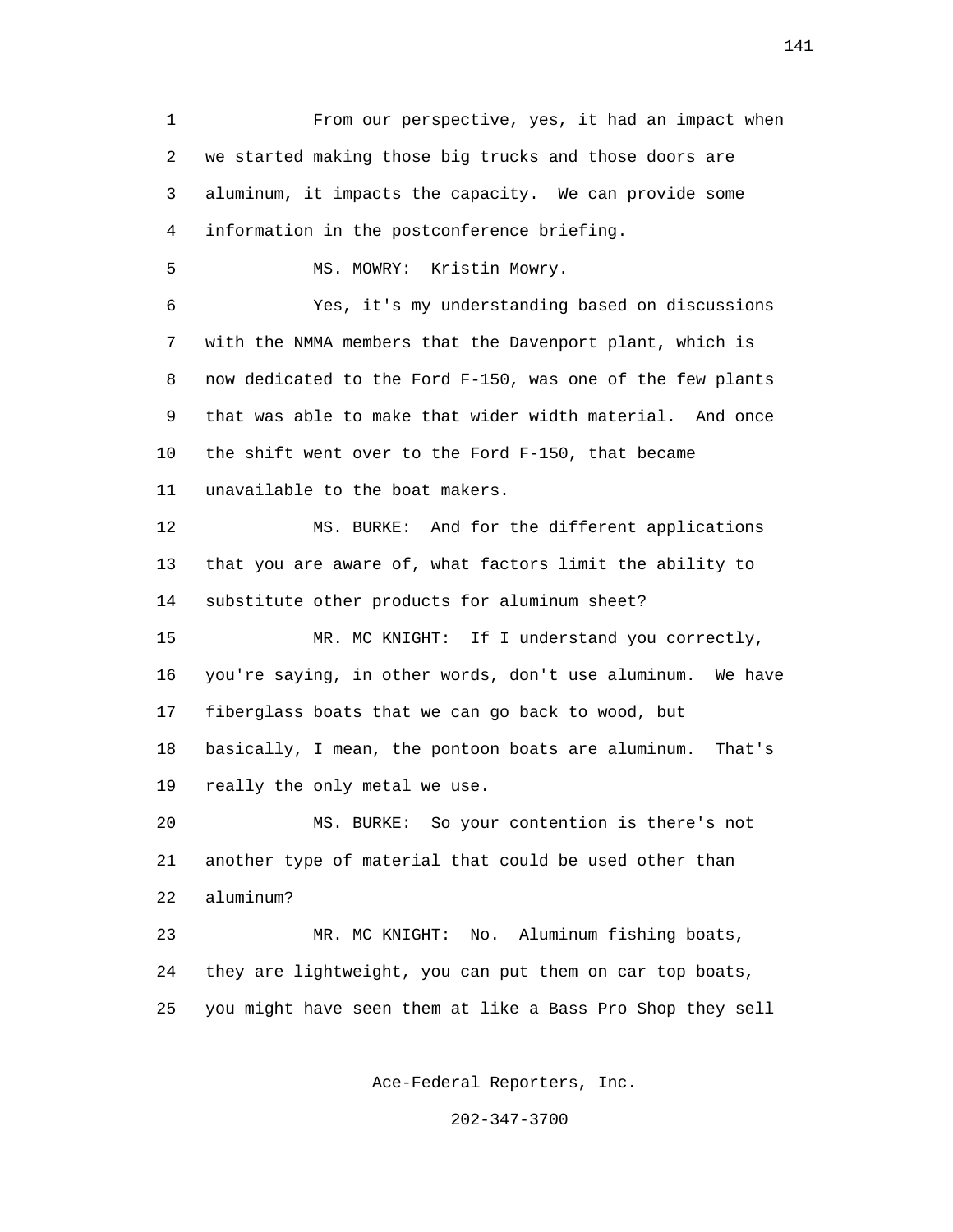1 them. And then of course pontoon boats, that's aluminum, 2 and that's really -- I think it was mentioned before, with 3 gutters you could go to copper or something like that. 4 More expensive, and that's -- these boats are affordable, 5 so aluminum is the best material to use. 6 MR. GARCIA: Rogelio Garcia from Valeo. 7 For the automotive industry, the answer would be 8 no. I think the new vehicle market in the U.S., 60 million 9 vehicles, and most of them have radiators and condensers 10 and they all use aluminum. And like I explained before, 11 the alloy is a key characteristic to achieve the product's 12 performance. 13 Now, for example, in the future, we shift to 100 14 percent electrical vehicles, okay, that's different because 15 we don't need radiators, there is no engine to cool off. 16 But as of now, the answer is of course not. 17 MS. BURKE: And also, is U.S.-produced aluminum 18 sheet completely interchangeable with Chinese aluminum 19 sheet? Any answer you can provide on that. 20 MS. MOWRY: We'll talk about it more in the 21 postconference brief, but in our -- in my discussions with 22 the members, yes, it's interchangeable. The only 23 constraint is the availability of the wide widths from 24 domestic producers. But they have been able to produce 25 boats from U.S. sheet, Chinese sheet, especially Greece,

Ace-Federal Reporters, Inc.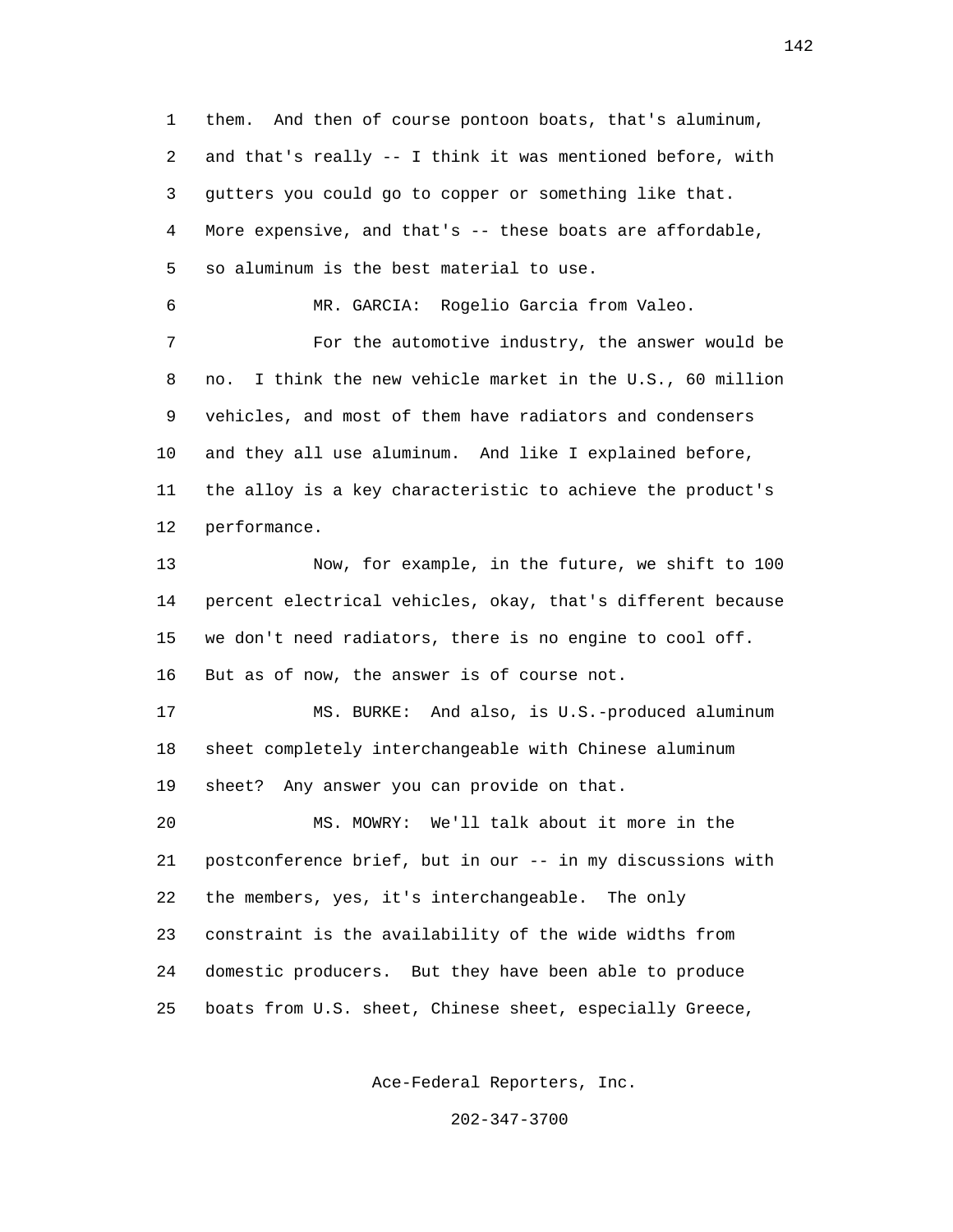1 South Korea, Canada. It's all interchangeable.

 2 I did notice as the panel went on earlier today, 3 they kept talking more and more about niche markets. And 4 I'm not sure which -- which end they want to be on, if it 5 is interchangeable or if there are these niche markets. I 6 was a little unclear on where their testimony was going. 7 But from the majority of the members that I've 8 spoken with, it's completely interchangeable. 9 MS. BURKE: Okay. And my last question is how 10 important is supplier certification for the different uses 11 of aluminum for the customers? Is that a major focus in 12 this market that you're aware of that a purchaser has to 13 certify their supplier? And if you do have any information 14 on that, how long that process might take? Any information 15 you could provide would be great. 16 MR. CANNISTRA: Dan Cannistra on behalf of 17 Valeo. 18 As I mentioned, we will submit our qualification 19 program as well. But it's two years, it is not optional. 20 You cannot be a tier 1 supplier to the OEMs and not be 21 qualified for your vendors. It's just not something that's 22 going to happen. 23 MR. MC KNIGHT: We have absolutely no idea, but 24 we can find that out. That's a good question. 25 MS. BURKE: That's it. Thank you.

Ace-Federal Reporters, Inc.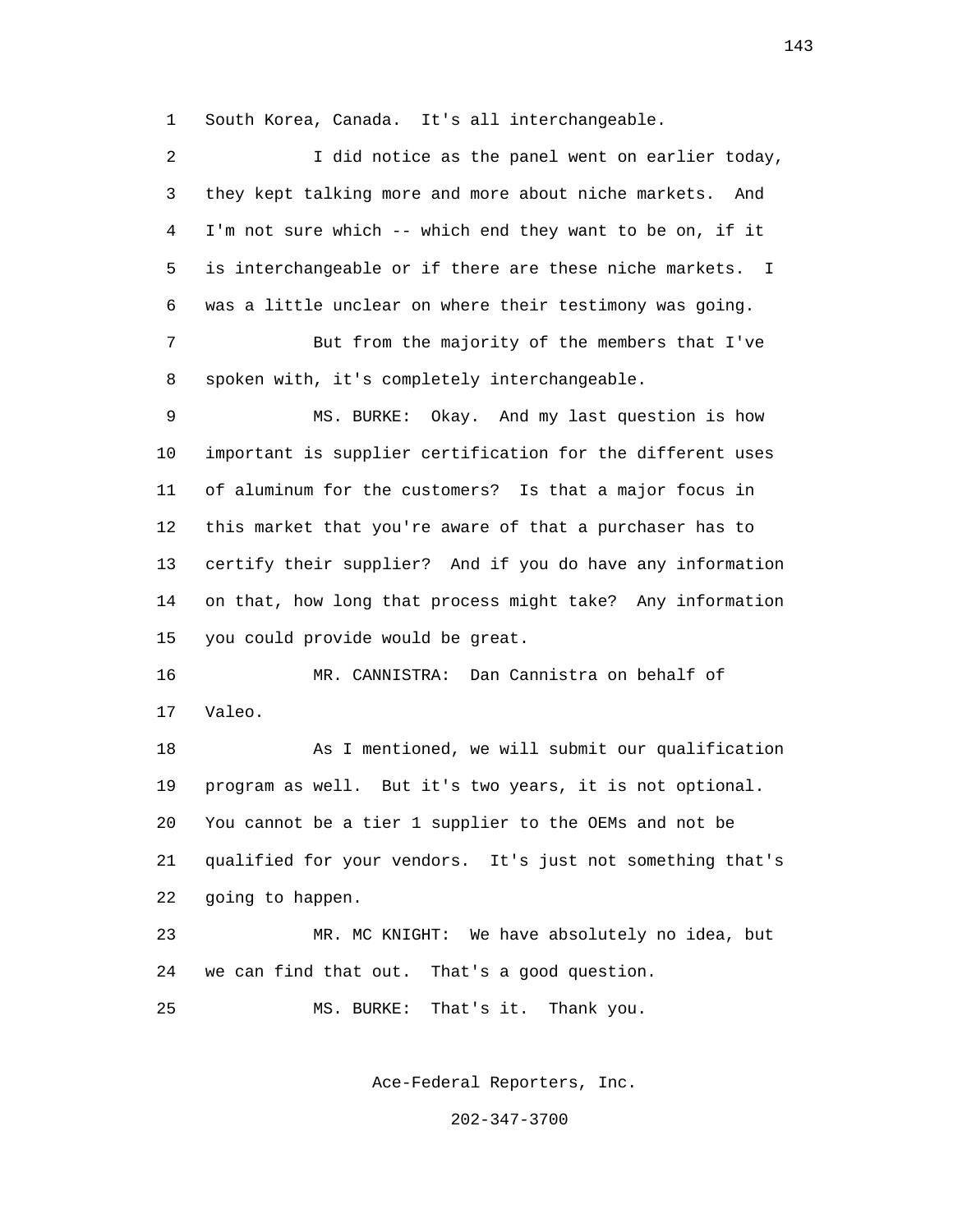1 MR. CORKRAN: Thank you very much. 2 Now we will turn to Ms. Kim. 3 MS. KIM: I have no questions, thank you. 4 MR. CORKRAN: Thank you. 5 And now we will turn to Mr. Matthews. 6 MR. MATTHEWS: Daniel Matthews, Office of 7 Industries. Thank you all for your testimony here today. 8 My first question is regarding raw materials 9 used by Chinese producers. So do Chinese producers also 10 use a combination of both primary and scrap for their 11 inputs? And has secondary shares of raw material increased 12 over time? 13 MR. WANG: We use subscribed material, about 25 14 percent. 15 MR. MATTHEWS: China recently banned imported 16 scrap and waste products. Does this impact the use of 17 scrap at all? 18 MR. WANG: We don't feel that. 19 MR. MATTHEWS: Okay. How widespread is the use 20 of continuous casting technology in directional casting in 21 your manufacturing process? 22 MR. WANG: We use direct chill, because our -- 23 it is now 3000, it's modified. And we believe continuous 24 casting is going to have segregation, going to cause 25 problems for high end for heat exchangers, so we are using

Ace-Federal Reporters, Inc.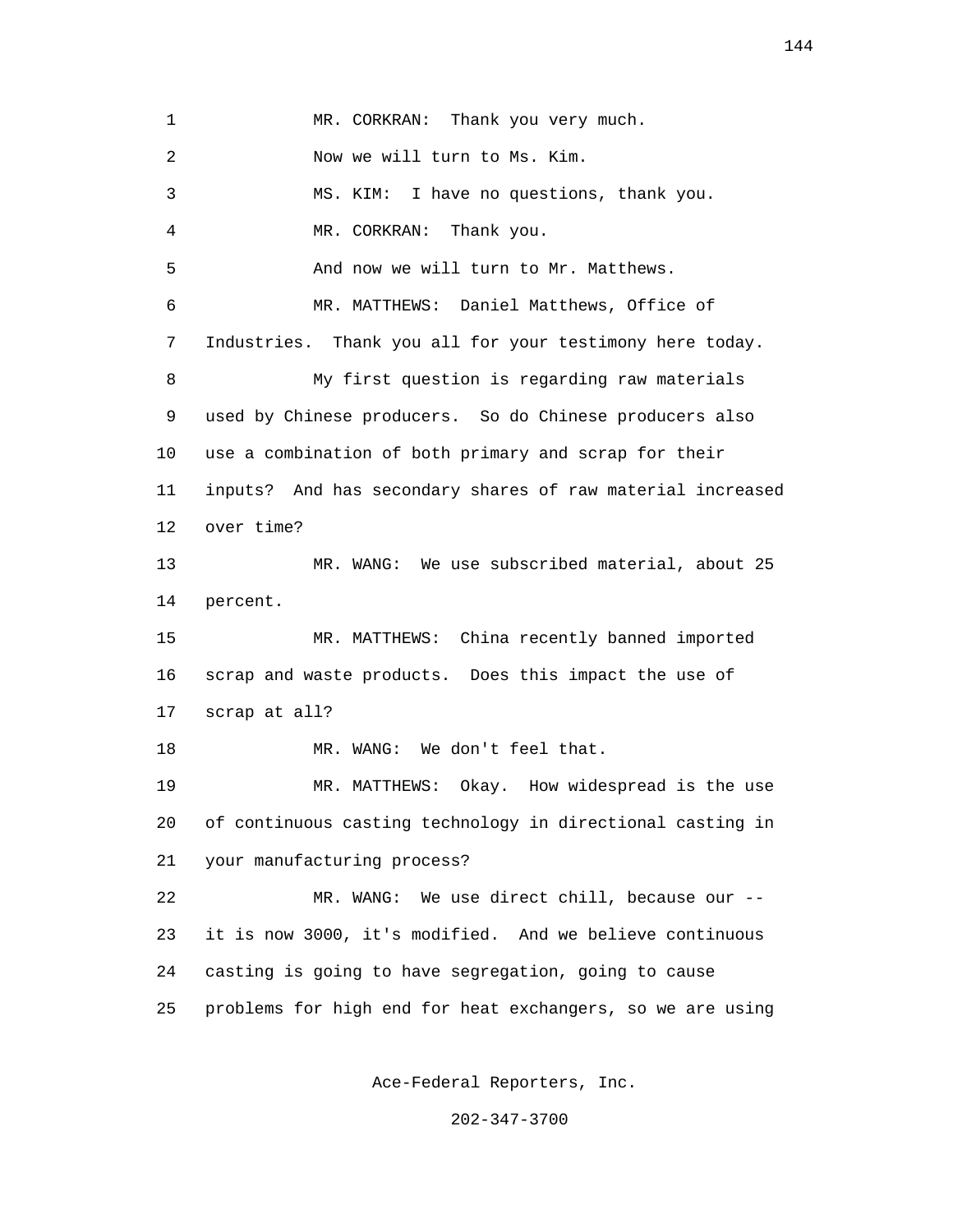1 direct chill, which has better quality.

| MR. MATTHEWS: Now, regarding costs in China,               |
|------------------------------------------------------------|
| so, from our 332 investigation, we heard a lot about how   |
| the price of primary aluminum in China is based off of the |
| Shanghai Futures Exchange rather than the LME.<br>I was    |
| wondering if you could comment on this. And to the extent  |
| you are willing to share the impact, are there regional    |
| premiums in China that your product is subject to whether  |
| it's exported, and what other factors determine the total  |
| production cost?                                           |
| As far as Shanghai Metal Exchange and<br>MR. WANG:         |
| LME, and I didn't follow that much myself, but I think     |
| recent years pretty much match each other.                 |
| MR. GARCIA: Rogelio Garcia, Valeo.                         |
| What I have seen throughout the years, the DSHFE           |
| pretty much mirrors. The LME. The values are different     |
| but the movements in the market are pretty similar.<br>The |
| Midwest index is way more erratic.                         |
| MR. MATTHEWS: But so the product is not subject            |
| to regional premiums in China?                             |
| MR. GARCIA: Not that I know of.                            |
| Okay. Are any of the Respondents<br>MR. MATTHEWS:          |
| aware of antidumping or countervailing duty orders on      |
| common alloy aluminum sheet in third-country markets?      |
| MR. CANNISTRA:<br>I am not.                                |
|                                                            |

Ace-Federal Reporters, Inc.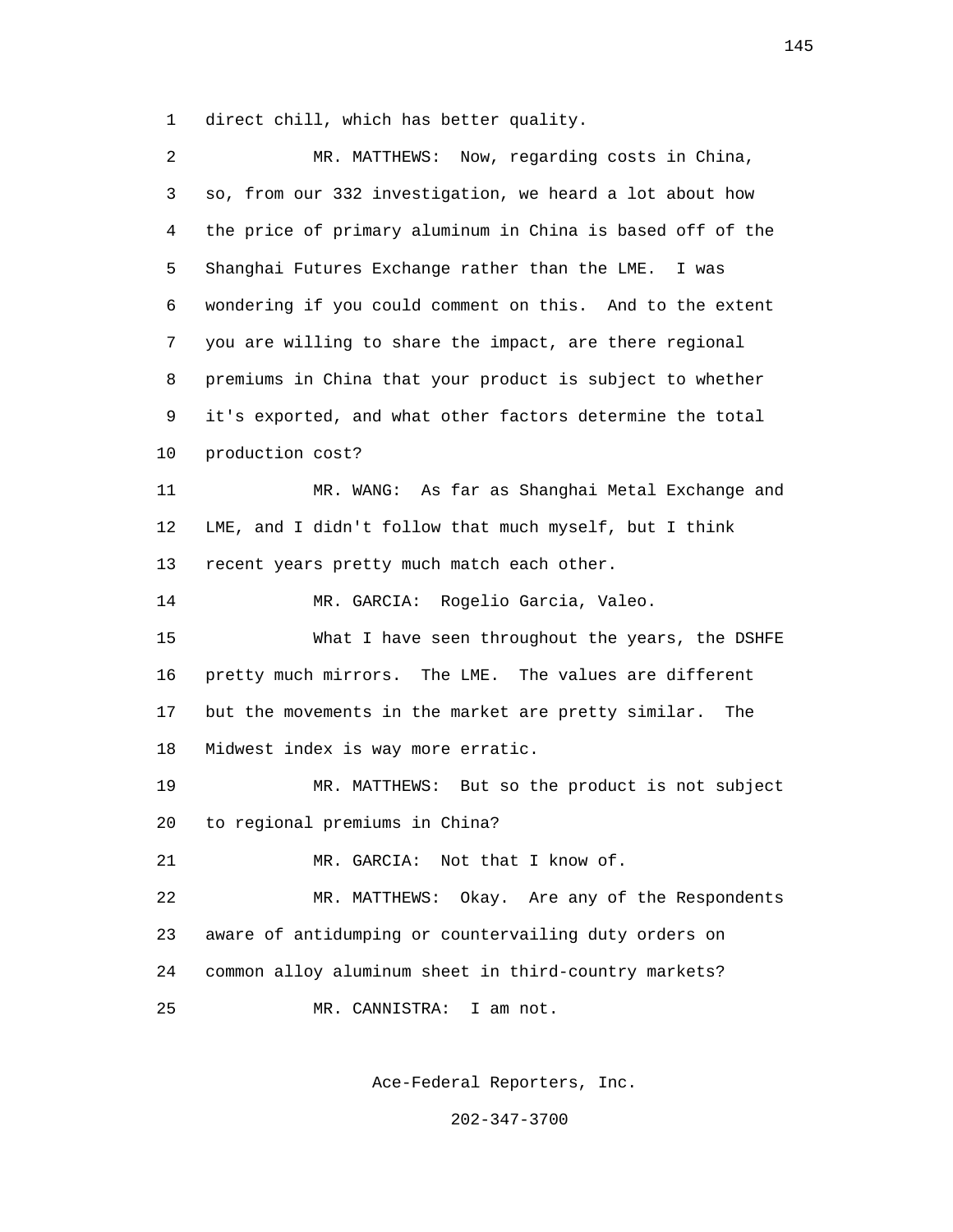1 MR. MATTHEWS: That's all I have for now, thank 2 you. 3 MR. CORKRAN: Thank you very much. And thank 4 you again to the panel. 5 The first question I have is mainly just to make 6 sure that, as we discussed this case before the briefs come 7 in, that we have a clear view of what is being argued. 8 I'm going to characterize what I believe I've 9 heard, and please correct me if I'm incorrect on this. 10 That on this panel, we have a request that the 11 Commission expand the domestic like product to include can 12 stock on the one hand, and on the other hand, to divide the 13 domestic like product such that brazing sheet is a distinct 14 product from all other forms of aluminum sheet. 15 Have I characterized that part of the argument 16 correctly or incorrectly? 17 MR. CANNISTRA: Dan Cannistra. 18 Yes, with one additional clarification. So as 19 we review the specification for brazing sheet, there is a 20 large percentage that's already excluded. 21 So the nuance that I would add to what you just 22 said is brazing sheet that's currently included should 23 combine -- should be combined with that vast majority 24 that's already excluded, much like, I suspect, body stock, 25 the vast majority which perhaps is already excluded, but

Ace-Federal Reporters, Inc.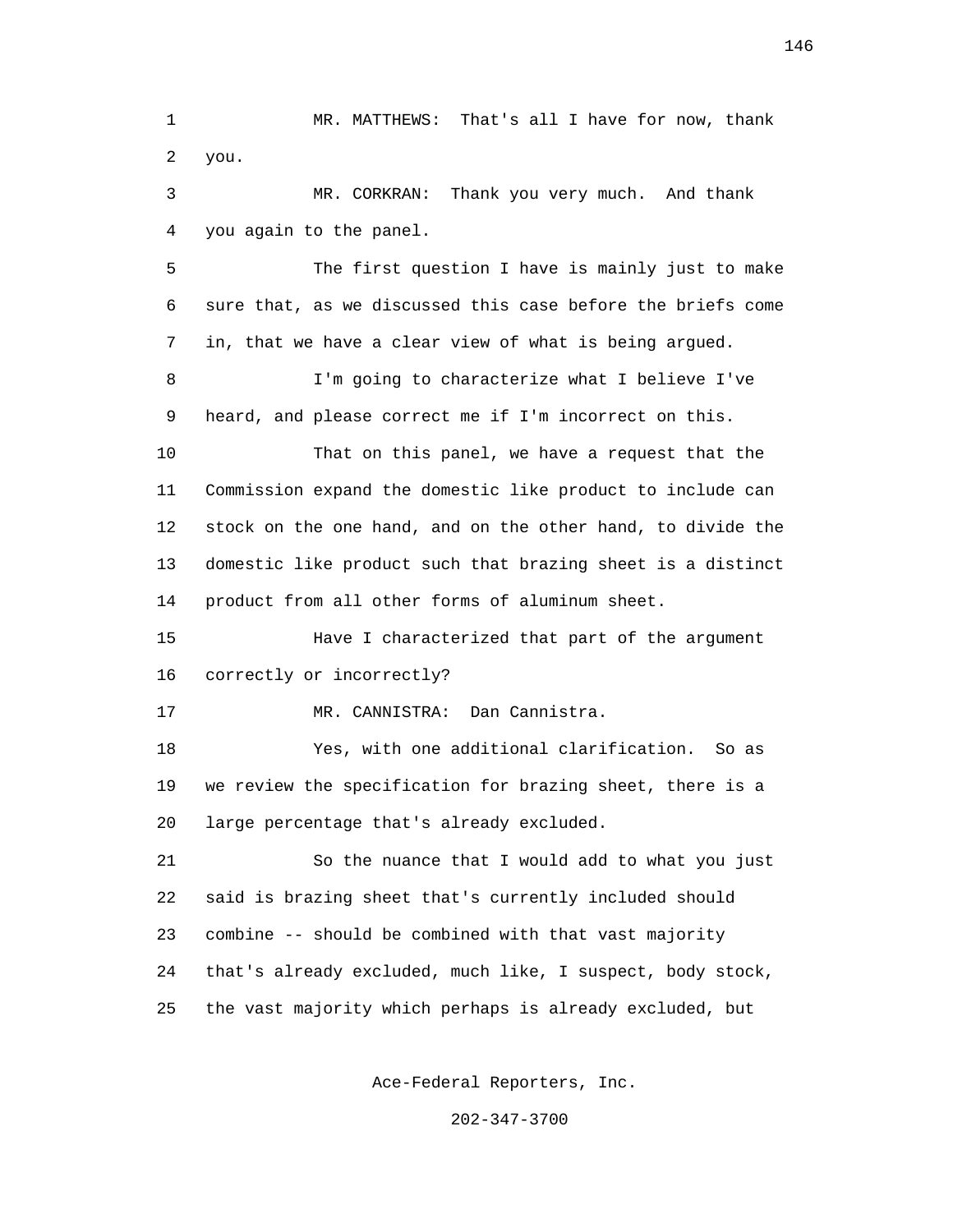1 there may be some overlap in the 6 -- 5000 product stock 2 overlapping with the specifications that are included, they 3 should all be grouped together as well. 4 MR. CORKRAN: Grouped together for separate 5 analysis of all brazing stock, whether or not currently

6 within the scope?

 7 MR. CANNISTRA: Brazing -- Dan Cannistra. 8 Brazing sheet that is currently in should be combined with 9 the vast majority of brazing sheet that is already out. 10 MR. CORKRAN: Thank you. I understand the 11 argument.

12 And Ms. Mowry?

13 MS. MOWRY: I think you have correctly 14 identified our argument. One thing I might just take this 15 opportunity to reiterate my request from earlier this week 16 regarding the postconference brief, so that we may give you 17 as comprehensive a brief as possible.

 18 We have asked, it's currently due the 27th of 19 December, and I have conferred with opposing counsel, and 20 they would also support a movement of that -- of that date, 21 preferably to the 2nd of January, but even to the 29th of 22 December. In the spirit of Christmas, it would be very 23 much appreciated.

24 (Laughter.)

25 MR. CORKRAN: I appreciate that. We're not in a

Ace-Federal Reporters, Inc.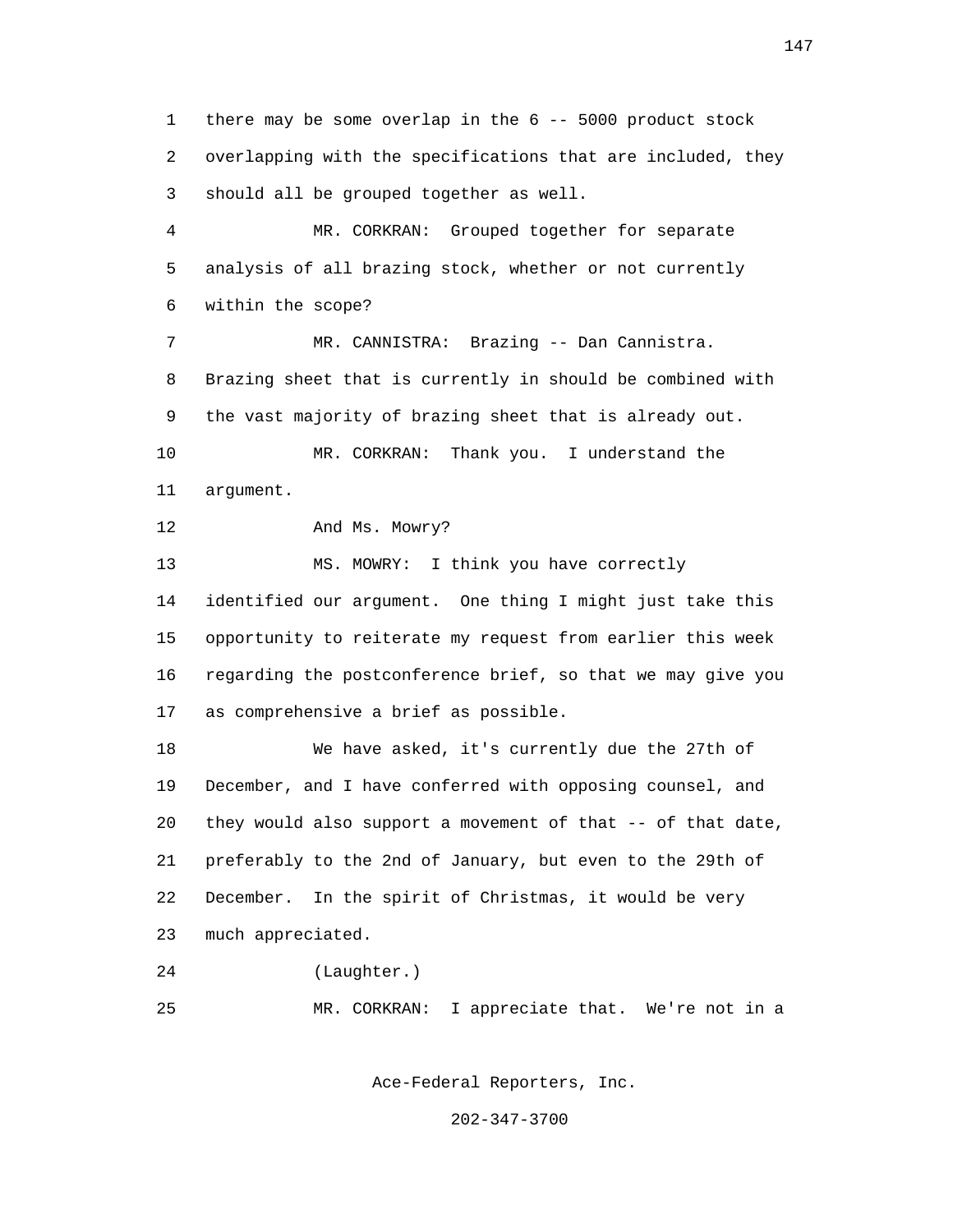1 position to expand -- to postpone the deadlines, but I'll 2 go further than that, because I will explain the why.

 3 We face some of the same timing considerations 4 on our end as we are preparing the report, including a very 5 limited number of days in order to prepare it.

 6 I do understand the request, and I also 7 understand the point about this being an afternoon session 8 rather than a morning session.

 9 So I'm not trying to be a Grinch, but I'm also 10 not really in a position to grant the request.

 11 My next question goes to Mr. McKnight. Can you 12 explain a little bit further how the aluminum sheet is 13 incorporated into the boat manufacturing, when you have 14 need for more than 48, 72-inch wide sheet, are you welding 15 it? Are you riveting it? How do you join sheets? Is the 16 goal of 72 wide to reduce the number of connections?

 17 MR. MC KNIGHT: I'll tell you what I know. Like 18 I say, we haven't done a big study on this. I've been to a 19 number of pontoon plants. They TIG weld it, the aluminum 20 basically and the wide sheets to reduce the number of welds 21 that you have to have. You don't see boats riveted hardly 22 at all anymore. I mean, actually with the pontoons, the 23 way they build them, they put a flange where they mount 24 them to the deck. That's really where the critical joint 25 is right there, because that's where you get the cracks if

Ace-Federal Reporters, Inc.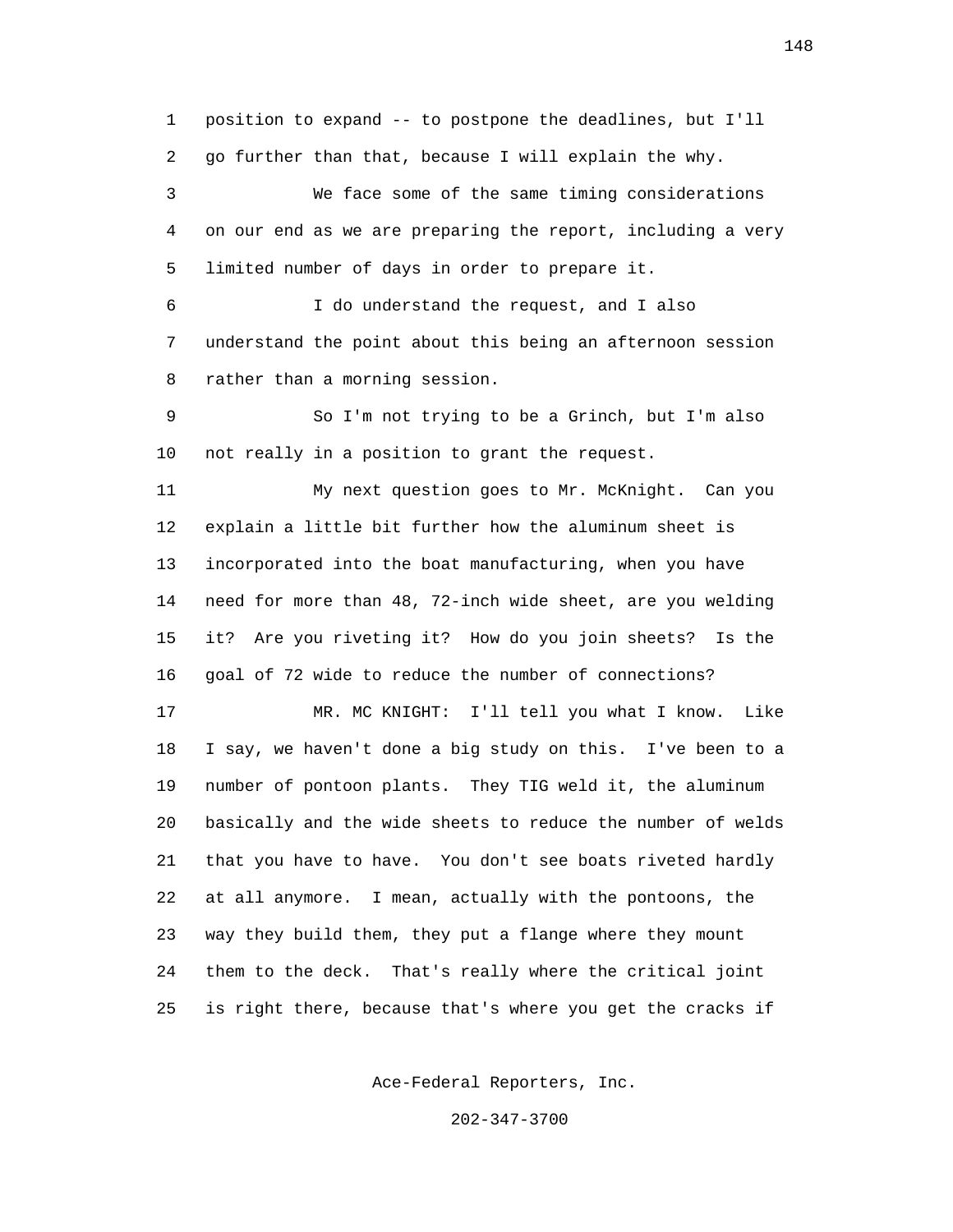1 you're going to, that's where the stress is.

 2 So wherever you can limit as much as possible 3 where you put your welds, then you're going to have a more 4 stable pontoon or a more stable fishing boat. So that's 5 where the length comes in. Less joints. 6 MR. CORKRAN: That makes -- I understand the 7 logic behind that. Is this a situation where you are 8 unable to use narrower sheet -- I mean, is this basically 9 an efficiency issue that we're talking about here? 10 MR. MC KNIGHT: I'd have to get back to you on 11 that. I've got to talk to the pontoon guys. Like I say, 12 document the question, go back and give you a real thorough 13 analysis on that. Because to just kind of answer it off 14 the cuff, I understand you could logically see the reason 15 for the limited number of welds on it. I've watched them 16 build these pontoons as they go down the line and the 17 welders are there and things like that. 18 But after that, of could we use the shorter 19 sheet, stuff like that, you know, let me go back and give 20 you a good technical answer to that question. 21 MR. CORKRAN: Thank you. I appreciate that. 22 I'd also like to maybe hear a little bit more 23 about brazing sheet. 24 Are there differences in the performance or any 25 of the other attributes of brazing sheet that relate to

Ace-Federal Reporters, Inc.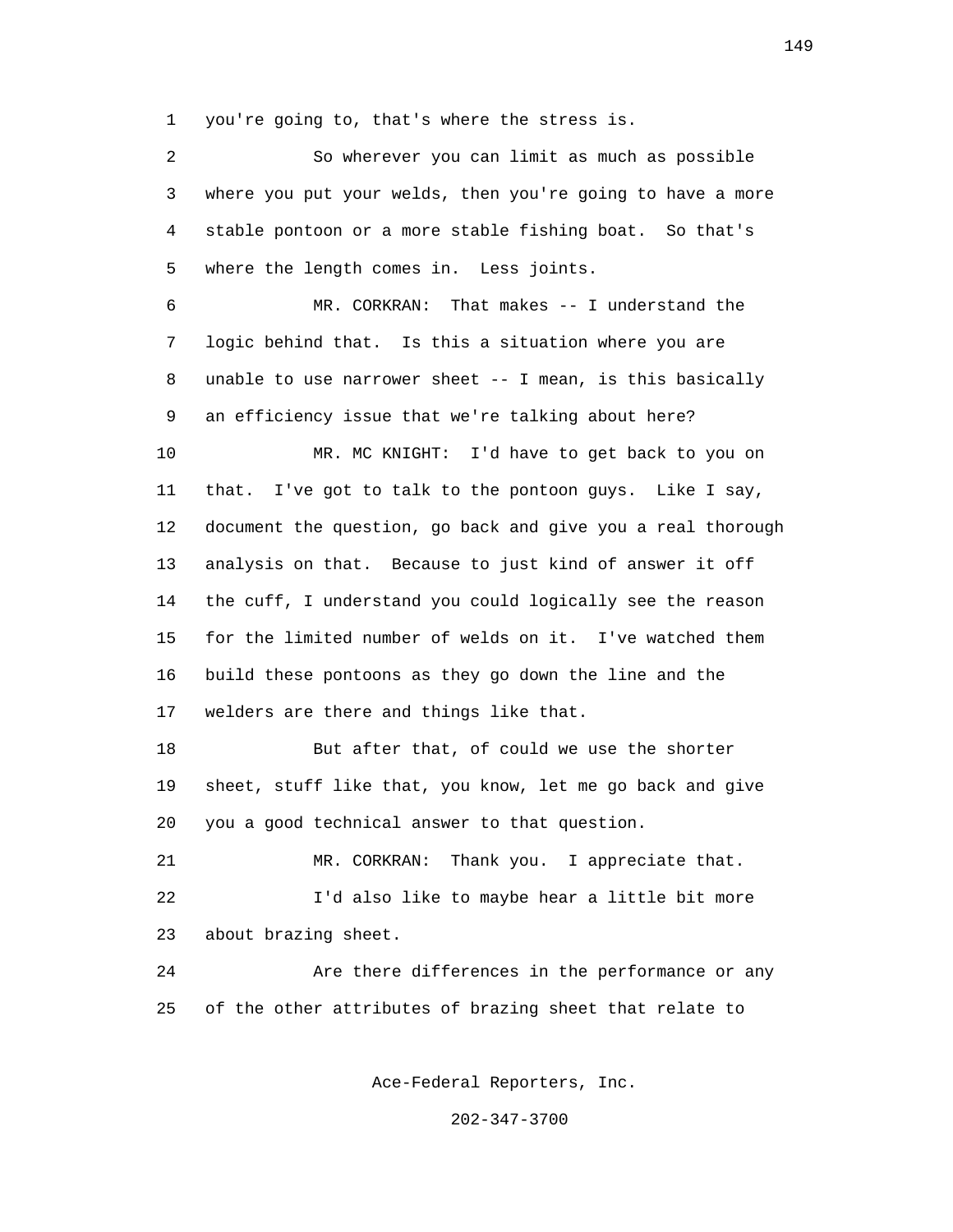1 this issue of whether the chemistry is within the 3000 2 series or outside of the 3000 series? Are there 3 characteristics that are affected by the chemistry? 4 MR. CANNISTRA: Yes. I'll let both of the 5 industry experts answer. But the alloy elements that 6 create brazing sheet is what give it its heat dispersion 7 properties and corrosion-resistant properties, two things 8 that are incredibly important for a radiator. That's 9 really the function of this is to disburse heat, to spread 10 it out, to pull it away from where it's not supposed to be. 11 And the thing that does that is the alloy elements, but 12 I'll allow them to speak more precisely to that. 13 MR. GARCIA: Rogelio Garcia for Valeo. 14 So as I mentioned before, the two key elements 15 are manganese, which provides you the mechanical 16 properties, without which we wouldn't be able to shape this 17 and assemble it the way you see it. 18 The second element is a copper content, which 19 provides you the corrosion resistance. Both have to be 20 combined so that at the end, when you have mechanically 21 assembled and pass it through an oven, and I forget the 22 temperature, but hundreds of degrees, then everything stays 23 in place and the properties of the alloys remain even after 24 post brazing. So that radiator may be operational for as

25 long as it needs to be.

Ace-Federal Reporters, Inc.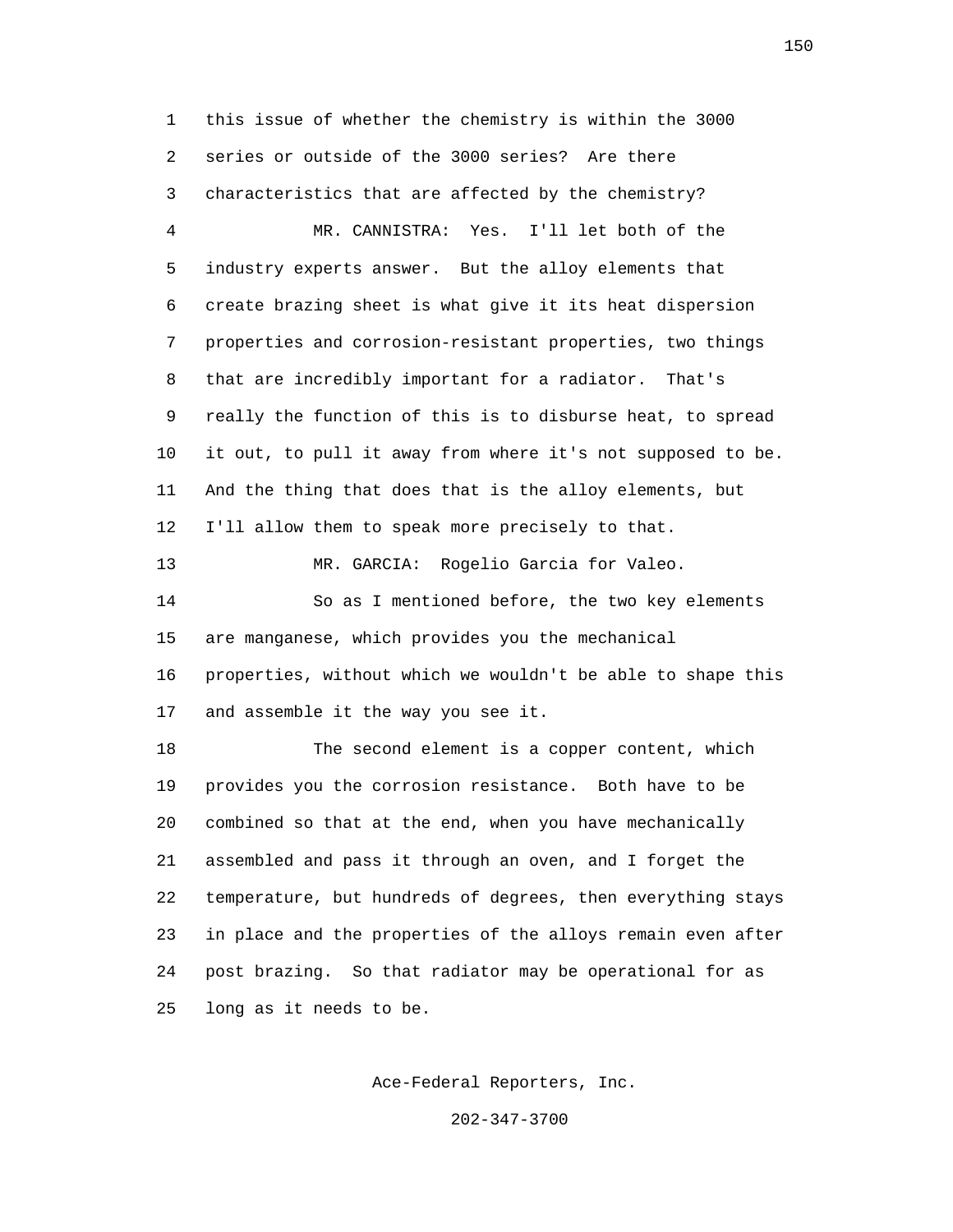1 MR. CORKRAN: You indicated that there's only a 2 relatively small portion of brazing sheet that is 3 manufactured to the 3000 series. What -- how would 4 their -- how would the properties of those that are -- that 5 are within the scope differ from those that are outside the 6 scope? I mean, I know you said there's -- there's a range 7 of attributes attributed to the different chemistry, but 8 specifically how would they differ?

 9 MR. WANG: Albert Wang from Yinbang. 10 From a mechanical property point of view, it's 11 about 40 percent higher. And from corrosion resistance 12 point of view, we did saltwater testing, it's about four or 13 five times higher. So there's significant difference. And 14 that's also important, if you have a chart, just like I 15 mentioned, the manganese and copper, and that's way 16 different from the 3003. And it come out in performance, 17 just mentioned earlier, stress corrosion is significantly 18 higher, the mechanical properties are 40 percent, 30 19 percent higher.

 20 And besides chemical composition, there is an 21 electrical potential. The electrical potential also needed 22 to be designed into it, including various brazing process. 23 So the electrical potential also can cause 24 corrosion. So we have to design in a way that the 25 corrosion not go through the cube, for example. 3003 will

Ace-Federal Reporters, Inc.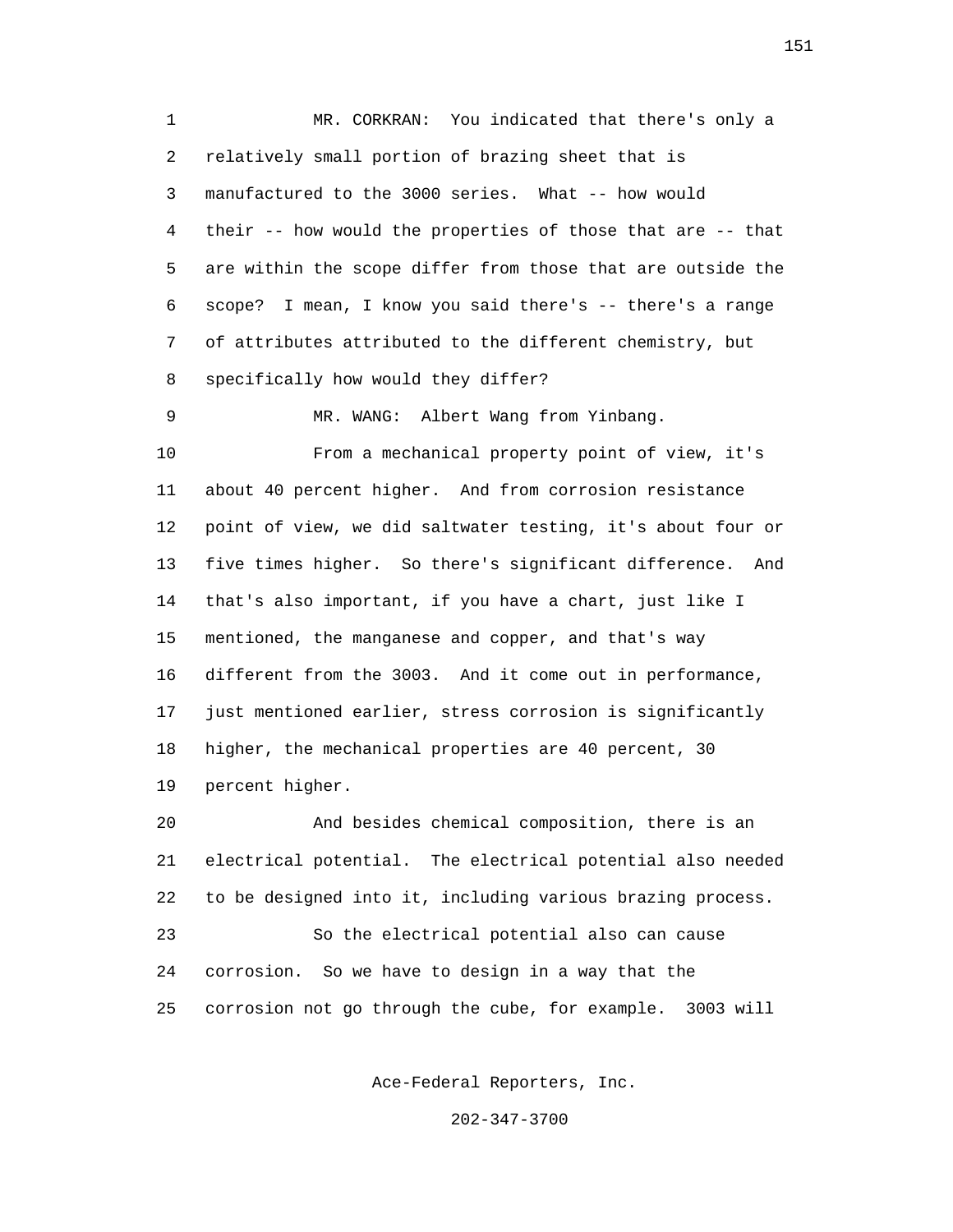1 go through it. So significant difference.

 2 MR. GARCIA: If I may, for us, I know how it is 3 to provide our customers with the cooling performance they 4 need, playing with all the variables. It could be the 5 content of the elements of both the core and the clad, what 6 type of alloy specifically we use for the clad. It really 7 varies depending on the vehicle. 8 You may have a heat exchanger as small as this. 9 We have radiators as big as this table. And the 10 constraints in performance and temperature vary from engine 11 to engine. So really, this is how we play with all these 12 variables to provide the best solution for our customer. 13 MR. CANNISTRA: Just quickly, one more thing, 14 because I think the question related to what makes brazing 15 sheet brazing sheet in the manufacturing process beyond the 16 chemistry. What we haven't touched on is tempering as 17 well, which is the other manufacturing process that makes 18 brazing sheet brazing sheet. 19 MR. CORKRAN: Now, I understand that you would 20 be dealing primarily with radiators. I thought I heard 21 from this morning's panel that brazing sheet might be used 22 in other nonradiator applications. Is that your 23 understanding as well? 24 MR. CANNISTRA: The experts can certainly 25 elaborate, but the commonality is heat exchange.

Ace-Federal Reporters, Inc.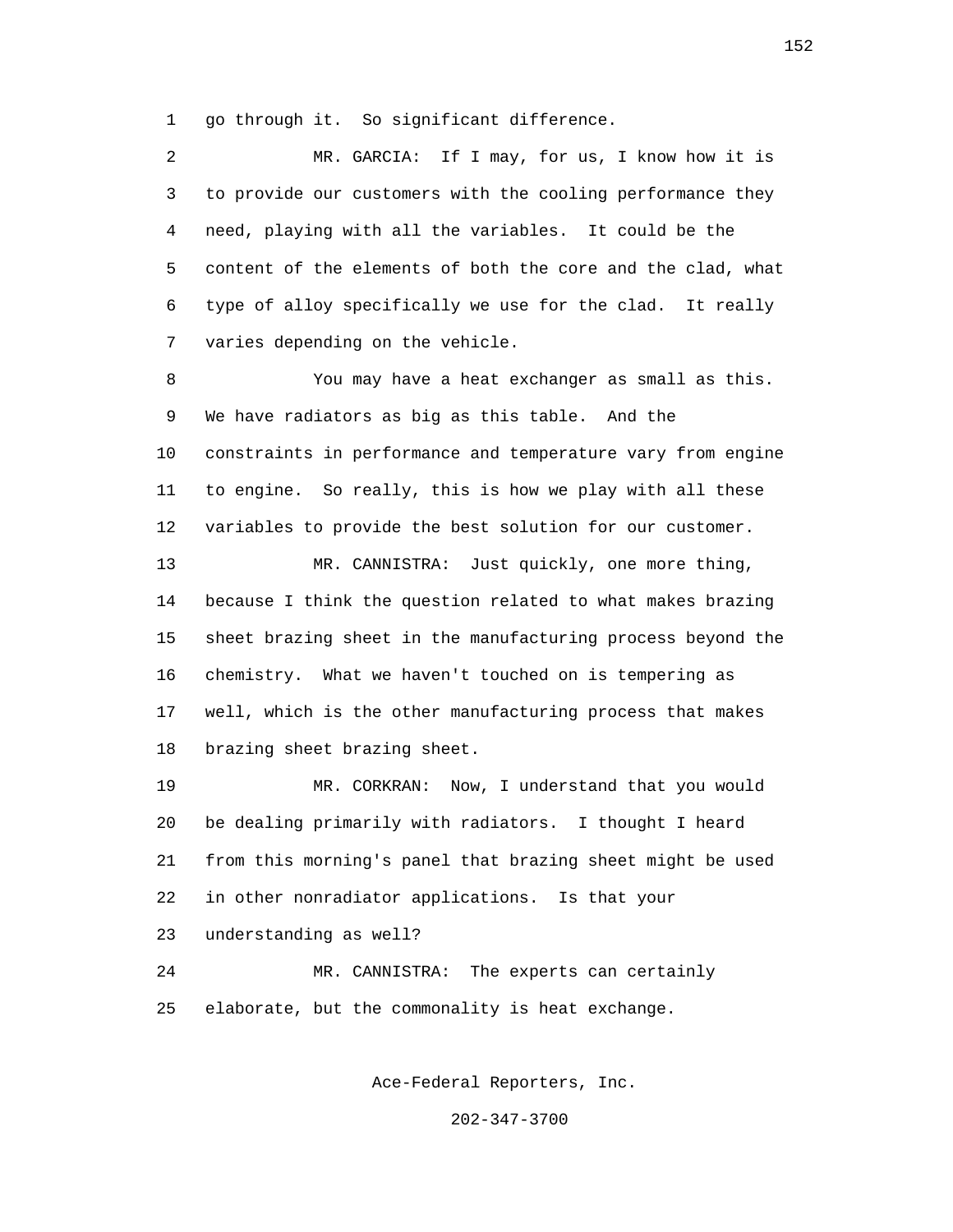1 MR. GARCIA: Yes. Rogelio Garcia. A radiator 2 is just one heat exchanger. We also have condensers, 3 charger coolers. And the number of applications in the 4 industry keeps growing. A heat exchanger is generically as 5 we know component, not just radiators. 6 MR. CORKRAN: One of the things that I would, I 7 believe, ask for elaboration on, I believe, I believe 8 earlier in the presentation, there was a request to have 9 this agency rule on the sufficiency of the Commerce 10 material. You are welcome to elaborate on that statement 11 now, but if not, if you would in your postconference brief, 12 what you're asking. 13 MS. MOWRY: Certainly, no problem. 14 MR. CORKRAN: I believe for me that concludes my 15 questions. Let me turn to my colleagues, though. 16 Mr. Comly. 17 MR. COMLY: This is Nate Comly. 18 Mr. Cannistra, in your posthearing brief, can 19 you be very specific in the definition of brazing sheet 20 that you'd like excluded? 21 MR. CANNISTRA: I will. 22 MR. COMLY: Thank you. 23 Can you give me an idea of what the 24 transportation cost is from China to the U.S. for the 25 subject product?

Ace-Federal Reporters, Inc.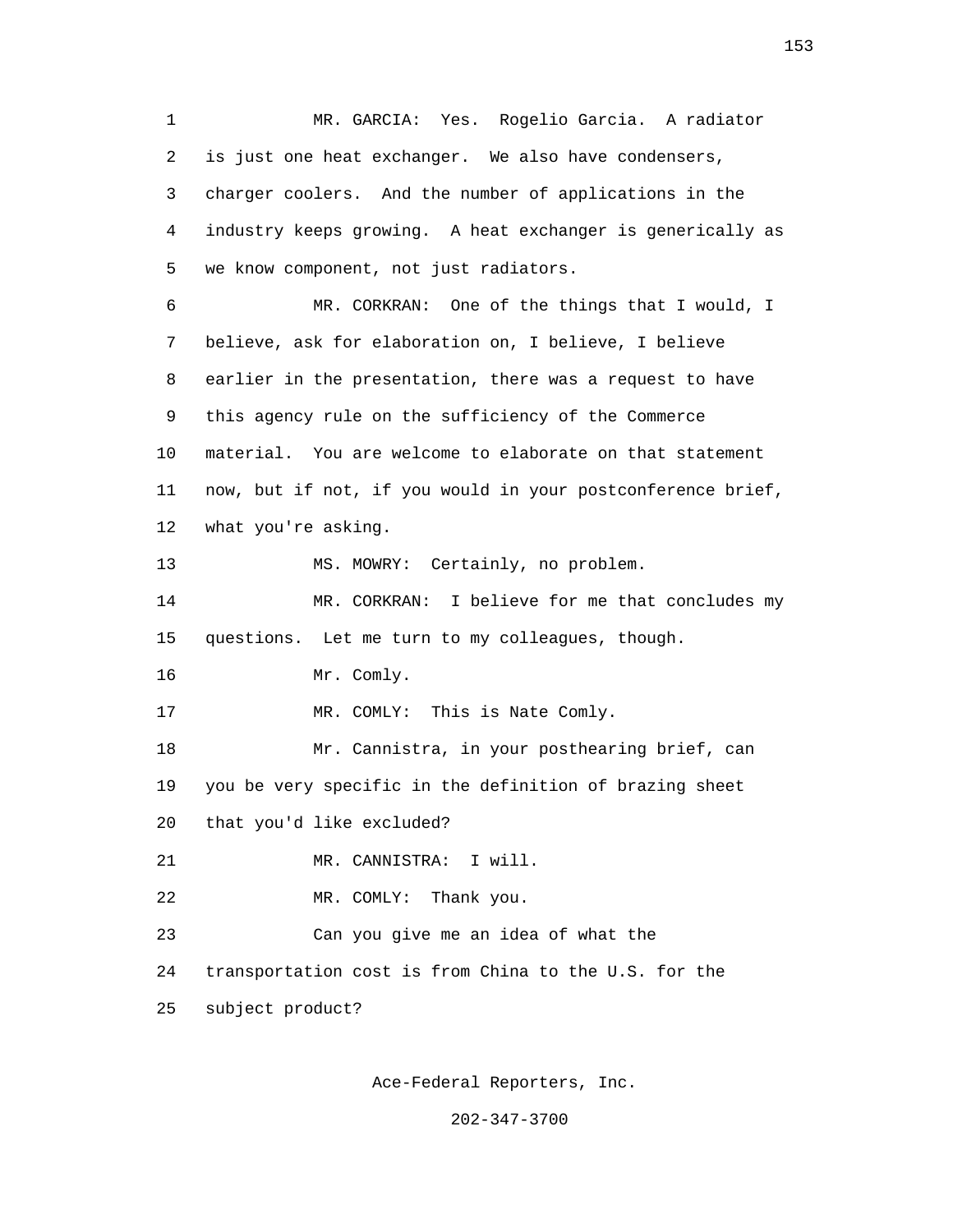1 MR. CANNISTRA: Dan Cannistra. 2 If we know offhand, happy to share that. If 3 not -- cost per ton? 4 MR. GARCIA: It's about \$300 per ton. 5 MR. COMLY: Sorry. Is that short ton or metric 6 ton? 7 MR. CANNISTRA: Dan Cannistra. 8 You may in fact be the last agency that uses 9 short ton. So metric ton. 10 MR. COMLY: It's metric. 11 This is a question for Mr. Wang. 12 Mr. Wang, do you produce other clad products in 13 your facilities, other than what we're talking about here, 14 brazing sheet? 15 MR. WANG: Majority of automotive, yes. Some of 16 them minor for the chemical plant, for example, using heat 17 exchangers. But the majority, automotive. 18 MR. COMLY: So that would be this specific 19 product we're talking about now, the brazing sheet? 20 MR. WANG: The product we are talking about, 21 brazing sheet, yes. 22 MR. COMLY: So that's the vast majority? 23 MR. WANG: Right, yeah. 24 MR. COMLY: But you do produce other, for lack 25 of a better word, nonbrazing sheet?

Ace-Federal Reporters, Inc.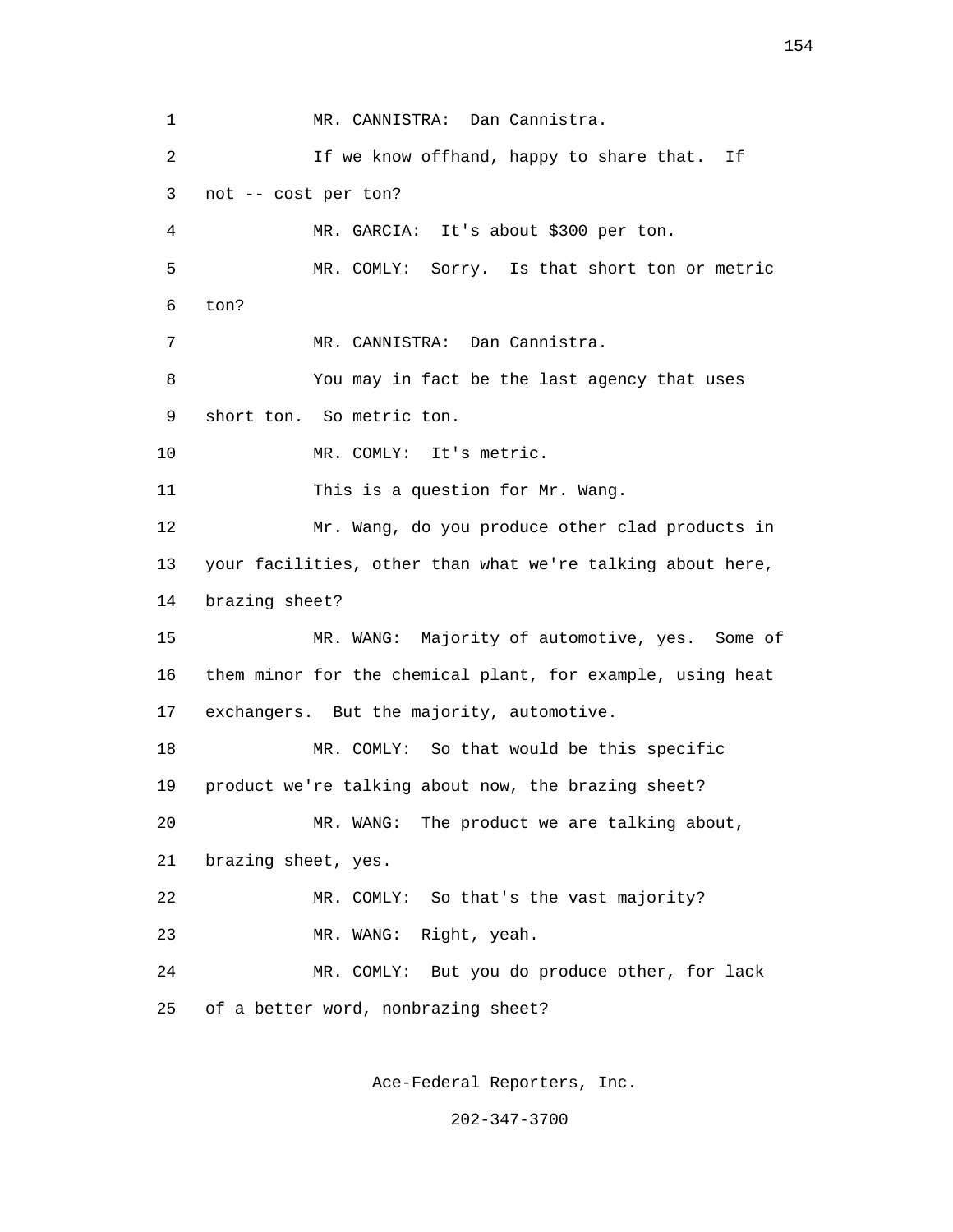1 MR. WANG: We also produce some of those 2 so-called fin stocks, also for the material. 3 MR. CANNISTRA: Dan Cannistra. 4 If I may, fin stock is in the lower-gauge 5 aluminum foil, but it's the exact same thing that we're 6 talking about here. Fin stock, they are all heat exchange 7 aluminums. 8 So the answer, if they're common alloys, is no. 9 Nonsubject products, yes, but they're all the heat exchange 10 aluminum. 11 MR. COMLY: Thank you. 12 Then my final question would be, as I asked the 13 earlier panel about the recent ITC publication on aluminum, 14 the 332 publication, noting that there is an effort by the 15 Chinese central government to curb overcapacity in the 16 Chinese aluminum industry, has this ever had any impact on 17 the common alloy aluminum sheet industry in China, to your 18 knowledge? 19 MR. CANNISTRA: Dan Cannistra. 20 Not that we're aware. 21 MR. COMLY: Thank you. That's all the questions 22 I have, and thank you for coming here. 23 MR. CORKRAN: Let me turn to my other 24 colleagues. No other questions. 25 Again, I would like to very much thank the panel

Ace-Federal Reporters, Inc.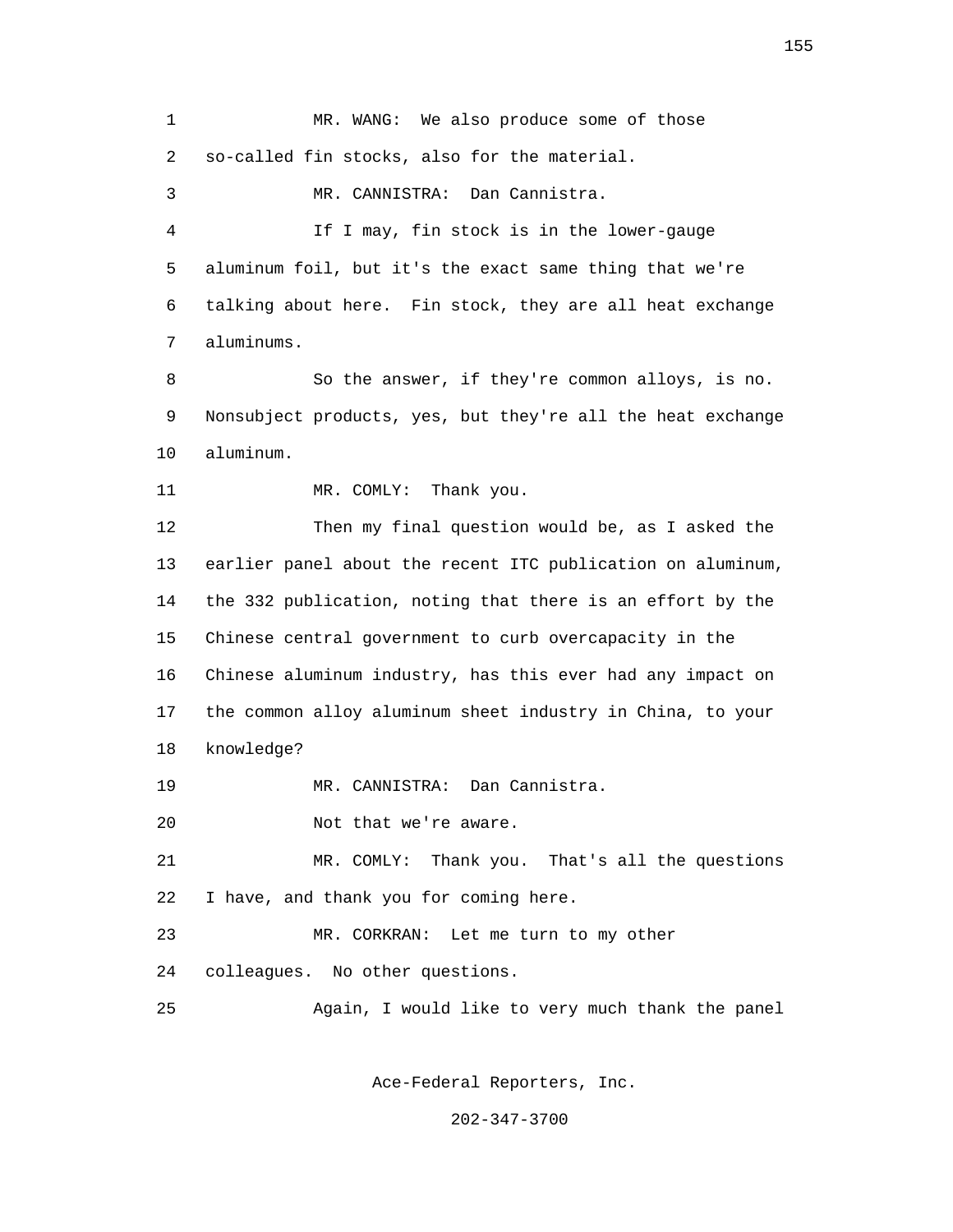1 for your presentations today. It's been very helpful to 2 us. And with that, I will dismiss this panel and we will 3 turn -- we have about three minutes to switch up and we'll 4 give final comments at that time, closing arguments. 5 (Recess.) 6 MR. CORKRAN: Thank you. And we will now begin 7 closing arguments. 8 Mr. Rosenthal, when you are ready. 9 MR. ROSENTHAL: Thank you, Mr. Corkran. 10 First, I want to thank the Staff for all your 11 hard work, and I know this is not the best time of the year 12 to be launching into investigation, but appreciate your 13 dedication to the mission of the Commission. 14 I also want to thank Ms. Mowry for the nice 15 compliment, and I've been struggling to find something else 16 that I can agree with her on this afternoon. In all 17 seriousness, I do agree with something very important, and 18 that is the independence of this Commission and the job 19 that you've got to do. 20 We are obviously very grateful that the 21 administration self-initiated this case, but as Ms. Mowry 22 points out, you are an independent agency, you have a job 23 to do, you have got a record to create, and we want you to 24 exercise that independence and do your job. It does no one 25 any good to have a process that is not deemed to be full,

Ace-Federal Reporters, Inc.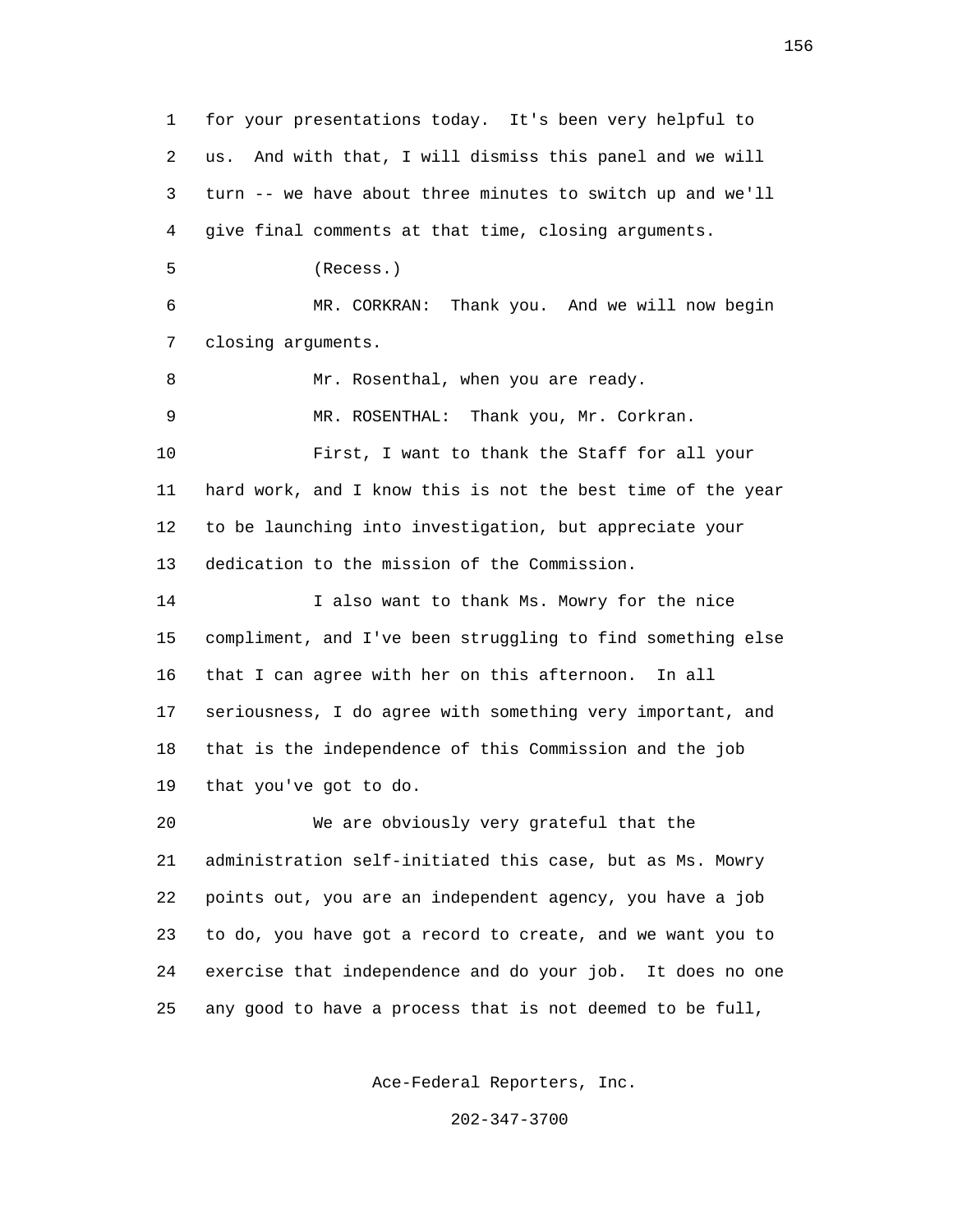1 fair and resulting in a record that can be defended by the 2 Commission when it has to defend it to any body, whether 3 it's a court or another reviewing body, whether it's the 4 WTO. So I do agree with Ms. Mowry on that, and we're 5 confident this Commission is going to act like it always 6 has, in a professional and independent way.

 7 By the way, I don't agree with her about the 8 standards for self-initiation. It's not just for 9 mom-and-pop companies. It's for any company. And this 10 industry no less than any other is entitled to relief in 11 this case.

 12 As you've heard, until this year, the Aluminum 13 Association had never filed a dumping or countervailing 14 duty case before, I'm not sure why it is. Perhaps it's 15 because some of these companies had this quaint notion that 16 if they innovated and were efficient and cut costs, that 17 they could compete with anyone.

 18 They didn't reckon with competition that did not 19 abide by the same rules, or were operated in a comparable 20 economic system. Unfortunately, they have learned over 21 time that they can compete against other companies but they 22 can't compete against other governments.

 23 These companies have done everything they can to 24 make themselves efficient and maintain production in the 25 U.S. and earn enough profits to continue to innovate and

Ace-Federal Reporters, Inc.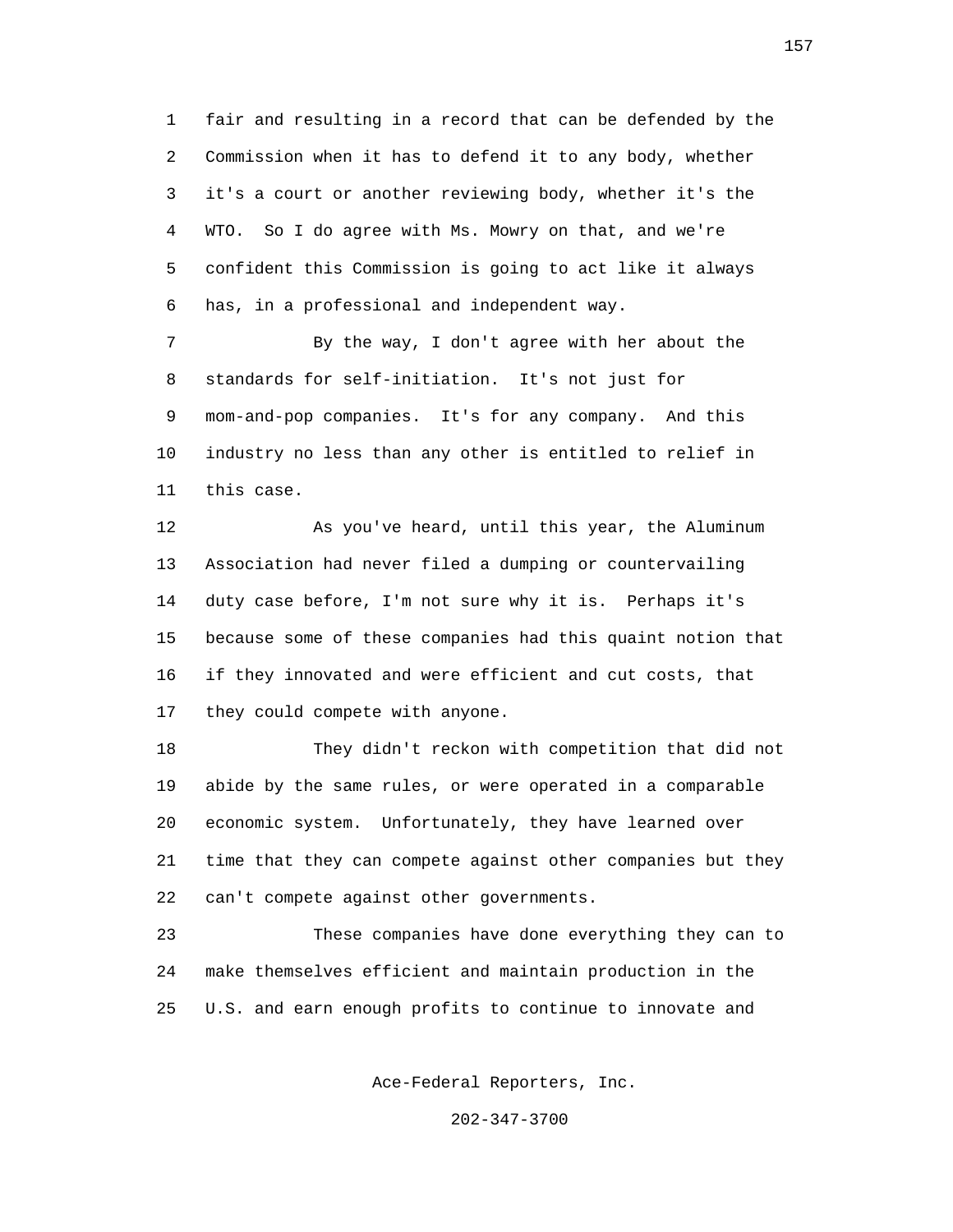1 supply the market.

 2 The imports of common alloy sheet from China, 3 however, have made that impossible. That's why they're 4 here today, and that's why they unanimously responded to 5 your question, Mr. Corkran, and said absolutely they 6 support.

 7 Stepping back and with some somewhat objective 8 perspective, the domestic producers aren't perfect, and 9 they made one obvious mistake. They should have filed in 10 case a number of years ago. It's important for you to 11 understand this context as we've talked about.

 12 They had started this period of investigation in 13 an injured condition and things have only gotten worse. 14 Now, I'm not suggesting that you go back prior 15 to the period of the investigation to investigate further,

 16 but I think it's important for you to recognize that as you 17 analyze the data within the period of investigation.

 18 By the way, with respect to Ms. Mowry's comments 19 about self-initiation, it has no effect on the timing of 20 the Commission's job. You still have 45 days after 21 self-initiation to make your determination as preliminary. 22 It doesn't affect the Commerce Department's preliminary 23 determination either.

 24 Perhaps it's the holidays, perhaps I'm getting 25 sentimental in my old age, but I actually feel sorry for

Ace-Federal Reporters, Inc.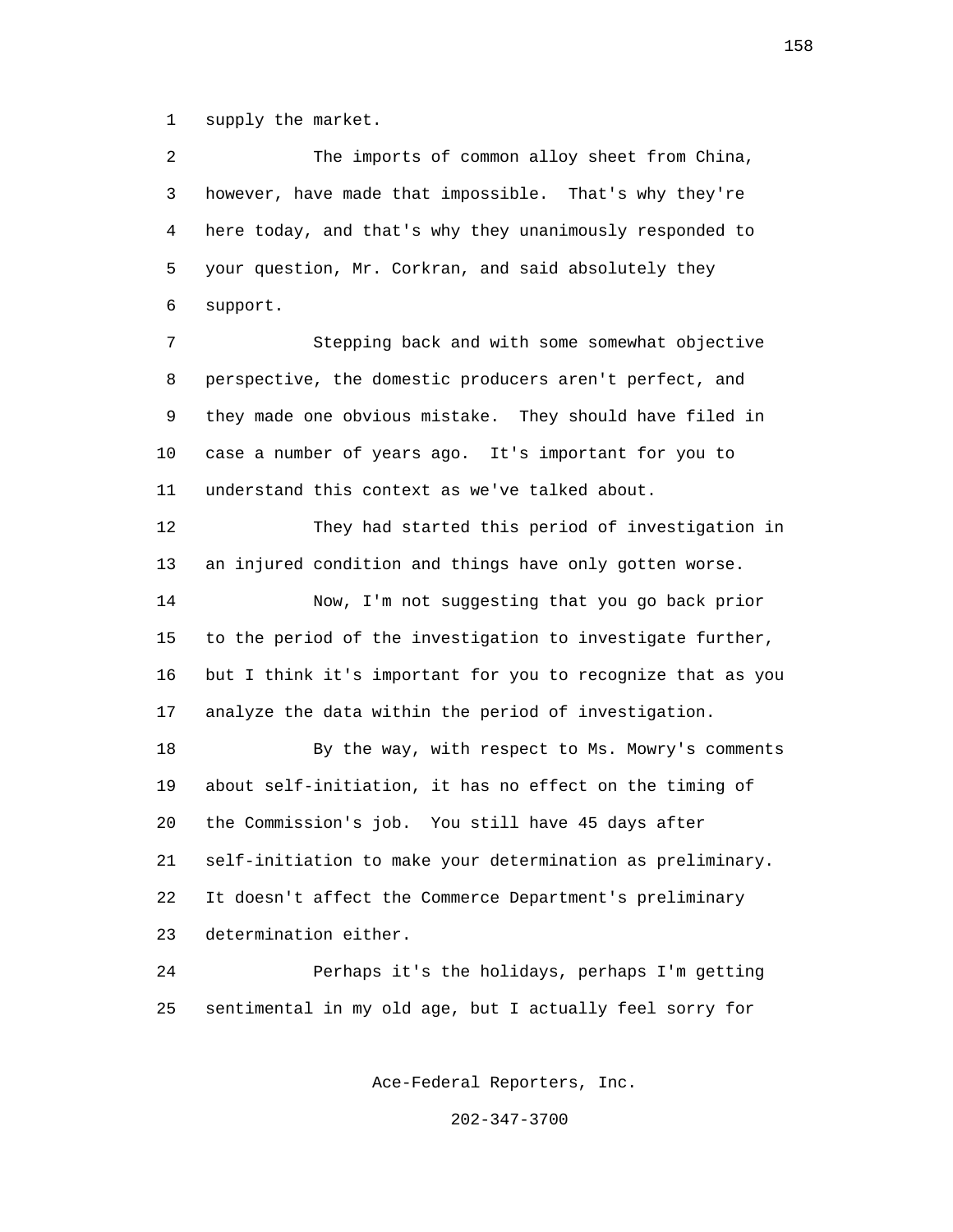1 the Respondents in this case. They have not had a lot of 2 time to prepare, they obviously have scrambled, as you've 3 heard, to put together some arguments, and they have thrown 4 up a lot of arguments, and maybe I shouldn't use that word, 5 maybe I should say thrown out, the other formulation might 6 make you go more for the Pepto-Bismol at the end, 7 Mr. Corkran.

 8 But they have thrown out a lot of arguments that 9 don't make sense either legally or factually. One of the 10 arguments that Ms. Mowry made with respect to Bratsk and 11 other countries supplying this market. Bratsk has been 12 overturned, Bratsk is not good law. You are not using the 13 replacement benefit test that Bratsk annunciated. We know 14 that because my firm was involved in the case that 15 overturned that, the Mittal Lisas Point case.

 16 What you need to do to make sure that injury to 17 domestic industry as a result of subject imports, or they 18 have contributed to it but they are not -- you don't have 19 to worry about other imports coming in and denying relief 20 or making it unnecessary because of the so-called 21 replacement benefit test.

 22 So that's not the standard you use. And there's 23 no question here that the imports from China have been the 24 most egregious. We didn't initiate this case, or the 25 industry did not. But this industry is not unconscious.

Ace-Federal Reporters, Inc.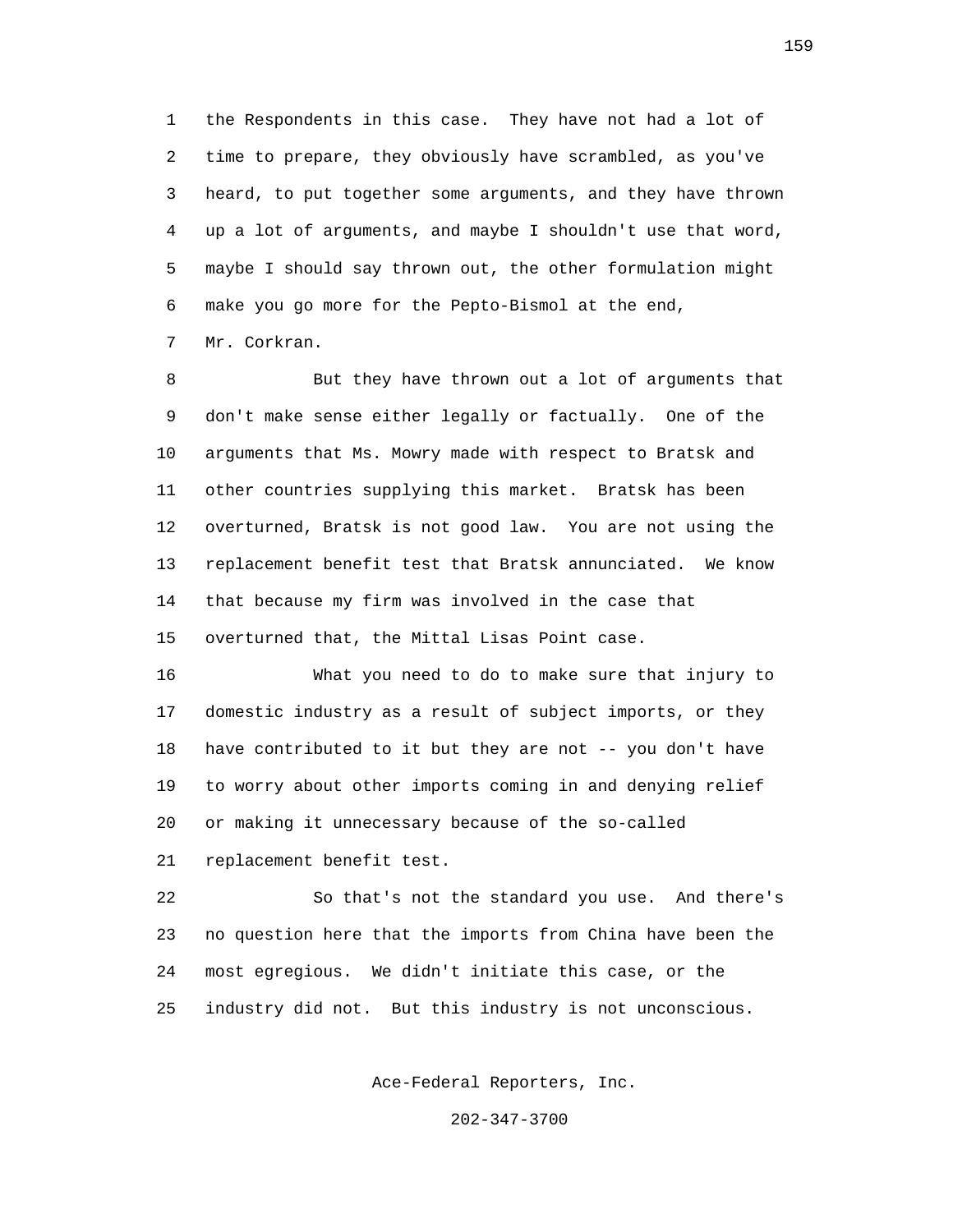1 There were other subject import sources, whether they were 2 China or Greece or Korea or whatever, something would have 3 been done. But that's not the source of the problem. 4 That's not why we're here.

 5 Interestingly enough, the gentleman for the 6 Marine Manufacturers Association noted that his members can 7 get the requisite product from the U.S. from a couple 8 producers, actually it's the third one he didn't mention, 9 but they also can get that product from Korea and Greece as 10 well as China. Not only does that indicate that the 11 product is pretty I think interchangeable, but it shows 12 that they are not going to be without an ability to get 13 materials, because they can go to Korea or they can go to 14 Greece, they can go to the other U.S. producer, and by the 15 way, they can also go to China. This case doesn't stop 16 them from going to China. All it does is say if you're 17 importing from China, pay a fair price.

 18 By the way, much of the testimony, as you know, 19 had to do with the impact of this case on downstream users. 20 That's legally irrelevant. We understand and we sympathize 21 with any company, manufacturing or otherwise, that has to 22 pay higher costs. We have that issue all the time.

 23 The Commission knows and you know that that is 24 legally irrelevant.

25 When we talk about the Commission doing its job,

Ace-Federal Reporters, Inc.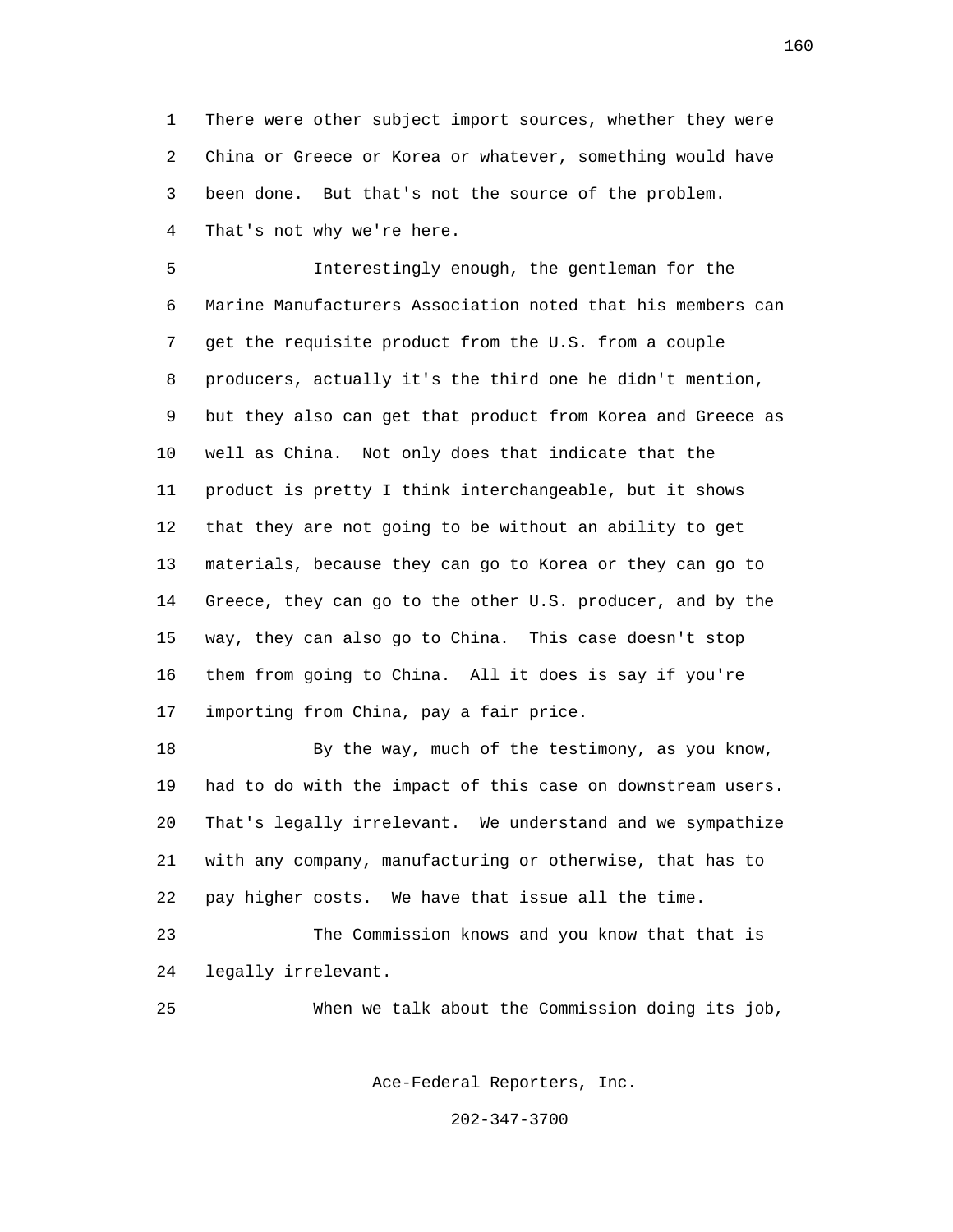1 the most important thing is to focus on what the statutory 2 standards are. What are the elements that you're supposed 3 to be looking at?

 4 There are volume, price and impact. I don't 5 think we've heard a word about that from the Respondents 6 today.

 7 Well, look at the volume. You see a rapid 8 increase in imports from China, 91 percent increase over 9 the course of the period of investigation, and a large 10 increase in market share for the imports from China. And a 11 corresponding decline in the market share for the domestic 12 producers.

 13 So we have satisfied the volume standard. 14 Second, price. You see widespread underselling 15 in the data you've gotten so far. You've got purchasers 16 telling you that they have bought the Chinese product at a 17 lower price and because it's a lower price and we can talk 18 more about what the data show. But they will tell you too 19 that they have required the domestic producers to lower 20 their prices in order to compete with the Chinese.

 21 That's all in the slides and that's all in your 22 record. So there's no question that it's higher volumes at 23 lower prices which satisfies the second part of your 24 criteria.

25 And the third is impact. If you look at the

Ace-Federal Reporters, Inc.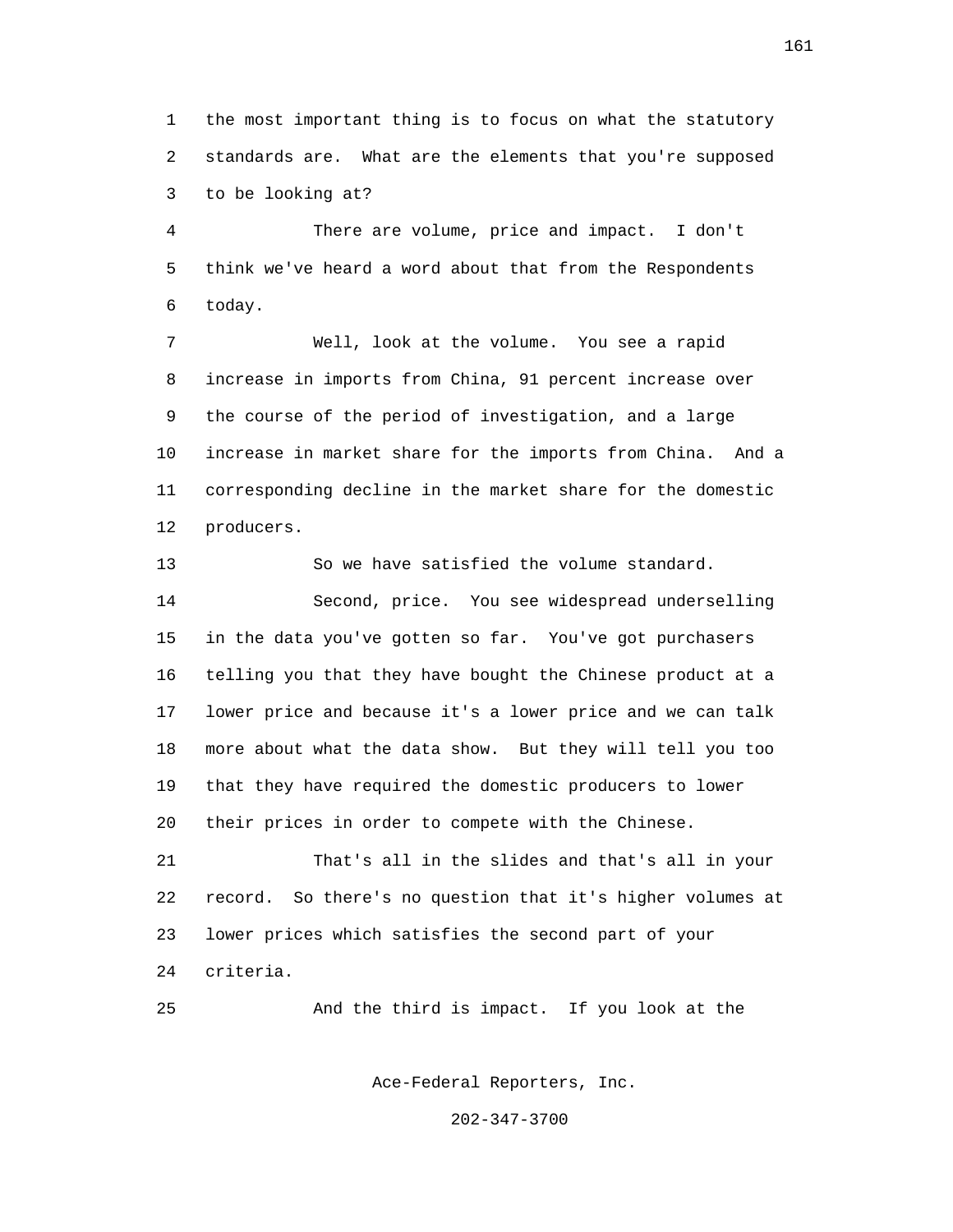1 slides that we presented to you, in very summary fashion, 2 slides 12 and 13, you will see that every indicator of 3 injury is down. Every trade indicator and every financial 4 indicator is down.

 5 If you look at the profitability numbers, you 6 can see that they have been anemic throughout the entire 7 period of investigation. And while there's been a slight 8 fluctuation, it's been a fluctuation at a terrible and 9 unsustainable level throughout this period of

10 investigation.

 11 They came into this period of investigation 12 injured, and today they are injured. And it's not going to 13 get better until and unless the Commission makes an 14 affirmative determination.

 15 So we ask you, as the supporters of this case, 16 not the Petitioners, to look at the record and have the 17 Commission do its job, and that is to reach an affirmative 18 determination in this case. Thank you.

19 MR. CORKRAN: Thank you very much.

 20 And Mr. Cannistra, when you are ready, you may 21 begin.

22 MR. CANNISTRA: Thank you.

 23 I have only one brief point to make, and it 24 concerns the interplay between scope and like product. 25 It's probably an issue that hasn't gotten enough attention

Ace-Federal Reporters, Inc.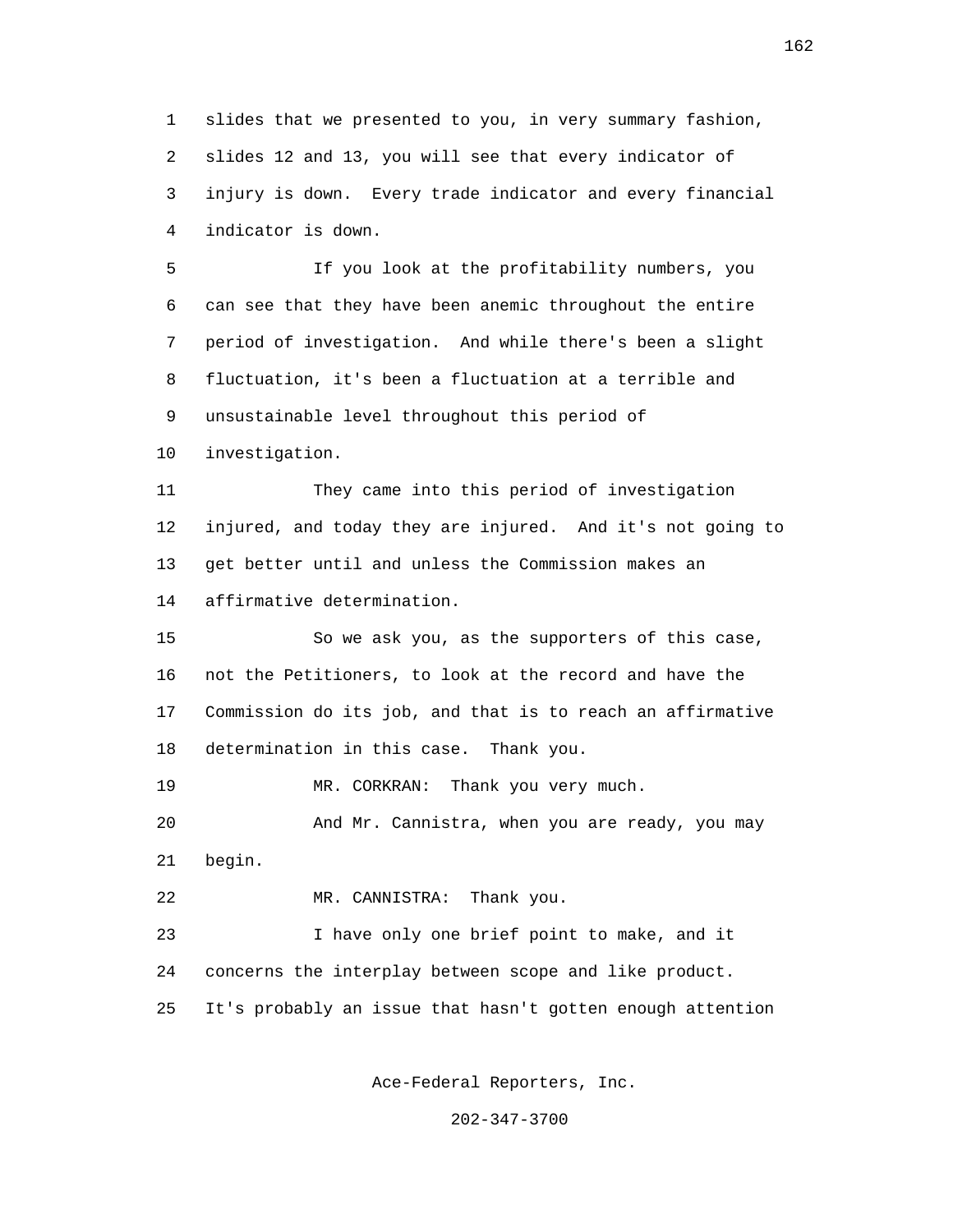1 over the years. But it's a critically important one.

 2 You know, there's really -- there's really only 3 one of three reasons why you take a product and exclude it 4 from a case. What would otherwise look like a continuum of 5 products, and then there's one carved out in the middle. 6 Reason number 1 is it's a highly profitable 7 segment of the industry. And so by removing it from the 8 scope of the case, and hopefully from the like product as 9 well, the remainder of the industry looks much worse than 10 it actually is. That's reason number 1.

 11 Reason number 2 for excluding products that 12 should otherwise perhaps be included from a particular 13 scope is that U.S. producers happen to import that product 14 and would ideally like to not pay an antidumping duty on 15 the product that they happen to be importing. That's why, 16 for example, you see footnotes that span four pages with 17 very specific exceptions, for perhaps reason number 2.

 18 Or there's reason number 3. It is truly a 19 different, distinct like product. Now, let's just assume 20 that that's correct with respect to can stock in this case. 21 It is, indeed, a separate and distinct like industry.

 22 Well, that actually provides a very helpful 23 framework for analyzing the industry as a whole. What are 24 the parameters that distinguish can stock from other 25 segments of this industry, and can we use those same

Ace-Federal Reporters, Inc.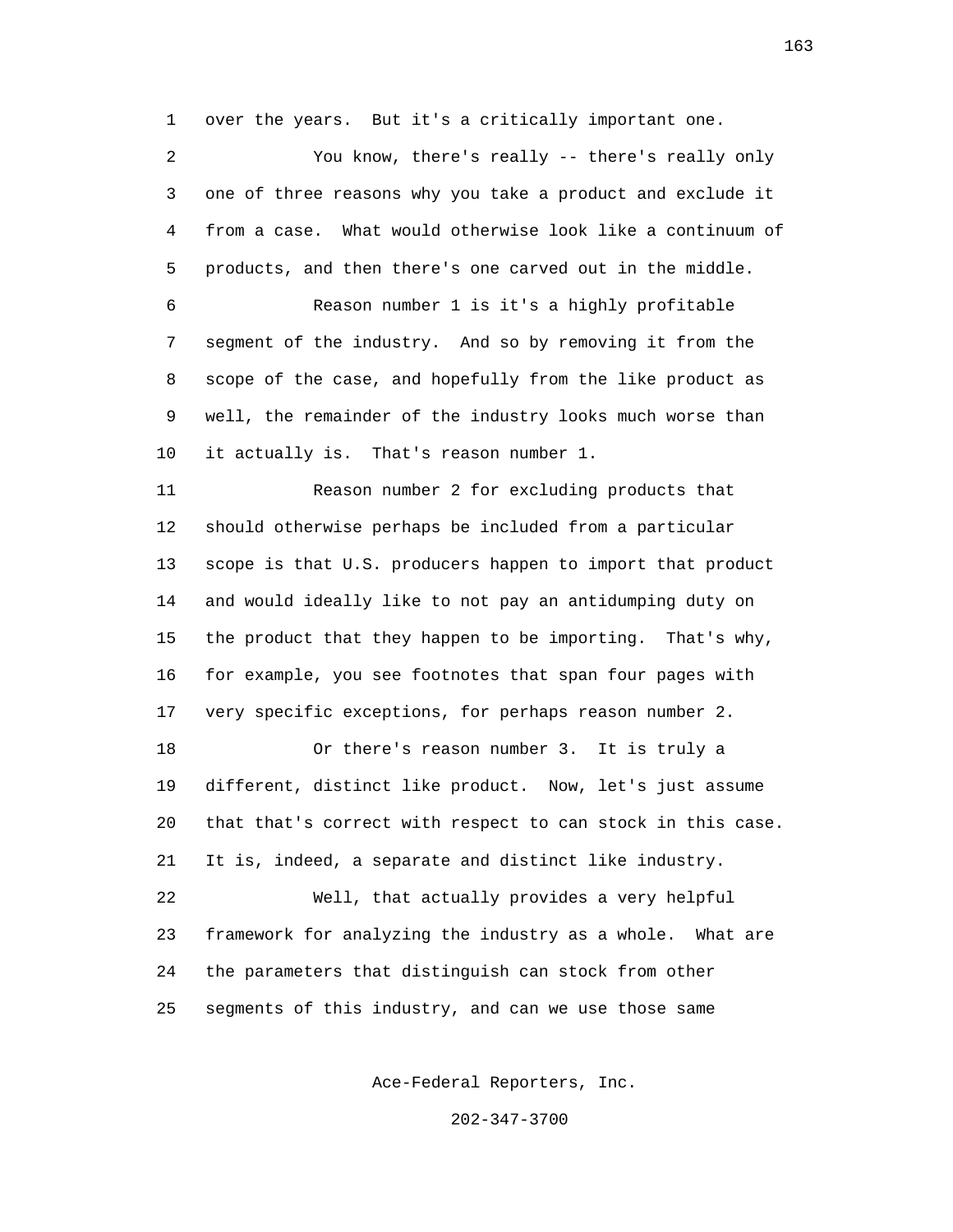1 parameters to apply it to other products within this 2 industry, so that we're consistently applying it? 3 So I heard with respect to can stock today 4 specific and unique quality considerations associated with 5 can stock distinguishing it from other common alloys. 6 Single end uses, not interchangeable with other individual 7 alloys, specialized production, higher and distinct pricing 8 patterns, all of those things distinguish can stock. 9 Well, okay. All we seek in this case with 10 respect to other products is if those are the factors, 11 those are the ones that are defining a like product within 12 this broader aluminum industry, all we seek going forward 13 is the common application of those same standards to other 14 products as well. 15 We offered one example, and certainly the case 16 that we've spent our time discussing today, was brazing 17 sheet. It, too, is produced exclusively using proprietary 18 alloys. It, too, has a single end use. It, too, is 19 produced in facilities that are distinct from facilities 20 that produce common alloys. 21 If you produce a heat exchange aluminum, you do

 22 not produce commodity aluminum sheet. You don't have the 23 facilities, you don't have the volume, it's not 24 continuously cast. There's nobody making heat exchange in 25 China using a continuous casting process. They're separate

Ace-Federal Reporters, Inc.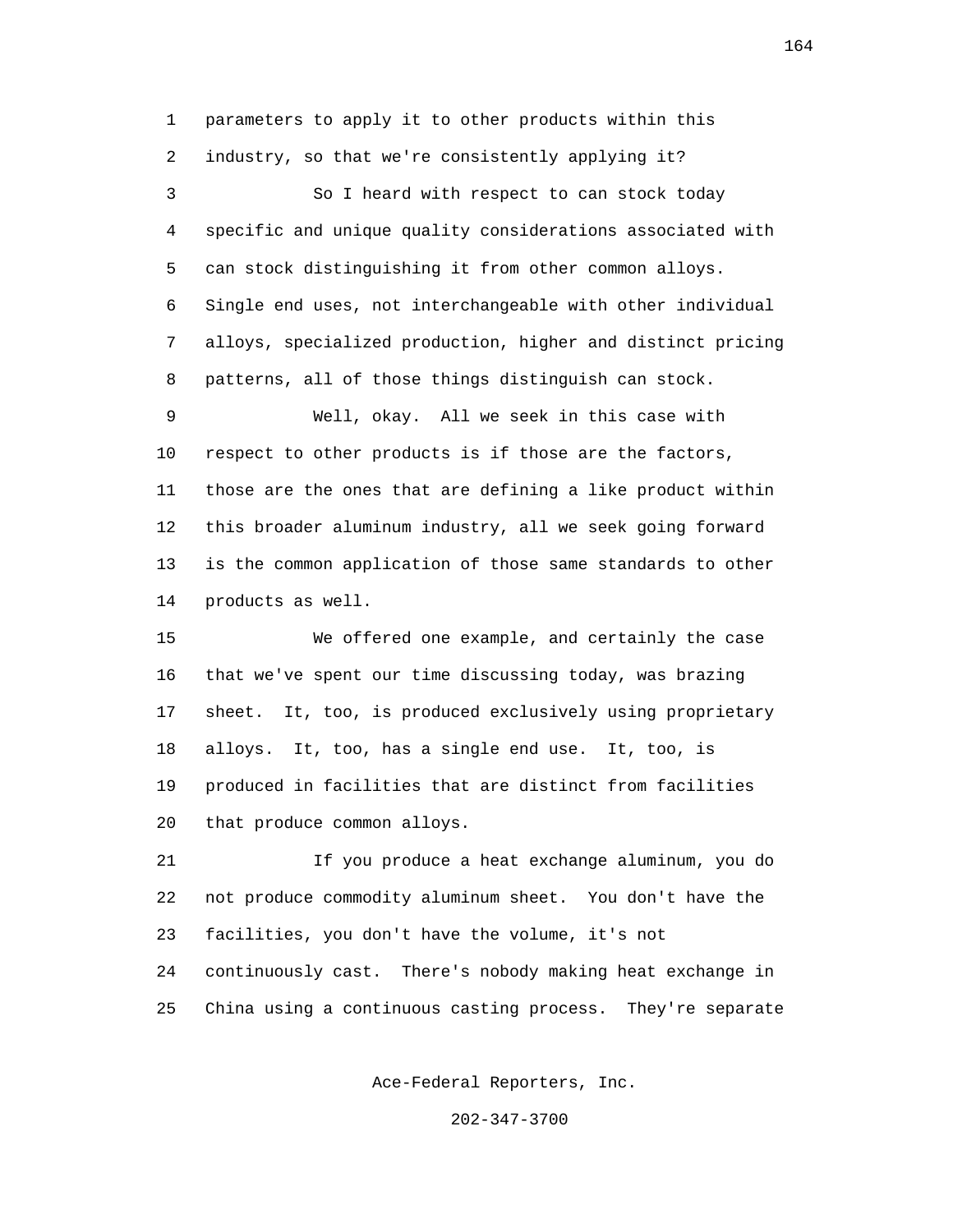1 and distinct facilities, just like can stock.

 2 How about pricing levels? Well, if can stock is 3 at a premium for other commodity products, what about heat 4 exchange? Well, we're actually about two or three times 5 beyond that as well.

 6 So all we seek as we move through this case is a 7 common application of a like product analysis, setting 8 aside the scope that either petitioners or U.S. mills 9 admittedly get to choose themselves, but the Commission is 10 obliged to define for themselves what the proper like 11 product is.

 12 Thank you for your time this afternoon, and 13 happy holidays.

14 MR. CORKRAN: Thank you.

 15 And again, thank you to all the participants in 16 this proceeding.

 17 On behalf of the Commission and the Staff, I 18 would like to thank the witnesses who came here today, as 19 well as the counsel, for helping us gain a better 20 understanding of the product and conditions of competition 21 in the common alloy aluminum sheet industry.

 22 Before concluding, please let me mention a few 23 dates to keep in mind. The deadline for submission of 24 corrections to the transcript and for submission of 25 postconference briefs is Wednesday, December 27.

Ace-Federal Reporters, Inc.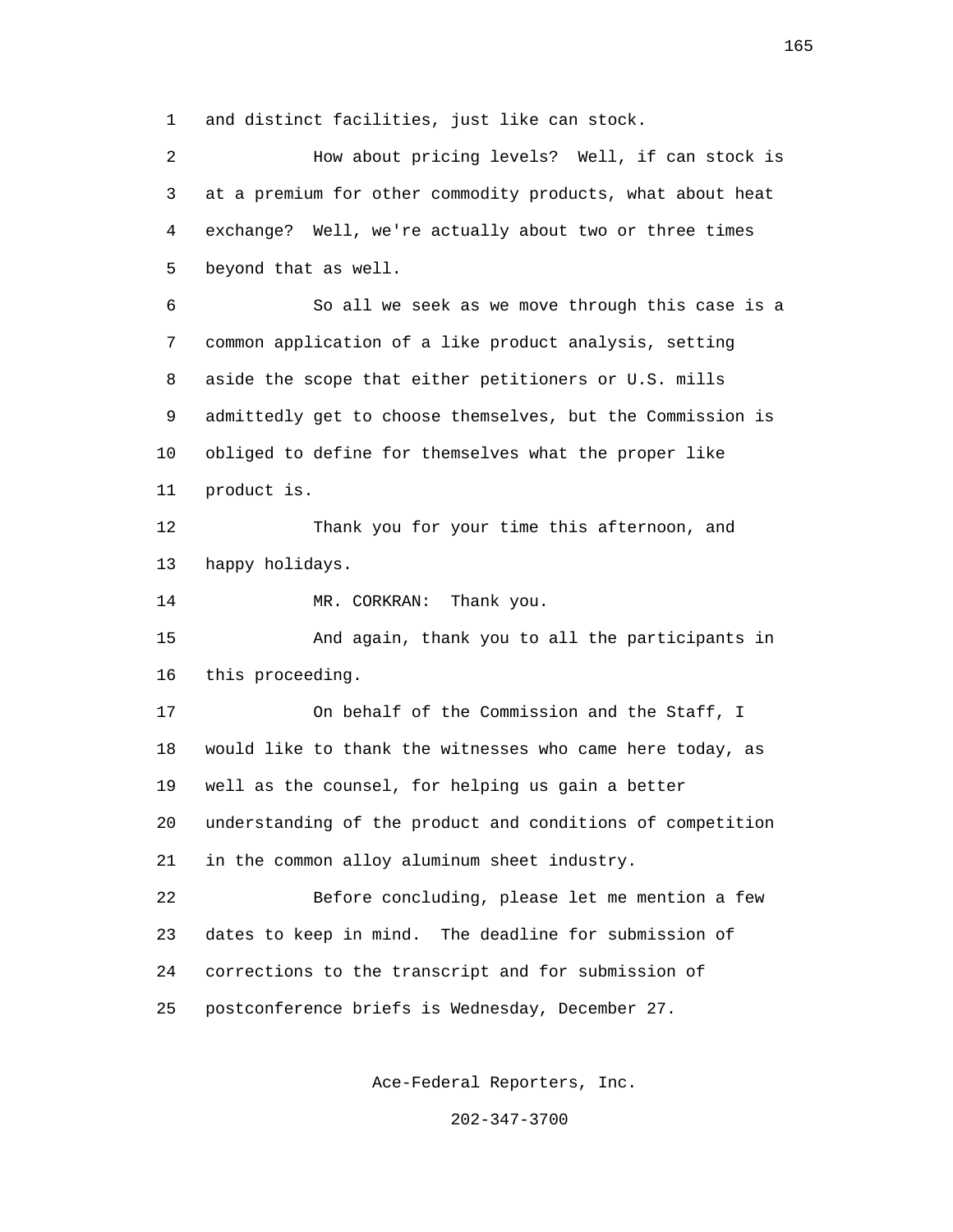| $\mathbf{1}$   | If briefs contain business proprietary                      |
|----------------|-------------------------------------------------------------|
| 2              | information, a public version is due on Thursday, December  |
| 3              | 28.<br>The Commission has tentatively scheduled its vote in |
| $\overline{4}$ | these investigations on Friday, January 12, and it will     |
| 5              | report its determinations to the Secretary to the           |
| 6              | Department of Commerce Tuesday, January 16. Commissioners   |
| 7              | opinions will be issued on Tuesday, January 23. Thank you   |
| 8              | all for coming, and with that, the conference is adjourned. |
| 9              | (Whereupon, at 4:30 p.m., the hearing was                   |
| 10             | concluded.)                                                 |
| 11             |                                                             |
| 12             |                                                             |
| 13             |                                                             |
| 14             |                                                             |
| 15             |                                                             |
| 16             |                                                             |
| 17             |                                                             |
| 18             |                                                             |
| 19             |                                                             |
| $20\,$         |                                                             |
| 21             |                                                             |
| 22             |                                                             |
| 23             |                                                             |
| 24             |                                                             |
| 25             |                                                             |

Ace-Federal Reporters, Inc.